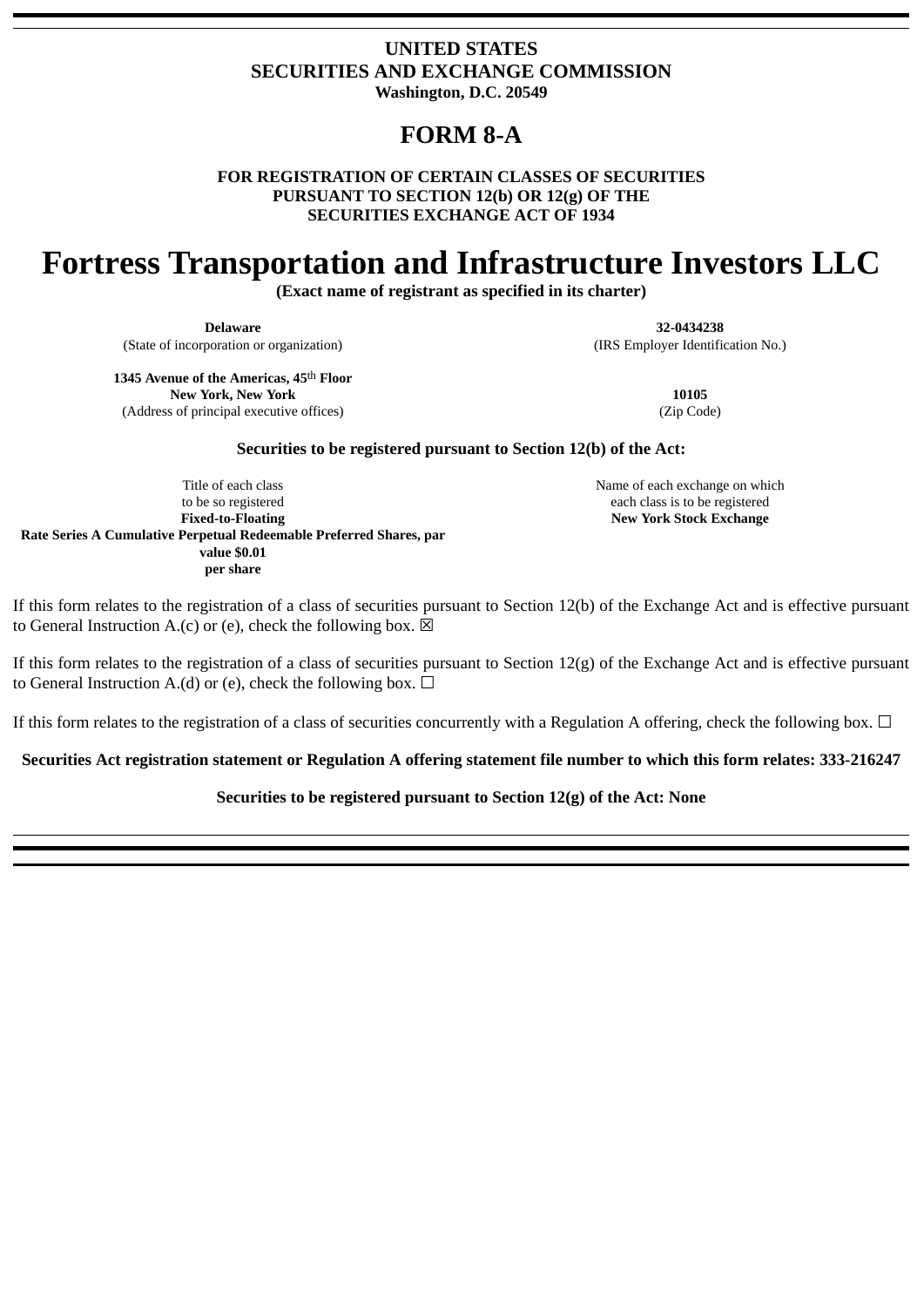#### **Item 1. Description of Registrant's Securities to be Registered.**

The securities to be registered hereunder are 8.25% Fixed-to-Floating Rate Series A Cumulative Perpetual Redeemable Preferred Shares, par value \$0.01 per share, representing limited liability company interests in Fortress Transportation and Infrastructure Investors LLC, with a liquidation preference of \$25.00 per share (the "Series A Preferred Shares"). The descriptions of the terms of the Series A Preferred Shares set forth under the heading "Description of the Series A Preferred Shares" in Fortress Transportation and Infrastructure Investors LLC's (the "Company") Prospectus Supplement, dated September 5, 2019, and under the heading "Description of Shares" in the accompanying prospectus that constitutes a part of the Company's Shelf Registration Statement on Form S-3ASR (File No. 333-216247) filed under the Securities Act of 1933, as amended, are incorporated herein by reference.

# **Item 2. Exhibits.**

- [3.1](http://www.sec.gov/Archives/edgar/data/1590364/000119312515163776/d616610dex31.htm) Certificate of Formation of Fortress Transportation and Infrastructure Investors LLC, dated as of February 13, 2014 (incorporated by reference to Exhibit 3.1 of Amendment No. 4 to the Company's Registration Statement on Form S-1, filed on April 30, 2015)
- 3.2 Second Amended and Restated Limited Liability Company Agreement of Fortress Transportation and Infrastructure Investors LLC, dated as of September 12, 2019
- [3.3](file:///data/convert/ex3_2.htm#Exhibit3.3) Share Designation with respect to the 8.25% Fixed-to-Floating Rate Series A Cumulative Perpetual Redeemable Preferred Shares, dated as of September 12, 2019 (included as part of Exhibit 3.2)
- [4.1](file:///data/convert/ex3_2.htm#Exhibit4.1) Form of certificate representing the 8.25% Fixed-to-Floating Rate Series A Cumulative Perpetual Redeemable Preferred Shares of Fortress Transportation and Infrastructure Investors LLC (included as part of Exhibit 3.2)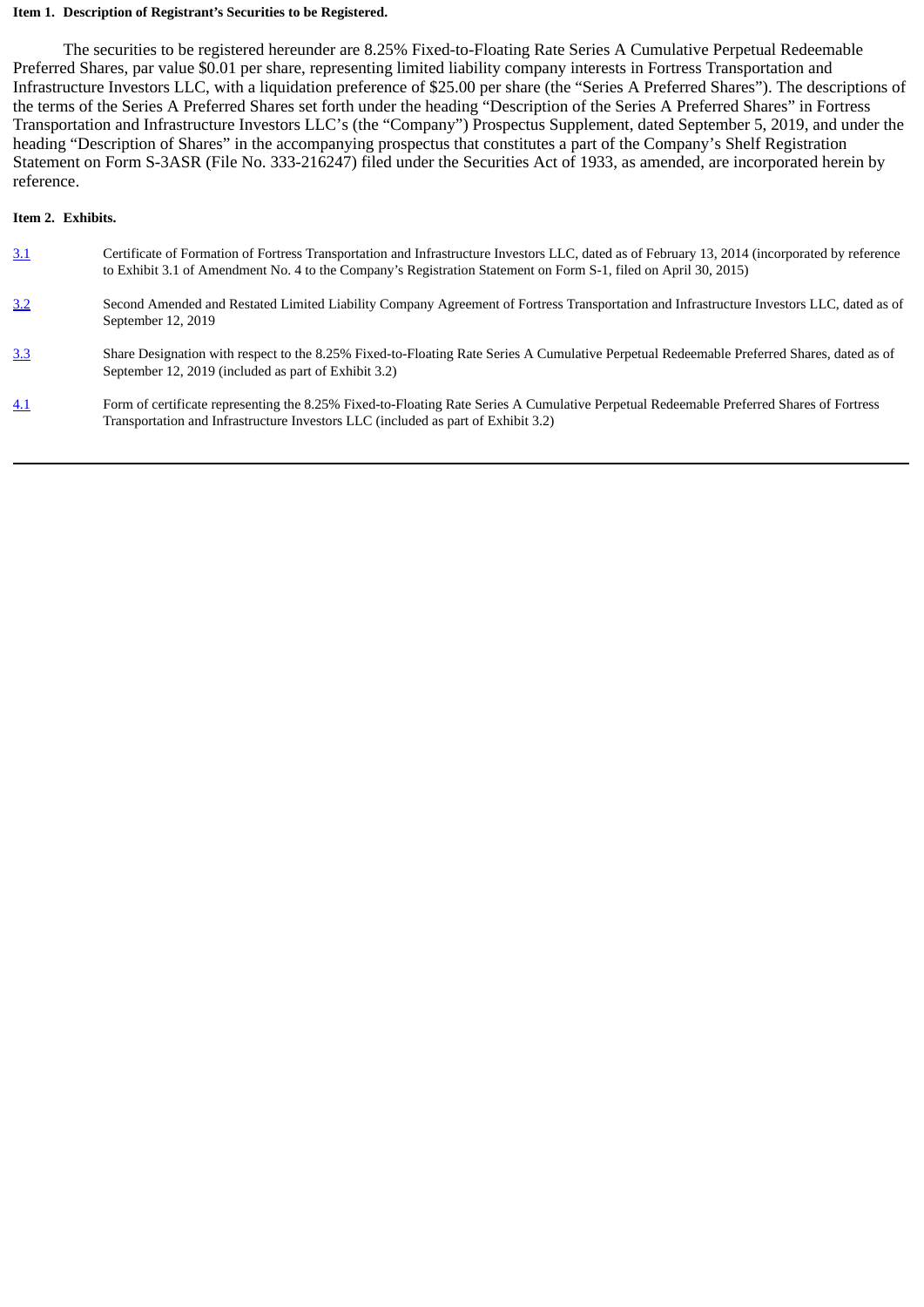# **SIGNATURE**

Pursuant to the requirements of Section 12 of the Securities Exchange Act of 1934, the registrant has duly caused this registration statement to be signed on its behalf by the undersigned, thereto duly authorized.

Dated: September 12, 2019

## **FORTRESS TRANSPORTATION AND INFRASTRUCTURE INVESTORS LLC**

By: /s/ Scott Christopher

Scott Christopher Chief Financial Officer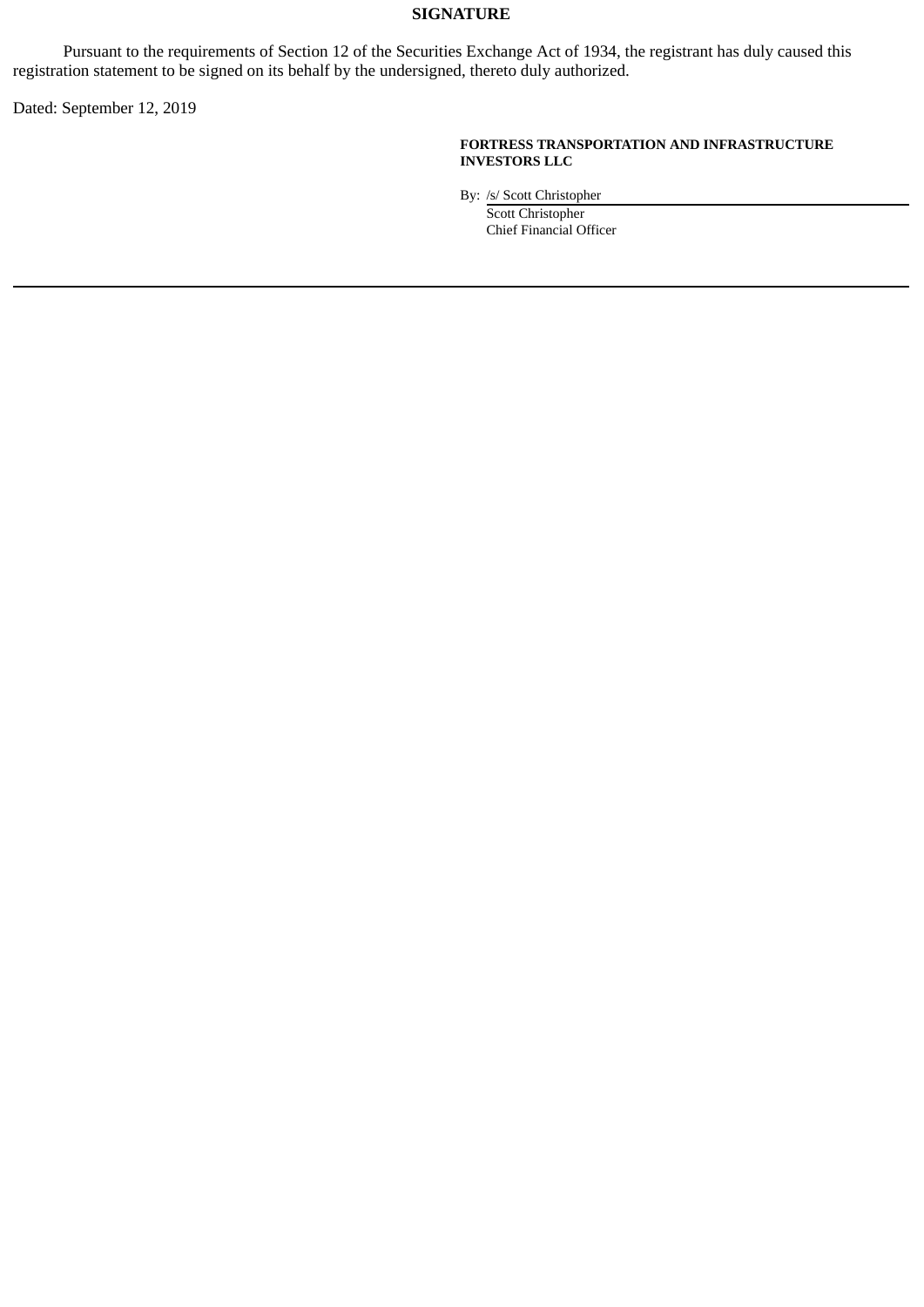**Exhibit 3.2**

# **SECOND AMENDED AND RESTATED LIMITED LIABILITY COMPANY AGREEMENT**

**OF**

**FORTRESS TRANSPORTATION AND INFRASTRUCTURE INVESTORS LLC**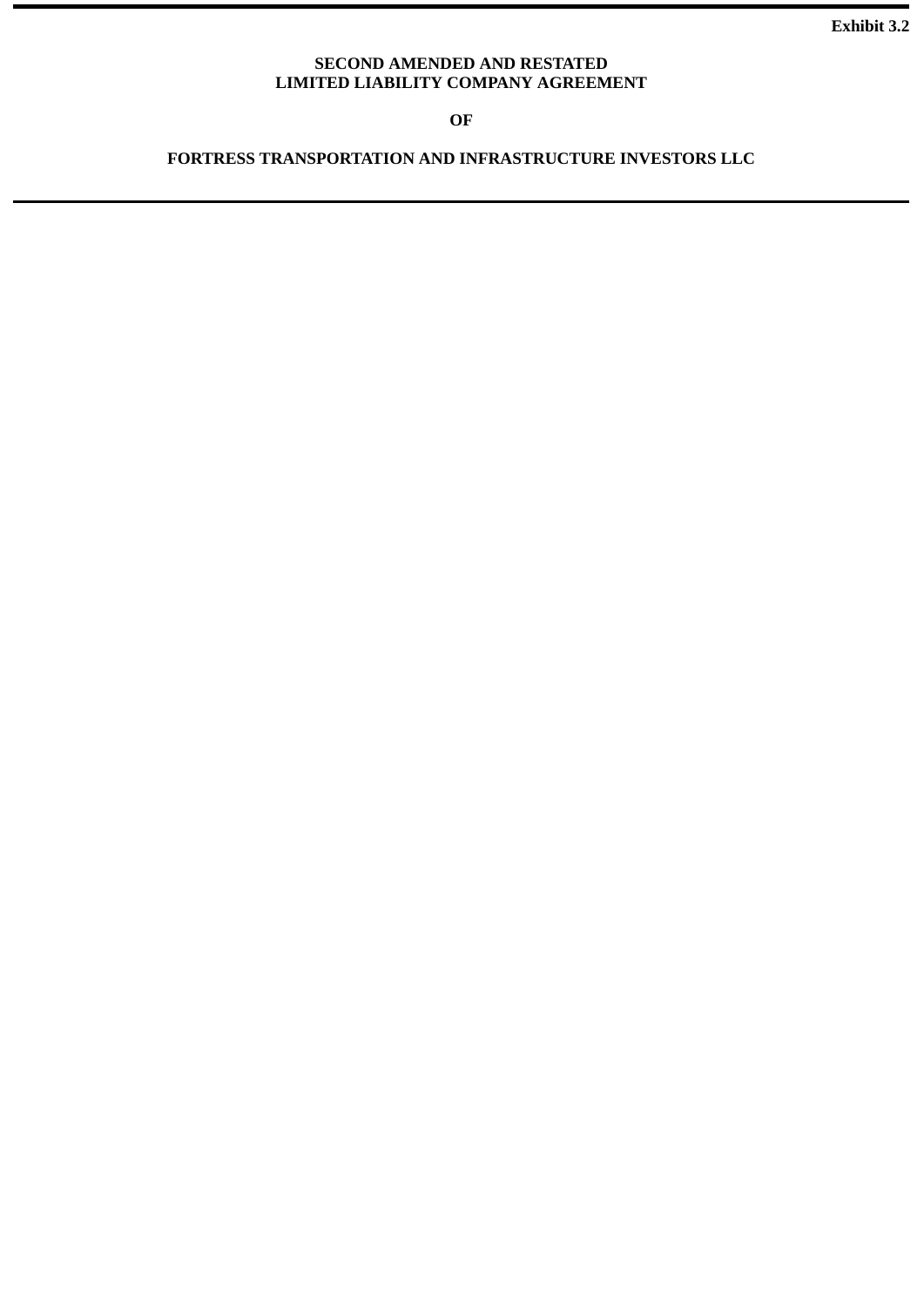# **TABLE OF CONTENTS**

#### ARTICLE I

#### DEFINITIONS

| Section 1.1 | Definitions  |    |
|-------------|--------------|----|
| Section 1.2 | Construction | 10 |
|             |              |    |

# ARTICLE II

# ORGANIZATION

| Section 2.1 | Formation                                                            | 10 |
|-------------|----------------------------------------------------------------------|----|
| Section 2.2 | Name                                                                 | 10 |
| Section 2.3 | Registered Office; Registered Agent; Principal Office; Other Offices | 11 |
| Section 2.4 | Purposes                                                             | 11 |
| Section 2.5 | <b>Powers</b>                                                        | 11 |
| Section 2.6 | Power of Attorney                                                    | 11 |
| Section 2.7 | Term                                                                 | 13 |
| Section 2.8 | Title to Company Assets                                              | 13 |

#### ARTICLE III

#### MEMBERS AND SHARES

| Section 3.1 | <b>Members</b>                                                      | 13 |
|-------------|---------------------------------------------------------------------|----|
| Section 3.2 | Authorization to Issue Shares; Series A Preferred Share Designation | 14 |
| Section 3.3 | Certificates                                                        | 16 |
| Section 3.4 | Record Holders                                                      | 17 |
| Section 3.5 | Registration and Transfer of Shares                                 | 17 |
| Section 3.6 | Capital Accounts                                                    | 18 |
| Section 3.7 | <b>Splits and Combinations</b>                                      | 21 |

#### ARTICLE IV

#### ALLOCATIONS AND DISTRIBUTIONS

| Section 4.2<br>Allocations for Tax Purposes    | 24 |
|------------------------------------------------|----|
| Section 4.3<br>Distributions to Record Holders | 27 |

#### ARTICLE V

#### MANAGEMENT AND OPERATION OF BUSINESS

| Section 5.1 | Power and Authority of Board of Directors |  |
|-------------|-------------------------------------------|--|
|-------------|-------------------------------------------|--|

(i)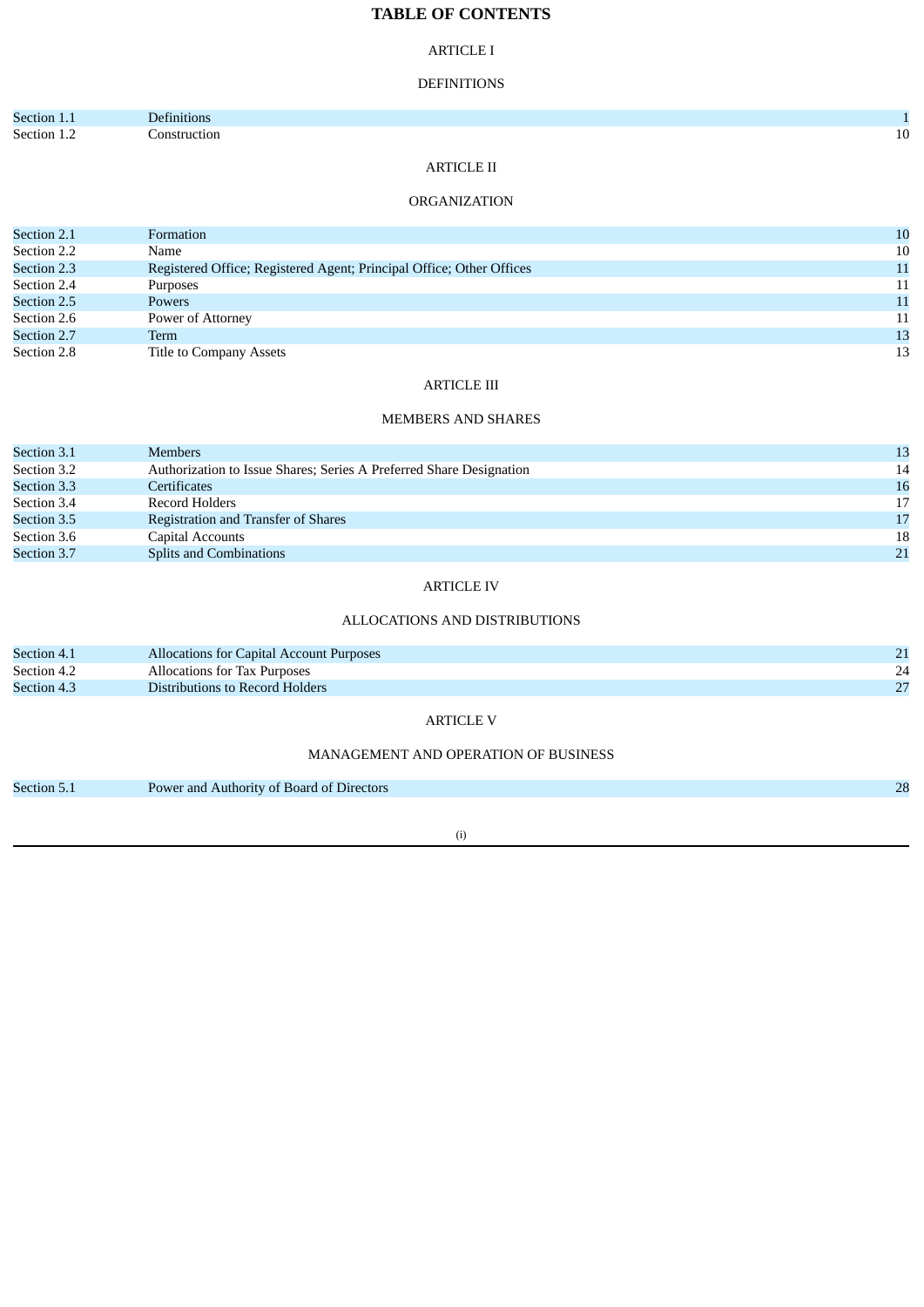| Section 5.2  | Number, Qualification and Term of Office of Directors     | 30 |
|--------------|-----------------------------------------------------------|----|
| Section 5.3  | <b>Election of Directors</b>                              | 30 |
| Section 5.4  | Removal                                                   | 31 |
| Section 5.5  | Resignations                                              | 31 |
| Section 5.6  | <b>Vacancies</b>                                          | 31 |
| Section 5.7  | Nomination of Directors                                   | 31 |
| Section 5.8  | <b>Chairman of Meetings</b>                               | 32 |
| Section 5.9  | Place of Meetings                                         | 32 |
| Section 5.10 | <b>Regular Meetings</b>                                   | 32 |
| Section 5.11 | Special Meetings; Notice                                  | 32 |
| Section 5.12 | <b>Action Without Meeting</b>                             | 33 |
| Section 5.13 | <b>Conference Telephone Meetings</b>                      | 33 |
| Section 5.14 | Quorum                                                    | 33 |
| Section 5.15 | <b>Committees</b>                                         | 33 |
| Section 5.16 | [Reserved]                                                | 34 |
| Section 5.17 | <b>Minutes of Committees</b>                              | 34 |
| Section 5.18 | Remuneration                                              | 34 |
| Section 5.19 | Exculpation, Indemnification, Advances and Insurance      | 34 |
| Section 5.20 | Certificate of Formation and Certificate of Domestication | 38 |
| Section 5.21 | <b>Officers</b>                                           | 39 |
| Section 5.22 | Duties of Officers and Directors                          | 41 |
| Section 5.23 | <b>Outside Activities</b>                                 | 42 |
| Section 5.24 | <b>Reliance by Third Parties</b>                          | 49 |

#### ARTICLE VI

# BOOKS, RECORDS, ACCOUNTING AND REPORTS

| Section 6.1 | Records and Accounting | 49 |
|-------------|------------------------|----|
| Section 6.2 | Fiscal Year            | 49 |
| Section 6.3 | <b>Reports</b>         | 49 |
|             |                        |    |

# ARTICLE VII

#### TAX MATTERS

|             | 50                                                                                     |
|-------------|----------------------------------------------------------------------------------------|
|             | 50                                                                                     |
|             | 51                                                                                     |
| Withholding | 51                                                                                     |
|             | <b>Tax Returns and Information</b><br><b>Tax Elections</b><br><b>Tax Controversies</b> |

# ARTICLE VIII

# DISSOLUTION AND LIQUIDATION

Section 8.1 **Dissolution** 51

(ii)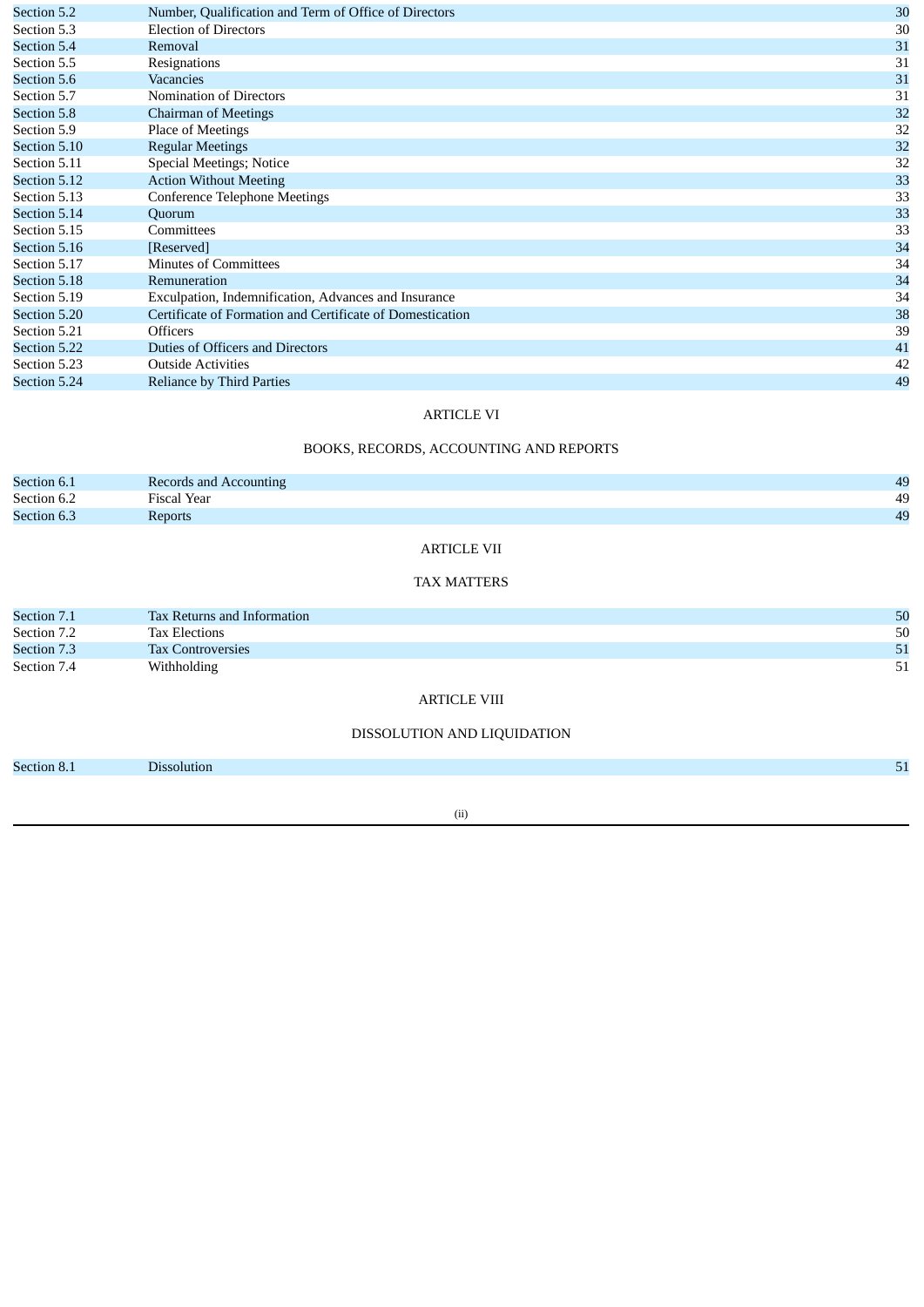| Section 8.2 | Liquidator                               | 52 |
|-------------|------------------------------------------|----|
| Section 8.3 | Liquidation                              | 52 |
| Section 8.4 | Cancellation of Certificate of Formation | 53 |
| Section 8.5 | <b>Return of Contributions</b>           | 53 |
| Section 8.6 | <b>Waiver of Partition</b>               | 53 |
| Section 8.7 | <b>Capital Account Restoration</b>       | 54 |

# ARTICLE IX

# AMENDMENT OF AGREEMENT

| Section 9.1 | General                                                   | 53 |
|-------------|-----------------------------------------------------------|----|
| Section 9.2 | Super-Majority Amendments                                 | 54 |
| Section 9.3 | Amendments to be Adopted Solely by the Board of Directors | 54 |
| Section 9.4 | <b>Amendment Requirements</b>                             | 56 |
| Section 9.5 | <b>Preferred Shares</b>                                   | 56 |

# ARTICLE X

## MERGER, CONSOLIDATION OR CONVERSION

| 56 |
|----|
| 57 |
| 57 |
| 59 |
| 59 |
| 59 |
| 60 |
|    |

# ARTICLE XI

#### MEMBER MEETINGS

| Section 11.1  | <b>Member Meetings</b>                                        | 60 |
|---------------|---------------------------------------------------------------|----|
| Section 11.2  | Notice of Meetings of Members                                 | 61 |
| Section 11.3  | <b>Record Date</b>                                            | 61 |
| Section 11.4  | Adjournment                                                   | 62 |
| Section 11.5  | Waiver of Notice; Approval of Meeting                         | 62 |
| Section 11.6  | Quorum; Required Vote for Member Action; Voting for Directors | 62 |
| Section 11.7  | Conduct of a Meeting; Member Lists                            | 63 |
| Section 11.8  | No Action Without a Meeting                                   | 64 |
| Section 11.9  | Voting and Other Rights                                       | 64 |
| Section 11.10 | Proxies and Voting                                            | 64 |
| Section 11.11 | Notice of Member Business and Nominations                     | 65 |
|               |                                                               |    |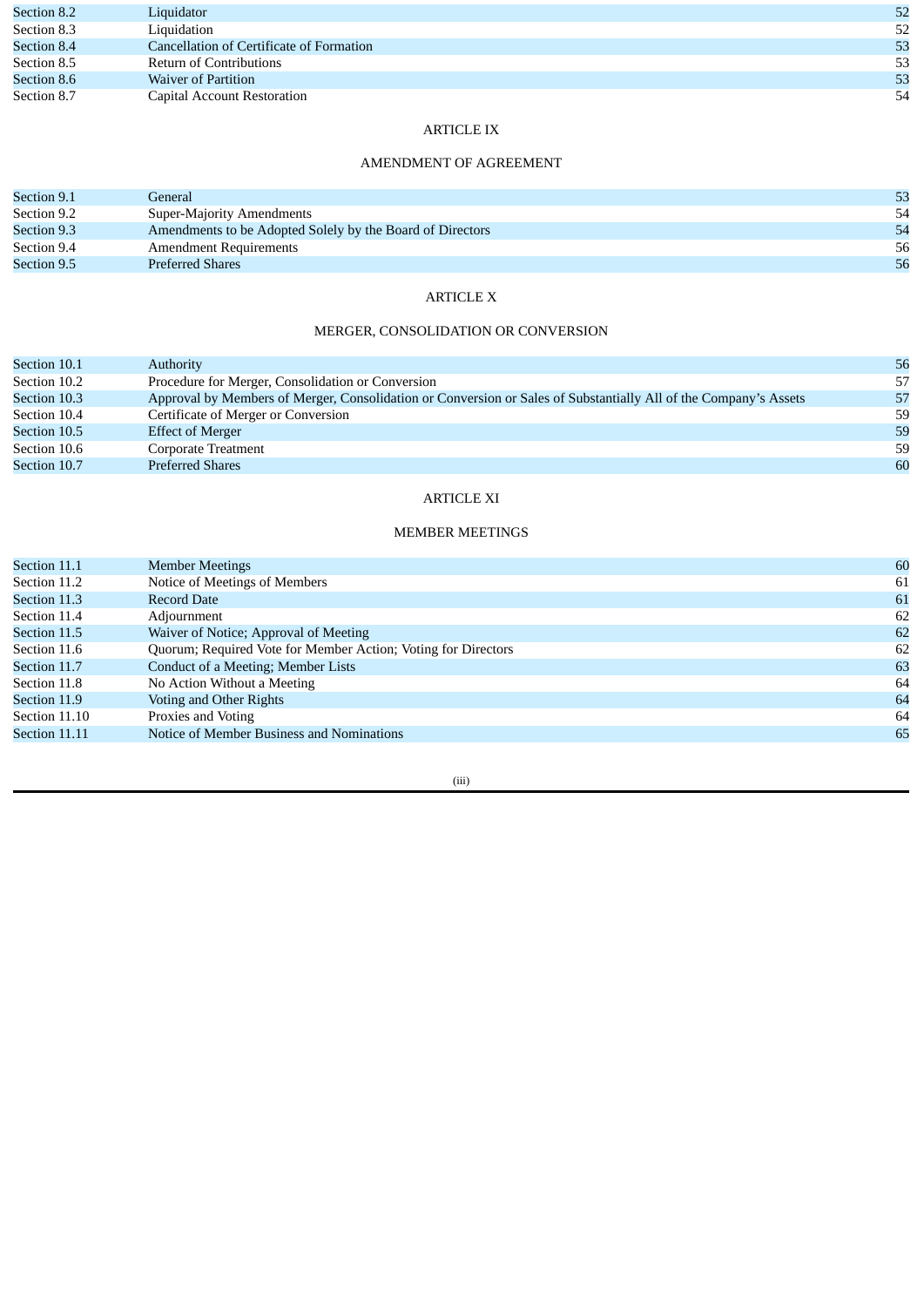# ARTICLE XII

#### GENERAL PROVISIONS

| Section 12.1  | <b>Addresses and Notices</b>    | 68 |
|---------------|---------------------------------|----|
| Section 12.2  | <b>Further Action</b>           | 68 |
| Section 12.3  | <b>Binding Effect</b>           | 68 |
| Section 12.4  | Integration                     | 69 |
| Section 12.5  | <b>Creditors</b>                | 69 |
| Section 12.6  | Waiver                          | 69 |
| Section 12.7  | Counterparts                    | 69 |
| Section 12.8  | Applicable Law                  | 69 |
| Section 12.9  | <b>Invalidity of Provisions</b> | 69 |
| Section 12.10 | <b>Consent of Members</b>       | 69 |
| Section 12.11 | <b>Facsimile Signatures</b>     | 69 |
|               |                                 |    |

# **EXHIBITS**

EXHIBIT A – SHARE CERTIFICATE

# EXHIBIT B – SERIES A PREFERRED SHARE CERTIFICATE

ANNEX A – SHARE DESIGNATION WITH RESPECT TO THE SERIES A PREFERRED SHARES

(iv)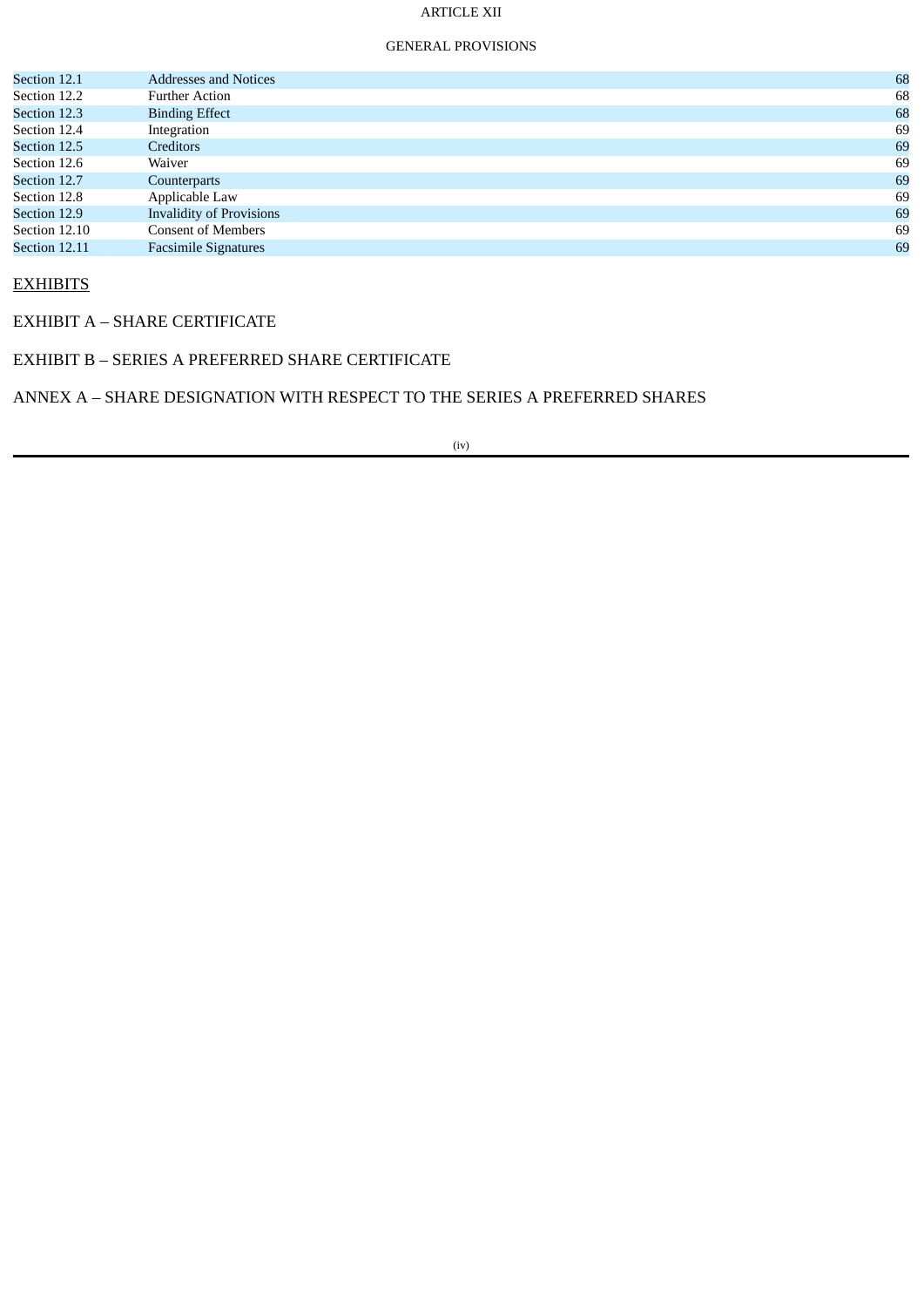# **SECOND AMENDED AND RESTATED LIMITED LIABILITY COMPANY AGREEMENT OF FORTRESS TRANSPORTATION AND INFRASTRUCTURE INVESTORS LLC**

This SECOND AMENDED AND RESTATED LIMITED LIABILITY COMPANY AGREEMENT OF FORTRESS TRANSPORTATION AND INFRASTRUCTURE INVESTORS LLC, is dated as of September 12, 2019. Capitalized terms used herein without definition shall have the respective meanings ascribed thereto in Section 1.1.

WHEREAS, the Company was formed under the Delaware Act pursuant to a certificate of domestication and a certificate of formation, each filed with the Secretary of State of the State of Delaware on February 10, 2014 and effective as of February 13, 2014, and a Limited Liability Company Agreement of Fortress Transportation and Infrastructure Investors LLC, dated as of February 19, 2014 (the "**Original LLC Agreement**"); and

WHEREAS, the Company entered into an Amended and Restated Limited Liability Company Agreement, dated as of May 20, 2015, and the First Amendment thereto, dated as of March 8, 2016 (collectively, the "**Amended and Restated LLC Agreement**"), for the purpose of amending certain provisions of the Original LLC Agreement; and

WHEREAS, the Board of Directors has determined that it is desirable and in the best interests of the Company to designate the Series A Preferred Shares as a new class of Preferred Shares; and

WHEREAS, pursuant to Section 3.2(c) of the Amended and Restated LLC Agreement, the Board of Directors has authorized and approved the designation and issuance of the Series A Preferred Shares; and

WHEREAS, pursuant to Sections 3.2(e) and 9.3 of the Amended and Restated LLC Agreement, the Board of Directors has authorized and approved the amendment and restatement of the Amended and Restated LLC Agreement.

NOW THEREFORE, the Amended and Restated LLC Agreement is hereby amended and restated to read in its entirety as follows:

#### **ARTICLE I**

#### **DEFINITIONS**

Section 1.1 Definitions. The following definitions shall be for all purposes, unless otherwise clearly indicated to the contrary, applied to the terms used in this Agreement.

"**Additional Member**" means a Person admitted as a Member of the Company in accordance with Article III as a result of an issuance of Shares to such Person by the Company.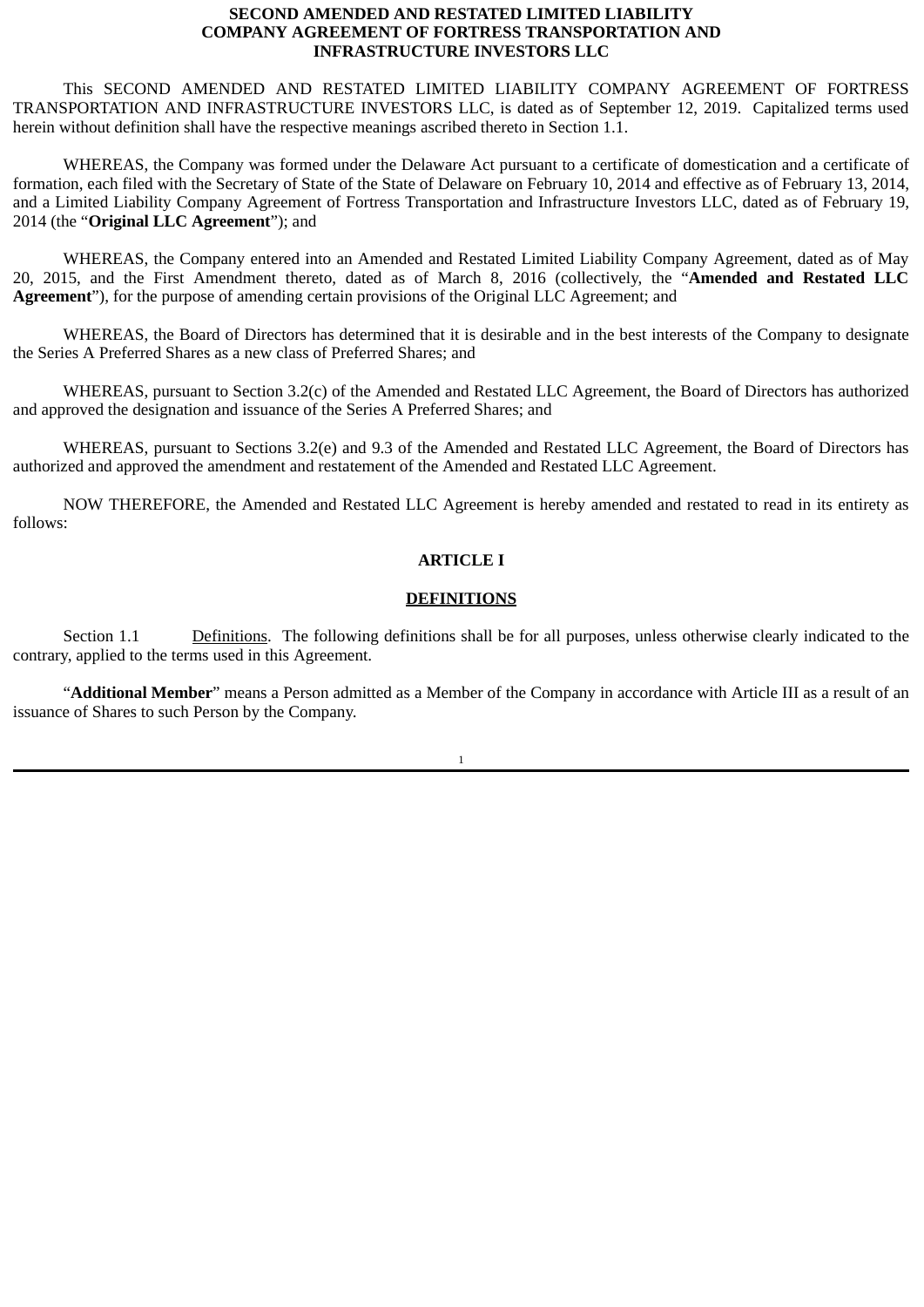"**Adjusted Capital Account**" means the Capital Account maintained for each Member as of the end of each fiscal year of the Company, (a) increased by any amounts that such Member is obligated to restore under the standards set by Treasury Regulation Section 1.704-1(b)(2)(ii)(c) (or is deemed obligated to restore under Treasury Regulation Sections 1.704-2(g) and 1.704-2(i)(5)) and (b) decreased by (i) the amount of all losses and deductions that, as of the end of such fiscal year, are reasonably expected to be allocated to such Member in subsequent years under Sections 704(e)(2) and 706(d) of the Code and Treasury Regulation Section 1.751 -1(b)(2)(ii), and (ii) the amount of all distributions that, as of the end of such fiscal year, are reasonably expected to be made to such Member in subsequent years in accordance with the terms of this Agreement or otherwise to the extent they exceed offsetting increases to such Member's Capital Account that are reasonably expected to occur during (or prior to) the year in which such distributions are reasonably expected to be made (other than increases as a result of a minimum gain chargeback pursuant to Section 4.1(d)(i) or Section 4.1(d)(ii)). The foregoing definition of Adjusted Capital Account is intended to comply with the provisions of Treasury Regulation Section 1.704-1(b)(2)(ii)(d) and shall be interpreted consistently therewith. The "**Adjusted Capital Account**" of a Member in respect of a Share shall be the amount that such Adjusted Capital Account would be if such Share were the only interest in the Company held by such Member from and after the date on which such Share was first issued.

"**Adjusted Property**" means any property the Carrying Value of which has been adjusted pursuant to Section 3.6(d)(i) or Section 3.6(d)(ii).

"**Affiliate**" means, with respect to any Person, any other Person that directly or indirectly through one or more intermediaries controls, is controlled by or is under common control with the Person in question. As used herein, the term "**Control**" means the possession, direct or indirect, of the power to direct or cause the direction of the management and policies of a Person, whether through ownership of voting securities, by contract or otherwise.

"**Agreed Allocation**" means any allocation, other than a Required Allocation, of an item of income, gain, loss or deduction pursuant to the provisions of Section 4.1, including a Curative Allocation (if appropriate to the context in which the term "**Agreed Allocation**" is used).

"**Agreed Value**" of any Contributed Property means the fair market value of such property or other consideration at the time of contribution as determined by the Board of Directors, without taking into account any liabilities to which such Contributed Property was subject at such time. The Board of Directors shall use such method as it determines to be appropriate to allocate the aggregate Agreed Value of Contributed Properties contributed to the Company in a single or integrated transaction among each separate property on a basis proportional to the fair market value of each Contributed Property.

"**Agreement**" means this Second Amended and Restated Limited Liability Company Agreement of Fortress Transportation and Infrastructure Investors LLC (including, the Series A Preferred Share Designation), as it may be amended, supplemented or restated from time to time.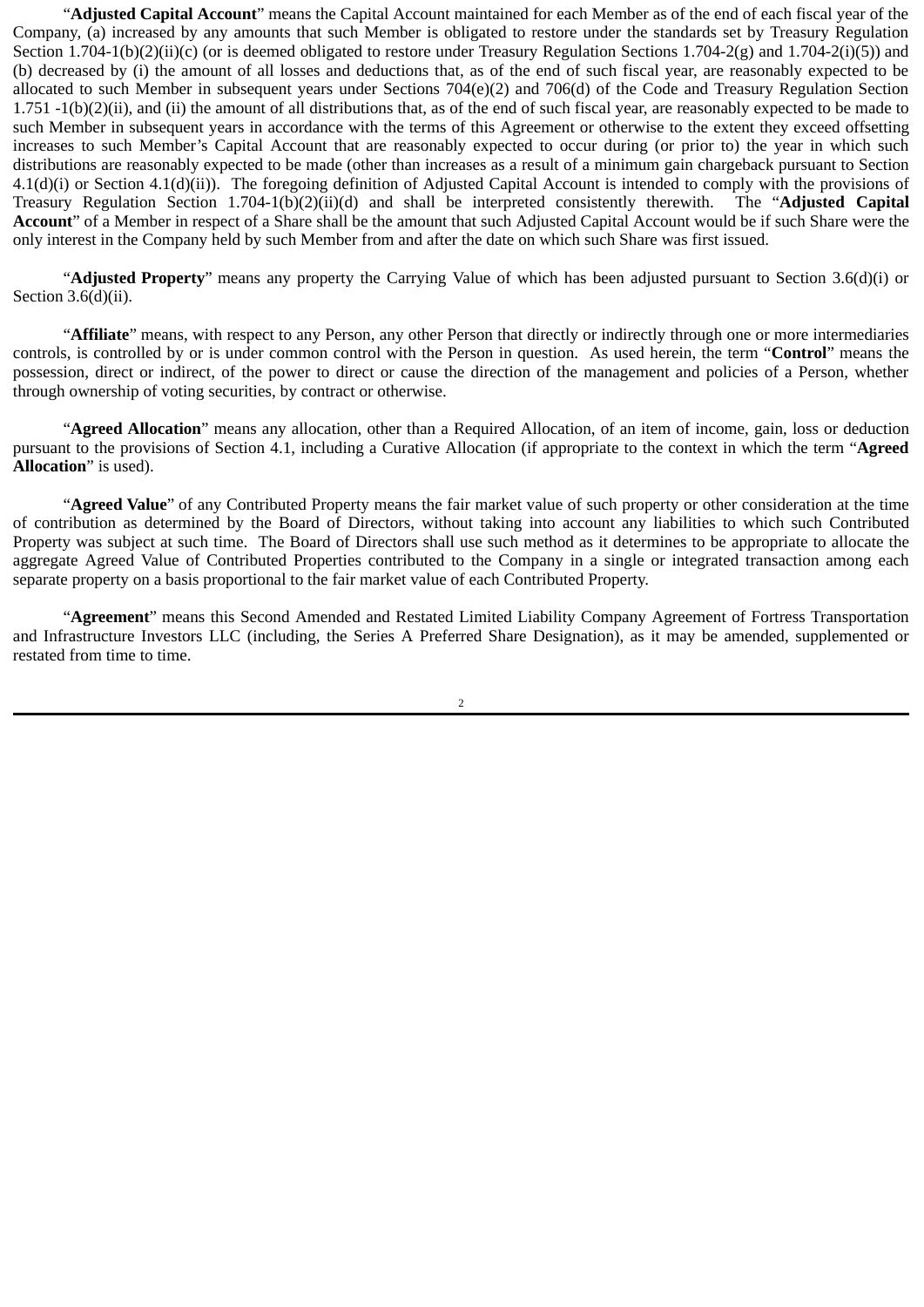"**Amended and Restated LLC Agreement**" has the meaning assigned to such term in the Recitals.

"**Board of Directors**" has the meaning assigned to such term in Section 5.1.

"**Book-Tax Disparity**" means, with respect to any item of Contributed Property or Adjusted Property, as of the date of any determination, the difference between the Carrying Value of such Contributed Property or Adjusted Property and the adjusted basis thereof for federal income tax purposes as of such date.

"**Business Day**" means Monday through Friday of each week, except that a legal holiday recognized as such by the government of the United States of America or the State of New York shall not be regarded as a Business Day.

"**Capital Account**" means the capital account maintained for a Member pursuant to Section 3.6. The "**Capital Account**" of a Member in respect of a Share shall be the amount that such Capital Account would be if such Share were the only interest in the Company held by such Member from and after the date on which such Share was first issued.

"**Capital Contribution**" means any cash, cash equivalents or the Net Agreed Value of Contributed Property that a Member contributes to the Company pursuant to this Agreement.

"**Carrying Value**" means (a) with respect to a Contributed Property, the Agreed Value of such property reduced (but not below zero) by all depreciation, amortization and cost recovery deductions charged to the Members' Capital Accounts in respect of such Contributed Property, and (b) with respect to any other Company property, the adjusted basis of such property for federal income tax purposes, all as of the time of determination. The Carrying Value of any property shall be adjusted from time to time in accordance with Section 3.6(d)(i) and Section 3.6(d)(ii) and to reflect changes, additions or other adjustments to the Carrying Value for dispositions and acquisitions of Company properties, as deemed appropriate by the Board of Directors.

"**Certificate**" means a certificate (i) substantially in the form of Exhibit A (in the case of Common Shares) or Exhibit B (in the case of Series A Preferred Shares) to this Agreement, (ii) in global form in accordance with the rules and regulations of the Depositary or (iii) in such other form as may be adopted by the Board of Directors, issued by the Company evidencing ownership of one or more Shares.

"**Certificate of Domestication**" means the Certificate of Domestication of the Company filed with the Secretary of State of the State of Delaware as referenced in Section 5.20, as such Certificate of Domestication may be amended, supplemented or restated from time to time.

"**Certificate of Formation**" means the Certificate of Formation of the Company filed with the Secretary of State of the State of Delaware as referenced in Section 5.20, as such Certificate of Formation may be amended, supplemented or restated from time to time.

"**Chairman of the Board**" has the meaning assigned to such term in Section 5.8.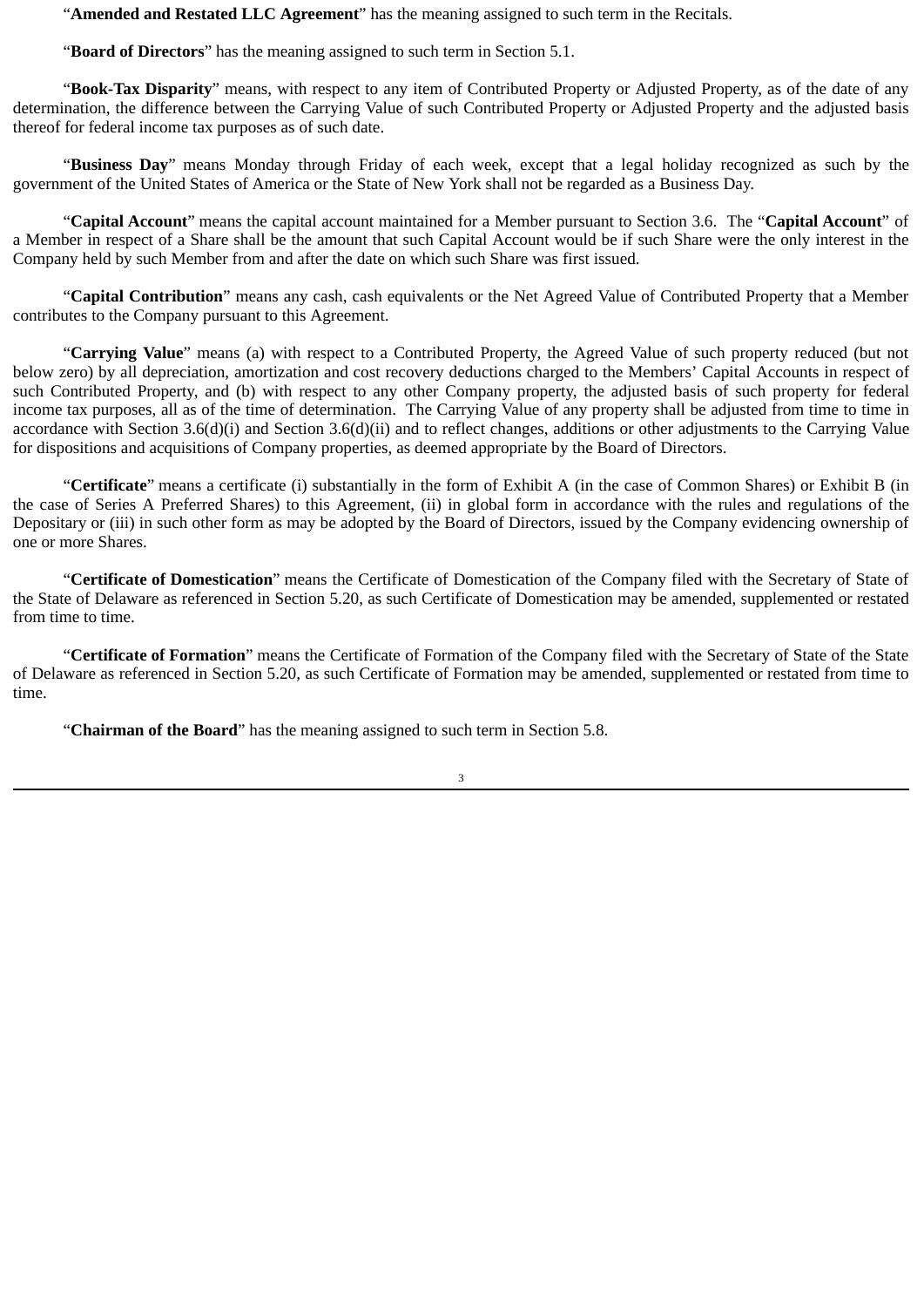"**Code**" means the Internal Revenue Code of 1986, as amended and in effect from time to time. Any reference herein to a specific section or sections of the Code shall be deemed to include a reference to any corresponding provision of any successor law.

"**Commission**" means the United States Securities and Exchange Commission.

"**Common Members**" means the Members that hold Common Shares, and shall only refer to the Common Shares (and not any Preferred Shares) held by such Members.

"**Common Shares**" means any Shares that are not Preferred Shares.

"**Company**" means Fortress Transportation and Infrastructure Investors LLC, a Delaware limited liability company, and any successors thereto.

"**Company Group**" means the Company and each Subsidiary of the Company.

"**Company Minimum Gain**" means that amount determined in accordance with the principles of Treasury Regulation Section 1.704-2(d).

"**Contributed Property**" means each property or other asset, in such form as may be permitted by the Delaware Act, but excluding cash, contributed to the Company. Once the Carrying Value of a Contributed Property is adjusted pursuant to Section 3.6(d), such property shall no longer constitute a Contributed Property, but shall be deemed an Adjusted Property.

"**Curative Allocation**" means any allocation of an item of income, gain, deduction, loss or credit pursuant to the provisions of Section 4.1(d)(ix).

"**Delaware Act**" means the Delaware Limited Liability Company Act, 6 Del. C. Section 18-101, et seq., as amended, supplemented or restated from time to time, and any successor to such statute.

"**Depositary**" means, with respect to any Shares issued in global form, The Depository Trust Company and its successors and permitted assigns.

"**DGCL**" means the General Corporation Law of the State of Delaware, 8 Del. C. Section 101, et seq., as amended, supplemented or restated from time to time, and any successor to such statute.

"**Director**" means a member of the Board of Directors.

"**Economic Risk of Loss**" has the meaning set forth in Treasury Regulation Section 1.752-2(a).

"**Exchange Act**" means the Securities Exchange Act of 1934, as amended, supplemented or restated from time to time and any successor to such statute, and the rules and regulations promulgated thereunder.

 $\overline{A}$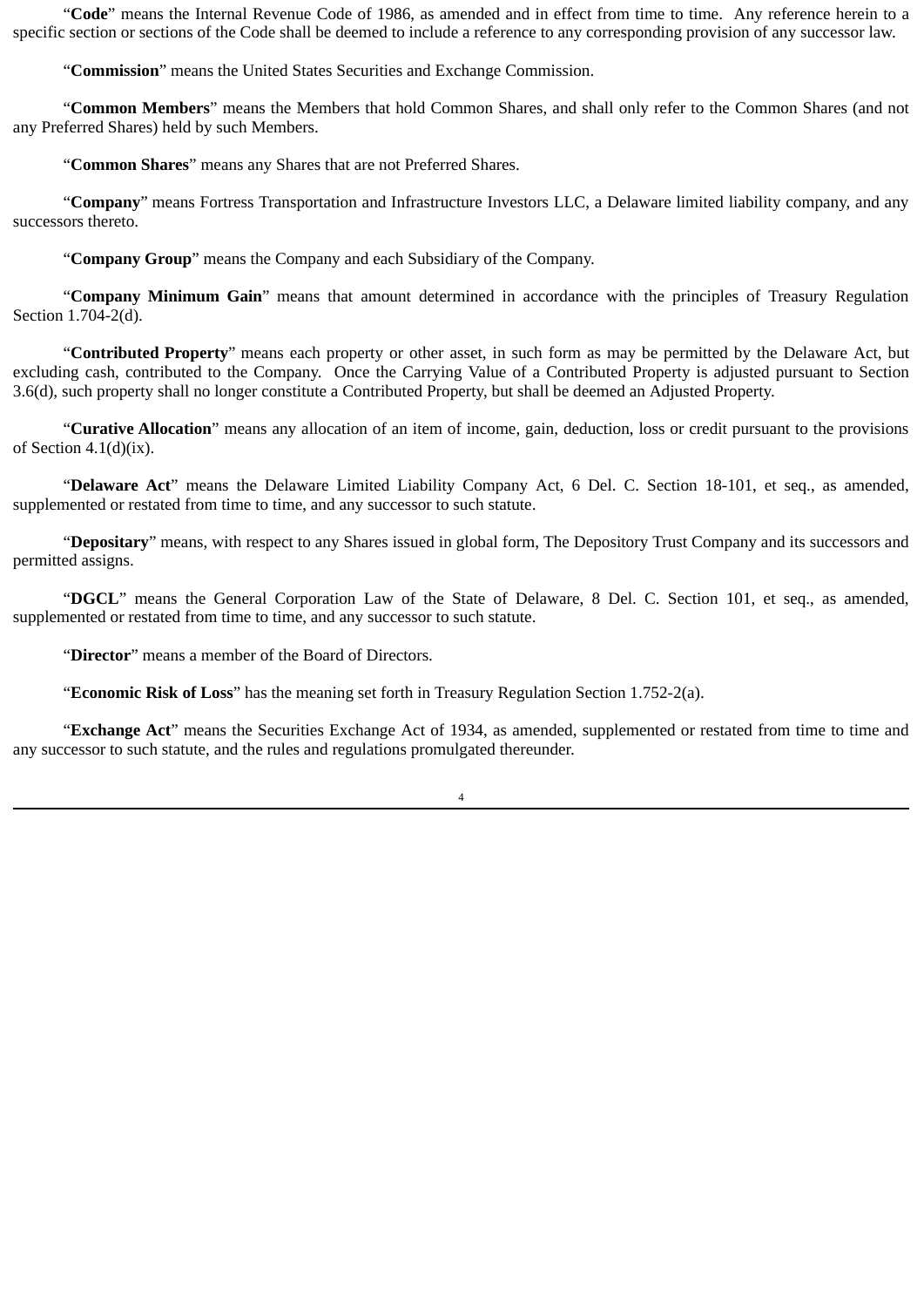"**Governmental Entity**" means any court, administrative agency, regulatory body, commission or other governmental authority, board, bureau or instrumentality, domestic or foreign and any subdivision thereof.

"**Group Member**" means a member of the Company Group.

"**Indemnified Person**" means (a) any Person who is or was a Director, officer or tax matters partner of the Company, (b) any Person who is or was serving at the request of the Company as an officer, director, member, manager, partner, tax matters partner, fiduciary or trustee of another Person (including any Subsidiary); provided, that a Person shall not be an Indemnified Person by reason of providing, on a fee-for-services basis, trustee, fiduciary or custodial services, and (c) any Person the Board of Directors designates as an "Indemnified Person" for purposes of this Agreement.

"**Independent Director**" means a Director who (i) qualifies as an "independent director" within the meaning of the corporate governance listing standards from time to time adopted by the NYSE (or, if at any time the Common Shares are not listed on the NYSE and are listed on a stock exchange other than the NYSE, the applicable corporate governance listing standards of such stock exchange) with respect to the composition of the board of directors of a listed company (without regard to any independence criteria applicable under such standards only to the members of a committee of the board of directors) and (ii) also satisfies the minimum requirements of director independence of Rule 10A-3(b)(1) under the Exchange Act (as from time to time in effect), whether or not such Director is a member of the audit committee.

"**Initial Members**" means FTAI Offshore Holdings L.P., Fortress Worldwide Transportation and Infrastructure Investors LP.

"**IPO**" means the initial offering and sale of Common Shares to the public, as described in the IPO Registration Statement.

"**IPO Registration Statement**" means the Registration Statement on Form S-1 (Registration No. 333-193182) as it has been or as it may be amended or supplemented from time to time, filed by the Company with the Commission under the Securities Act to register the offering and sale of the Common Shares in the IPO.

"**Liquidation Date**" means the date on which an event giving rise to the dissolution of the Company occurs.

"**Liquidator**" means one or more Persons selected by the Board of Directors to perform the functions described in Section 8.2 as liquidating trustee of the Company within the meaning of the Delaware Act.

"**Manager**" means FIG LLC, a Delaware limited liability company, together with its permitted assignees under the Management and Advisory Agreement, dated as of May 20, 2015, between the Company and FIG LLC, as amended, supplemented or restated from time to time.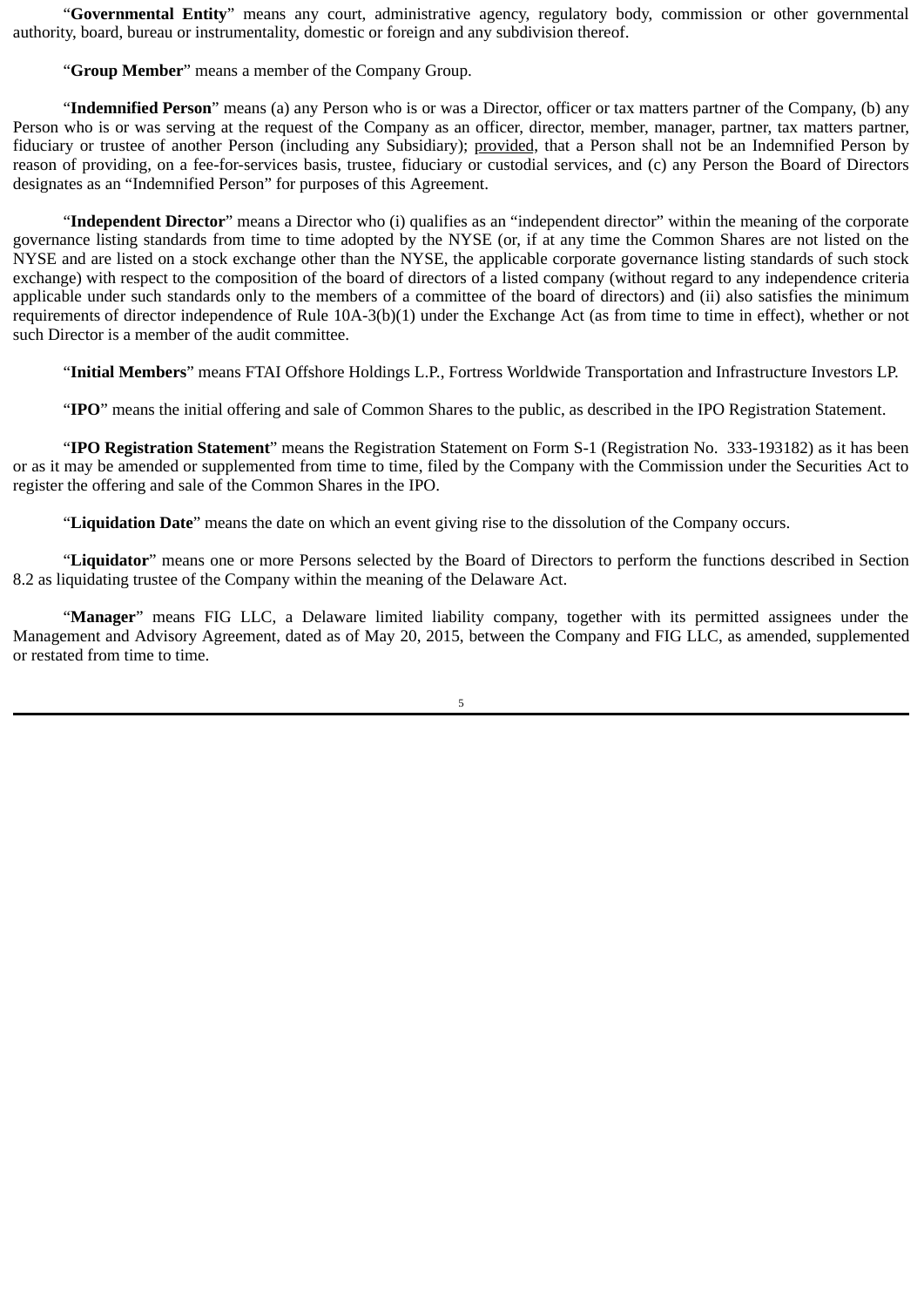"**Member**" means each member of the Company, including, unless the context otherwise requires, each Initial Member, each Substitute Member and each Additional Member.

"**Member Nonrecourse Debt**" has the meaning set forth in Treasury Regulation Section 1.704-2(b)(4).

"**Member Nonrecourse Debt Minimum Gain**" has the meaning set forth in Treasury Regulation Section 1.704-2(i)(2).

"**Member Nonrecourse Deductions**" means any and all items of loss, deduction or expenditure (including any expenditure described in Section 705(a)(2)(B) of the Code) that, in accordance with the principles of Treasury Regulation Section 1.704-2(i), are attributable to a Member Nonrecourse Debt.

"**Merger Agreement**" has the meaning assigned to such term in Section 10.1.

"**National Securities Exchange**" means an exchange registered with the Commission under Section 6(a) of the Exchange Act.

"**Net Agreed Value**" means, (a) in the case of any Contributed Property, the Agreed Value of such property reduced by any liabilities either assumed by the Company upon such contribution or to which such property is subject when contributed, and (b) in the case of any property distributed to a Member by the Company, the Company's Carrying Value of such property (as adjusted pursuant to Section 3.6(d)(ii)) at the time such property is distributed, reduced by any indebtedness either assumed by such Member upon such distribution or to which such property is subject at the time of distribution, in either case, as determined under Section 752 of the Code.

"**Net Income**" means, for any taxable year, the excess, if any, of the Company's items of income and gain for such taxable year over the Company's items of loss and deduction for such taxable year. The items included in the calculation of Net Income shall be determined in accordance with Section 3.6(b) and shall not include any items specially allocated under Section 4.1(d).

"**Net Loss**" means, for any taxable year, the excess, if any, of the Company's items of loss and deduction for such taxable year over the Company's items of income and gain for such taxable year. The items included in the calculation of Net Loss shall be determined in accordance with Section 3.6(b) and shall not include any items specially allocated under Section 4.1(d).

"**Nonrecourse Deductions**" means any and all items of loss, deduction, or expenditure (including any expenditure described in Section 705(a)(2)(B) of the Code) that, in accordance with the principles of Treasury Regulation Section 1.704-2(b), are attributable to a Nonrecourse Liability.

"**Nonrecourse Liability**" has the meaning set forth in Treasury Regulation Section 1.752-1(a)(2).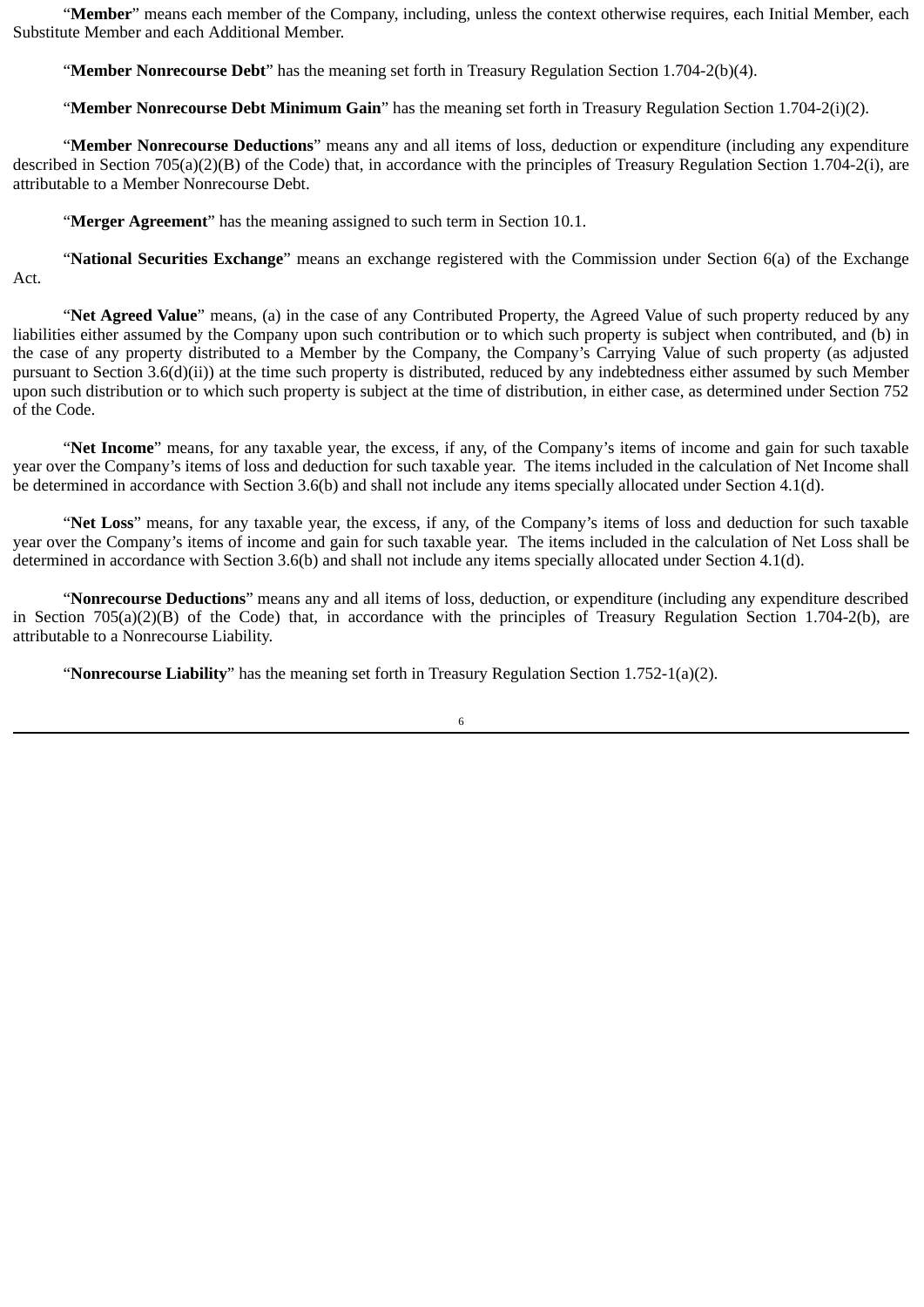"**NYSE**" means the New York Stock Exchange.

"**Opinion of Counsel**" means a written opinion of counsel (who may be regular counsel to the Company or any of its Affiliates) acceptable to the Board of Directors.

"**Original LLC Agreement**" has the meaning assigned to such term in the Recitals.

"**Outstanding**" means, with respect to a class or series of Shares, all Shares of such class or series that are issued by the Company and reflected as outstanding on the Company's books and records as of the date of determination.

"**Percentage Interest**" means, as of any date of determination, (i) as to any Common Shares, the product obtained by multiplying (a) 100% less the percentage applicable to the Shares referred to in clause (ii) by (b) the quotient obtained by dividing  $(x)$ the number of such Common Shares by (y) the total number of all Outstanding Common Shares, and (ii) as to any other Shares, if applicable, the percentage established for such Shares by the Board of Directors as a part of the issuance of such Shares. For the avoidance of doubt, as set forth in the Series A Preferred Share Designation, no "Percentage Interest" has been established for the Series A Preferred Shares.

"**Person**" means any individual, corporation, firm, partnership, joint venture, limited liability company, estate, trust, business association, organization, Governmental Entity or other entity.

"**Plan of Conversion**" has the meaning assigned to such term in Section 10.1.

"**Preferred Shares**" means (i) the Series A Preferred Shares and (ii) any other class of Shares that entitles the Record Holders thereof to a preference or priority over the Record Holders of the Common Shares in (a) the right to share profits or losses or items thereof, (b) the right to share in Company distributions, or (c) rights upon dissolution or liquidation of the Company.

"**Quarter**" means, unless the context requires otherwise, a fiscal quarter of the Company.

"**Recapture Income**" means any gain recognized by the Company (computed without regard to any adjustment required by Section 734 or Section 743 of the Code) upon the disposition of any property or asset of the Company, which gain is characterized as ordinary income because it represents the recapture of deductions previously taken with respect to such property or asset.

"**Record Date**" means, with respect to any class or series of Shares, the date established by the Company for determining (a) the identity of the Record Holders of such class or series of Shares entitled to notice of, or to vote at, any meeting of Members or entitled to exercise rights in respect of any lawful action of Members, in each case to the extent applicable to such class or series of Shares, or (b) the identity of Record Holders of such class or series entitled to receive any report or payment of any dividend or other distribution on such class or series of Shares or to participate in any offer for such class or series of Shares; provided that the Record Date for determining the identity of Series A Holders entitled to receive payment of distributions on the Series A Preferred Shares shall be determined in accordance with the Series A Preferred Share Designation.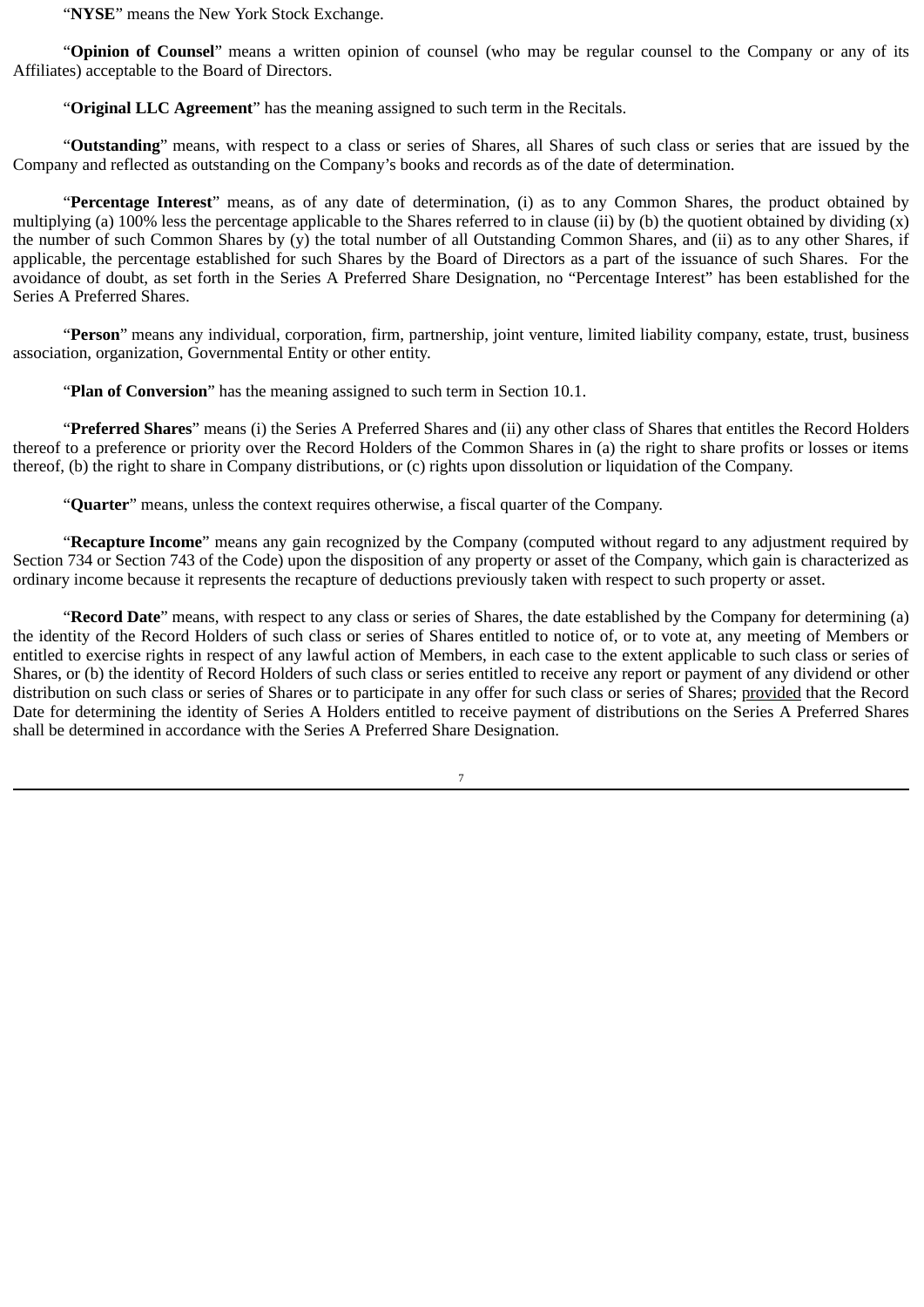"**Record Holder**" or "**holder**" means with respect to any Shares, the Person in whose name such Shares are registered on the books of the Transfer Agent as of the opening of business on a particular Business Day or otherwise the Person in whose name such Shares are registered on the books that the Company has caused to be kept as of the opening of business on such Business Day.

"**Registration Rights Agreement**" means the Registration Rights Agreement, dated as of May 20, 2015, among the Company, FIG LLC and Fortress Transportation and Infrastructure Master GP LLC.

"**Required Allocations**" means (a) any limitation imposed on any allocation of Net Losses under Section 4.1(b) and (b) any allocation of an item of income, gain, loss or deduction pursuant to Sections 4.1(d)(i), 4.1(d)(ii), 4.1(d)(iii), 4.1(d)(vi) or 4.1(d)(viii).

"**Residual Gain**" or "**Residual Loss**" means any item of gain or loss, as the case may be, of the Company recognized for federal income tax purposes resulting from a sale, exchange or other disposition of a Contributed Property or Adjusted Property, to the extent such item of gain or loss is not allocated pursuant to Section 4.2(b)(i)(A) or Section 4.2(b)(ii)(A), respectively, to eliminate Book-Tax Disparities.

"**Securities Act**" means the Securities Act of 1933, as amended, supplemented or restated from time to time and any successor to such statute, and the rules and regulations promulgated thereunder.

"**Series A Holder**" has the meaning set forth in the Series A Preferred Share Designation.

"**Series A Preferred Share**" has the meaning set forth in the Series A Preferred Share Designation.

"**Series A Preferred Share Designation**" means the Share Designation with respect to the 8.25% Fixed-to-Floating Rate Series A Cumulative Perpetual Redeemable Preferred Shares, annexed hereto as Annex A, as it may be amended, supplement or restated from time to time.

"**Series A Preferred Shares Registration Statement**" means the Registration Statement on Form S-3 (Registration No. 333- 216247), as amended or supplemented from time to time prior to the date hereof, pursuant to which the offering and sale of the Series A Preferred Shares was registered.

"**Series A Nonpayment Board Expansion**" has the meaning set forth in the Series A Preferred Share Designation.

"**Series A Nonpayment Directors**" has the meaning set forth in the Series A Preferred Share Designation.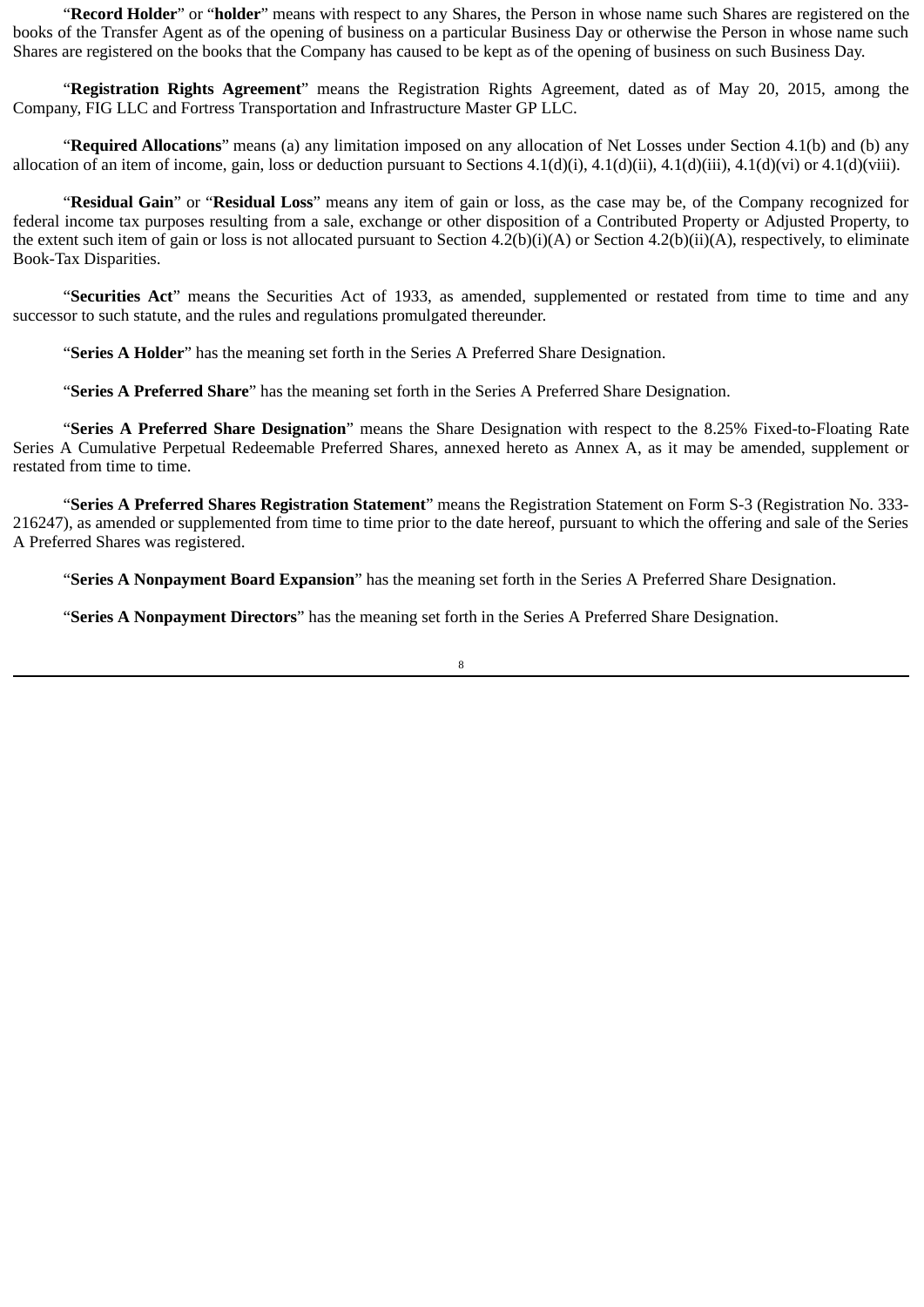"**Share**" means a share (including the Common Shares and the Series A Preferred Shares) issued by the Company that evidences a Member's rights, powers and duties with respect to the Company pursuant to this Agreement and the Delaware Act. Shares may be Common Shares or Preferred Shares, and may be issued in different classes or series.

"**Share Designation**" has the meaning assigned to such term in Section 3.2(c).

"**Share Majority**" means a majority of the total votes that may be cast in the election of Directors by holders of all Outstanding Voting Shares.

"**Solicitation Notice**" has the meaning assigned to such term in Section 11.11(c).

"**Subsidiary**" means, with respect to any Person, as of any date of determination, any other Person as to which such Person owns or otherwise controls, directly or indirectly, more than 50% of the voting shares or other similar interests or a sole general partner interest or managing member or similar interest of such Person.

"**Substitute Member**" means a Person who is admitted as a Member of the Company pursuant to Section 3.5(d) as a result of a transfer of Shares to such Person.

"**Super-Majority**" means two-thirds of the total votes that may be cast in the election of Directors by holders of all Outstanding Voting Shares.

"**Surviving Business Entity**" has the meaning assigned to such term in Section 10.2(a).

"**Tax Matters Partner**" means the "**tax matters partner**" as defined in the Code.

"**transfer**" means, with respect to a Share, a transaction by which the Record Holder of such Share assigns such Share to another Person who is or becomes a Member, and includes a sale, assignment, gift, exchange or any other disposition by law or otherwise, including any transfer upon foreclosure of any pledge, encumbrance, hypothecation or mortgage.

"**Transfer Agent**" means, with respect to any class of Shares, such bank, trust company or other Person (including the Company or one of its Affiliates) as shall be appointed from time to time by the Company to act as registrar and transfer agent for such class of Shares; provided that if no Transfer Agent is specifically designated for such class of Shares, the Company shall act in such capacity.

"**U.S. GAAP**" means United States generally accepted accounting principles consistently applied.

"**Underwriter**" means each Person named as an underwriter in the Underwriting Agreement who is obligated to purchase Series A Preferred Shares pursuant thereto.

"**Underwriting Agreement**" means the Underwriting Agreement, dated as of September 5, 2019, entered into by the Company providing for the sale of Series A Preferred Shares.

 $\alpha$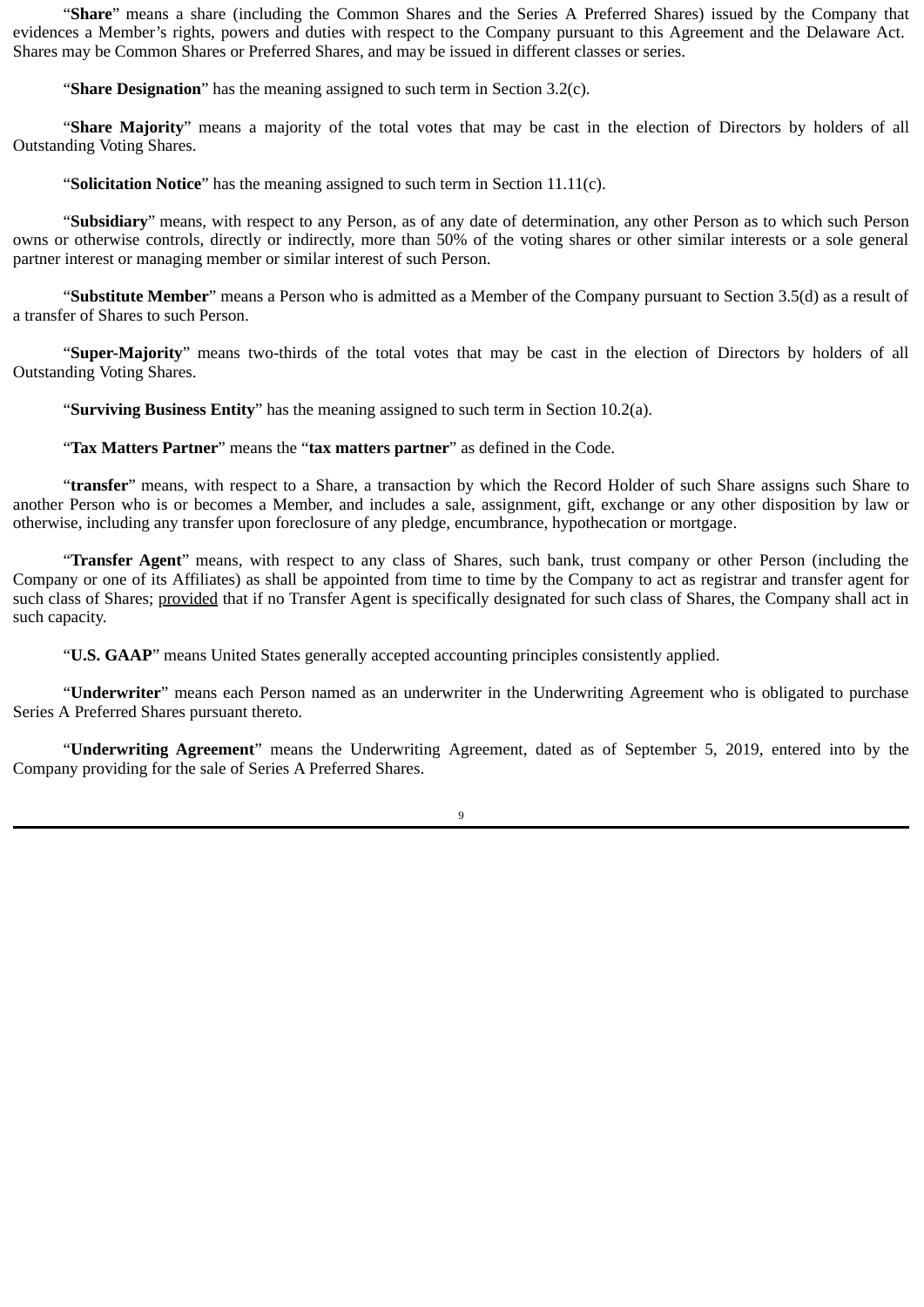"**Unrealized Gain**" attributable to any item of Company property means, as of any date of determination, the excess, if any, of (a) the fair market value of such property as of such date (as determined under Section 3.6(d)) over (b) the Carrying Value of such property as of such date (prior to any adjustment to be made pursuant to Section 3.6(d) as of such date).

"**Unrealized Loss**" attributable to any item of Company property means, as of any date of determination, the excess, if any, of (a) the Carrying Value of such property as of such date (prior to any adjustment to be made pursuant to Section 3.6(d) as of such date) over (b) the fair market value of such property as of such date (as determined under Section 3.6(d)).

"**Voting Shares**" means the Common Shares and any other class of Shares issued after the date of this Agreement that entitles the Record Holder thereof to vote on any matter submitted for consent or approval of Members generally under this Agreement. For the avoidance of doubt, as set forth in the Series A Preferred Share Designation, the Series A Preferred Shares are not "Voting Shares" and shall have only such voting rights as set forth in the Series A Preferred Share Designation or as otherwise required by applicable law.

Section 1.2 Construction. Unless the context requires otherwise: (a) any pronoun used in this Agreement shall include the corresponding masculine, feminine or neuter forms, and the singular form of nouns, pronouns and verbs shall include the plural and vice versa; (b) references to Articles and Sections refer to Articles and Sections of this Agreement; (c) the term "**include**" or "**includes**" means includes, without limitation, and "**including**" means including, without limitation; and (d) references to this "**Agreement**" shall be deemed to include any Share Designation annexed to this Agreement.

#### **ARTICLE II**

#### **ORGANIZATION**

Section 2.1 Formation. The Company has been formed as a limited liability company pursuant to the provisions of the Delaware Act. Except as expressly provided to the contrary in this Agreement, the rights, duties, liabilities and obligations of the Members and the administration, dissolution and termination of the Company shall be governed by the Delaware Act. All Shares shall constitute personal property of the owner thereof for all purposes and a Member has no interest in specific Company property.

Section 2.2 Mame. The name of the Company shall be "Fortress Transportation and Infrastructure Investors LLC." The Company's business may be conducted under any other name or names, as determined by the Board of Directors. The words "**Limited Liability Company,**" "**LLC,**" or similar words or letters shall be included in the Company's name where necessary for the purpose of complying with the laws of any jurisdiction that so requires. The Board of Directors may change the name of the Company at any time and from time to time and shall notify the Members of such change in the next regular communication to the Members.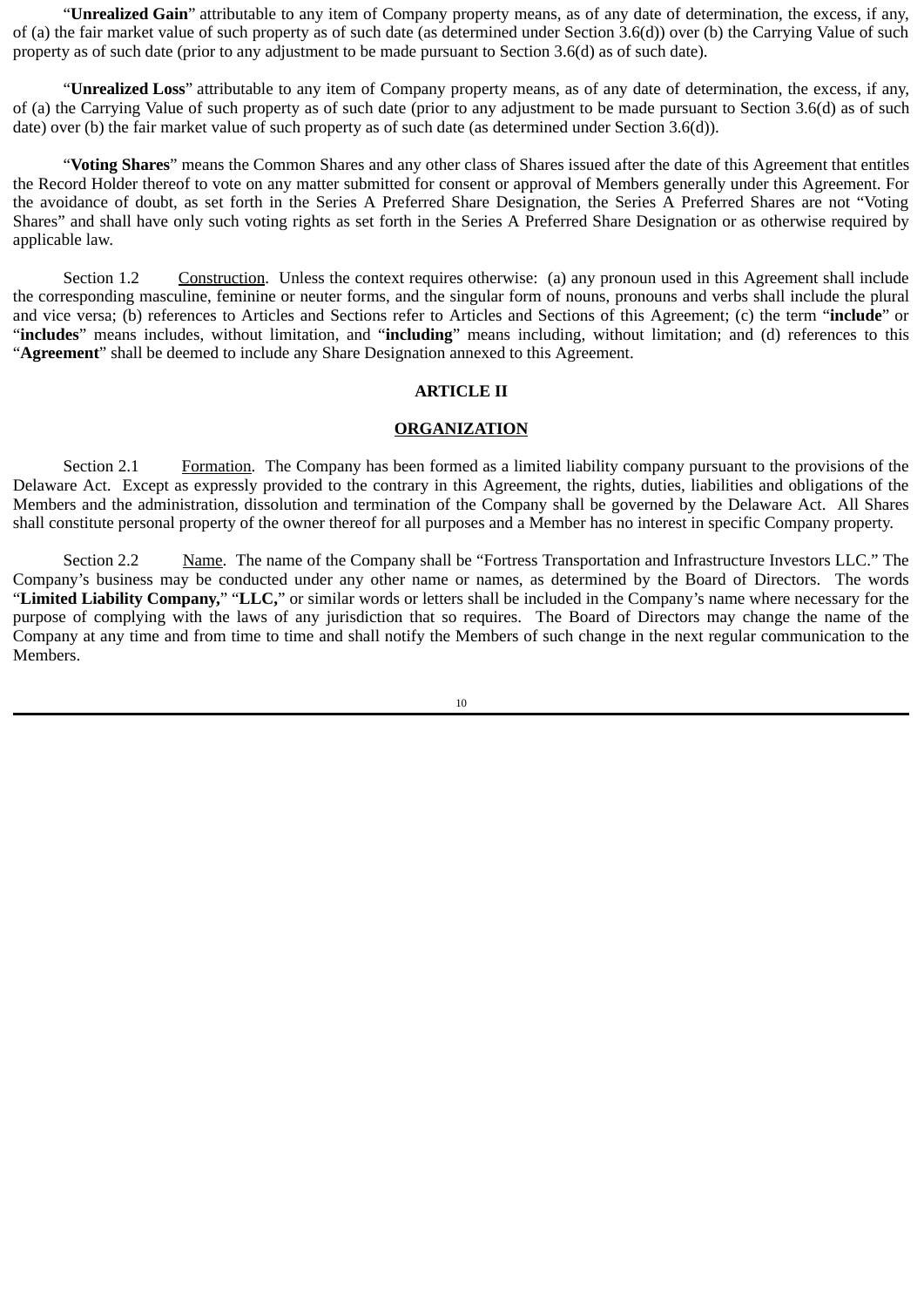Section 2.3 Registered Office; Registered Agent; Principal Office; Other Offices. Unless and until changed by the Board of Directors, the registered office of the Company in the State of Delaware shall be located at 2711 Centerville Road, Suite 400, Wilmington, New Castle County, Delaware 19808, and the registered agent for service of process on the Company in the State of Delaware at such registered office shall be The Corporation Trust Company. The principal office of the Company shall be located at 1345 Avenue of the Americas, 46th floor, New York, New York 10105 or such other place as the Board of Directors may from time to time designate by notice to the Members. The Company may maintain offices at such other place or places within or outside the State of Delaware as the Board of Directors determines to be necessary or appropriate.

Section 2.4 Purposes. The purposes of the Company shall be to (a) promote, conduct or engage in, directly or indirectly, any business, purpose or activity that lawfully may be conducted by a limited liability company organized pursuant to the Delaware Act, (b) acquire, hold and dispose of interests in any corporation, partnership, joint venture, limited liability company or other entity, and, in connection therewith, to exercise all of the rights and powers conferred upon the Company with respect to its interests therein, and (c) conduct any and all activities related or incidental to the foregoing purposes; provided, however, that, except pursuant to Section 10.6, the Company shall not engage, directly or indirectly, in any business activity that the Board of Directors determines would cause the Company to be treated as an association taxable as a corporation or otherwise taxable as an entity for federal income tax purposes.

Section 2.5 Powers. The Company shall be empowered to do any and all acts and things necessary and appropriate for the furtherance and accomplishment of the purposes described in Section 2.4.

Section 2.6 Power of Attorney. Each Member hereby constitutes and appoints each of the Chief Executive Officer, the Chief Financial Officer and the Secretary and, if a Liquidator shall have been selected pursuant to Section 8.2, the Liquidator (and any successor to the Liquidator by merger, transfer, assignment, election or otherwise) and each of their attorneys-in-fact or authorized officers, as the case may be, with full power of substitution, as his true and lawful agent and attorney-in-fact, with full power and authority in his name, place and stead, to:

(a) execute, swear to, acknowledge, deliver, file and record in the appropriate public offices:

(i) all certificates, documents and other instruments (including this Agreement and the Certificate of Formation and all amendments or restatements hereof or thereof) that the Chief Executive Officer, the Chief Financial Officer, the Secretary or the Liquidator determines to be necessary or appropriate to form, qualify or continue the existence or qualification of the Company as a limited liability company in the State of Delaware and in all other jurisdictions in which the Company may conduct business or own property;

(ii) all certificates, documents and other instruments that the Chief Executive Officer, the Chief Financial Officer, the Secretary or the Liquidator determines to be necessary or appropriate to reflect, in accordance with its terms, any amendment, change, modification or restatement of this Agreement;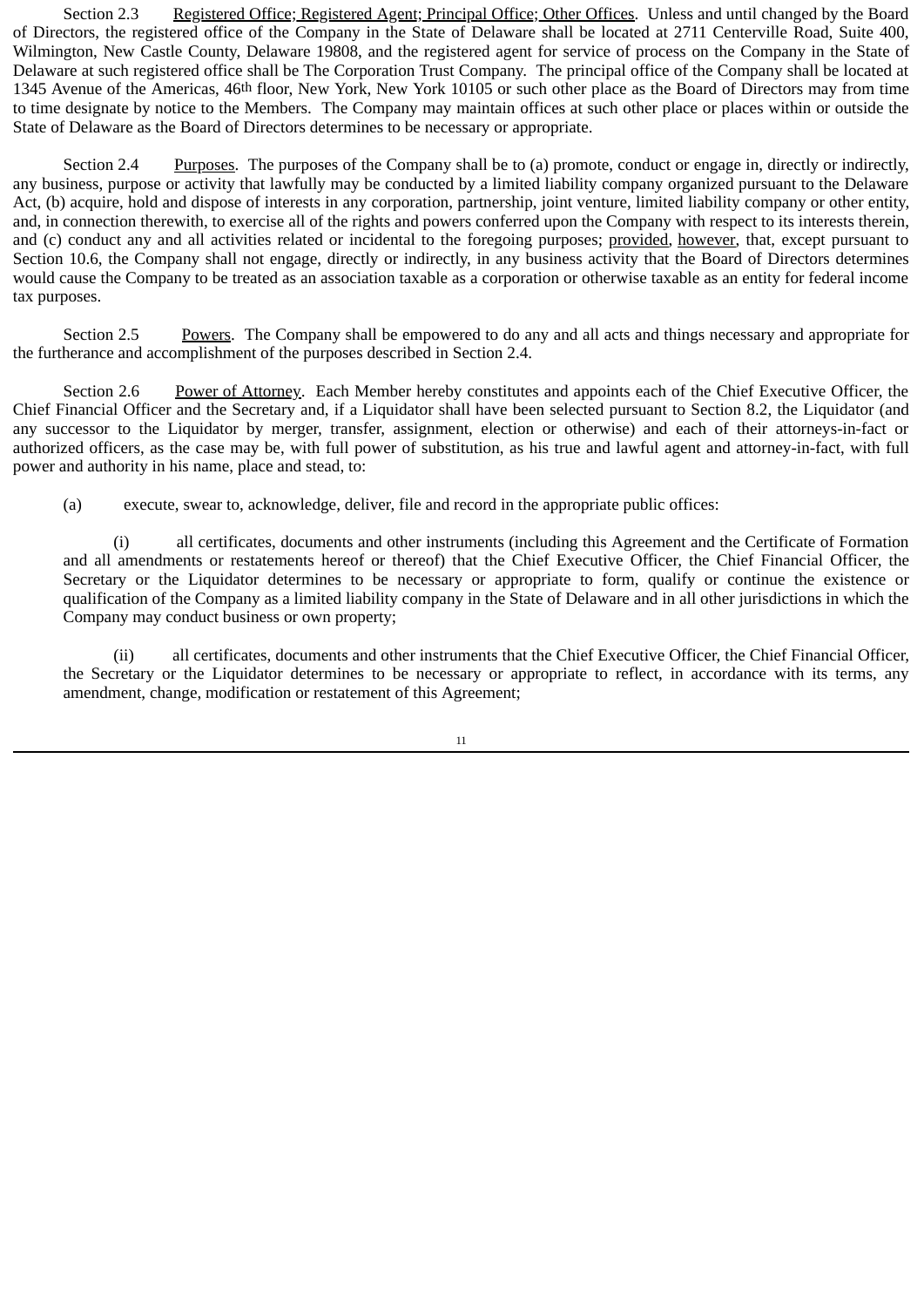(iii) all certificates, documents and other instruments (including conveyances and a certificate of cancellation) that the Board of Directors or the Liquidator determines to be necessary or appropriate to reflect the dissolution, liquidation and termination of the Company pursuant to the terms of this Agreement;

(iv) all certificates, documents and other instruments relating to the admission, withdrawal, removal or substitution of any Member pursuant to, or other events described in, Articles III or VIII;

(v) all certificates, documents and other instruments relating to the determination of the rights, preferences and privileges of any class of Shares issued pursuant to Section 3.2; and

(vi) all certificates, documents and other instruments (including agreements and a certificate of merger) relating to a merger, consolidation or conversion of the Company pursuant to Article X.

(b) execute, swear to, acknowledge, deliver, file and record all ballots, consents, approvals, waivers, certificates, documents and other instruments that the Board of Directors or the Liquidator determines to be necessary or appropriate to (i) make, evidence, give, confirm or ratify any vote, consent, approval, agreement or other action that is made or given by the Members hereunder or is consistent with the terms of this Agreement or (ii) effectuate the terms or intent of this Agreement; provided, that when required by Section 9.2 or any other provision of this Agreement that establishes a percentage of the Members or of the Members of any class or series required to take any action, the Chief Executive Officer, the Chief Financial Officer, the Secretary or the Liquidator may exercise the power of attorney made in this Section 2.6(b) only after the necessary vote, consent, approval, agreement or other action of the Members or of the Members of such class or series, as applicable.

Nothing contained in this Section 2.6 shall be construed as authorizing the Chief Executive Officer, the Chief Financial Officer, the Secretary or the Liquidator to amend, change or modify this Agreement except in accordance with Article IX and the Series A Preferred Share Designation, as applicable, or as may be otherwise expressly provided for in this Agreement.

(c) The foregoing power of attorney is hereby declared to be irrevocable and a power coupled with an interest, and it shall survive and, to the maximum extent permitted by law, not be affected by the subsequent death, incompetency, disability, incapacity, dissolution, bankruptcy or termination of any Member and the transfer of all or any portion of such Member's Shares and shall extend to such Member's heirs, successors, assigns and personal representatives. Each such Member hereby agrees to be bound by any representation made by the Chief Executive Officer, the Chief Financial Officer, the Secretary or the Liquidator, acting in good faith pursuant to such power of attorney; and each such Member, to the maximum extent permitted by law, hereby waives any and all defenses that may be available to contest, negate or disaffirm the action of the Chief Executive Officer, the Chief Financial Officer, the Secretary or the Liquidator, taken in good faith under such power of attorney in accordance with this Section 2.6. Each Member shall execute and deliver to the Chief Executive Officer, the Chief Financial Officer, the Secretary or the Liquidator, within 15 days after receipt of the request therefor, such further designation, powers of attorney and other instruments as any of such officers or the Liquidator determines to be necessary or appropriate to effectuate this Agreement and the purposes of the Company.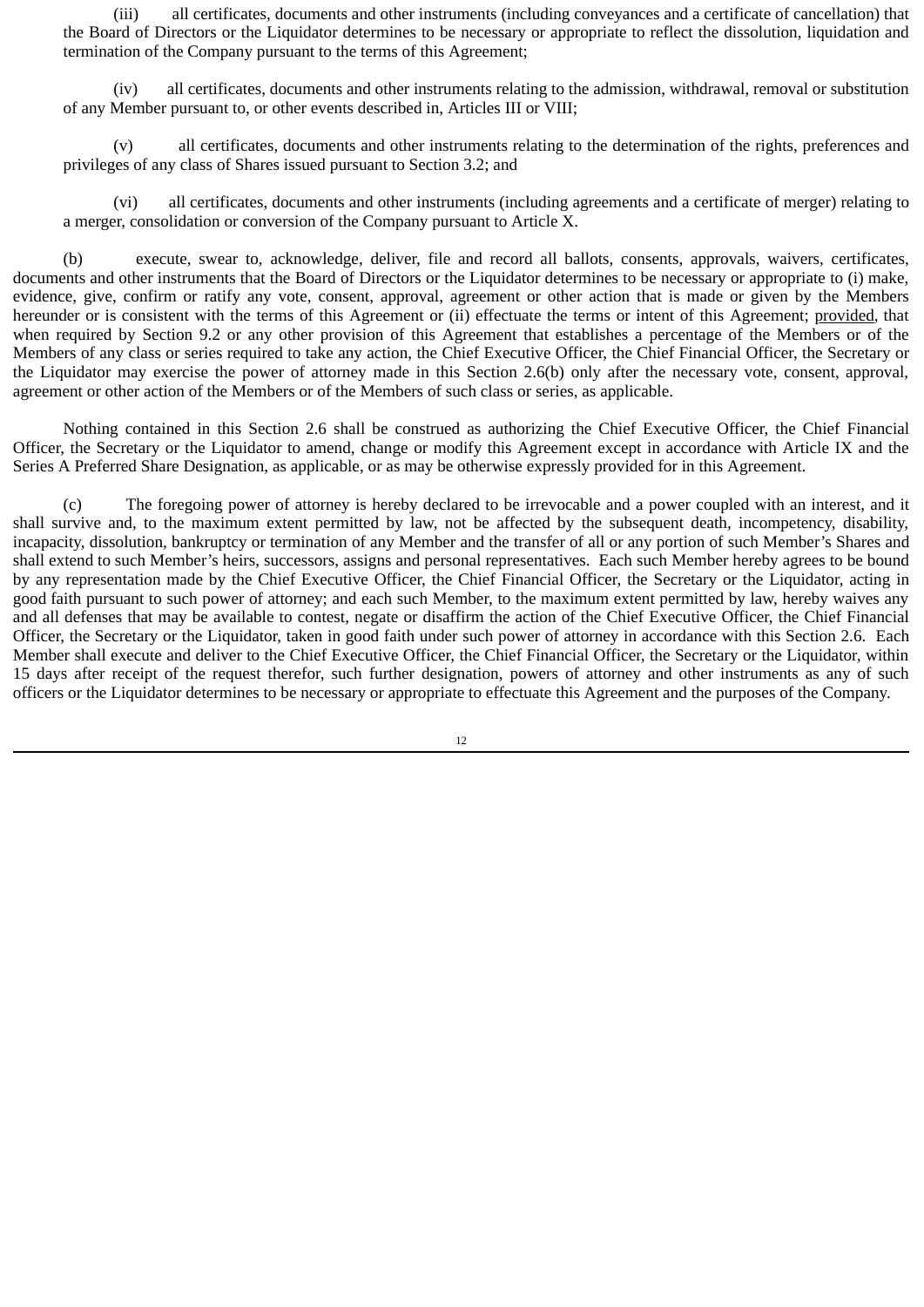Section 2.7 Term. The Company's term shall be perpetual, unless and until it is dissolved in accordance with the provisions of Article VIII. The existence of the Company as a separate legal entity shall continue until the cancellation of the Certificate of Formation as provided in the Delaware Act.

Section 2.8 Title to Company Assets. Title to Company assets, whether real, personal or mixed and whether tangible or intangible, shall be deemed to be owned by the Company as an entity, and no Member, Director or officer, individually or collectively, shall have any ownership interest in such Company assets or any portion thereof. Title to any or all of the Company assets may be held in the name of the Company or one or more nominees, as the Board of Directors may determine. All Company assets shall be recorded as the property of the Company in its books and records, irrespective of the name in which record title to such Company assets is held.

#### **ARTICLE III**

#### **MEMBERS AND SHARES**

# Section 3.1 Members.

(a) A Person shall be admitted as a Member and shall become bound by the terms of this Agreement if such Person purchases or otherwise lawfully acquires any Share and becomes the Record Holder of such Share in accordance with the provisions of this Article III. A Person may become a Record Holder without the consent or approval of any of the Members. A Person may not become a Member without acquiring a Share.

(b) The name and mailing address of each Member shall be listed on the books and records of the Company maintained for such purpose by the Company or the Transfer Agent. The Secretary of the Company shall update the books and records of the Company from time to time as necessary to reflect accurately the information therein (or shall cause the Transfer Agent to do so, as applicable).

(c) Except as otherwise provided in the Delaware Act, the debts, obligations and liabilities of the Company, whether arising in contract, tort or otherwise, shall be solely the debts, obligations and liabilities of the Company, and the Members shall not be obligated personally for any such debt, obligation or liability of the Company solely by reason of being a Member of the Company.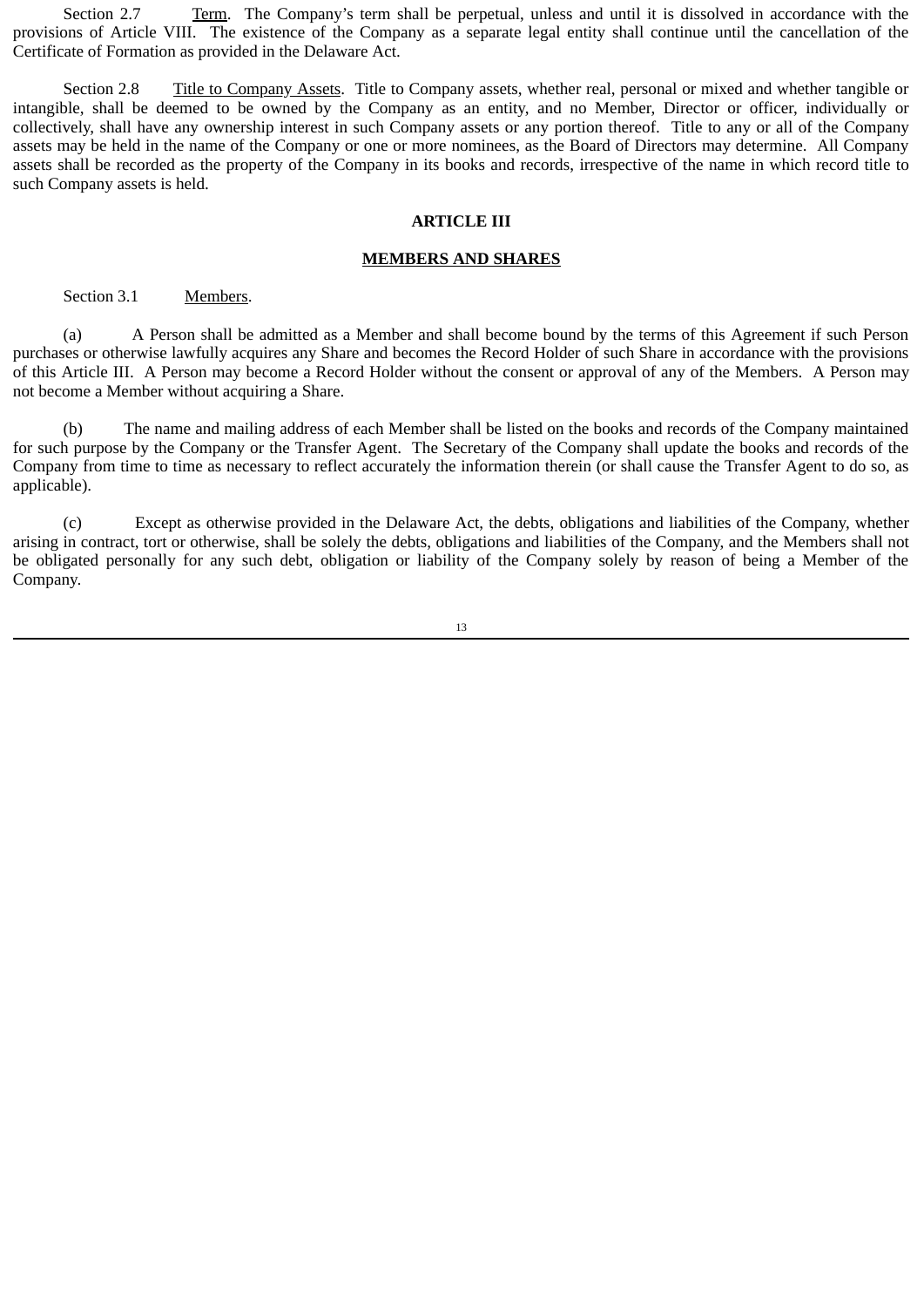(d) Subject to Articles X and XI and, with respect to any class or series of Preferred Shares, the terms of the Share Designation in respect of such class or series of Preferred Shares, Members may not be expelled from or removed as Members of the Company. Members shall not have any right to withdraw from the Company; provided, that when a transferee of a Member's Shares becomes a Record Holder of such Shares, such transferring Member shall cease to be a member of the Company with respect to the Shares so transferred.

(e) Except to the extent expressly provided in this Agreement: (i) no Member shall be entitled to the withdrawal or return of its Capital Contribution, except to the extent, if any, that distributions made pursuant to this Agreement or upon dissolution of the Company may be considered as such by law and then only to the extent provided for in this Agreement; (ii) no Member shall have priority over any other Member either as to the return of Capital Contributions or as to profits, losses or distributions; (iii) no interest shall be paid by the Company on Capital Contributions; and (iv) no Member, in its capacity as such, shall participate in the operation or management of the Company's business, transact any business in the Company's name or have the power to sign documents for or otherwise bind the Company by reason of being a Member.

(f) Any Member shall be entitled to and may have business interests and engage in business activities in addition to those relating to the Company, including business interests and activities in direct competition with the Company Group. Neither the Company nor any of the other Members shall have any rights by virtue of this Agreement in any such business interests or activities of any Member.

# Section 3.2 Authorization to Issue Shares; Series A Preferred Share Designation.

(a) The Company may issue Shares, and options, rights, warrants and appreciation rights relating to Shares, for any Company purpose at any time and from time to time to such Persons for such consideration (which may be cash, property, services or any other lawful consideration) or for no consideration and on such terms and conditions as the Board of Directors shall determine, all without the approval of any Members (except as otherwise expressly provided in any Share Designation), notwithstanding any provision of Sections 7.1 or 7.2. Each Share shall have the rights and be governed by the provisions set forth in this Agreement. Except to the extent expressly provided in this Agreement, no Shares shall entitle any Member to any preemptive, preferential, or similar rights with respect to the issuance of Shares.

(b) As of the date of this Agreement, there is one class of Shares outstanding (the Common Shares) and the Board of Directors has designated one series of the Preferred Shares (the Series A Preferred Shares, with such designations, preferences, rights, powers and duties set forth in the Series A Preferred Share Designation). On the date of this Agreement, the Company will issue the Series A Preferred Shares to the Underwriters in accordance with the Underwriting Agreement. The Common Shares shall entitle the Record Holders thereof to one vote per Common Share on any and all matters submitted for the consent or approval of Members generally. Notwithstanding anything to the contrary in this Agreement, the Series A Holders shall have the right to vote solely as provided by, and upon the terms and subject to the conditions set forth in, the Series A Preferred Share Designation. The Company and certain Affiliates of the Initial Members entered into the Registration Rights Agreement, which sets forth certain agreements among them, including with respect to the registration of the Common Shares held by them under the Securities Act.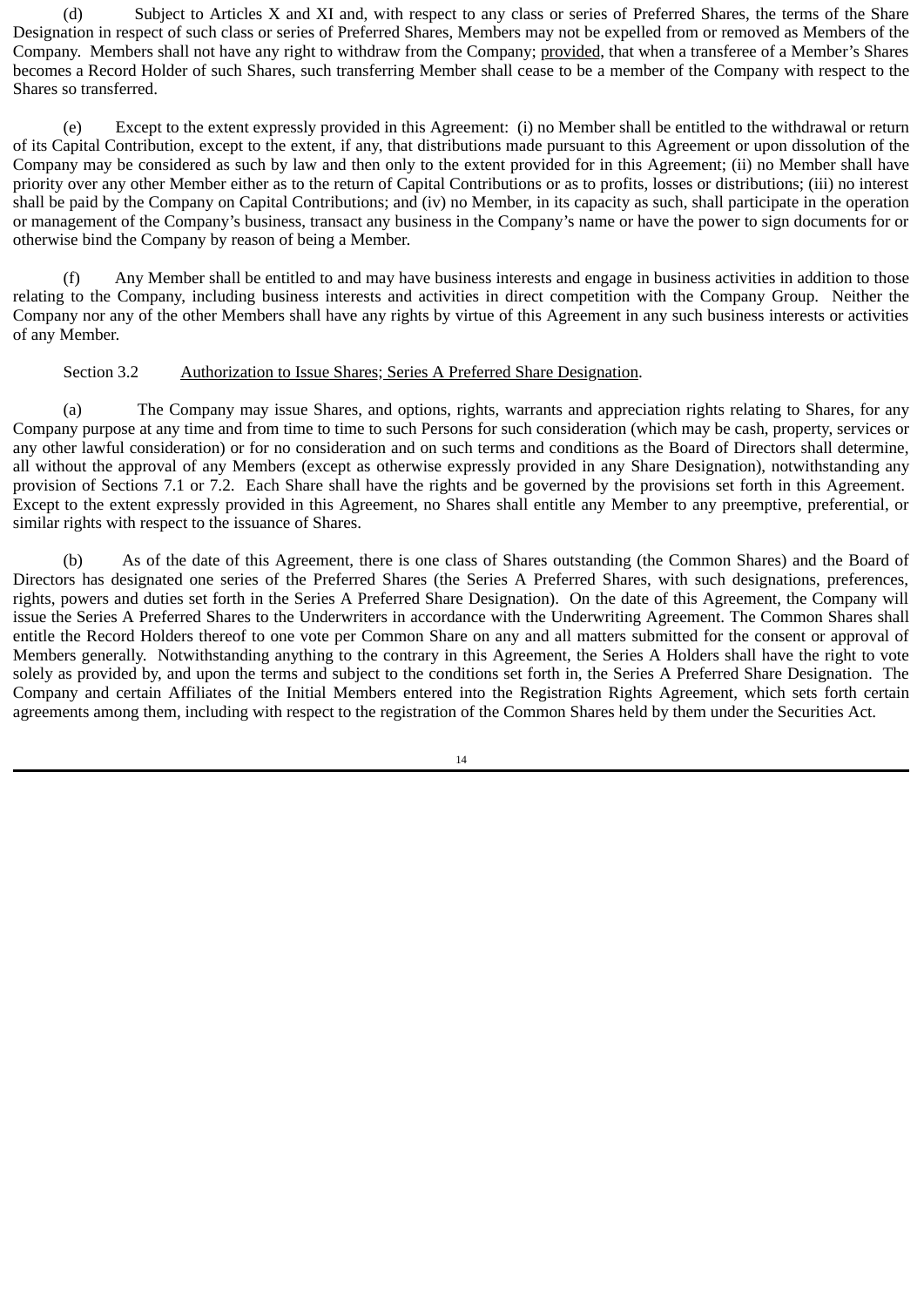(c) In addition to the Common Shares Outstanding on the date of this Agreement and the Series A Preferred Shares to be issued and sold on the date hereof pursuant to the Underwriting Agreement, without the consent or approval of any Members (except as otherwise expressly provided in any Share Designation), additional Shares may be issued by the Company in one or more classes, with such designations, preferences, rights, powers and duties (which may be junior to, equivalent to, or senior or superior to, any existing classes of Shares), as shall be fixed by the Board of Directors and reflected in a written action or actions approved by the Board of Directors in compliance with Section 5.1 (each, including the Series A Preferred Share Designation, a "**Share Designation**"), including (i) the right to share Company profits and losses or items thereof; (ii) the right to share in Company distributions, the dates distributions will be payable and whether distributions with respect to such series or class will be cumulative or non-cumulative; (iii) rights upon dissolution and liquidation of the Company; (iv) whether, and the terms and conditions upon which, the Company may redeem the Shares; (y) whether such Shares are issued with the privilege of conversion or exchange and, if so, the conversion or exchange price or prices or rate or rates, or any adjustments thereto, the date or dates on which, or the period or periods during which, the shares will be convertible or exchangeable and all other terms and conditions upon which the conversion or exchange may be made; (vi) the terms and conditions upon which such Shares will be issued, evidenced by certificates and assigned or transferred; (vii) the method for determining the Percentage Interest, if any, applicable to such Shares; (viii) the terms and amounts of any sinking fund provided for the purchase or redemption of Shares of the class or series; (ix) whether there will be restrictions on the issuance of Shares of the same class or series or any other class or series; and (x) the right, if any, of the holder of each such Share to vote on Company matters, including matters relating to the relative rights, preferences and privileges of such Shares. A Share Designation (or any resolution of the Board of Directors amending any Share Designation) shall be effective when a duly executed original of the same is delivered to the Secretary of the Company for inclusion among the permanent records of the Company, and shall be annexed to, and constitute part of, this Agreement. Unless otherwise provided in the applicable Share Designation, the Board of Directors may at any time increase or decrease the amount of Preferred Shares of any class or series, but not below the number of Preferred Shares of such class or series then Outstanding.

(d) The Company is authorized to issue up to 2,000,000,000 Common Shares and up to 200,000,000 Preferred Shares. All Shares issued pursuant to, and in accordance with the requirements of, this Article III shall be validly issued Shares in the Company, except to the extent otherwise provided in the Delaware Act or this Agreement.

(e) The Board of Directors may, without the consent or approval of any Members, amend this Agreement and make any filings under the Delaware Act or otherwise to the extent the Board of Directors determines that it is necessary or desirable in order to effectuate any issuance of Shares pursuant to this Article III, including an amendment of Section 3.2(d).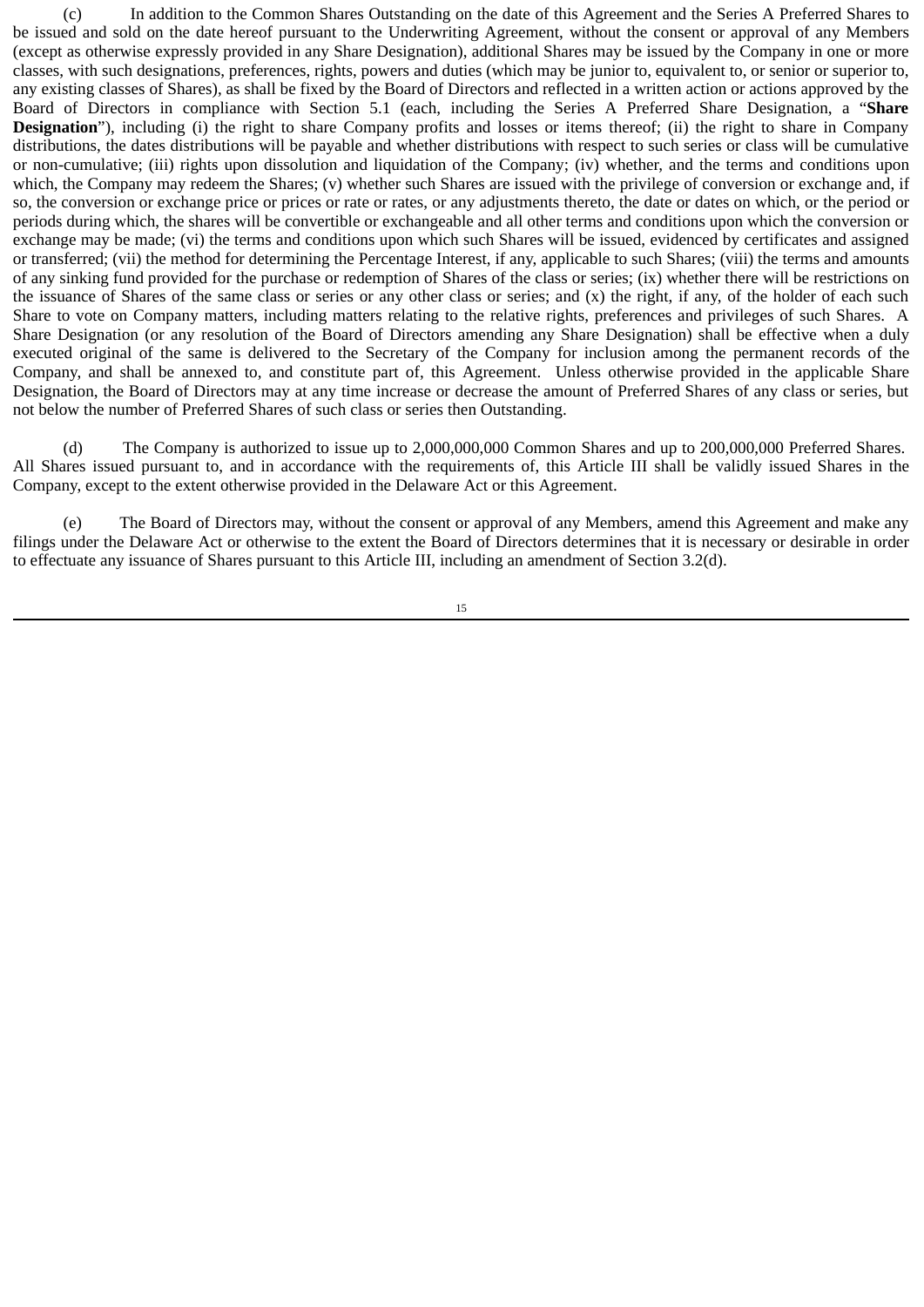(f) As of the date hereof, the Series A Preferred Share Designation has been made part of this Agreement.

Section 3.3 Certificates.

(a) Upon the Company's issuance of Shares to any Person, the Company shall issue one or more Certificates in the name of such Person evidencing the number of such Shares being so issued. Certificates shall be executed on behalf of the Company by the Chairman or any Co-Chairman of the Board, the Chief Executive Officer, the Chief Financial Officer, the Treasurer, any Assistant Treasurer, the Secretary or any Assistant Secretary. No Certificate representing Shares shall be valid for any purpose until it has been countersigned by the Transfer Agent; provided, however, that if the Board of Directors elects to issue Shares in global form, the Certificates representing Shares shall be valid upon receipt of a certificate from the Transfer Agent certifying that the Shares have been duly registered in accordance with the directions of the Company. Any or all of the signatures required on the Certificate may be by facsimile. If any officer or Transfer Agent who shall have signed or whose facsimile signature shall have been placed upon any such Certificate shall have ceased to be such officer or Transfer Agent before such Certificate is issued by the Company, such Certificate may nevertheless be issued by the Company with the same effect as if such Person were such officer or Transfer Agent at the date of issue. Certificates for each class of Shares shall be consecutively numbered and shall be entered on the books and records of the Company as they are issued and shall exhibit the holder's name and number and type of Shares.

(b) If any mutilated Certificate is surrendered to the Transfer Agent, the appropriate officers on behalf of the Company shall execute, and the Transfer Agent shall countersign and deliver in exchange therefor, a new Certificate evidencing the same number and class or series of Shares as the Certificate so surrendered. The appropriate officers on behalf of the Company shall execute, and the Transfer Agent shall countersign and deliver, a new Certificate in place of any Certificate previously issued if the Record Holder of the Certificate: (i) makes proof by affidavit, in form and substance satisfactory to the Company, that a previously issued Certificate has been lost, destroyed or stolen; (ii) requests the issuance of a new Certificate before the Company has notice that the Certificate has been acquired by a purchaser for value in good faith and without notice of an adverse claim; (iii) if requested by the Company, delivers to the Company a bond, in form and substance satisfactory to the Company, with surety or sureties and with fixed or open penalty as the Company may direct to indemnify the Company and the Transfer Agent against any claim that may be made on account of the alleged loss, destruction or theft of the Certificate; and (iv) satisfies any other reasonable requirements imposed by the Company. If a Member fails to notify the Company within a reasonable time after he has notice of the loss, destruction or theft of a Certificate, and a transfer of the Shares represented by the Certificate is registered before the Company or the Transfer Agent receives such notification, the Member shall be precluded from making any claim against the Company or the Transfer Agent for such transfer or for a new Certificate. As a condition to the issuance of any new Certificate under this Section, the Company may require the payment of a sum sufficient to cover any tax or other governmental charge that may be imposed in relation thereto and any other expenses (including the fees and expenses of the Transfer Agent) reasonably connected therewith.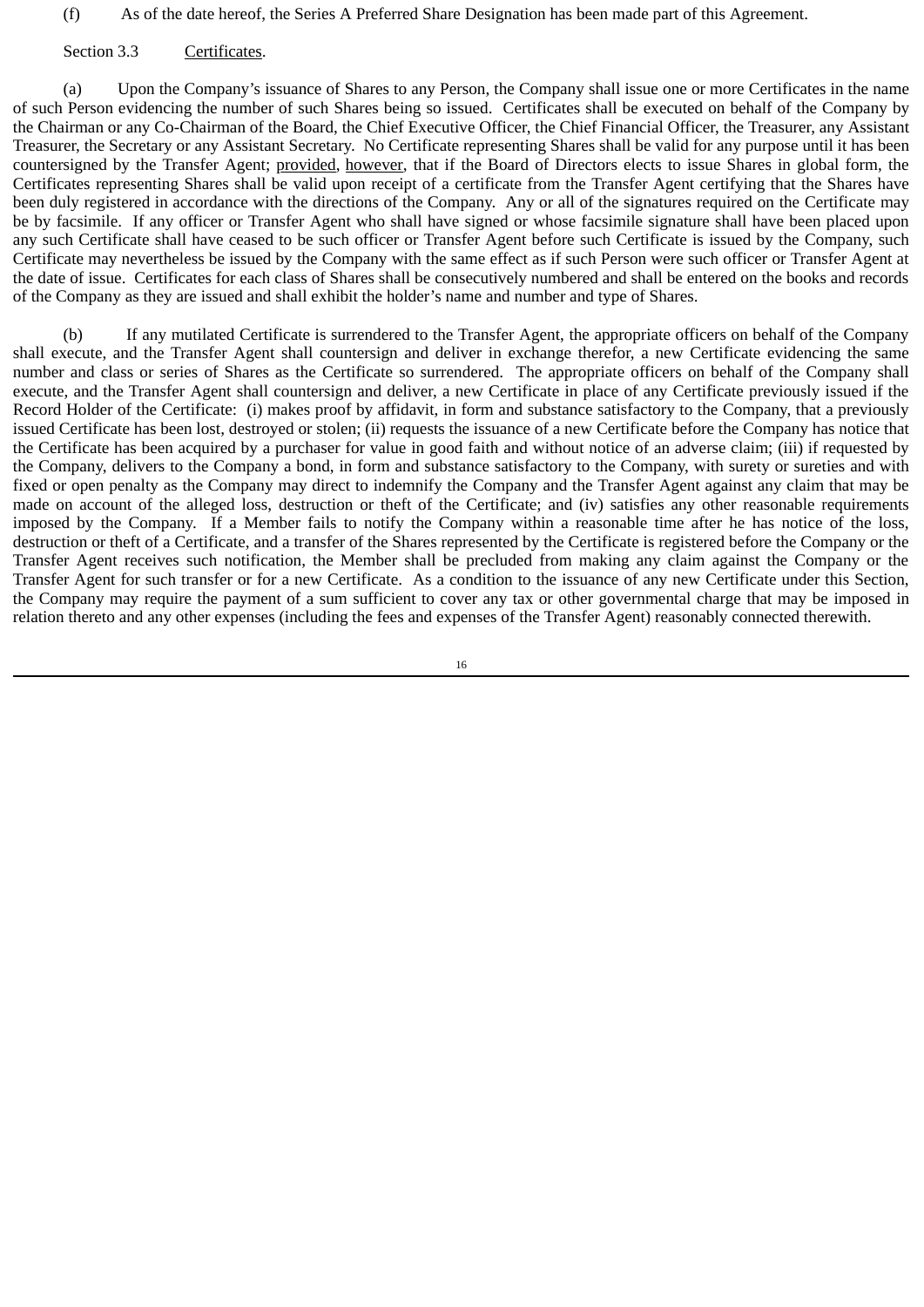Section 3.4 Record Holders. The Company shall be entitled to recognize the Record Holder as the owner of a Share and, accordingly, shall not be bound to recognize any equitable or other claim to or interest in such Share on the part of any other Person, regardless of whether the Company shall have actual or other notice thereof, except as otherwise provided by law or any applicable rule, regulation, guideline or requirement of any National Securities Exchange on which such Shares are listed for trading. Without limiting the foregoing, when a Person (such as a broker, dealer, bank, trust company or clearing corporation or an agent of any of the foregoing) is acting as nominee, agent or in some other representative capacity for another Person in acquiring and/or holding Shares, as between the Company on the one hand, and such other Persons on the other, such representative Person shall be the Record Holder of such Shares.

# Section 3.5 Registration and Transfer of Shares.

(a) The term "**transfer,**" when used in this Agreement with respect to a Share, shall be deemed to refer to a transaction by which the Record Holder of such Share assigns such Share to another Person who is or becomes a Member, and includes a sale, assignment, gift, exchange or any other disposition by law or otherwise, including any transfer upon foreclosure of any pledge, encumbrance, hypothecation or mortgage.

(b) The Company shall keep or cause to be kept on behalf of the Company a register that will provide for the registration and transfer of Shares. The Transfer Agent is hereby appointed registrar and transfer agent for the purpose of registering Common Shares and Series A Preferred Shares and transfers of such Common Shares and Series A Preferred Shares as herein provided. Upon surrender of a Certificate for registration of transfer of any Shares evidenced by a Certificate, the appropriate officers of the Company shall execute and deliver, and in the case of Common Shares and Series A Preferred Shares, the Transfer Agent shall countersign and deliver, in the name of the holder or the designated transferee or transferees, as required pursuant to the Record Holder's instructions, one or more new Certificates evidencing the same aggregate number and type of Shares as were evidenced by the Certificate so surrendered, provided that a transferor shall provide the address and facsimile number for each such transferee as contemplated by Section 12.1.

(c) The Company shall not recognize any transfer of Shares until the Certificates evidencing such Shares are surrendered for registration of transfer. No charge shall be imposed by the Company for such transfer; provided, that as a condition to the issuance of any new Certificate, the Company may require the payment of a sum sufficient to cover any tax or other governmental charge that may be imposed with respect thereto.

(d) By acceptance of the transfer of any Share, each transferee of a Share (including any nominee holder or an agent or representative acquiring such Shares for the account of another Person) (i) shall be admitted to the Company as a Substitute Member with respect to the Shares so transferred to such transferee when any such transfer or admission is reflected in the books and records of the Company, (ii) shall be deemed to agree to be bound by the terms of this Agreement, (iii) shall become the Record Holder of the Shares so transferred, (iv) grants powers of attorney to the officers of the Company and any Liquidator of the Company, as specified herein, and (v) makes the consents and waivers contained in this Agreement. The transfer of any Shares and the admission of any new Member shall not constitute an amendment to this Agreement.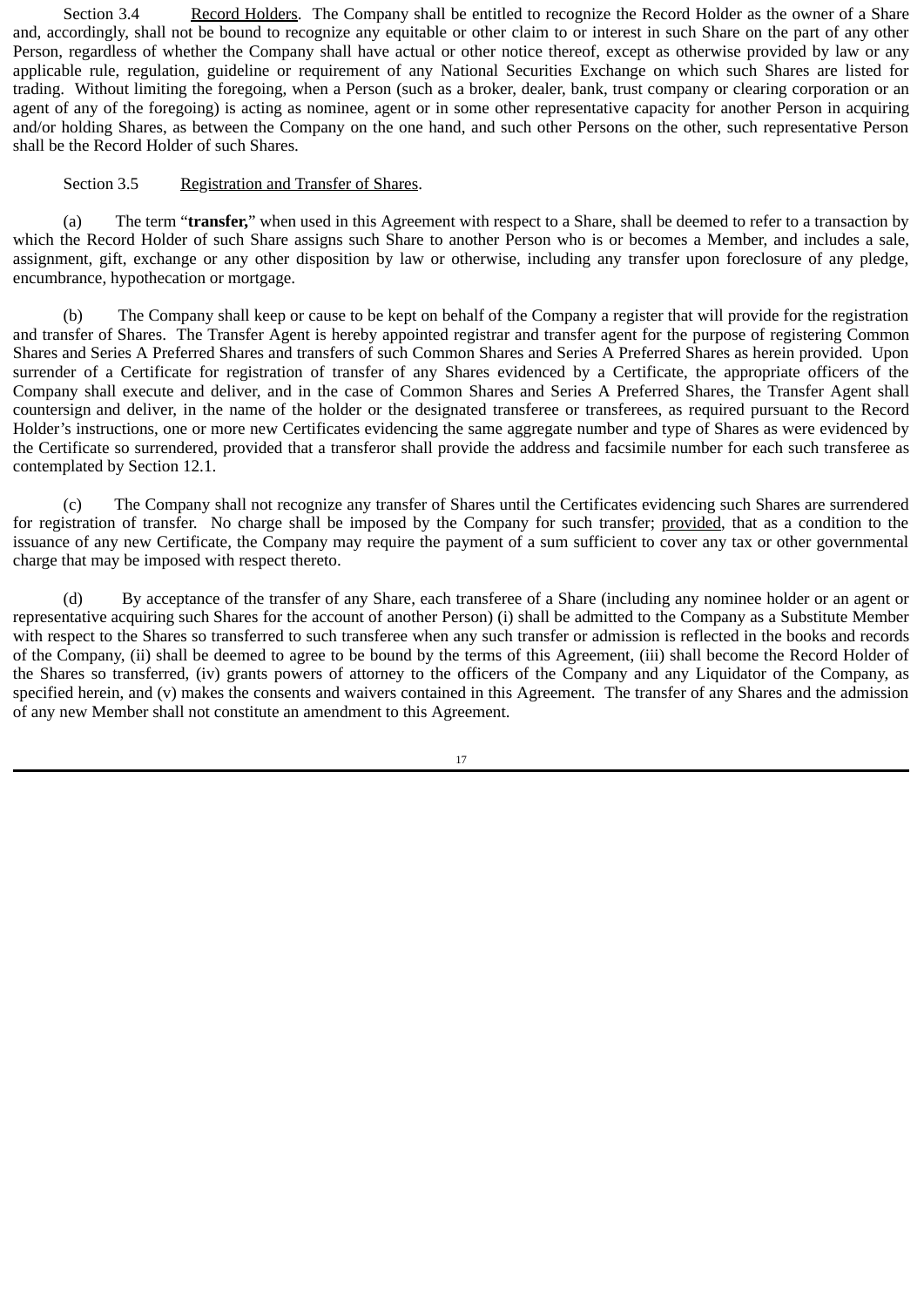(e) Nothing contained in this Agreement shall preclude the settlement of any transactions involving Shares entered into through the facilities of any National Securities Exchange on which such Shares are listed for trading.

#### Section 3.6 Capital Accounts.

(a) The Company shall maintain for each Member (or a beneficial owner of Shares held by a nominee in any case in which the nominee has furnished the identity of such owner to the Company in accordance with Section 6031(c) of the Code or any other method acceptable to the Company) owning Shares a separate Capital Account with respect to such Shares in accordance with the rules of Treasury Regulation Section 1.704-1(b)(2)(iv). The Company shall maintain such Capital Accounts on a per class or series basis, as appropriate. Such Capital Account shall be increased by (i) the amount of all Capital Contributions made to the Company with respect to such Shares pursuant to this Agreement and (ii) all items of Company income and gain (including income and gain exempt from tax) computed in accordance with Section 3.6(b) and allocated with respect to such Shares pursuant to Section 4.1, and decreased by (x) the amount of cash or Net Agreed Value of all actual and deemed distributions of cash or property made with respect to such Shares pursuant to this Agreement (other than preferred distributions on Series A Preferred Shares pursuant to Section 2.3 of the Series A Preferred Share Designation) and (y) all items of Company deduction and loss computed in accordance with Section 3.6(b) and allocated with respect to such Shares pursuant to Section 4.1. The foregoing provisions and the other provisions of this Agreement relating to the maintenance of Capital Accounts are intended to comply with Treasury Regulation Section 1.704-1(b) and shall be interpreted and applied in a manner consistent with such Treasury Regulation. In the event the Board of Directors shall determine that it is prudent to modify the manner in which the Capital Accounts or any adjustments thereto (including adjustments relating to liabilities which are secured by contributed or distributed property or which are assumed by the Company or any Members) are computed in order to comply with such Treasury Regulation, the Board of Directors may make such modification, provided that it is not likely to have a material effect on the amounts distributed to any Person pursuant to Article VIII hereof upon the dissolution of the Company. The Board of Directors also shall (i) make any adjustments that are necessary or appropriate to maintain equality among the Capital Accounts of the Members and the amount of capital reflected on the Company's balance sheet, as computed for book purposes, in accordance with Treasury Regulation Section  $1.704-1(b)(2)(iv)(q)$ , and (ii) make any appropriate modifications in the event unanticipated events might otherwise cause this Agreement not to comply with Treasury Regulation Section 1.704-1(b).

(b) For purposes of computing the amount of any item of income, gain, loss or deduction, which is to be allocated pursuant to Article IV and is to be reflected in the Capital Accounts of Common Members that hold Common Shares, the determination, recognition and classification of any such item shall be the same as its determination, recognition and classification for federal income tax purposes (including any method of depreciation, cost recovery or amortization used for that purpose), provided, that: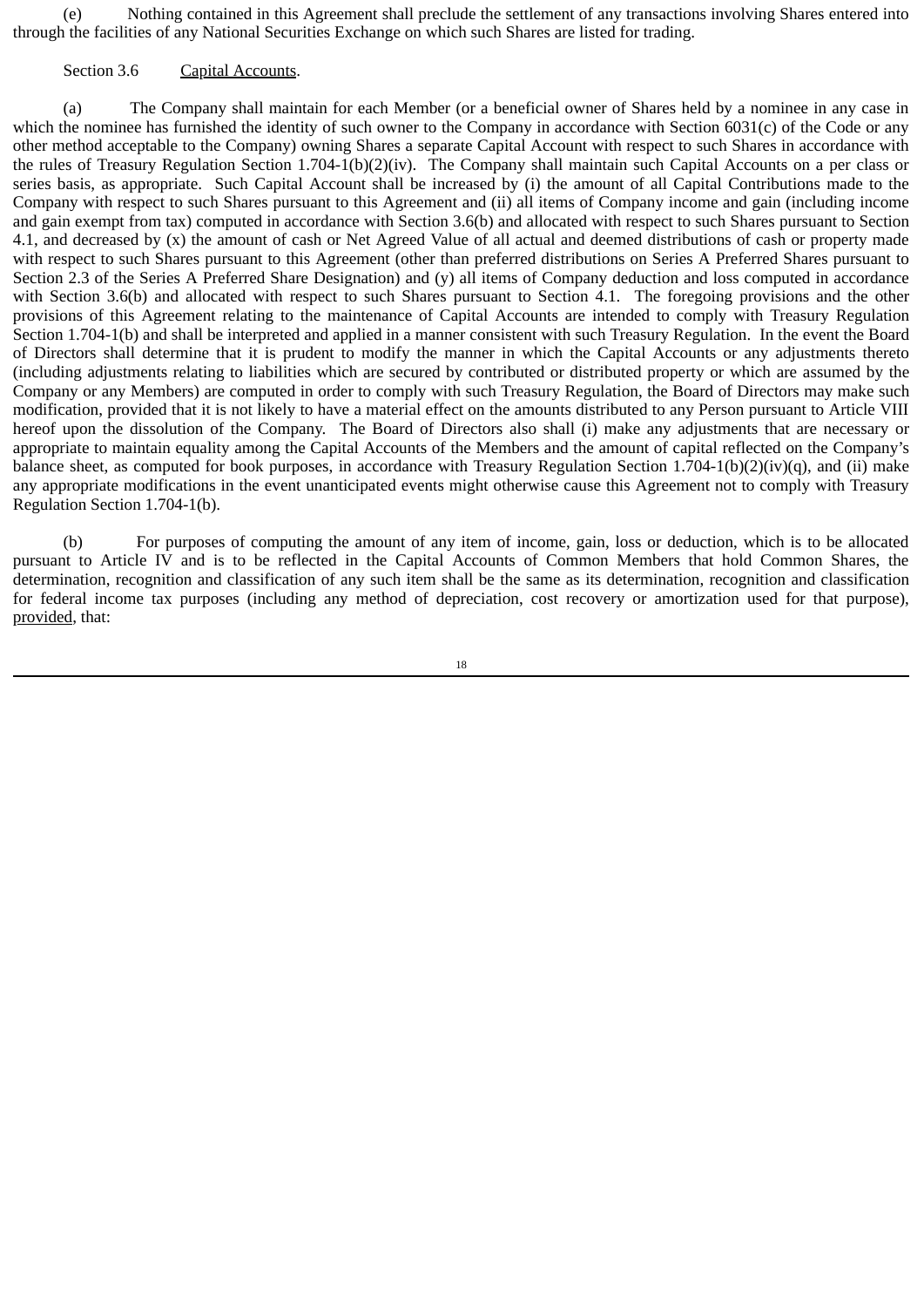(i) Solely for purposes of this Section 3.6, the Company shall be treated as owning directly its proportionate share (as determined by the Board of Directors based upon the provisions of the applicable Group Member Agreement or governing, organizational or similar documents) of all property owned by (x) any other Group Member that is classified as a partnership for federal income tax purposes and (y) any other partnership, limited liability company, unincorporated business or other entity or arrangement that is classified as a partnership for federal income tax purposes, of which a Group Member is, directly or indirectly, a partner.

(ii) All fees and other expenses incurred by the Company to promote the sale of (or to sell) Shares that can neither be deducted nor amortized under Section 709 of the Code, if any, shall, for purposes of Capital Account maintenance, be treated as an item of deduction at the time such fees and other expenses are incurred and shall be allocated among the Members pursuant to Section 4.1.

(iii) Except as otherwise provided in Treasury Regulation Section 1.704-1(b)(2)(iv)(m), the computation of all items of income, gain, loss and deduction shall be made without regard to any election under Section 754 of the Code which may be made by the Company and, as to those items described in Section 705(a)(1)(B) or 705(a)(2)(B) of the Code, without regard to the fact that such items are not includable in gross income or are neither currently deductible nor capitalized for federal income tax purposes. To the extent an adjustment to the adjusted tax basis of any Company asset pursuant to Section 734(b) or 743(b) of the Code is required, pursuant to Treasury Regulation Section 1.704-1(b)(2)(iv)(m), to be taken into account in determining Capital Accounts, the amount of such adjustment in the Capital Accounts shall be treated as an item of gain or loss.

(iv) Any income, gain or loss attributable to the taxable disposition of any Company property shall be determined as if the adjusted basis of such property as of such date of disposition were equal in amount to the Company's Carrying Value with respect to such property as of such date.

(v) In accordance with the requirements of Section 704(b) of the Code, any deductions for depreciation, cost recovery or amortization attributable to any Contributed Property shall be determined in the manner described in Regulation Section 1.704-3(d)(2). Upon an adjustment pursuant to Section 3.6(d) to the Carrying Value of any Adjusted Property that is subject to depreciation, cost recovery or amortization, any further deductions for such depreciation, cost recovery or amortization attributable to such property shall be determined in the manner described in Regulation Section 1.704-3(d)(2).

(c) A transferee of Shares shall succeed to a pro rata portion of the Capital Account of the transferor based on the number of Shares so transferred.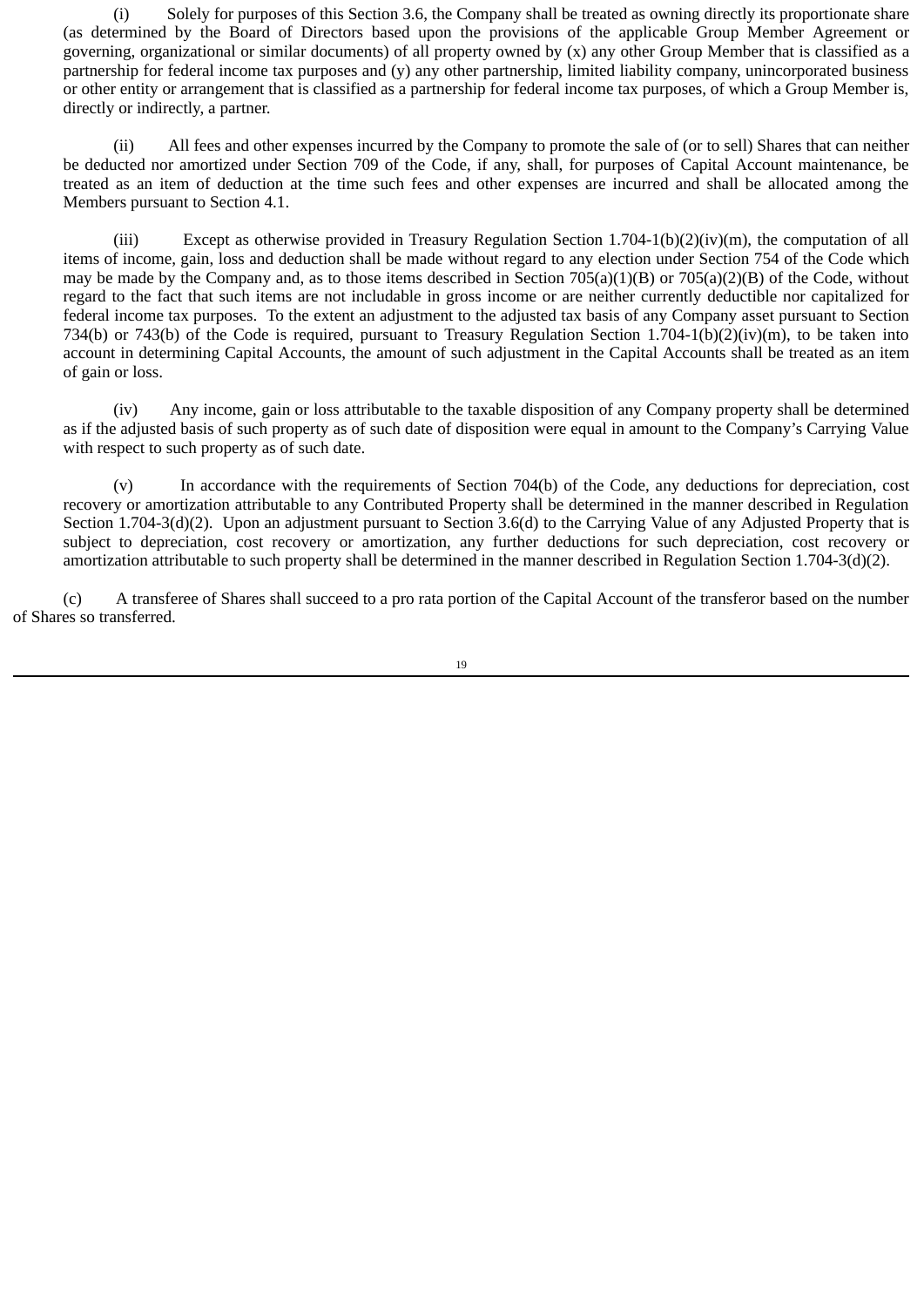(d) In accordance with Treasury Regulation Section 1.704-1(b)(2)(iv)(f), on an issuance of additional Shares for cash or Contributed Property and the issuance of Shares as consideration for the provision of services, the Capital Account of all Members and the Carrying Value of each Company property immediately prior to such issuance may, in the sole discretion of the Company, be adjusted upward or downward to reflect any Unrealized Gain or Unrealized Loss attributable to such Company property, as if such Unrealized Gain or Unrealized Loss had been recognized on an actual sale of each such property immediately prior to such issuance and had been allocated to the Members at such time pursuant to Section 4.1 in the same manner as any item of gain or loss actually recognized during such period would have been allocated. In determining such Unrealized Gain or Unrealized Loss, the aggregate cash amount and fair market value of all Company assets (including cash or cash equivalents) immediately prior to the issuance of additional Shares shall be determined by the Board of Directors using such method of valuation as it may adopt; provided, however, that the Board of Directors, in arriving at such valuation, must take fully into account the fair market value of the Shares of all Members at such time. The Board of Directors shall allocate such aggregate value among the assets of the Company (in such manner as it determines) to arrive at a fair market value for individual properties.

(ii) In accordance with Treasury Regulation Section 1.704-1(b)(2)(iv)(f), immediately prior to any actual or deemed distribution to a Member of any Company property (other than a distribution of cash that is not in redemption or retirement of a Share), the Capital Accounts of all Members and the Carrying Value of all Company property may be adjusted upward or downward to reflect any Unrealized Gain or Unrealized Loss attributable to such Company property, as if such Unrealized Gain or Unrealized Loss had been recognized in a sale of such property immediately prior to such distribution for an amount equal to its fair market value, and had been allocated to the Members, at such time, pursuant to Section 4.1 in the same manner as any item of gain or loss actually recognized during such period would have been allocated. In determining such Unrealized Gain or Unrealized Loss the aggregate cash amount and fair market value of all Company assets (including cash or cash equivalents) immediately prior to a distribution shall (A) in the case of an actual distribution that is not made pursuant to Section 8.3 or in the case of a deemed distribution, be determined and allocated in the same manner as that provided in Section 3.6(d)(i) or (B) in the case of a liquidating distribution pursuant to Section 8.3, be determined and allocated by the Liquidator using such method of valuation as it may adopt.

(iii) The Board of Directors may make the adjustments described in clauses (i) and (ii) above in the manner set forth therein if the Board of Directors determines that such adjustments are necessary or useful to effectuate the intended economic arrangement among the Members (i.e., that equal distributions be paid with respect to each Common Share), including Members who received Shares in connection with the performance of services to or for the benefit of the Company.

(e) Notwithstanding anything expressed or implied to the contrary in this Agreement, in the event the Board of Directors shall determine, in its sole and absolute discretion, that it is prudent to modify the manner in which the Capital Accounts, or any debits or credits thereto, as well as book and tax allocations of items of income, gain, loss and deduction are computed in order to effectuate the intended economic sharing arrangement of the Members (i.e., that equal distributions be paid with respect to each Common Share), the Board of Directors may make such modification.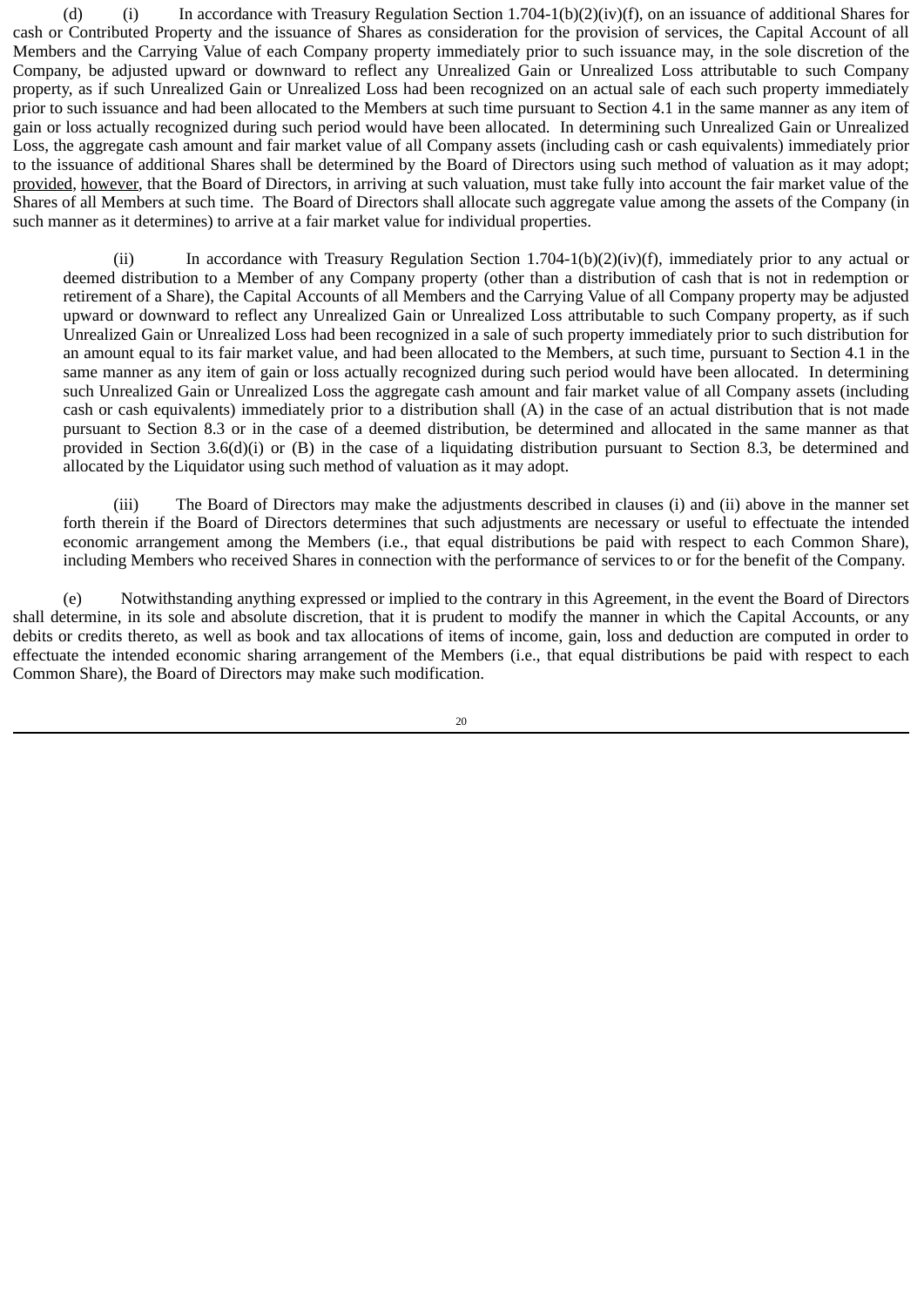#### Section 3.7 Splits and Combinations.

(a) Subject to paragraph (d) of this Section, the Company may make a pro rata distribution of Shares of any class or series to all Record Holders of such class or series of Shares, or may effect a subdivision or combination of Shares of any class or series so long as, after any such event, (i) each Record Holder of such class or series of Shares shall have the same Percentage Interest in the Company as before such event, and (ii) any amounts calculated on a per Share basis or stated as a number of Shares are proportionately adjusted (including, with respect to the Series A Preferred Shares, the Series A Liquidation Preference, the per share amount of all distributions, the redemption price and the voting rights).

(b) Whenever such a distribution, subdivision or combination of Shares of a class or series is declared, the Board of Directors shall select a Record Date as of which the distribution, subdivision or combination shall be effective and shall send notice thereof at least 20 days prior to such Record Date to each Record Holder of such class or series of Shares as of a date not less than 10 days prior to the date of such notice. The Board of Directors also may cause a firm of independent public accountants selected by it to calculate the number of Shares of such class or series to be held by such Record Holder after giving effect to such distribution, subdivision or combination. The Board of Directors shall be entitled to rely on any certificate provided by such firm as conclusive evidence of the accuracy of such calculation.

(c) Promptly following any such distribution, subdivision or combination, the Company may issue Certificates to the Record Holders of Shares of such class or series as of the applicable Record Date representing the new number of Shares of such class or series held by such Record Holders, or the Board of Directors may adopt such other procedures that it determines to be necessary or appropriate to reflect such changes. If any such combination results in a smaller total number of Shares of such class or series Outstanding, the Company shall require, as a condition to the delivery to a Record Holder of such new Certificate, the surrender of any Certificate in respect of the Shares of such class or series held by such Record Holder immediately prior to such Record Date.

(d) The Company shall not issue fractional Shares upon any distribution, subdivision or combination of Shares. If a distribution, subdivision or combination of Shares would otherwise result in the issuance of fractional Shares, each fractional Share shall be rounded to the nearest whole Share (and a 0.5 Share shall be rounded to the next higher Share) or the Company may pay cash in lieu of the issuance of any such fractional Shares as determined by the Board of Directors.

# **ARTICLE IV**

# **ALLOCATIONS AND DISTRIBUTIONS**

Section 4.1 Allocations for Capital Account Purposes. For purposes of maintaining the Capital Accounts and in determining the rights of the Members among themselves, the Company's items of income, gain, loss and deduction (computed in accordance with Section 3.6(b)) shall be allocated among the Members in each taxable year (or portion thereof) as provided herein below.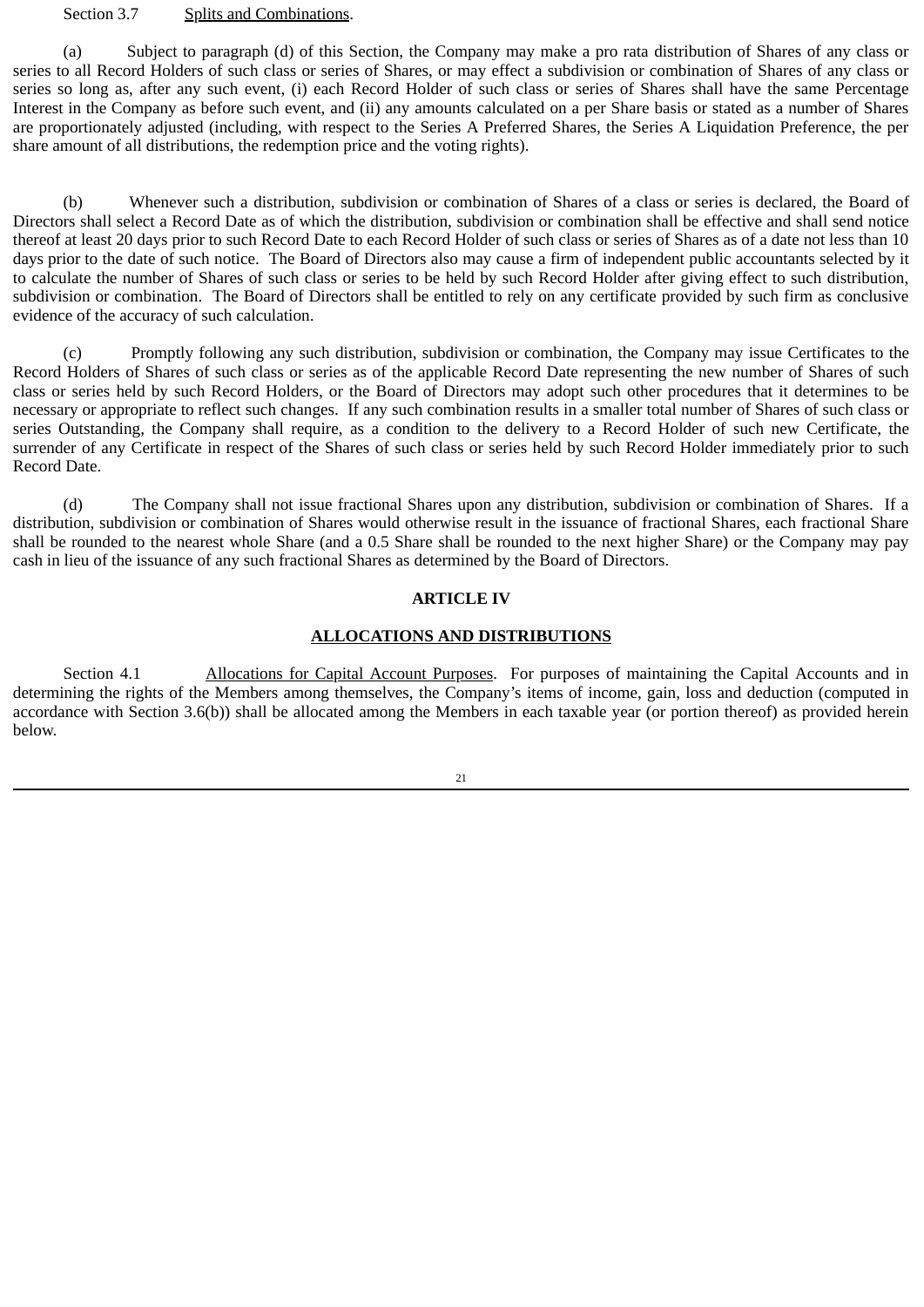(a) Net Income. After giving effect to the special allocations set forth in Section 4.1(d), Net Income for each taxable year and all items of income, gain, loss and deduction taken into account in computing Net Income for such taxable year shall be allocated to the Common Members in accordance with their respective Percentage Interests.

(b) Net Losses. After giving effect to the special allocations set forth in Section 4.1(d), Net Losses for each taxable period and all items of income, gain, loss and deduction taken into account in computing Net Losses for such taxable period shall be allocated to the Common Members in accordance with their respective Percentage Interests; provided that to the extent any allocation of Net Losses would cause any such Members to have a deficit balance in its Adjusted Capital Account at the end of such taxable year (or increase any existing deficit balance in its Adjusted Capital Account), such allocation of Net Loss shall be reallocated among the other Common Members in accordance with their respective Percentage Interests.

(c) Allocation upon Termination. With respect to all Section 4.1(a) and (b) allocations following a Liquidation Date, such allocations shall be made after Capital Account balances have been adjusted by all other allocations provided under this Section 4.1 and after giving effect to all distributions during such taxable year; provided, however, that solely for purposes of this Section 4.1(c), Capital Accounts shall not be adjusted for distributions made pursuant to Section 8.3.

(d) Special Allocations. Notwithstanding any other provision of this Section 4.1, the following special allocations shall be made for such taxable period:

(i) Company Minimum Gain Chargeback. Notwithstanding any other provision of this Section 4.1, if there is a net decrease in Company Minimum Gain during any Company taxable period, each Member shall be allocated items of Company income and gain for such period (and, if necessary, subsequent periods) in the manner and amounts provided in Treasury Regulation Sections 1.704-2(f)(6), 1.704-2(g)(2) and 1.704-2(j)(2)(i), or any successor provision. For purposes of this Section 4.1(d), each Member's Adjusted Capital Account balance shall be determined, and the allocation of income and gain required hereunder shall be effected, prior to the application of any other allocations pursuant to this Section 4.1(d) with respect to such taxable period (other than an allocation pursuant to Sections  $4.1(d)(iii)$  and  $4.1(d)(vi)$ ). This Section  $4.1(d)(i)$ is intended to comply with the Company Minimum Gain chargeback requirement in Treasury Regulation Section 1.704-2(f) and shall be interpreted consistently therewith.

(ii) Chargeback of Member Nonrecourse Debt Minimum Gain. Notwithstanding the other provisions of this Section 4.1 (other than Section 4.1(d)(i)), except as provided in Treasury Regulation Section 1.704-2(i)(4), if there is a net decrease in Member Nonrecourse Debt Minimum Gain during any Company taxable period, any Member with a share of Member Nonrecourse Debt Minimum Gain at the beginning of such taxable period shall be allocated items of Company income and gain for such period (and, if necessary, subsequent periods) in the manner and amounts provided in Treasury Regulation Sections 1.704-2(i)(4) and 1.704-2(j)(2)(ii), or any successor provisions. For purposes of this Section 4.1(d), each Member's Adjusted Capital Account balance shall be determined, and the allocation of income and gain required hereunder shall be effected, prior to the application of any other allocations pursuant to this Section 4.1(d), other than Section 4.1(d)(i) and other than an allocation pursuant to Sections  $4.1(d)(v)$  and  $4.1(d)(vi)$ , with respect to such taxable period. This Section 4.1(d)(ii) is intended to comply with the chargeback of items of income and gain requirement in Treasury Regulation Section 1.704-2(i)(4) and shall be interpreted consistently therewith.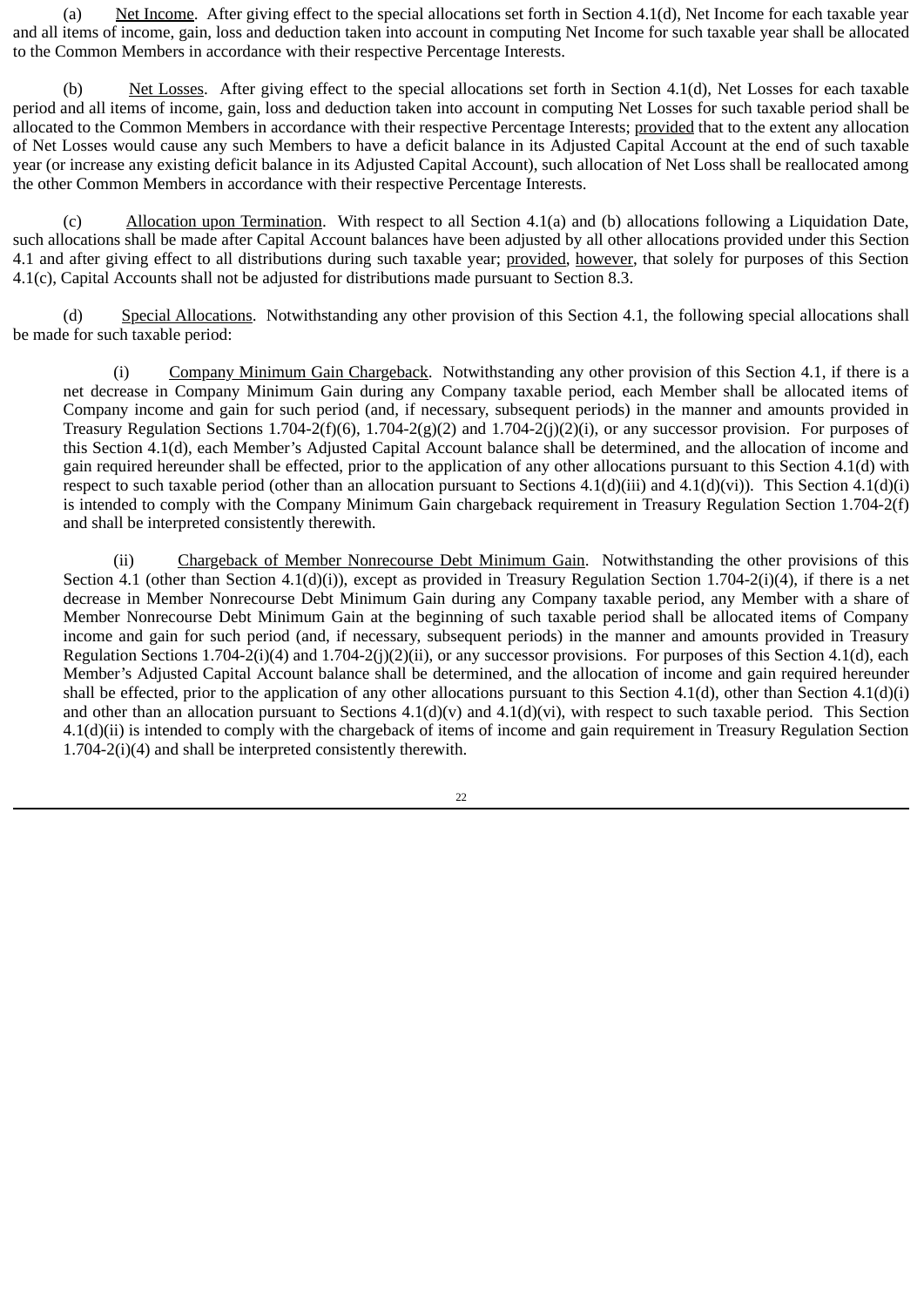(iii) Qualified Income Offset. In the event any Member unexpectedly receives any adjustments, allocations or distributions described in Treasury Regulation Sections 1.704-1(b)(2)(ii)(d)(4), (5), or (6), items of Company income and gain shall be specially allocated to such Member in an amount and manner sufficient to eliminate, to the extent required by the Treasury Regulations promulgated under Section 704(b) of the Code, the deficit balance, if any, in its Adjusted Capital Account created by such adjustments, allocations or distributions as quickly as possible unless such deficit balance is otherwise eliminated pursuant to Sections  $4.1(d)(i)$  or (ii). This Section  $4.1(d)(ii)$  is intended to qualify and be construed as a "qualified income offset" within the meaning of Treasury Regulation Section 1.704-1(b)(2)(ii)(d) and shall be interpreted consistently therewith.

(iv) Gross Income Allocations. In the event any Member has a deficit balance in its Capital Account at the end of any Company taxable period in excess of the sum of (A) the amount such Member is required to restore pursuant to the provisions of this Agreement and (B) the amount such Member is deemed obligated to restore pursuant to Treasury Regulation Sections 1.704-2(g) and 1.704-2(i)(5), such Member shall be specially allocated items of Company gross income and gain in the amount of such excess as quickly as possible; provided, that an allocation pursuant to this Section  $4.1(d)(iv)$ shall be made only if and to the extent that such Member would have a deficit balance in its Capital Account as adjusted after all other allocations provided for in this Section 4.1 have been tentatively made as if this Section 4.1(d)(iv) were not in this Agreement.

(v) Nonrecourse Deductions. Nonrecourse Deductions for any taxable period shall be allocated to the Members in accordance with their respective Percentage Interests. If the Board of Directors determines that the Company's Nonrecourse Deductions should be allocated in a different ratio to satisfy the safe harbor requirements of the Treasury Regulations promulgated under Section 704(b) of the Code, the Board of Directors is authorized, upon notice to the other Members, to revise the prescribed ratio to the numerically closest ratio that does satisfy such requirements.

(vi) Member Nonrecourse Deductions. Member Nonrecourse Deductions for any taxable period shall be allocated 100% to the Member that bears the Economic Risk of Loss with respect to the Member Nonrecourse Debt to which such Member Nonrecourse Deductions are attributable in accordance with Treasury Regulation Section 1.704-2(i). If more than one Member bears the Economic Risk of Loss with respect to a Member Nonrecourse Debt, such Member Nonrecourse Deductions attributable thereto shall be allocated between or among such Members in accordance with the ratios in which they share such Economic Risk of Loss.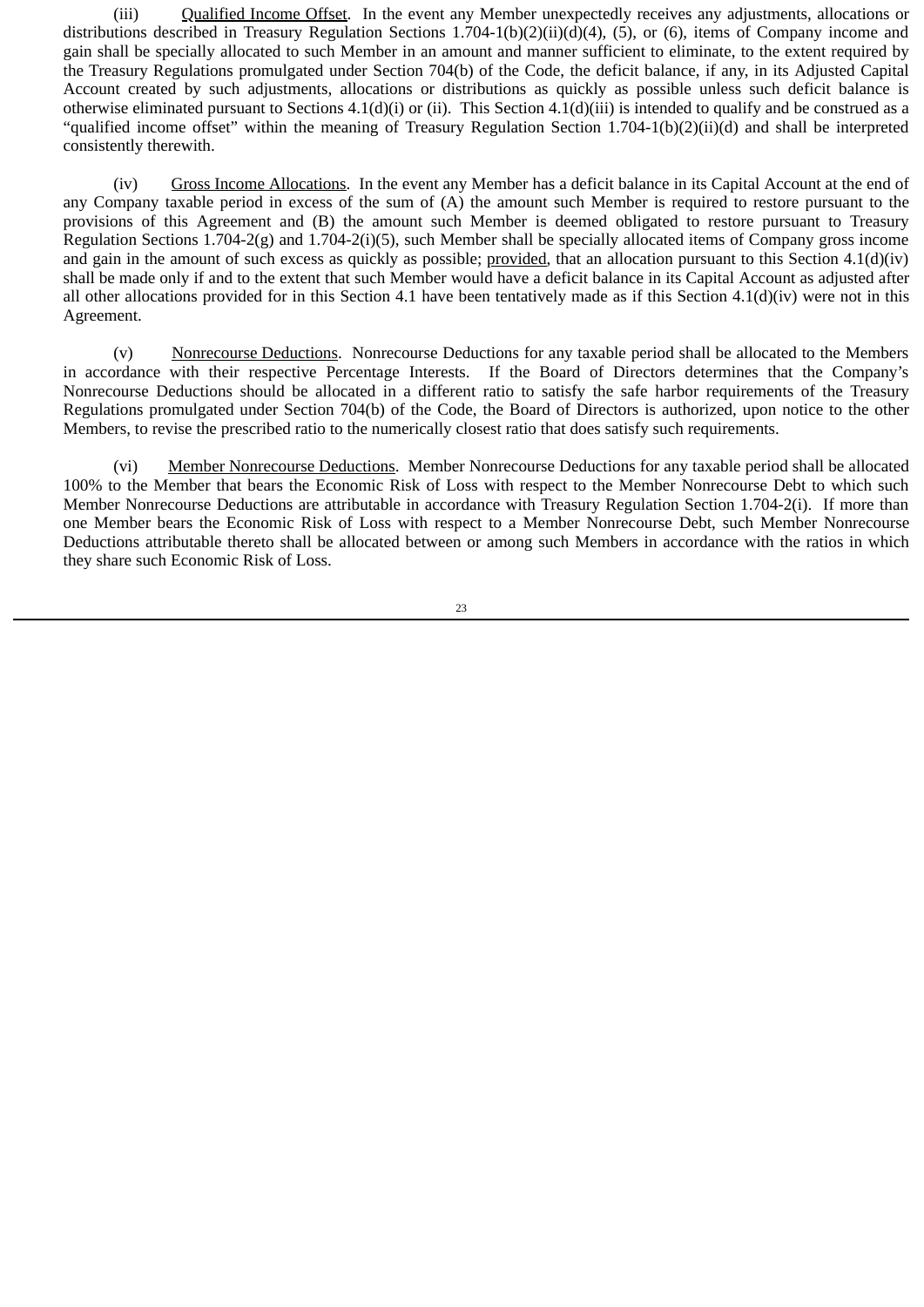(vii) Nonrecourse Liabilities. Nonrecourse Liabilities of the Company described in Treasury Regulation Section 1.752-3(a)(3) shall be allocated among the Members in a manner chosen by the Board of Directors and consistent with such Treasury Regulation.

(viii) Code Section 754 Adjustments. To the extent an adjustment to the adjusted tax basis of any Company asset pursuant to Section 734(b) or 743(b) of the Code is required, pursuant to Treasury Regulation Section 1.704-1(b)(2)(iv)(m), to be taken into account in determining Capital Accounts, the amount of such adjustment to the Capital Accounts shall be treated as an item of gain (if the adjustment increases the basis of the asset) or loss (if the adjustment decreases such basis), and such item of gain or loss shall be specially allocated to the Members in a manner consistent with the manner in which their Capital Accounts are required to be adjusted pursuant to such Section of the Treasury Regulations.

# (ix) Curative Allocation.

(A) The Required Allocations are intended to comply with certain requirements of the Treasury Regulations. It is the intent of the Members that, to the extent possible, all Required Allocations shall be offset either with other Required Allocations or with special allocations of other items of Company income, gain, loss or deduction pursuant to this Section 4.1(d)(ix). Therefore, notwithstanding any other provision of this Article IV (other than the Required Allocations), the Board of Directors shall make such offsetting special allocations of Company income, gain, loss or deduction in whatever manner it determines appropriate so that, after such offsetting allocations are made, each Member's Capital Account balance is, to the extent possible, equal to the Capital Account balance such Member would have had if the Required Allocations were not part of this Agreement and all Company items were allocated pursuant to the economic agreement among the Members.

(B) The Board of Directors shall, with respect to each taxable period, (1) apply the provisions of Section  $4.1(d)(ix)(A)$  in whatever order is most likely to minimize the economic distortions that might otherwise result from the Required Allocations, and (2) divide all allocations pursuant to Section  $4.1(d)(ix)(A)$  among the Members in a manner that is likely to minimize such economic distortions.

# Section 4.2 Allocations for Tax Purposes.

(a) Except as otherwise provided herein, for federal income tax purposes, each item of income, gain, loss and deduction shall be allocated among the Members in the same manner as its correlative item of "book" income, gain, loss or deduction is allocated pursuant to Section 4.1.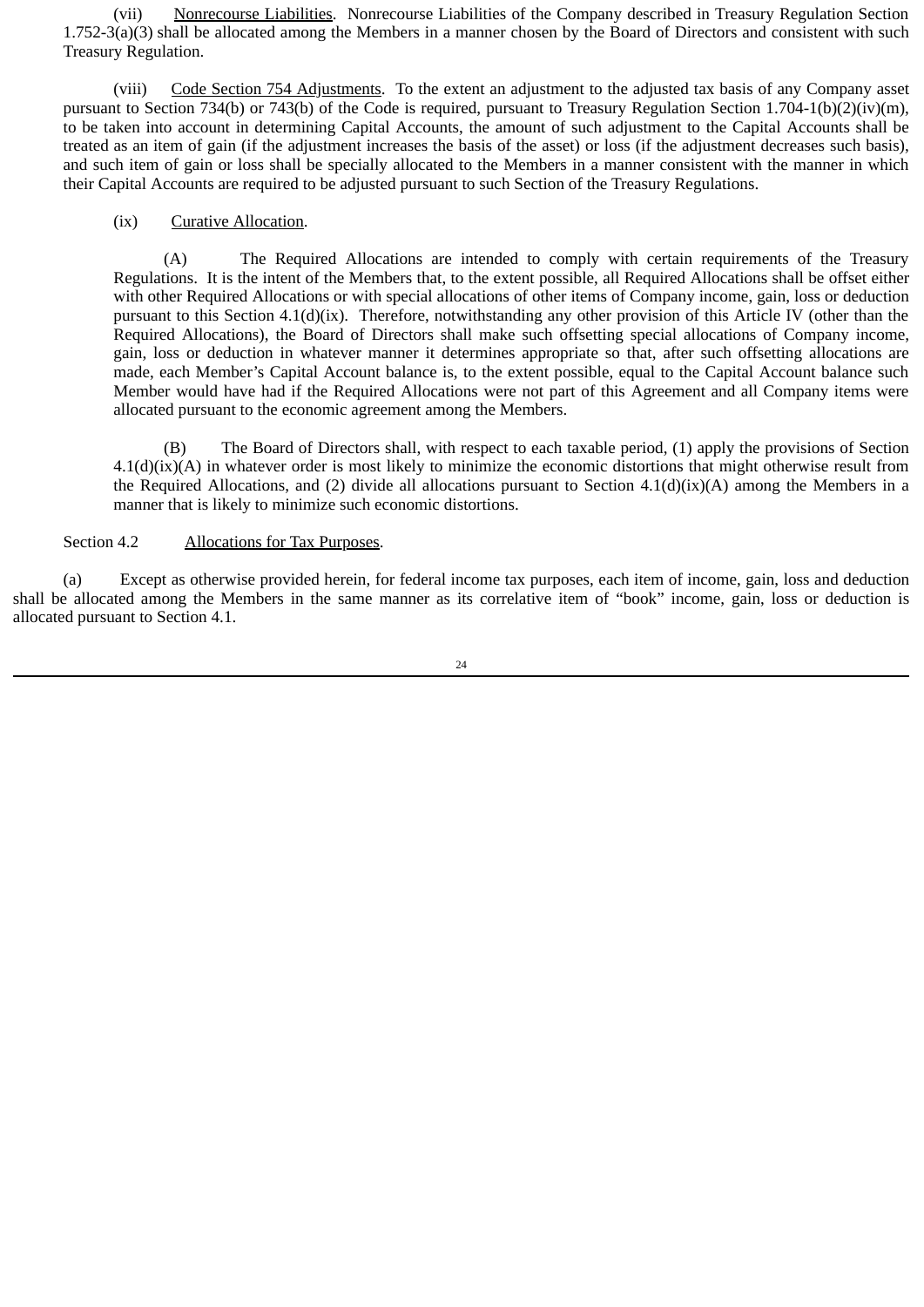(b) In an attempt to eliminate Book-Tax Disparities attributable to a Contributed Property or an Adjusted Property, items of income, gain, loss, depreciation, amortization and cost recovery deductions shall be allocated for federal income tax purposes among the Members as follows:

(i) (A) In the case of a Contributed Property, such items attributable thereto shall be allocated among the Members in the manner provided under Section 704(c) of the Code that takes into account the variation between the Agreed Value of such property and its adjusted basis at the time of contribution; and (B) any item of Residual Gain or Residual Loss attributable to a Contributed Property shall be allocated among the Members in the same manner as its correlative item of "**book**" gain or loss is allocated pursuant to Section 4.1.

(ii) (A) In the case of an Adjusted Property, such items shall (1) first, be allocated among the Members in a manner consistent with the principles of Section 704(c) of the Code to take into account the Unrealized Gain or Unrealized Loss attributable to such property and the allocations thereof pursuant to Sections 3.6(d)(i) or 3.6(d)(ii), and (2) second, in the event such property was originally a Contributed Property, be allocated among the Members in a manner consistent with Section 4.2(b)(i)(A); and (B) any item of Residual Gain or Residual Loss attributable to an Adjusted Property shall be allocated among the Members in the same manner as its correlative item of "**book**" gain or loss is allocated pursuant to Section 4.1.

(iii) The Board of Directors shall apply the principles of Treasury Regulation Section 1.704-3(d) to eliminate Book-Tax Disparities. Notwithstanding the preceding sentence, the Board of Directors may cause the Company to eliminate Book-Tax Disparities using another method described in Treasury Regulation Section 1.704-3.

(c) For the proper administration of the Company and for the preservation of uniformity of the Shares (or any class or classes thereof), the Board of Directors shall (i) adopt such conventions as it deems appropriate in determining the amount of depreciation, amortization and cost recovery deductions; (ii) make special allocations for federal income tax purposes of income (including gross income) or deductions; (iii) amend or interpret the provisions of this Agreement as appropriate  $(x)$  to reflect the proposal or promulgation of Treasury Regulations under Section 704(b) or Section 704(c) of the Code or (y) otherwise to preserve or achieve uniformity of the Shares (or any class or classes thereof); and (iv) adopt and employ such methods for (A) the maintenance of Capital Accounts for book and tax purposes, (B) the determination and allocation of adjustments under Sections 704(c), 734 and 743 of the Code, (C) the determination and allocation of taxable income, tax loss and items thereof under this Agreement and pursuant to the Code, (D) the determination of the identities and tax classification of Members, (E) the provision of tax information and reports to the Members, (F) the adoption of reasonable conventions and methods for the valuation of assets and the determination of tax basis, (G) the allocation of asset values and tax basis, (H) the adoption and maintenance of accounting methods, (I) the recognition of the transfer of Shares, (J) tax compliance and other tax-related requirements, including the use of computer software, and to use filing and reporting procedures similar to those employed by publicly-traded partnerships and limited liability companies, as it determines in its sole discretion are necessary and appropriate to execute the provisions of this Agreement and to comply with federal, state and local tax law, and to achieve uniformity of Shares within a class. The Board of Directors may adopt such conventions, make such allocations and make such amendments or interpretations to this Agreement as provided in this Section 4.2(c) only if such conventions, allocations, amendments or interpretations would not have a material adverse effect on the amount of distributions to which each Member is entitled.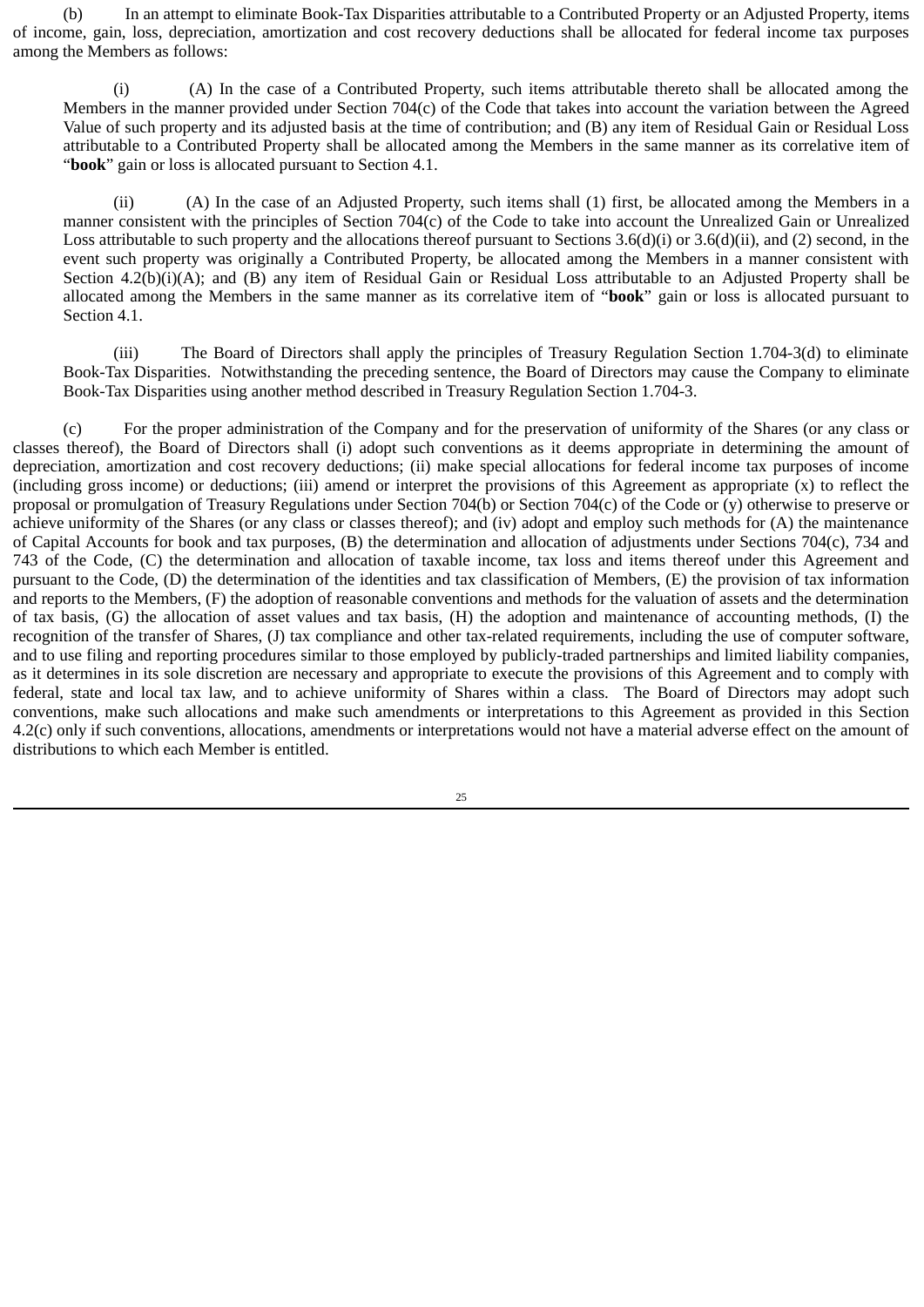(d) The Board of Directors may determine to depreciate or amortize the portion of an adjustment under Section 743(b) of the Code attributable to unrealized appreciation in any Adjusted Property (to the extent of the unamortized Book-Tax Disparity) using a predetermined rate derived from the depreciation or amortization method and useful life applied to the Company's common basis of such property, despite any inconsistency of such approach with Treasury Regulation Section  $1.167(c)$ -l(a)(6) or any successor regulations thereto. If the Board of Directors determines that such reporting position cannot be taken, the Board of Directors may adopt depreciation and amortization conventions under which all purchasers acquiring Shares in the same month would receive depreciation and amortization deductions, based upon the same applicable rate as if they had purchased a direct interest in the Company's property. If the Board of Directors chooses not to utilize such aggregate method, the Board of Directors may use any other depreciation and amortization conventions to preserve the uniformity of the intrinsic tax characteristics of any Shares.

(e) Any gain allocated to the Common Members upon the sale or other taxable disposition of any Company asset shall, to the extent possible, after taking into account other required allocations of gain pursuant to this Section 4.2, be characterized as Recapture Income in the same proportions and to the same extent as such Members (or their predecessors in interest) have been allocated any deductions directly or indirectly giving rise to the treatment of such gains as Recapture Income.

(f) All items of income, gain, loss, deduction and credit recognized by the Company for federal income tax purposes and allocated to the Common Members in accordance with the provisions hereof shall be determined without regard to any election under Section 754 of the Code that may be made by the Company; provided, however, that such allocations, once made, shall be adjusted (in the manner determined by the Board of Directors) to take into account those adjustments permitted or required by Sections 734 and 743 of the Code.

(g) Pursuant to Section 4.2(c), the Board of Directors may adopt and employ such conventions and methods as it determines in its sole discretion to be appropriate for the determination for federal income tax purposes of each item of Company income, gain, loss, and deduction and the allocation of such items among Members and between transferors and transferees under this Agreement and pursuant to the Code (including Section 706 of the Code) and the regulations or rulings promulgated thereunder. The Board of Directors may revise, alter or otherwise modify such methods of allocation to the extent permitted or required by Section 706 of the Code and the regulations or rulings promulgated thereunder.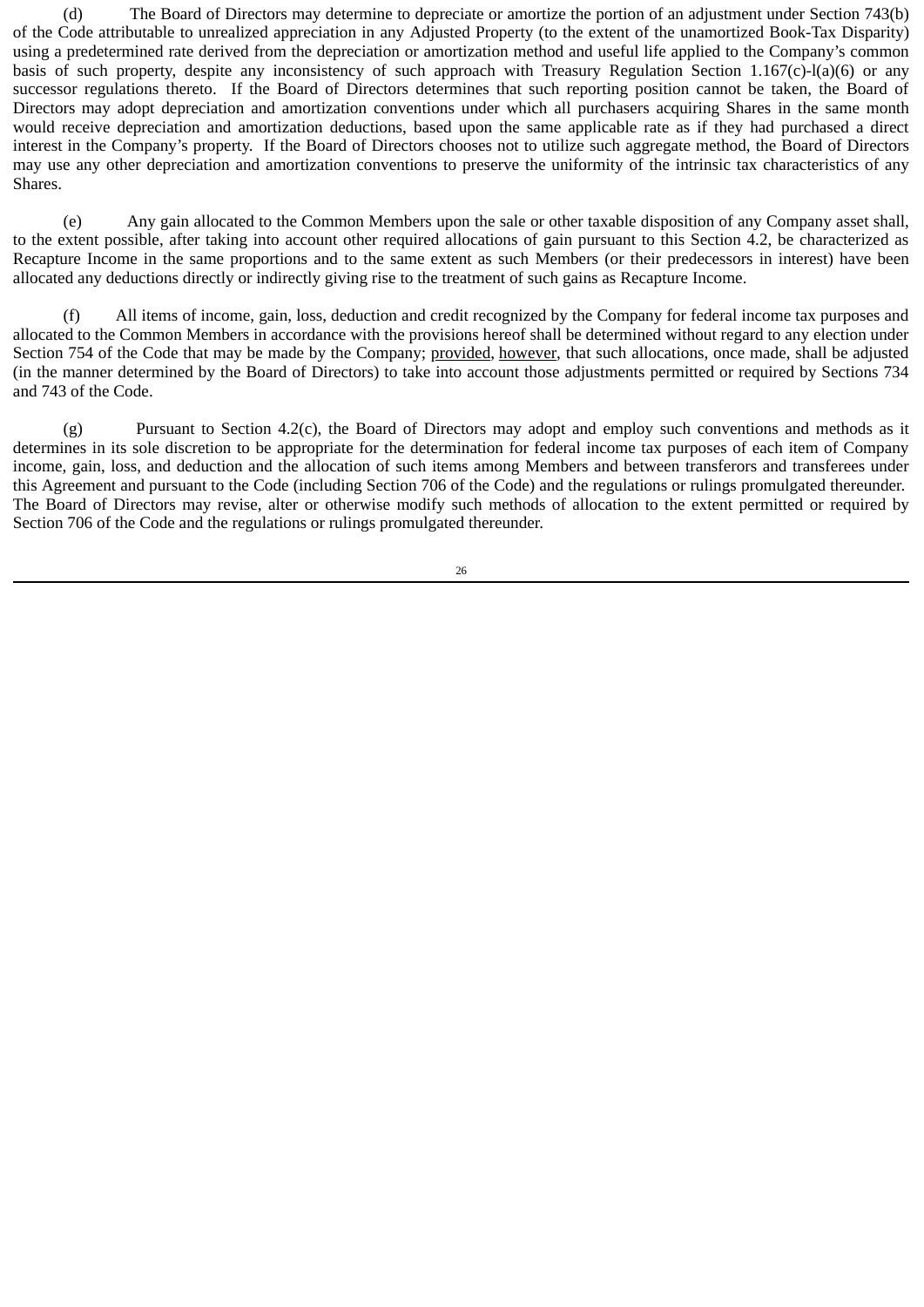(h) Allocations that would otherwise be made to a Member under the provisions of this Article IV shall instead be made to the beneficial owner of Shares held by a nominee in any case in which the nominee has furnished the identity of such owner to the Company in accordance with Section 6031(c) of the Code or any other method determined by the Board of Directors.

# Section 4.3 Distributions to Record Holders.

(a) Subject to and except as otherwise expressly provided in any Share Designation, and subject to the applicable provisions of the Delaware Act, the Board of Directors may, in its sole and absolute discretion, at any time and from time to time, declare, make and pay distributions of cash or other assets to the Members. Subject to the terms of any Share Designation, distributions shall be paid to Members in accordance with their respective Percentage Interests as of the Record Date selected by the Board of Directors. Notwithstanding anything to the contrary herein, the Company shall not make or pay any distributions of cash or other assets with respect to the Series A Preferred Shares except for distributions expressly provided for by, and in accordance with, the Series A Preferred Share Designation.

(b) Notwithstanding Section 4.3(a), in the event of the dissolution and liquidation of the Company, all distributions shall be made in accordance with, and subject to the terms and conditions of, Section 8.3 and the terms of any Share Designation, as applicable.

(c) Pursuant to Section 7.4, the Company is authorized to withhold from payments or other distributions to the Members, and to pay over to any U.S. federal, state and local government or any foreign government, any amounts required to be so withheld pursuant to the Code or any other law. All amounts withheld with respect to any payment or other distribution by the Company to the Members shall be treated as amounts paid to the Members with respect to which such amounts were withheld pursuant to this Section 4.3(c) or Section 8.3 for all purposes under this Agreement.

(d) Each distribution in respect of any Shares shall be paid by the Company, directly or through the Transfer Agent or through any other Person or agent, only to the Record Holder of such Shares as of the Record Date set for such distribution. Such payment shall constitute full payment and satisfaction of the Company's liability in respect of such payment, regardless of any claim of any Person who may have an interest in such payment by reason of an assignment or otherwise.

(e) The Company intends to treat the right to cumulative cash distributions described in Section 2.3(a) of the Series A Preferred Share Designation (when declared or, if undeclared, upon a redemption of the Series A Preferred Shares or a liquidation of the Company) as a "guaranteed payment" within the meaning of Section  $707(c)$  of the Code.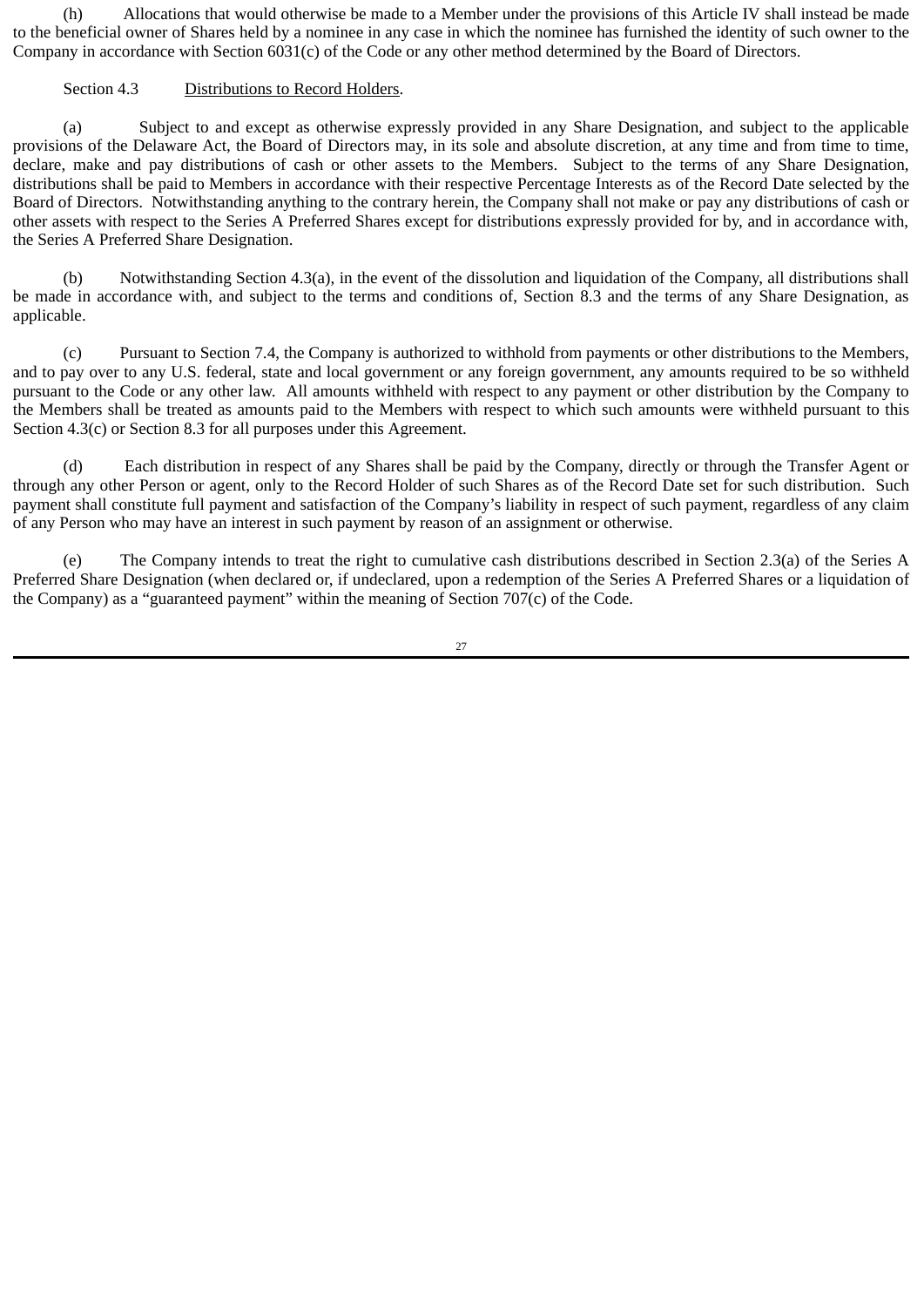#### **ARTICLE V**

#### **MANAGEMENT AND OPERATION OF BUSINESS**

Section 5.1 Power and Authority of Board of Directors. Except as otherwise expressly provided in this Agreement, the business and affairs of the Company shall be managed by or under the direction of a board of directors (the "**Board of Directors**"). As provided in Section 5.21, the Board of Directors shall have the power and authority to appoint officers of the Company. The Directors and officers of the Company shall constitute "**managers**" within the meaning of the Delaware Act. No Member, by virtue of its status as such, shall have any management power over the business and affairs of the Company or actual or apparent authority to enter into, execute or deliver contracts on behalf of, or to otherwise bind, the Company. Except as otherwise specifically provided in this Agreement, the authority and functions of the Board of Directors, on the one hand, and of the officers, on the other hand, shall be identical to the authority and functions of the board of directors and officers, respectively, of a corporation organized under the DGCL. In addition to the powers that now or hereafter can be granted to managers under the Delaware Act and to all other powers granted under any other provision of this Agreement, the Board of Directors shall have full power and authority to do, and to direct the officers to do, all things and on such terms as it determines to be necessary or appropriate to conduct the business of the Company, to exercise all powers set forth in Section 2.5 and to effectuate the purposes set forth in Section 2.4, including the following:

(a) the making of any expenditures, the lending or borrowing of money, the assumption or guarantee of, or other contracting for, indebtedness and other liabilities, the issuance of evidences of indebtedness, including indebtedness that is convertible into Shares, and the incurring of any other obligations;

(b) the making of tax, regulatory and other filings, or rendering of periodic or other reports to governmental or other agencies having jurisdiction over the business or assets of the Company;

(c) the acquisition, disposition, mortgage, pledge, encumbrance, hypothecation or exchange of any or all of the assets of the Company or the merger or other combination of the Company with or into another Person (subject, however, to any prior approval of Members that may be required by this Agreement);

(d) the adoption, amendment, revision or termination of any policies or guidelines with respect to acquisitions or investments made on behalf of any Group Member by an external manager of the Company (including the Manager);

(e) the use of the assets of the Company (including cash on hand) for any purpose consistent with the terms of this Agreement, including the financing of the conduct of the operations of the Company and its Subsidiaries; the lending of funds to other Persons (including other Group Members); the repayment of obligations of the Company and its Subsidiaries; and the making of capital contributions to any Member of the Company or any of its Subsidiaries;

(f) the negotiation, execution and performance of any contracts, conveyances or other instruments (including instruments that limit the liability of the Company under contractual arrangements to all or particular assets of the Company);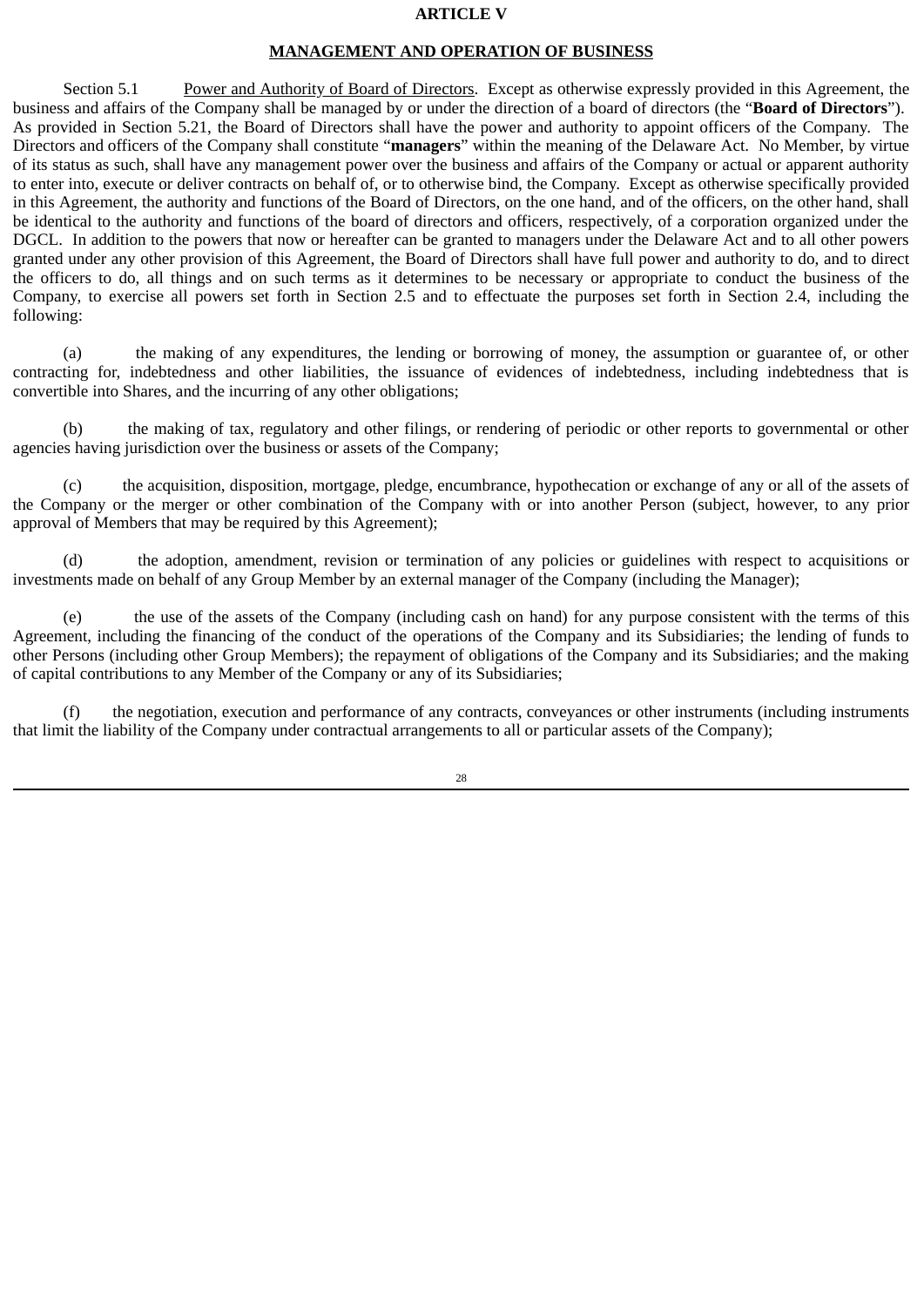(g) the declaration and payment of distributions of cash or other assets to Members;

(h) the selection and dismissal of an external manager, officers, employees, agents, outside attorneys, accountants, consultants and contractors and the determination of their compensation and other terms of employment or hiring, and the creation and operation of employee benefit plans, employee programs and employee practices;

(i) the entering into agreements and amendments thereto, including management agreements, with an external manager (including the Manager);

(j) the maintenance of insurance for the benefit of the Company Group and the Indemnified Persons;

(k) the formation of, or acquisition or disposition of an interest in, and the contribution of property and the making of loans to, any limited or general partnership, joint venture, corporation, limited liability company or other entity or arrangement;

(l) the control of any matters affecting the rights and obligations of the Company, including the bringing and defending of actions at law or in equity and otherwise engaging in the conduct of litigation, arbitration or remediation, and the incurring of legal expense and the settlement of claims and litigation;

(m) the indemnification of any Person against liabilities and contingencies to the extent permitted by law;

(n) the entering into of listing agreements with any National Securities Exchange and the delisting of some or all of the Shares from, or requesting that trading be suspended on, any such exchange;

(o) the issuance, sale or other disposition, and the purchase or other acquisition, of Shares or options, rights, warrants or appreciation rights relating to Shares, including to the Manager;

(p) the undertaking of any action in connection with the Company's interest or participation in any Group Member;

(q) the registration of any offer, issuance, sale or resale of Shares or other securities issued or to be issued by the Company under the Securities Act and any other applicable securities laws (including any resale of Shares or other securities by Members or other security holders); and

(r) the execution and delivery of agreements with Affiliates of the Company or any external manager (including the Manager) to render services to a Group Member.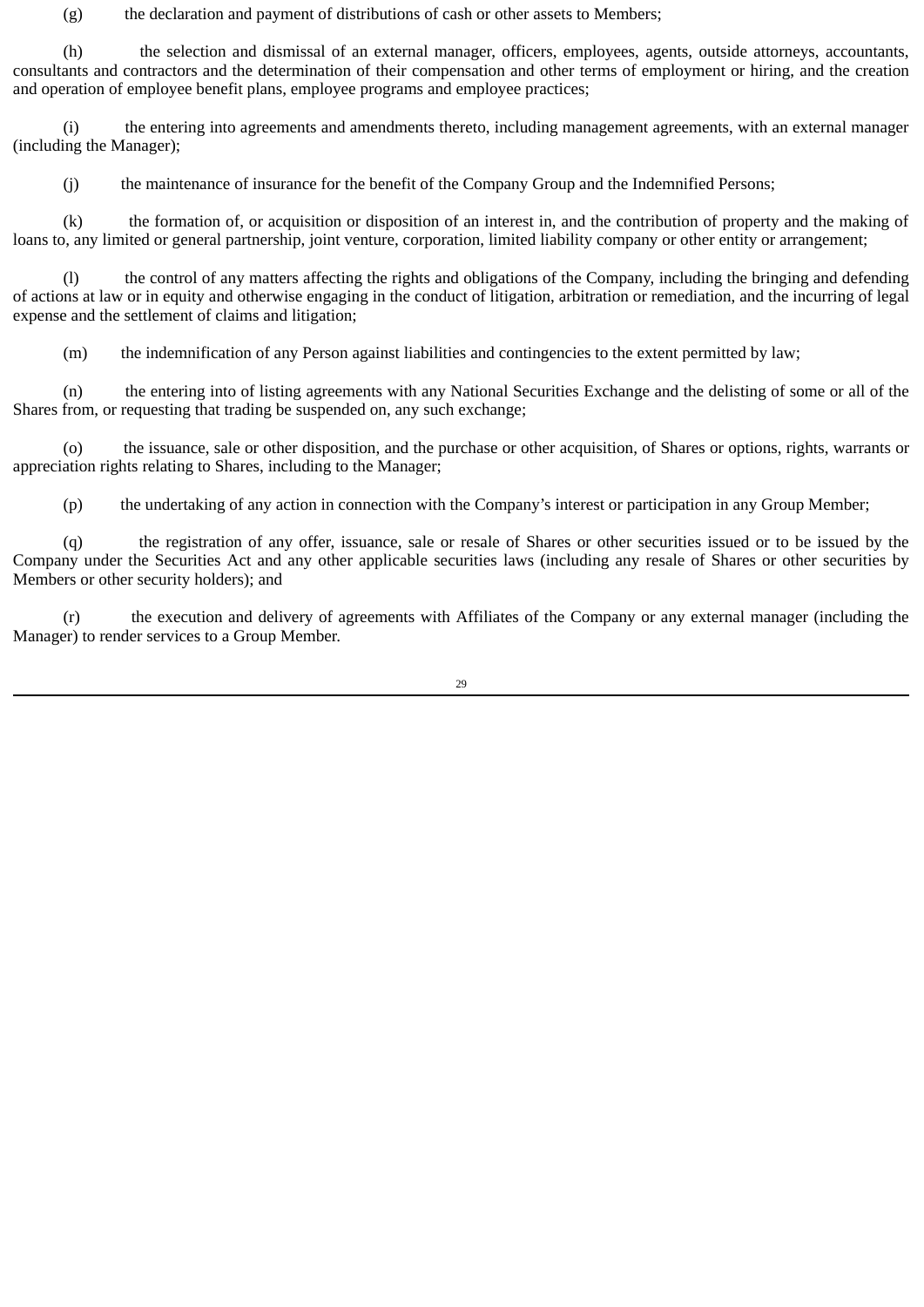Section 5.2 Number, Qualification and Term of Office of Directors. The number of Directors which shall constitute the whole Board of Directors shall be determined from time to time by resolution adopted by a majority of the Board of Directors then in office, but shall be not fewer than three and, except as may be the result of a Series A Nonpayment Board Expansion, no more than nine. The Directors (other than any Series A Nonpayment Directors) shall be divided into three classes, designated Class I, Class II and Class III. Each class shall consist, as nearly as may be possible, of one-third of the total number of Directors constituting the whole Board of Directors. At the time of the execution of this Agreement, the Class I Directors shall have a term expiring at the 2019 annual meeting of Common Members, the Class II Directors shall have a term expiring at the 2020 annual meeting of Common Members, and the Class III Directors shall have a term expiring at the 2021 annual meeting of Common Members. Except as otherwise provided by the Series A Preferred Share Designation with respect to the Series A Nonpayment Directors, each Director shall hold office until his or her successor is elected or appointed and qualified, or until his or her earlier death, resignation or removal.

Section 5.3 Election of Directors. At each annual meeting of Common Members, successors to the class of Directors whose term expires at that annual meeting shall be elected for a three (3)-year term and until their successors are duly elected or appointed and qualified. Except for the Series A Nonpayment Directors, if the number of Directors is changed, any increase or decrease shall be apportioned among the classes so as to maintain the number of Directors in each class as nearly equal as possible, and any additional Director of any class elected to fill a vacancy resulting from an increase in such class or from the death, resignation or removal from office of a Director or other cause shall hold office for a term that shall coincide with the remaining term of that class, but in no case will a decrease in the number of Directors shorten the term of any incumbent Director. Directors need not be Members. Except as otherwise provided by the Series A Preferred Share Designation with respect to the Series A Nonpayment Directors, the Directors shall be elected at the annual meeting of Common Members (except as provided in Section 5.6), and each Director elected shall hold office until the third succeeding meeting next after such Director's election and until such Director's successor is duly elected and qualified, or until such Director's death or until such Director resigns or is removed in the manner hereinafter provided. Except as otherwise provided by the Series A Preferred Share Designation with respect to the Series A Nonpayment Directors, Directors shall be elected by a plurality of the votes of Outstanding Voting Shares present in person or represented by proxy and entitled to vote on the election of Directors at any annual or special meeting of Members. The Board of Directors shall present to the Members holding Outstanding Voting Shares nominations of candidates for election to the Board of Directors (or recommend the election of such candidates as nominated by others) such that, and shall take such other corporate actions as may be reasonably required to provide that, to the best knowledge of the Board of Directors, if such candidates are elected by the Members holding Outstanding Voting Shares, at least a majority of the members of the Board of Directors shall be Independent Directors. The Board of Directors shall only elect any Person to fill a vacancy on the Board of Directors if, to the best knowledge of the Board of Directors, after such person's election at least a majority of the members of the Board of Directors shall be Independent Directors. The foregoing provisions of this paragraph shall not cause a Director who, upon commencing his or her service as a member of the Board of Directors was determined by the Board of Directors to be an Independent Director but did not in fact qualify as such, or who by reason of any change in circumstances ceases to qualify as an Independent Director, from serving the remainder of the term as a Director for which he or she was selected. Notwithstanding the foregoing provisions of this paragraph, no action of the Board of Directors shall be invalid by reason of the failure at any time of a majority of the members of the Board of Directors to be Independent Directors.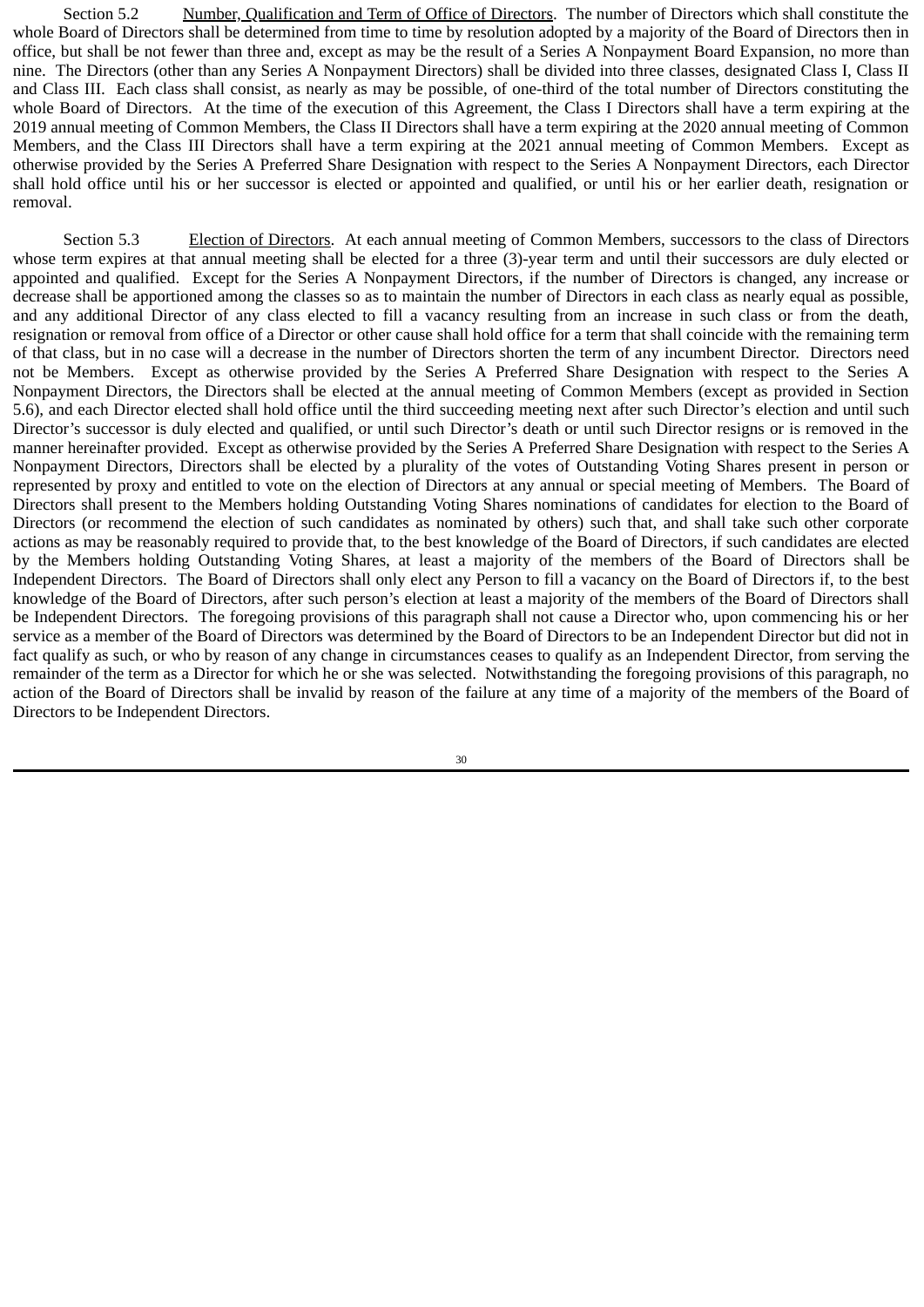Section 5.4 Removal. Except as otherwise provided by the Series A Preferred Share Designation with respect to the Series A Nonpayment Directors, a Director (other than a Series A Nonpayment Director) or the whole Board of Directors (other than the Series A Nonpayment Directors) may be removed, only for cause, by the affirmative vote of holders of at least eighty percent (80%) of the then issued and Outstanding Voting Shares, given at an annual meeting or at a special meeting of Members holding Outstanding Voting Shares called for that purpose. The vacancy in the Board of Directors caused by any such removal shall be filled by the Board of Directors as provided in Section 5.6. Any Director serving on a committee of the Board of Directors may be removed from such committee at any time by the Board of Directors.

Section 5.5 Resignations. Any Director of the Company may resign from the Board of Directors or any committee thereof at any time, by giving notice in writing or electronic transmission to (i) the Chairman of the Board, if there be one, or to the Chief Executive Officer, if there is no Chairman, and (ii) the Secretary of the Company and, in the case of a committee, to the chairman of such committee, if there be one. Such resignation shall take effect at the time therein specified or, if no time is specified, immediately; and, unless otherwise specified in such notice, the acceptance of such resignation shall not be necessary to make it effective.

Section 5.6 Vacancies. Unless otherwise required by law and except as otherwise provided by the Series A Preferred Share Designation with respect to Series A Nonpayment Board Expansion, any vacancy on the Board of Directors that results from newly created directorships resulting from any increase in the authorized number of Directors may be filled by a majority of the Directors then in office, provided that a quorum is present, and any other vacancies may be filled by a majority of the Directors then in office, though less than a quorum, or by a sole remaining Director or, solely in the event of the removal of the entire Board of Directors, by the affirmative vote of the holders of at least eighty percent (80%) of the voting power of the then issued and Outstanding Voting Shares. Any Director of any class elected to fill a vacancy resulting from an increase in the number of Directors of such class pursuant to the foregoing sentence shall hold office for a term that shall coincide with the remaining term of that class and until such Director's successor is duly elected or appointed and qualified, or until his or her earlier death, resignation or removal. Any Director elected to fill a vacancy not resulting from an increase in the number of Directors shall have the same remaining term as that of such Director's predecessor and until such Director's successor is duly elected or appointed and qualified, or until his or her earlier death, resignation or removal.

Section 5.7 Momination of Directors. Only persons who are nominated in accordance with the procedures set forth in Section 11.11(a) shall be eligible for election as Directors of the Company, except as otherwise provided in (a) the Series A Preferred Share Designation with respect to the Series A Nonpayment Directors or (b) any other Share Designation with respect to the right of Members of any class of Shares to nominate and elect a specified number of Directors in certain circumstances.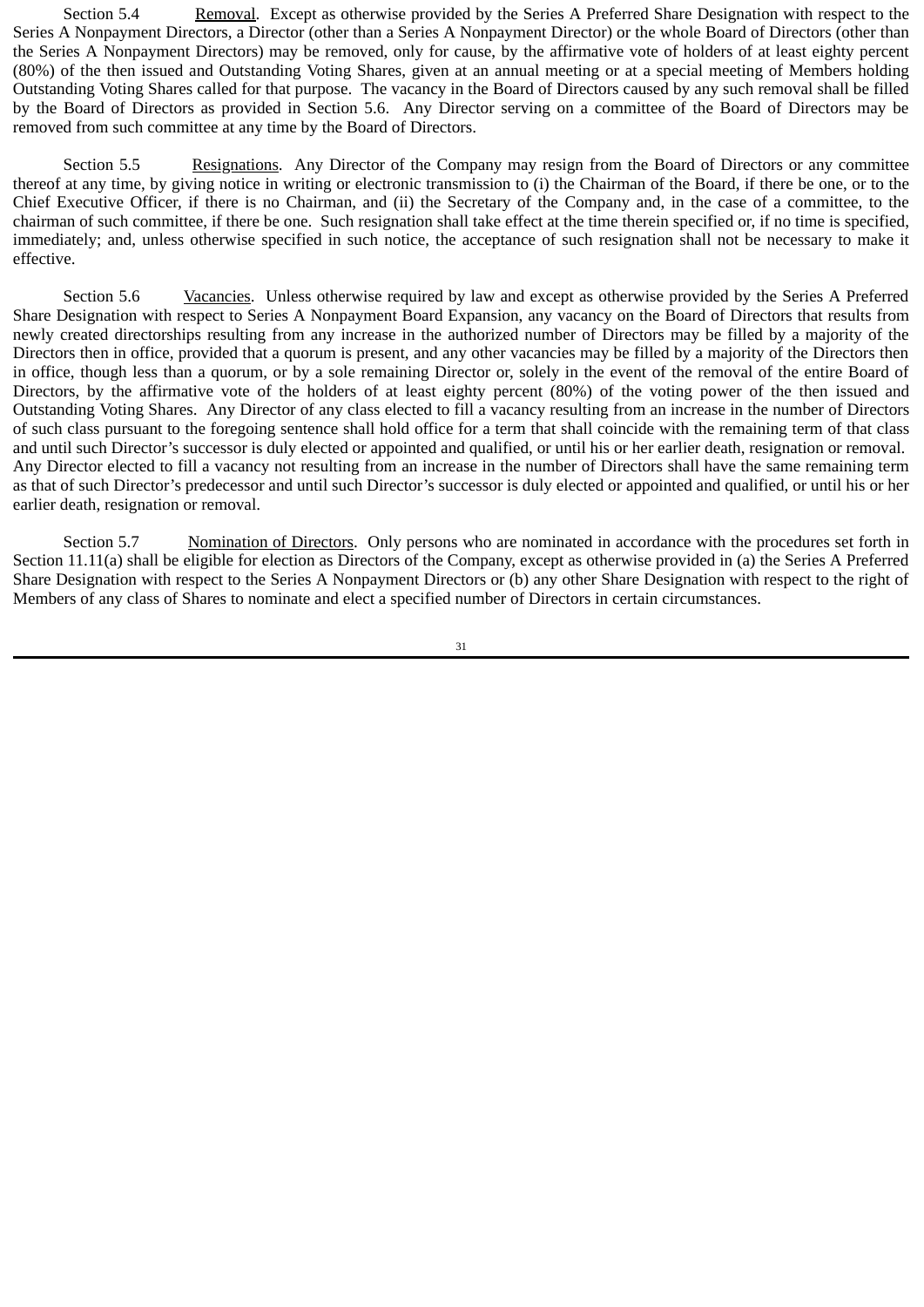Section 5.8 Chairman of Meetings. The Board of Directors may elect one of its members as Chairman of the Board (the "**Chairman of the Board**"). The Chairman of the Board, if there be one, shall preside at all meetings of the Members and of the Board of Directors. The Chairman of the Board (who must be a Director but is not required to be an employee of the Company) shall be designated by the Board of Directors and, except where by law the signature of the Chief Executive Officer is required, the Chairman of the Board shall possess the same power as the Chief Executive Officer to sign all contracts, certificates and other instruments of the Company that may be authorized by the Board of Directors. During the absence or disability of the Chief Executive Officer, the Chairman of the Board shall exercise all the powers and discharge all the duties of the Chief Executive Officer. The Chairman of the Board shall also perform such other duties and may exercise such other powers as may from time to time be assigned by this Agreement or by the Board of Directors.

Section 5.9 Place of Meetings. The Board of Directors and any committee thereof may hold meetings, both regular and special, either within or outside the State of Delaware.

Section 5.10 Regular Meetings. A regular meeting of the Board of Directors and any committee thereof shall be held without any other notice than this Agreement, immediately after, and at the same place (if any) as, each annual meeting of Common Members. Additional regular meetings of the Board of Directors or any committee thereof may be held without notice at such time and at such place as may from time to time be determined by the Board of Directors or such committee, respectively. Unless otherwise determined by the Board of Directors, the Secretary of the Company shall act as Secretary at all regular meetings of the Board of Directors and in the Secretary's absence a temporary Secretary shall be appointed by the chairman of the meeting. The Independent Directors shall meet periodically without any member of management present and, except as the Independent Directors may otherwise determine, without any other Director present to consider the overall performance of management and the performance of the role of the Independent Directors in the governance of the Company; such meetings shall be held in connection with a regularly scheduled meeting of the Board of Directors except as the Independent Directors shall otherwise determine.

Section 5.11 Special Meetings; Notice. Special meetings of the Board of Directors may be called by the Chairman, if there be one, the Chief Executive Officer, or by any two Directors. Special meetings of any committee of the Board of Directors may be called by the chairman of such committee, if there be one, the Chief Executive Officer or any Director serving on such committee. Notice thereof stating the place, date and hour of the special meeting shall be given to each Director (or, in the case of a committee, to each member of such committee) either by mail not less than forty-eight (48) hours before the date of the meeting, by telephone, facsimile, email or other electronic means on twenty-four (24) hours' notice, or on such shorter notice as the person or persons calling such meeting may deem necessary or appropriate in the circumstances. A notice of a special meeting of the Board of Directors or any committee thereof need not specify the purpose of the meeting unless required by this Agreement. Notice of any meetings of the Board shall not, however, be required to be given to any Director who submits a signed waiver of notice, or waives notice of such meeting by electronic transmission, whether before or after the meeting, or if he or she shall be present at such meeting; and any meeting of the Board of Directors shall be a legal meeting without any notice thereof having been given if all the Directors of the Company then in office shall be present thereat or shall have waived notice thereof.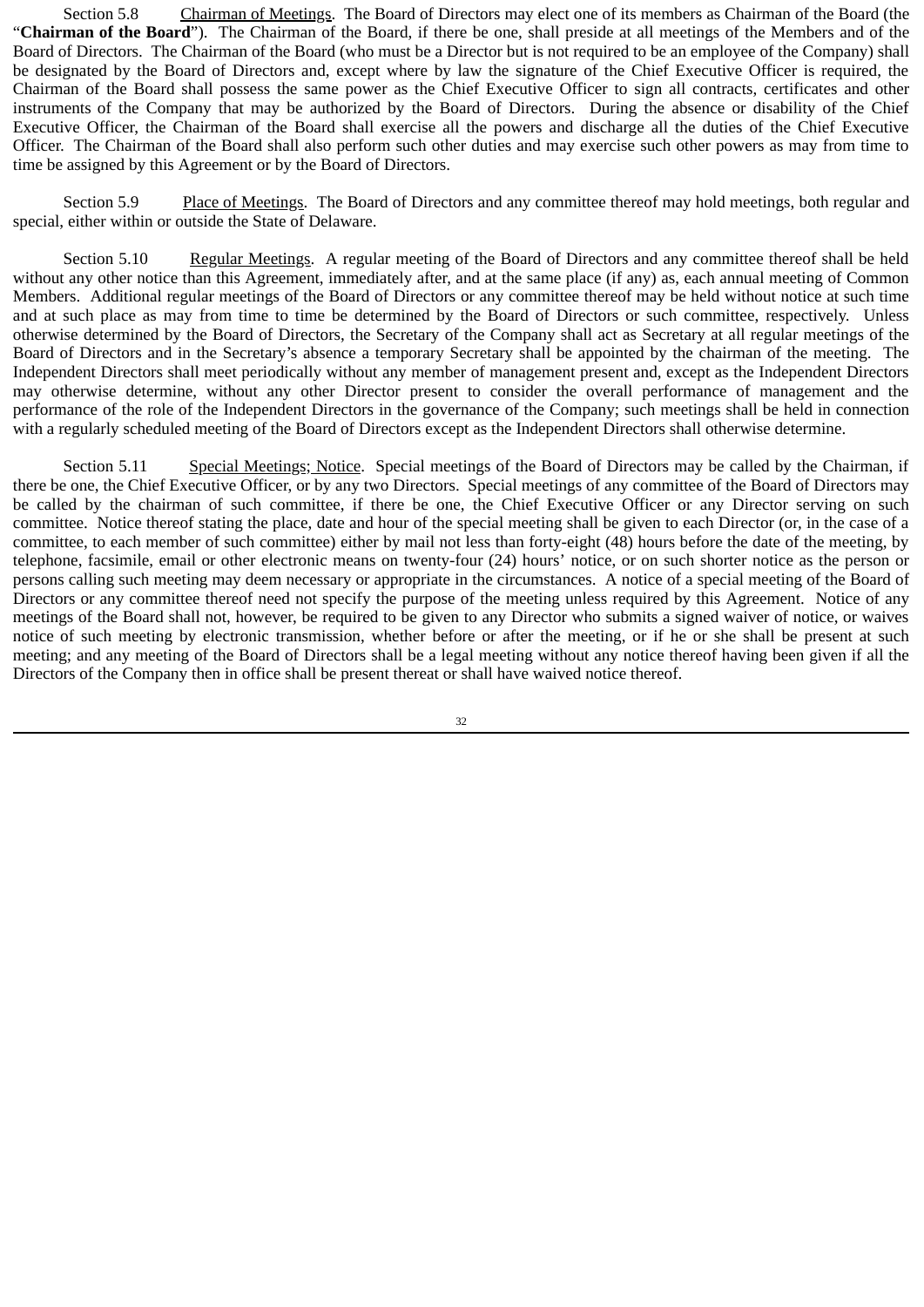Section 5.12 Action Without Meeting. Any action required or permitted to be taken at any meeting by the Board of Directors or any committee thereof, as the case may be, may be taken without a meeting if a consent thereto is signed or transmitted electronically, as the case may be, by all members of the Board or of such committee, as the case may be, and the writing or writings or electronic transmission or transmissions are filed with the minutes of proceedings of the Board of Directors or such committee.

Section 5.13 Conference Telephone Meetings. Members of the Board of Directors, or any committee thereof, may participate in a meeting of the Board of Directors or such committee by means of conference telephone or other communications equipment by means of which all Persons participating in the meeting can hear each other, and such participation in a meeting shall constitute presence in person at such meeting.

Section 5.14 Quorum. Except as otherwise required by law, this Agreement or the rules and regulations of any securities exchange on which the Company's securities are listed and traded, at all meetings of the Board of Directors or any committee thereof, a majority of the entire Board of Directors or a majority of the Directors constituting such committee, as the case may be, shall constitute a quorum for the transaction of business, and the act of a majority of the Directors or a majority of the Directors constituting such committee, as the case may be, shall be the act of the Board of Directors or such committee, as applicable. If a quorum shall not be present at any meeting of the Board of Directors or any committee, a majority of the Directors or members, as the case may be, present thereat may adjourn the meeting from time to time without further notice other than announcement at the meeting of the time and place of the adjourned meeting, until a quorum shall be present.

Section 5.15 Committees. The Board of Directors may designate one or more committees, each committee to consist of one or more of the Directors of the Company. Each member of a committee must meet the requirements for membership, if any, imposed by applicable law and the rules and regulations of any securities exchange or quotation system on which the securities of the Company are listed or quoted for trading. The Board of Directors may designate one or more Directors as alternate members of any committee, who may replace any absent or disqualified member at any meeting of any such committee. Subject to the rules and regulations of any securities exchange or quotation system on which the securities of the Company are listed or quoted for trading, in the absence or disqualification of a member of a committee, and in the absence of a designation by the Board of Directors of an alternate member to replace the absent or disqualified member, the member or members thereof present at any meeting and not disqualified from voting, whether or not such member or members constitute a quorum, may unanimously appoint another qualified member of the Board of Directors to act at the meeting in the place of any absent or disqualified member. Any committee, to the extent permitted by law and provided in the resolution establishing such committee, shall have and may exercise all the powers and authority of the Board of Directors in the management of the business and affairs of the Company, and may authorize the seal of the Company to be affixed to all papers that may require it. Each committee shall keep regular minutes and report to the Board of Directors when required. Notwithstanding anything to the contrary contained in this Agreement, the resolution of the Board of Directors establishing any committee of the Board of Directors and/or the charter of any such committee may establish requirements or procedures relating to the governance and/or operation of such committee that are different from, or in addition to, those set forth in this Agreement and, to the extent that there is any inconsistency between this Agreement and any such resolution or charter, the terms of such resolution or charter shall be controlling.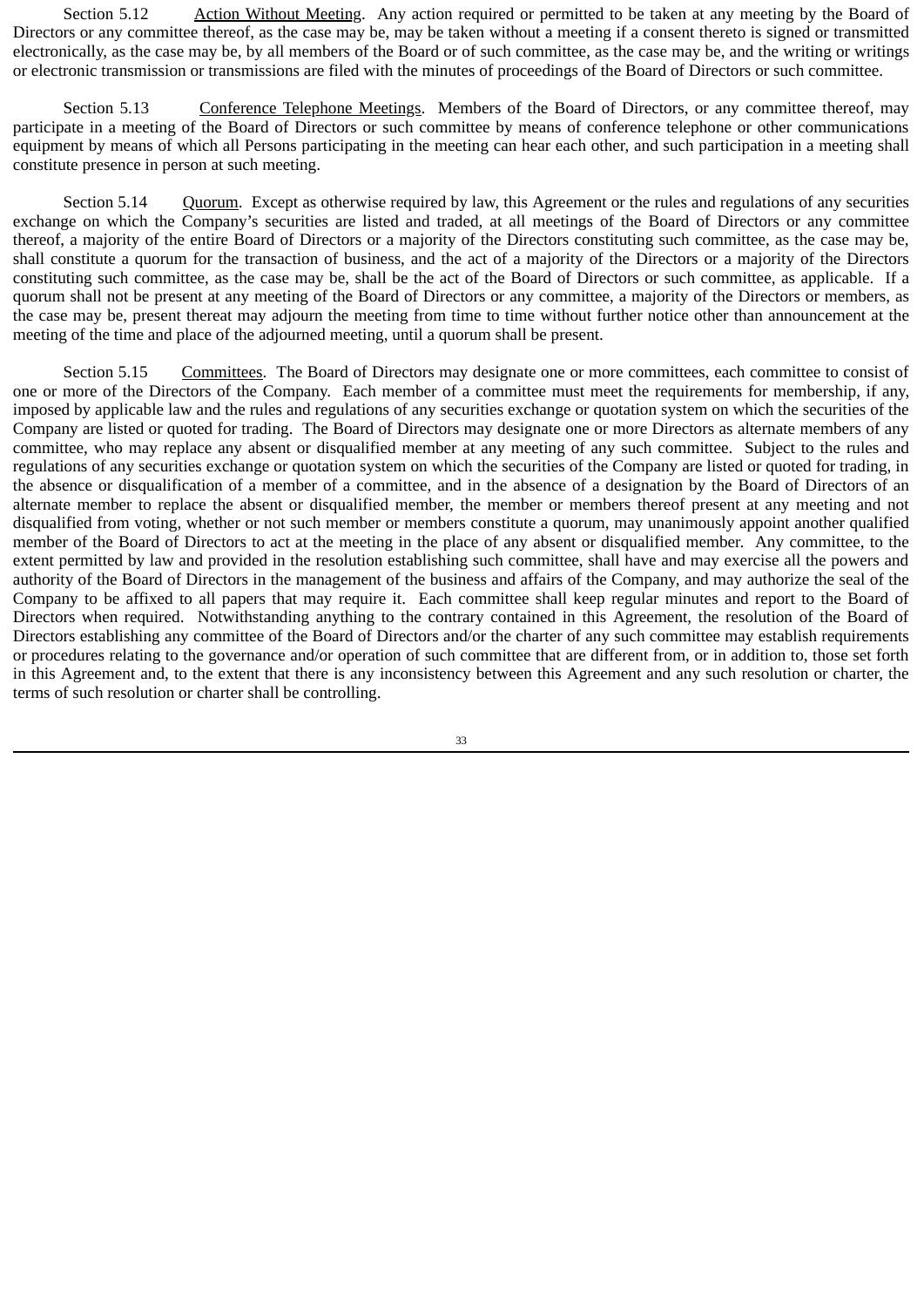Section 5.16 [Reserved].

Section 5.17 Minutes of Committees. Each committee shall keep regular minutes of its meetings and proceedings and report the same to the Board of Directors at the next meeting thereof.

Section 5.18 Remuneration. The Board of Directors, by affirmative vote of a majority of the Directors then in office, and irrespective of any personal interest of any of its members, may establish reasonable compensation (including reasonable pensions, disability or death benefits, and other benefits or payments) of Directors for services to the Company as Directors, or may delegate such authority to an appropriate committee. The Directors may be paid their expenses, if any, of attendance at each meeting of the Board of Directors and may be paid a fixed sum for attendance at each meeting of the Board of Directors or a stated salary for service as a Director, payable in cash or securities. No such payment shall preclude any Director from serving the Company in any other capacity and receiving compensation therefor. Members of special or standing committees may be compensated for their service on such committee. The amount and form of compensation shall be set by the Board of Directors.

## Section 5.19 Exculpation, Indemnification, Advances and Insurance.

(a) Power to Indemnify in Actions, Suits or Proceedings other than Those by or in the Right of the Company. Subject to Section 5.19(c), the Company shall indemnify any Indemnified Person who was or is a party or is threatened to be made a party to any threatened, pending or completed action, suit or proceeding, whether civil, criminal, administrative or investigative (other than an action by or in the right of the Company), by reason of the fact that such Indemnified Person is or was within the category of persons constituting Indemnified Persons of the Company, or is or was within the category of persons constituting Indemnified Persons of the Company serving at the request of the Company as a director, officer, employee or agent of another company, partnership, joint venture, trust or other enterprise, against expenses (including attorneys' fees), judgments, fines and amounts paid in settlement actually and reasonably incurred by such Indemnified Person in connection with such action, suit or proceeding if such Indemnified Person acted in good faith and in a manner such Person reasonably believed to be in or not opposed to the best interests of the Company, and, with respect to any criminal action or proceeding, had no reasonable cause to believe such Indemnified Person's conduct was unlawful. The termination of any action, suit or proceeding by judgment, order, settlement, conviction, or upon a plea of nolo contendere or its equivalent, shall not, of itself, create a presumption that the Indemnified Person did not act in good faith and in a manner which such Indemnified Person reasonably believed to be in or not opposed to the best interests of the Company, and, with respect to any criminal action or proceeding, had reasonable cause to believe that such Indemnified Person's conduct was unlawful.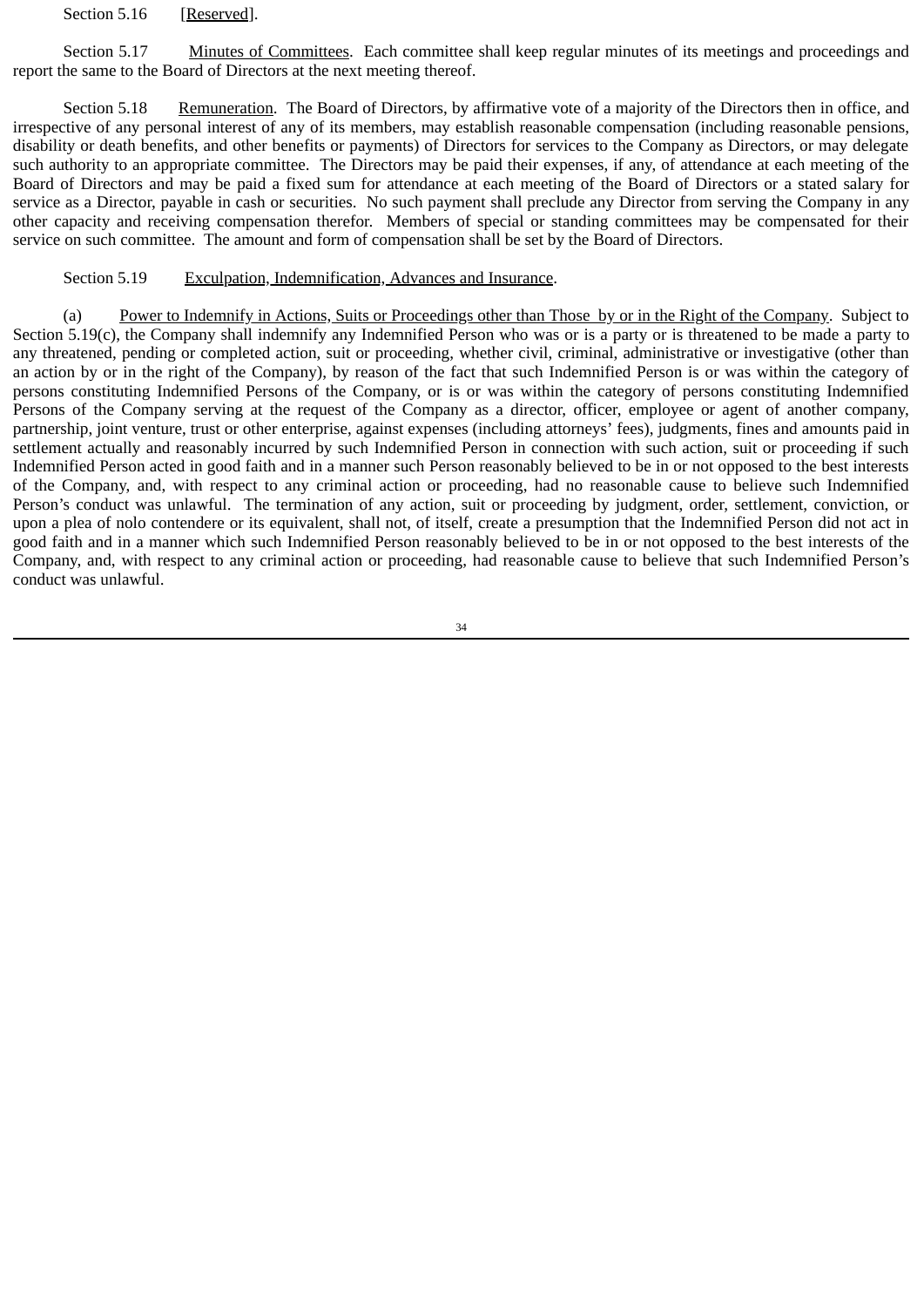(b) Power to Indemnify in Actions, Suits or Proceedings by or in the Right of the Company. Subject to Section 5.19(c), the Company shall indemnify any Indemnified Person who was or is a party or is threatened to be made a party to any threatened, pending or completed action or suit by or in the right of the Company to procure a judgment in its favor by reason of the fact that such Indemnified Person is or was a within the category of persons constituting Indemnified Persons of the Company, or is or was within the category of persons constituting Indemnified Persons of the Company serving at the request of the Company as a director, officer, employee or agent of another corporation, partnership, joint venture, trust or other enterprise, against expenses (including attorneys' fees) actually and reasonably incurred by such Person in connection with the defense or settlement of such action or suit if such Person acted in good faith and in a manner such Person reasonably believed to be in or not opposed to the best interests of the Company; except that no indemnification shall be made in respect of any claim, issue or matter as to which such Person shall have been adjudged to be liable to the Company unless and only to the extent that the Court of Chancery of the State of Delaware or the court in which such action or suit was brought shall determine upon application that, despite the adjudication of liability but in view of all the circumstances of the case, such Person is fairly and reasonably entitled to indemnity for such expenses that the Court of Chancery or such other court shall deem proper.

(c) Authorization of Indemnification. Any indemnification under this Section 5.19 (unless ordered by a court) shall be made by the Company only as authorized in the specific case upon a determination that indemnification of the Indemnified Person is proper in the circumstances because such Indemnified Person has met the applicable standard of conduct set forth in subsections (a) and (b) of this Section 5.19, as the case may be. Such determination shall be made, with respect to an Indemnified Person who was a Director, officer, tax matters partner or other individual designated by the Board of Directors as an Indemnified Person of the Company at the time of such determination, (i) by a majority vote of the Directors who are not parties to such action, suit or proceeding, even though less than a quorum, or (ii) by a committee of such Directors designated by a majority vote of such Directors, even though less than a quorum, or (iii) if there are no such Directors, or if such Directors so direct, by independent legal counsel in a written opinion or (iv) by the Members holding Outstanding Voting Shares. Such determination shall be made, with respect to former Directors, officers, tax matters partners or other individuals designated by the Board of Directors as Indemnified Persons of the Company, by any person or persons having the authority to act on the matter on behalf of the Company. To the extent, however, that a present or former Director, officer, tax matters partner or other individual designated by the Board of Directors as an Indemnified Person of the Company has been successful on the merits or otherwise in defense of any action, suit or proceeding described above, or in defense of any claim, issue or matter therein, such Indemnified Person shall be indemnified against expenses (including attorneys' fees) actually and reasonably incurred by such Indemnified Person in connection therewith, without the necessity of authorization in the specific case.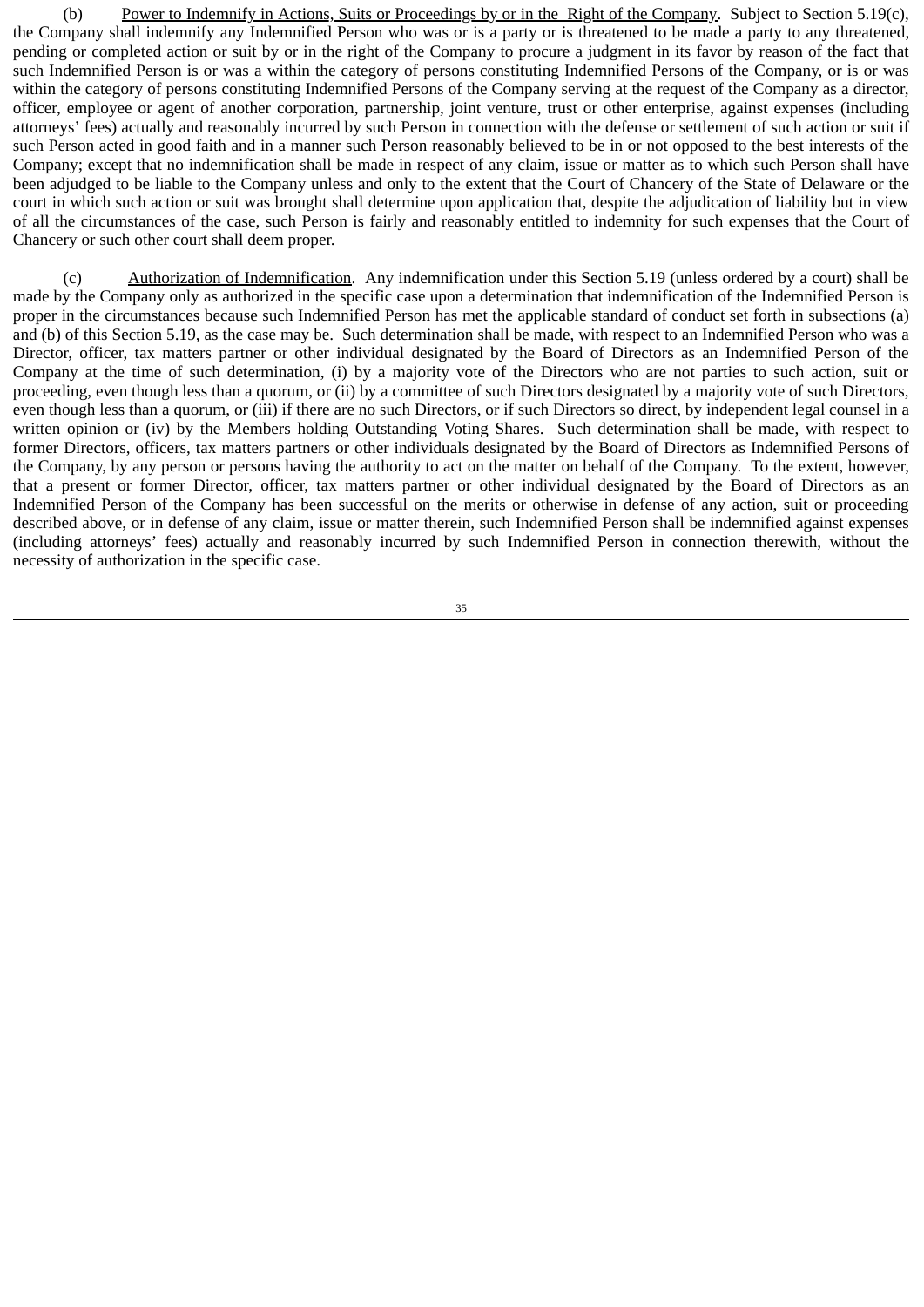(d) Good Faith Defined. For purposes of any determination under Section 5.19(c), an Indemnified Person shall be deemed to have acted in good faith and in a manner such Indemnified Person reasonably believed to be in or not opposed to the best interests of the Company, or, with respect to any criminal action or proceeding, to have had no reasonable cause to believe such person's conduct was unlawful, if such Indemnified Person's action is based on the records or books of account of the Company or another enterprise, or on information supplied to such Indemnified Person by the officers of the Company or another enterprise in the course of their duties, or on the advice of legal counsel for the Company or another enterprise or on information or records given or reports made to the Company or another enterprise by an independent certified public accountant or by an appraiser or other expert selected with reasonable care by the Company or another enterprise. The provisions of this Section 5.19(d) shall not be deemed to be exclusive or to limit in any way the circumstances in which an Indemnified Person may be deemed to have met the applicable standard of conduct set forth in subsections (a) or (b) of this Section 5.19, as the case may be.

(e) Indemnification by a Court. Notwithstanding any contrary determination in the specific case under Section 5.19(c), and notwithstanding the absence of any determination thereunder, any Indemnified Person may apply to the Court of Chancery of the State of Delaware or any other court of competent jurisdiction in the State of Delaware for indemnification to the extent otherwise permissible under subsections (a) or (b) of this Section 5.19. The basis of such indemnification by a court shall be a determination by such court that indemnification of the Indemnified Person is proper in the circumstances because such Indemnified Person has met the applicable standard of conduct set forth in (a) or (b) of this Section 5.19, as the case may be. Neither a contrary determination in the specific case under Section 5.19(c) nor the absence of any determination thereunder shall be a defense to such application or create a presumption that the Indemnified Person seeking indemnification has not met any applicable standard of conduct. Notice of any application for indemnification pursuant to this Section 5.19(e) shall be given to the Company promptly upon the filing of such application. If successful, in whole or in part, the Indemnified Person seeking indemnification shall also be entitled to be paid the expense of prosecuting such application; provided, however, that such notice shall not be a requirement for an award of or a determination of entitlement to indemnification or advancement of expenses.

(f) Expenses Payable in Advance. Expenses (including attorneys' and other professionals' disbursements and fees and court costs) incurred by an Indemnified Person in defending any civil, criminal, administrative or investigative action, suit or proceeding shall be paid by the Company in advance of the final disposition of such action, suit or proceeding upon receipt of an undertaking by or on behalf of such Director or officer to repay such amount if it shall ultimately be determined that such Person is not entitled to be indemnified by the Company as authorized in this Section 5.19. Such expenses (including attorneys' fees) incurred by former Directors and officers or other employees and agents may be so paid upon such terms and conditions, if any, as the Company deems appropriate.

(g) Non-exclusivity of Indemnification and Advancement of Expenses. The indemnification and advancement of expenses provided by, or granted pursuant to, this Section 5.19 shall not be deemed exclusive of any other rights to which those seeking indemnification or advancement of expenses may be entitled under this Agreement, any agreement, vote of Members or disinterested Directors or otherwise, both as to action in such person's official capacity and as to action in another capacity while holding such office, it being the policy of the Company that indemnification of and the advancement of expenses to the persons specified in subsections (a) and (b) of this Section 5.19 shall be made to the fullest extent permitted by law. The provisions of this Section 5.19 shall not be deemed to preclude the indemnification of any Person who is not specified in subsections (a) and (b) of this Section 5.19 but whom the Company would have the power or obligation to indemnify under the provisions of the DGCL, if the Company were a Delaware corporation, the Delaware Act or otherwise.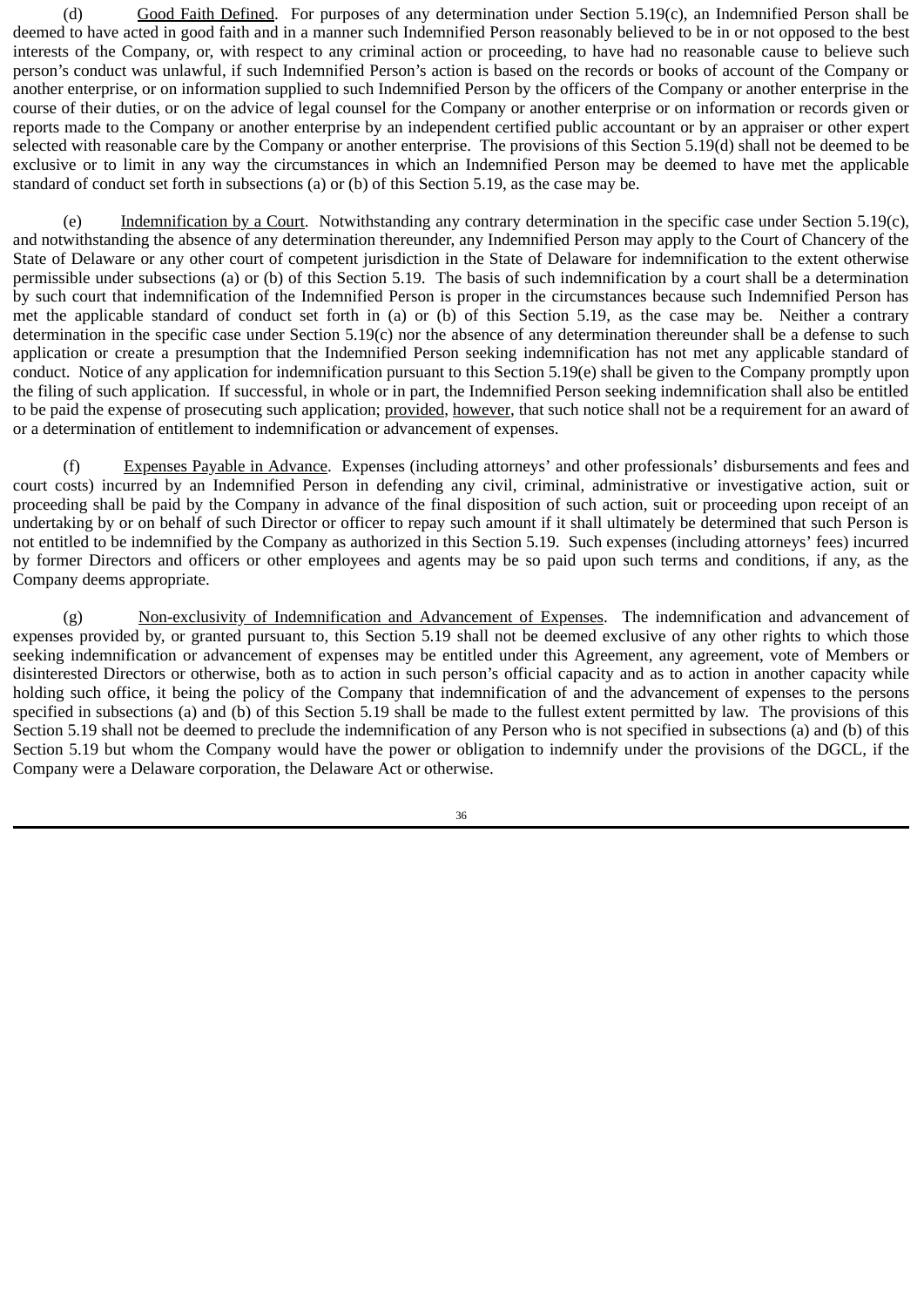(h) Insurance. The Company may purchase and maintain at its expense insurance on behalf of any Person entitled to indemnification under this Section 5.19 against any liability asserted against such Person and incurred by such Person in any such capacity, or arising out of such Person's status as such, whether or not the Company would have the power or the obligation to indemnify such Person against such liability under the provisions of this Section 5.19.

(i) Certain Definitions. For purposes of this Section 5.19, references to the "**Company**" shall include, in addition to the resulting company, any constituent company (including any constituent of a constituent) absorbed in a consolidation or merger which, if its separate existence had continued, would have had power and authority to indemnify its directors or officers, so that any Person who is or was a director or officer of such constituent company, or is or was a director or officer of such constituent company serving at the request of such constituent company as a director, officer, employee or agent of another corporation, partnership, joint venture, trust or other enterprise, shall stand in the same position under the provisions of this Section 5.19 with respect to the resulting or surviving corporation as such Person would have with respect to such constituent corporation if its separate existence had continued. The term "**another enterprise**" as used in this Section 5.19 shall mean any other corporation or any partnership, joint venture, trust, employee benefit plan or other enterprise of which such Person is or was serving at the request of the Company as a director, officer, employee or agent. For purposes of this Section 5.19, references to "**fines**" shall include any excise taxes assessed on a Person with respect to an employee benefit plan; and references to "**serving at the request of the Company**" shall include any service as a director, officer, employee or agent of the Company that imposes duties on, or involves services by, such director or officer with respect to an employee benefit plan, its participants or beneficiaries; and a Person who acted in good faith and in a manner such Person reasonably believed to be in the interest of the participants and beneficiaries of an employee benefit plan shall be deemed to have acted in a manner "not opposed to the best interests of the Company" as referred to in this Section 5.19.

(j) Survival of Indemnification and Advancement of Expenses. The indemnification and advancement of expenses provided by, or granted pursuant to, this Section 5.19 shall, unless otherwise provided when authorized or ratified, continue as to a Person who has ceased to be an Indemnified Person and shall inure to the benefit of the heirs, executors and administrators of such a person.

(k) Limitation on Indemnification. Notwithstanding anything contained in this Section 5.19 to the contrary, except for proceedings to enforce rights to indemnification (which shall be governed by Section 5.19(e)), the Company shall not be obligated to indemnify any Indemnified Person (or such Indemnified Person's heirs, executors or personal or legal representatives) or advance expenses in connection with a proceeding (or part thereof) initiated by such Indemnified Person unless such proceeding (or part thereof) was authorized or consented to by the Board of Directors.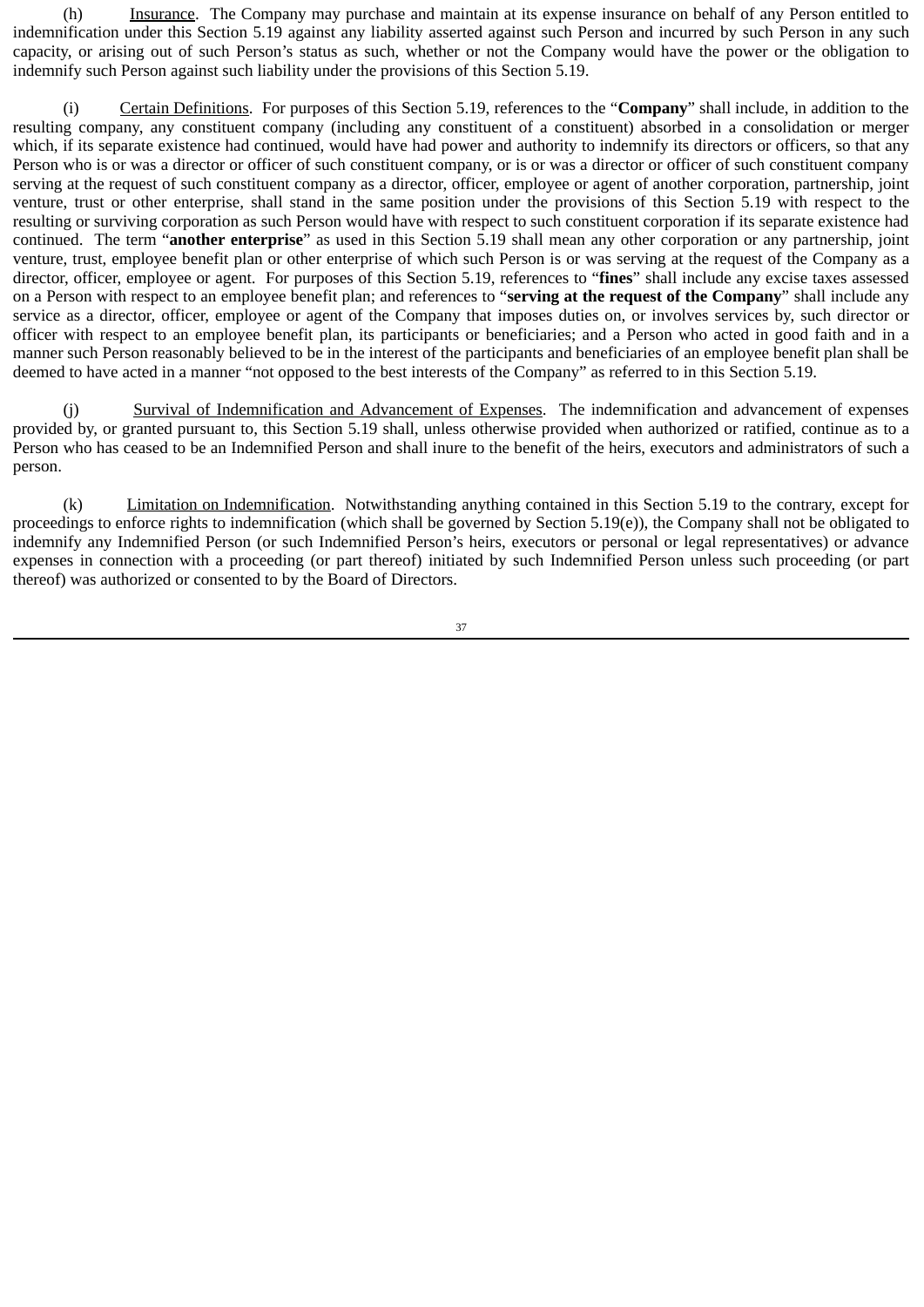(l) Indemnification of Employees and Agents. The Company may, to the extent authorized from time to time by the Board of Directors, provide rights to indemnification and to the advancement of expenses to employees and agents of the Company and/or the Manager and to the employees and agents of the Company Group similar to those conferred in this Section 5.19 to Indemnified Persons.

(m) Contractual Rights. Nothing contained in this Section 5.19 shall prevent the Company from entering into with any Person any agreement that provides independent indemnification, hold harmless or exoneration rights to such Person or further regulates the terms on which indemnification, hold harmless or exoneration rights are to be provided to such Person or provides independent assurance of any one or more of the Company's obligations to indemnify, hold harmless, and exonerate such person, whether or not such indemnification, hold harmless or exoneration rights are on the same or different terms than provided for by this Section 5.19 or is in respect of such Person acting in any other capacity, and nothing contained herein shall be exclusive of, or a limitation on, any right to indemnification, to be held harmless, to exoneration or to advancement of expenses to which any Person is otherwise entitled. The Company may create a trust fund, grant a security interest or use other means (including a letter of credit) to ensure the payment of such amounts as may be necessary to effect indemnification and the advancement of expenses as provided in this Section 5.19. The rights conferred upon any Person in this Section 5.19 shall be contract rights and such rights shall continue as to any Person who has ceased to be a director, officer, employee, trustee or agent of the Company, and shall inure to the benefit of such person's heirs, executors and administrators. A right to indemnification or to advancement of expenses arising under any provision of this Section 5.19 shall not be eliminated or impaired by an amendment, alteration or repeal of any provision of this Agreement after the occurrence of the act or omission that is the subject of the proceeding for which indemnification or advancement of expenses is sought (even in the case of a proceeding based on such a state of facts that is commenced after such time).

(n) Exculpation. Notwithstanding anything contained in this Agreement to the contrary, to the fullest extent permitted by the Delaware Act, no Director will be personally liable to the Company or the Members for monetary damages for breach of a fiduciary duty as a Director, except to the extent such exemption is not permitted under the Delaware Act.

Section 5.20 Certificate of Formation and Certificate of Domestication. The Certificate of Formation and the Certificate of Domestication have each been filed with the Secretary of State of the State of Delaware as required by the Delaware Act, such filing being hereby confirmed, ratified and approved in all respects. The Board of Directors shall use all reasonable efforts to cause to be filed such other certificates or documents that it determines to be necessary or appropriate for the formation, continuation, qualification and operation of a limited liability company in the State of Delaware or any other state in which the Company may elect to do business or own property. To the extent that the Board of Directors determines such action to be necessary or appropriate, the Board of Directors shall direct the appropriate officers of the Company to file amendments to and restatements of the Certificate of Formation and do all things to maintain the Company as a limited liability company under the laws of the State of Delaware or of any other state in which the Company may elect to do business or own property, and any such officer so directed shall be an "**authorized person**" of the Company within the meaning of the Delaware Act for purposes of filing any such certificate with the Secretary of State of the State of Delaware. The Company shall not be required, before or after filing, to deliver or mail a copy of the Certificate of Formation, the Certificate of Domestication, any qualification document or any amendment thereto to any Member.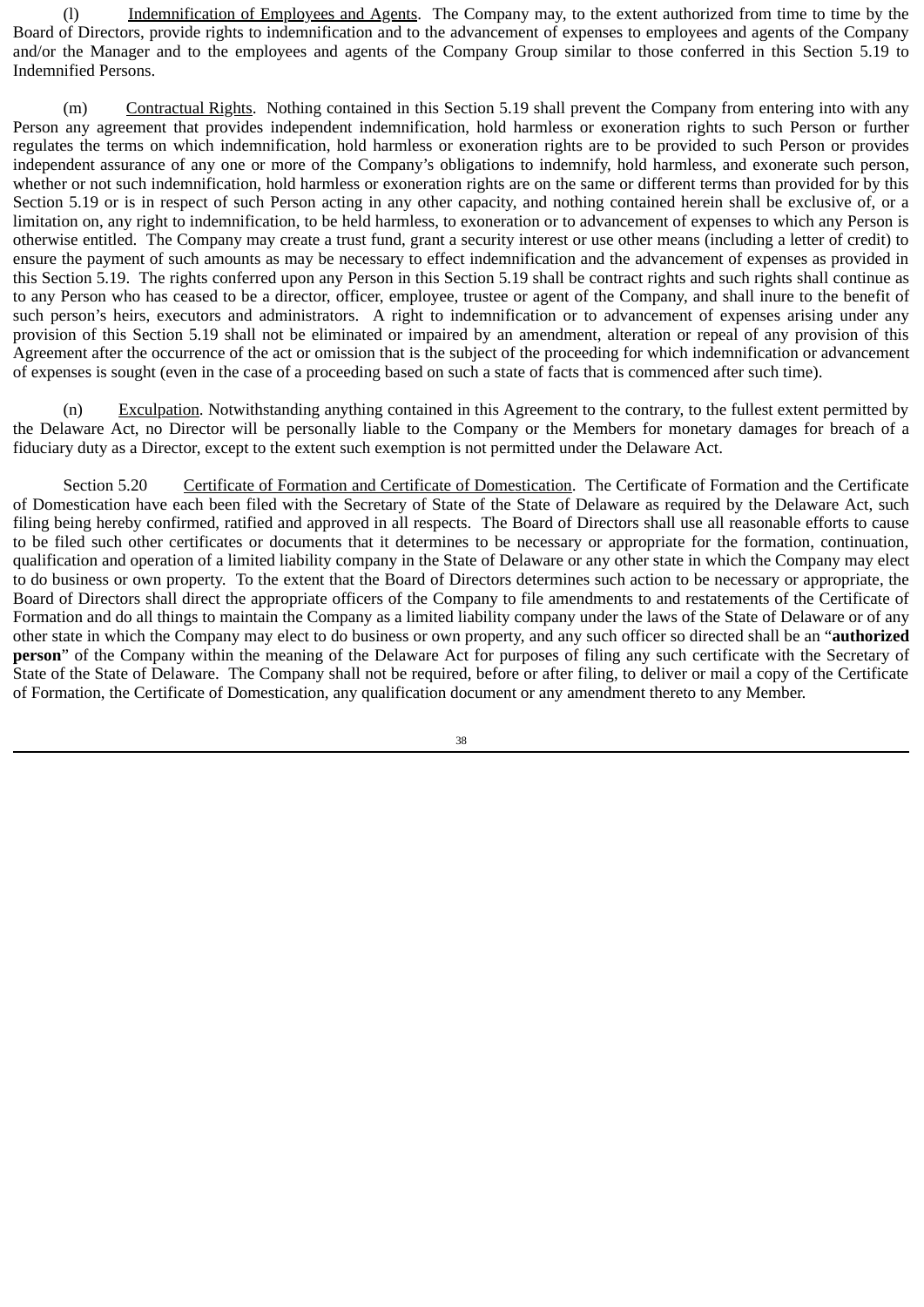#### Section 5.21 Officers.

(a) General. The officers of the Company shall be chosen by the Board of Directors. The Board of Directors, in its discretion, also may choose a Chairman of the Board (who must be a Director but is not required to be an employee of the Company), a Treasurer and one or more other officers. Any number of offices may be held by the same person, unless otherwise prohibited by law or this Agreement. The officers of the Company need not be Members nor, except in the case of the Chairman of the Board (who must be a Director), be Directors. Whenever an officer or officers is absent, or whenever for any reason the Board of Directors may deem it desirable, the Board may delegate the powers and duties of any officer or officers to any Director or Directors. The Board of Directors may from time to time delegate the powers or duties of any officer to any other officers or agents, notwithstanding any other provision hereof.

(b) Election. The Board of Directors shall elect the officers of the Company who shall hold their offices for such terms and shall exercise such powers and perform such duties as shall be determined from time to time by the Board of Directors, and each officer of the Company shall hold office until such officer's successor is elected and qualified, or until such officer's earlier death, resignation or removal. Any officer elected by the Board of Directors may be removed at any time by the Board of Directors, including by unanimous written consent. Any vacancy occurring in any office of the Company shall be filled by the Board of Directors.

(c) Voting Securities Owned by the Company. Powers of attorney, proxies, waivers of notice of meeting, consents and other instruments relating to securities owned by the Company may be executed in the name of and on behalf of the Company by the Chief Executive Officer, the Chief Financial Officer, the Secretary or any other officer authorized to do so by the Board of Directors and any such officer may, in the name of and on behalf of the Company, take all such action as any such officer may deem advisable to vote in person or by proxy at any meeting of security holders of any corporation in which the Company may own securities and at any such meeting shall possess and may exercise any and all rights and power incident to the ownership of such securities and which, as the owner thereof, the Company might have exercised and possessed if present. The Board of Directors may, by resolution, from time to time confer like powers upon any other person or persons.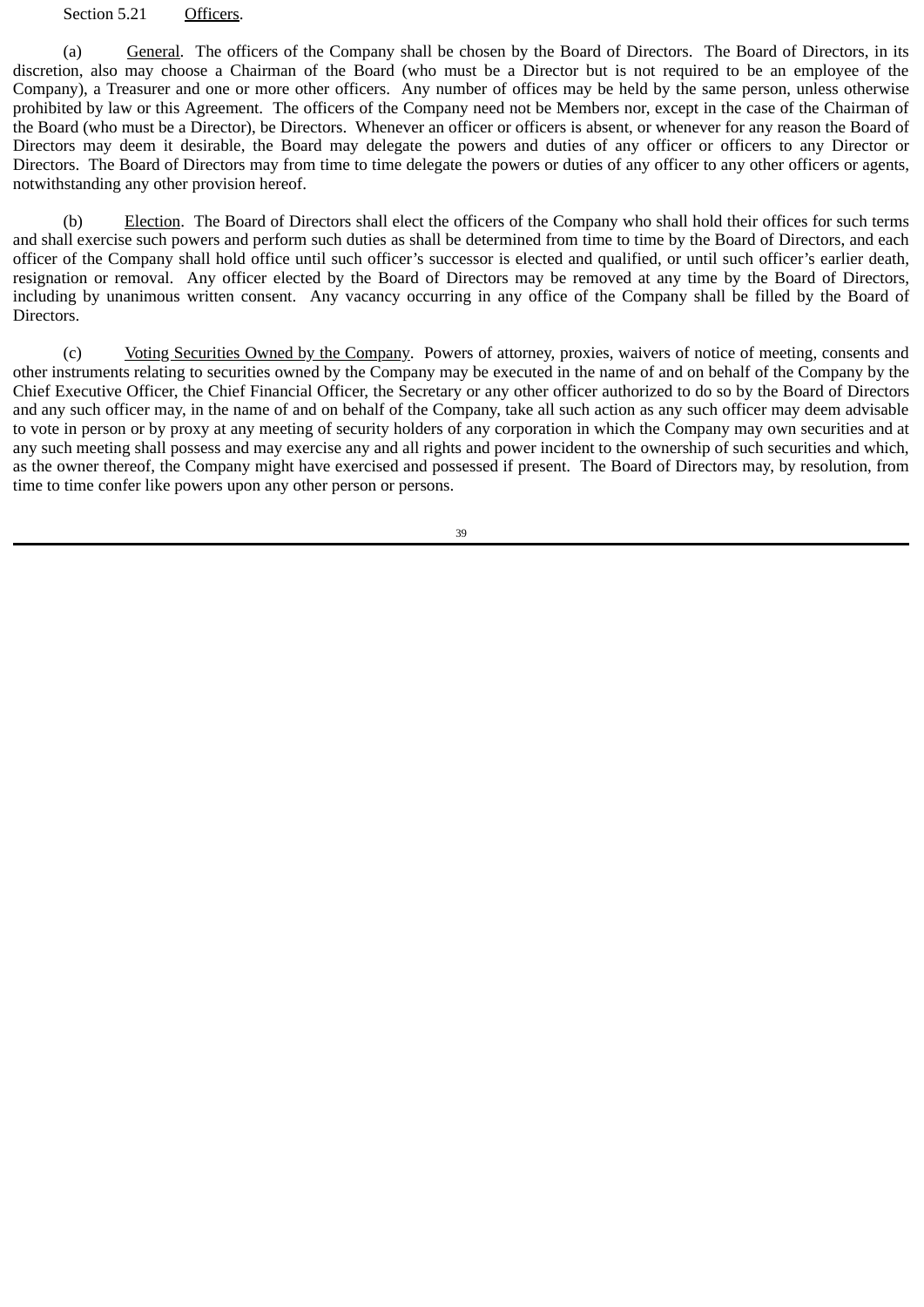(d) Chief Executive Officer. The Chief Executive Officer shall, subject to the control of the Board of Directors and if there be one, the Chairman of the Board, have general supervision of the affairs of the Company, general and active control of all its business and shall see that all orders and resolutions of the Board of Directors are carried into effect. In the absence or disability of the Chairman of the Board, or if there be none, the Chief Executive Officer or his or her designee shall preside at all meetings of the Members and, provided the Chief Executive Officer is also a Director, the Board of Directors. The Chief Executive Officer shall see that all orders and resolutions of the Board of Directors and the Members are carried into effect. The Chief Executive Officer shall have general authority to execute bonds, deeds and contracts in the name of the Company and affix the seal of the Company thereto; to sign stock certificates; to cause the employment or appointment of such employees and agents of the Company as the proper conduct of operations may require, and to fix their compensation, subject to the provisions of this Agreement; to remove or suspend any employee or agent who shall have been employed or appointed under the Chief Executive Officer's authority or under authority of an officer subordinate to the Chief Executive Officer; to suspend for cause, pending final action by the authority which shall have elected or appointed the Chief Executive Officer, any officer subordinate to the Chief Executive Officer; and, in general, to exercise all the powers and authority usually appertaining to the chief executive officer of a corporation, except as otherwise provided in this Agreement.

(e) Chief Financial Officer. The Chief Financial Officer shall, subject to the control of the Board of Directors, and if there be one, the Chairman of the Board, and the Chief Executive Officer, cause to be kept full and accurate accounts of receipts and disbursements in books belonging to the Company and shall cause to be deposited all monies and other valuable effects in the name and to the credit of the Company in such depositories as shall be designated by the Board of Directors or, in the absence of such designation in such depositories, as the Chief Financial Officer shall from time to time deem proper. The Chief Financial Officer shall be the Treasurer of the Company, unless another Treasurer shall be appointed. The Chief Financial Officer shall disburse the funds of the Company as shall be ordered by the Board of Directors, taking proper vouchers for such disbursements, shall promptly render to the Chief Executive Officer and to the Board of Directors such statements of the Chief Financial Officer's transactions and accounts as the Chief Executive Officer and the Board of Directors respectively may from time to time require, and in general, shall exercise all the powers and authority usually appertaining to the chief financial officer of a corporation, except as otherwise provided in this Agreement.

(f) Absence of the Chief Executive Officer. At the request of the Chief Executive Officer or in the Chief Executive Officer's absence or in the event of the Chief Executive Officer's inability or refusal to act (and if there be no Chairman of the Board), another officer designated by the Board of Directors shall perform the duties of the Chief Executive Officer, and when so acting, shall have all the powers of and be subject to all the restrictions upon the Chief Executive Officer. Each officer shall perform such other duties and have such other powers as the Board of Directors from time to time may prescribe. If there be no Chairman of the Board of Directors, the Board of Directors shall designate an officer of the Company who, in the absence of the Chief Executive Officer or in the event of the inability or refusal of the Chief Executive Officer to act, shall perform the duties of the Chief Executive Officer, and when so acting, shall have all the powers of and be subject to all the restrictions upon the Chief Executive Officer.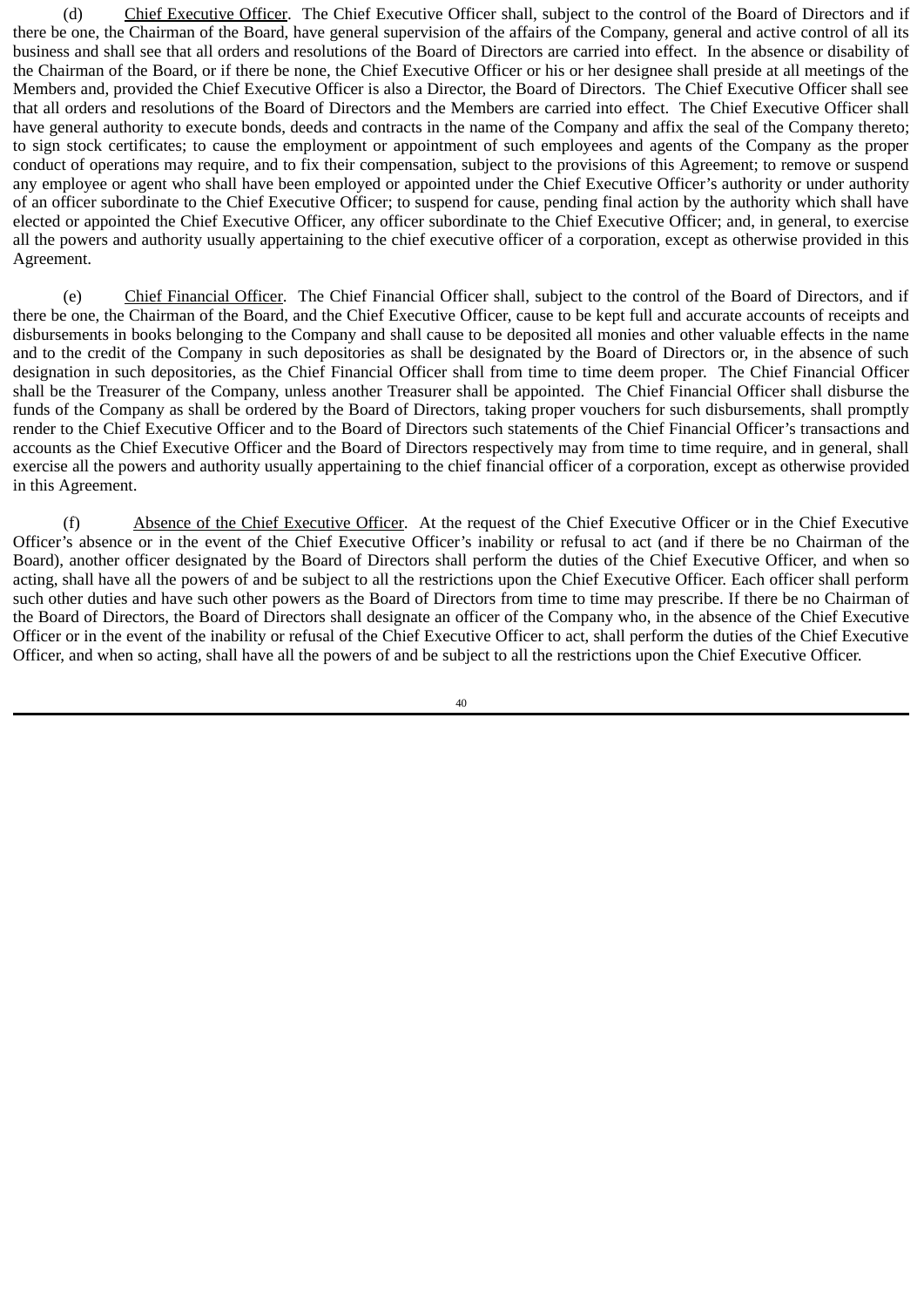(g) Secretary. Except as otherwise provided herein, the Secretary shall record all the proceedings of meetings of the Board of Directors and all meetings of the Members in a book or books to be kept for that purpose, and the Secretary shall also perform like duties for committees of the Board of Directors when required. The Secretary shall give, or cause to be given, notice of all meetings of the Members and special meetings of the Board of Directors, and shall perform such other duties as may be prescribed by the Board of Directors, the Chairman of the Board or the Chief Executive Officer, under whose supervision the Secretary shall be. If the Secretary shall be unable or shall refuse to cause to be given notice of all meetings of the Members and special meetings of the Board of Directors, and if there be no Assistant Secretary, then either the Board of Directors or the Chief Executive Officer may choose another officer to cause such notice to be given. The Secretary shall have custody of the seal of the Company and the Secretary or any Assistant Secretary, if there be one, shall have authority to affix the same to any instrument requiring it and when so affixed, it may be attested by the signature of the Secretary or by the signature of any such Assistant Secretary. The Board of Directors may give general authority to any other officer to affix the seal of the Company and to attest to the affixing by such officer's signature. The Secretary shall see that all books, reports, statements, certificates and other documents and records required by law to be kept or filed are properly kept or filed, as the case may be.

(h) Other Officers. Such other officers as the Board of Directors may choose shall perform such duties and have such powers as from time to time may be assigned to them by the Board of Directors. The Board of Directors may delegate to any other officer of the Company the power to appoint such other officers and to prescribe their respective duties and powers.

(i) Resignation. Any officer may resign by delivering his or her written resignation to the Company at its principal office, and such resignation shall be effective upon receipt unless it is specified to be effective at a later time. If a resignation is made effective at a later date and the Company accepts the future effective date, the Board of Directors may fill the pending vacancy before the effective date if the Board of Directors provides that the successor shall not take office until the effective date. An officer's resignation shall not affect the Company's contract rights, if any, with the officer.

(j) Removal. The Board of Directors may remove any officer with or without cause. Nothing herein shall limit the power of any officer to discharge any subordinate.

## Section 5.22 Duties of Officers and Directors.

(a) Except as otherwise expressly provided in this Agreement or required by the Delaware Act, (i) the duties and obligations owed to the Company by the officers and Directors shall be the same as the duties and obligations owed to a corporation organized under DGCL by its officers and directors, respectively, and (ii) the duties and obligations owed to the Members of a class or series of Shares by the officers and Directors shall be the same as the duties and obligations (if any) owed to the stockholders of the corresponding class or series of Shares of a corporation under the DGCL by its officers and directors, respectively.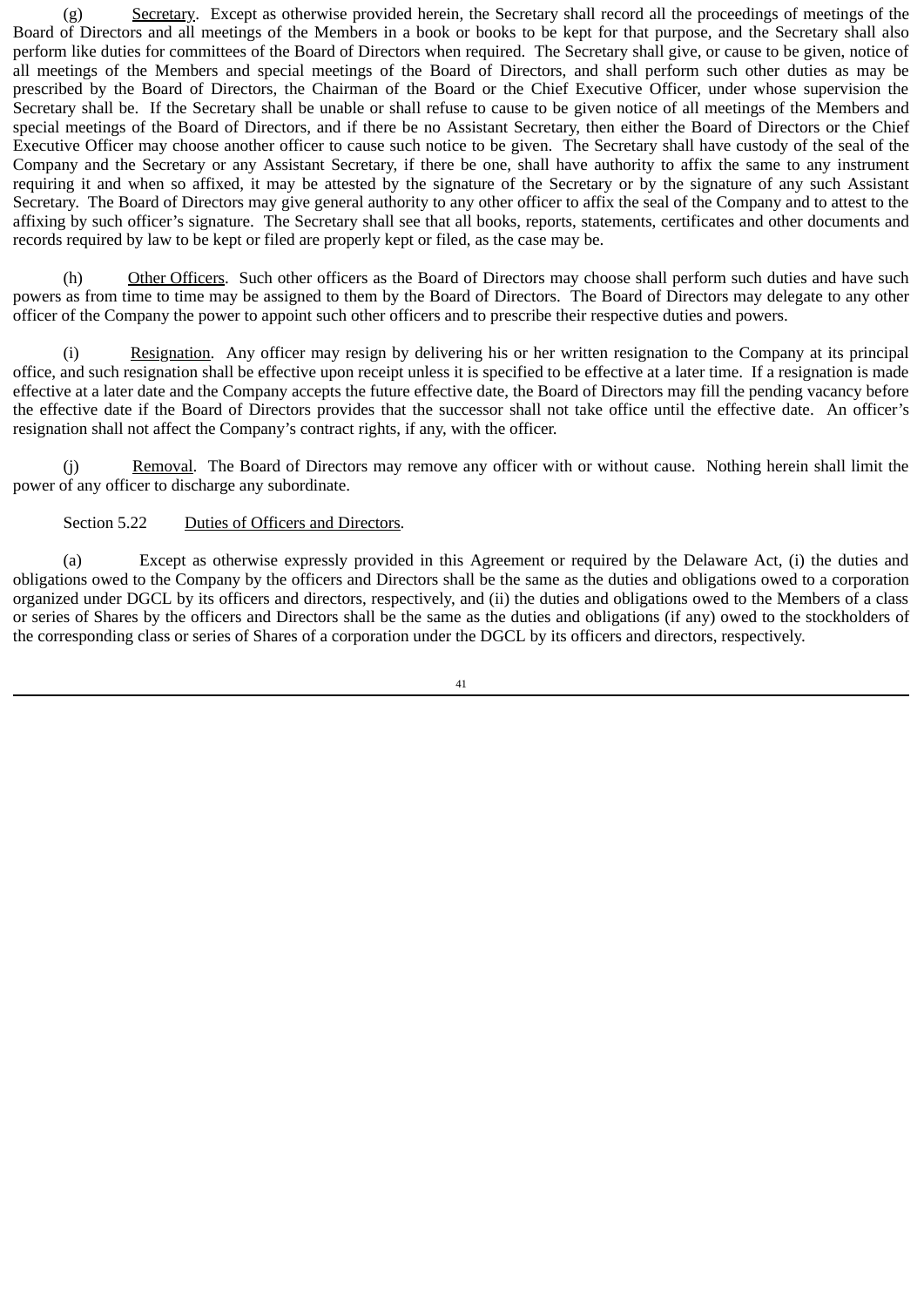(b) The business and affairs of the Company shall be managed by or under the direction of the Board of Directors, which may exercise all such powers of the Company and do all such lawful acts and things as are not by statute or by this Agreement required to be exercised or done by the Members. The Board of Directors shall not be responsible for the misconduct or negligence on the part of any such officer duly appointed or duly authorized by the Board of Directors in good faith.

# Section 5.23 Outside Activities.

(a) Definitions. For purposes of this Section 5.23, the following definitions shall apply:

(i) "**Affiliate**" means, with respect to a given person, any other Person that, directly or indirectly, controls, is controlled by or is under common control with, such person; provided, however, that for purposes of this definition and this Section 5.23, none of (i) the FTAI Entities and any entities (including corporations, partnerships, limited liability companies or other persons) in which such FTAI Entities hold, directly or indirectly, an ownership interest, on the one hand, or (ii) the Fortress Members and their Affiliates (excluding any FTAI Entities or other entities described in clause (i)), on the other hand, shall be deemed to be "Affiliates" of one another. For purposes of this definition, "**control**" (including, with correlative meanings, the terms "**controlled by**" and "**under common control with**") as applied to any person, means the possession, directly or indirectly, of beneficial ownership of, or the power to vote, 10% or more of the securities having voting power for the election of directors (or other persons acting in similar capacities) of such Person or the power otherwise to direct or cause the direction of the management and policies of such person, whether through the ownership of voting securities, by contract or otherwise.

(ii) "**beneficially own**" and "**beneficial ownership**" and similar terms used herein shall be determined in accordance with Rules 13d-3 and 13d-5 under the Securities Exchange Act of 1934.

(iii) "**Corporate Opportunity**" shall include, but not be limited to, business opportunities that the Company is financially able to undertake, which are, from their nature, in the line of the Company's business, are of practical advantage to it and are ones in which the Company has an interest or a reasonable expectancy, and in which, by embracing the opportunities, the self-interest of the Fortress Members or any of their Affiliates or their officers or directors will be brought into conflict with that of any of the FTAI Entities or their Affiliates.

(iv) [Reserved].

(v) "**FTAI Entities**" means the Company and its Subsidiaries, and "**FTAI Entity**" shall mean any of the FTAI Entities.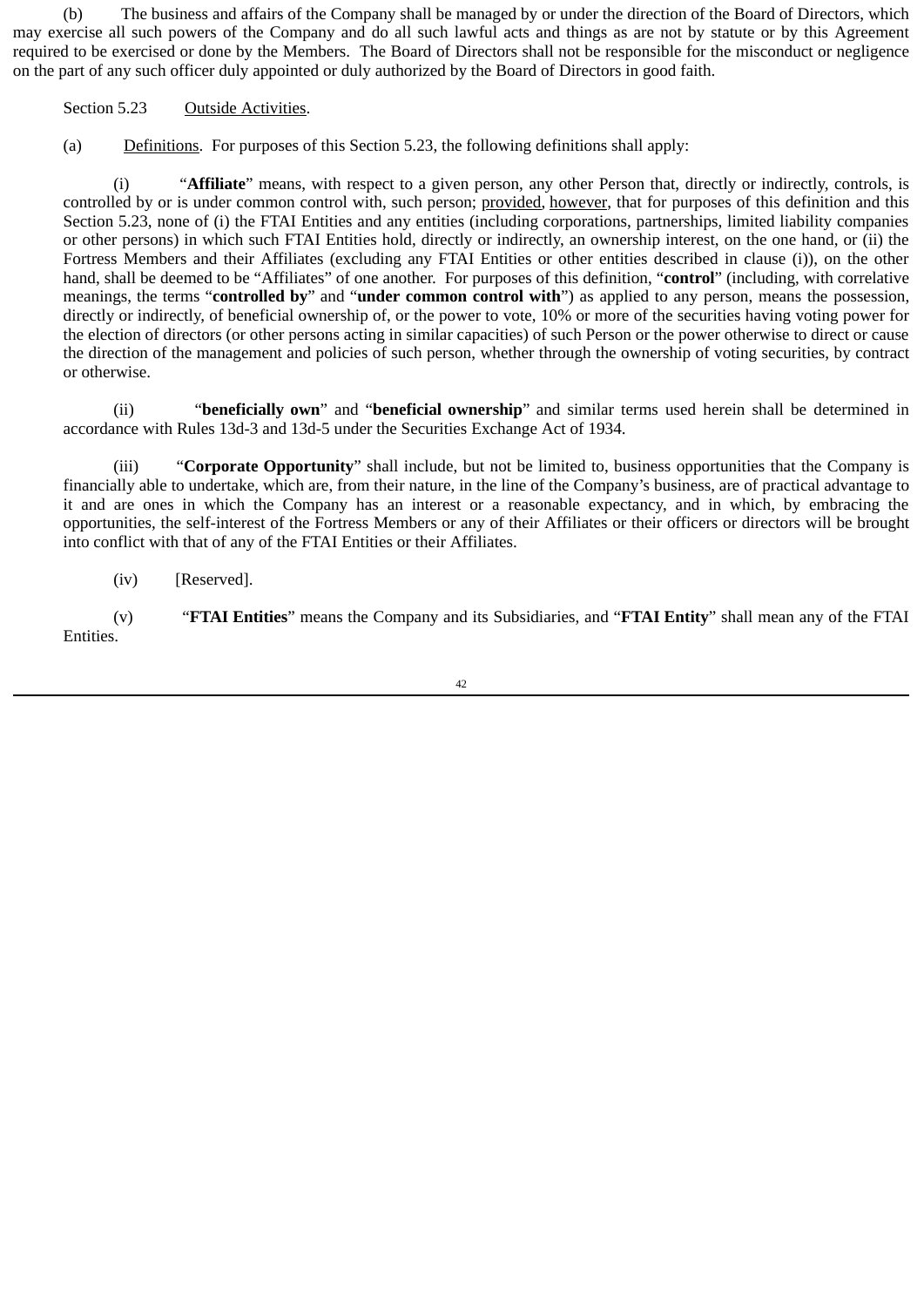(vi) "**Fortress Affiliate Members**" shall mean (A) any Director of the Company who may be deemed an Affiliate of Fortress Investment Group LLC ("**FIG**") or the Manager, (B) any director or officer of FIG or its Affiliates or the Manager or its Affiliates and (C) any investment funds (including any managed accounts) managed directly or indirectly by FIG or its Affiliates or the Manager or its Affiliates.

(vii) "**Fortress Members**" shall mean (i) the Initial Members and (ii) each Fortress Affiliate Member and (iii) each Permitted Transferee and (iv) the Manager.

(viii) "**Governmental Entity**" shall mean any national, state, provincial, municipal, local or foreign government, any court, arbitral tribunal, administrative agency or commission, or other governmental or regulatory authority, commission, or agency, or any non-governmental, self-regulatory authority, commission, or agency.

(ix) "**Judgment**" shall mean any order, writ, injunction, award, judgment, ruling, or decree of any Governmental Entity.

(x) "**Law**" shall mean any statute, law, code, ordinance, rule, or regulation of any Governmental Entity.

(xi) "**Lien**" shall mean any pledge, claim, equity, option, lien, charge, mortgage, easement, right-of-way, call right, right of first refusal, "tag"- or "drag"- along right, encumbrance, security interest, or other similar restriction of any kind or nature whatsoever.

(xii) [Reserved].

(xiii) "**Permitted Transferee**" shall mean, with respect to each Fortress Member, (i) any other Fortress Member, (ii) such Fortress Member's Affiliates and (iii) in the case of any Fortress Member, (A) any member or general or limited partner of such Fortress Member (including any member of the Initial Members), (B) any corporation, partnership, limited liability company, or other entity that is an Affiliate of such Fortress Member or any member, general or limited partner of such Fortress Member (collectively, "**Fortress Member Affiliates**"), (C) any investment funds managed directly or indirectly by such Fortress Member or any Fortress Member Affiliate (a "**Fortress Member Fund**"), (D) any general or limited partner of any Fortress Member Fund, (E) any managing director, general partner, director, limited partner, officer, or employee of any Fortress Member Affiliate, or any spouse, lineal descendant, sibling, parent, heir, executor, administrator, testamentary trustee, legatee, or beneficiary of any of the foregoing persons described in this clause (E) (collectively, "**Fortress Member Associates**"), or (F) any trust, the beneficiaries of which, or any corporation, limited liability company or partnership, the stockholders, members or general or limited partners of which, consist solely of any one or more of such Fortress Members, any general or limited partner of such Fortress Members, any Fortress Member Affiliates, any Fortress Member Funds, any Fortress Member Associates, their spouses or their lineal descendants.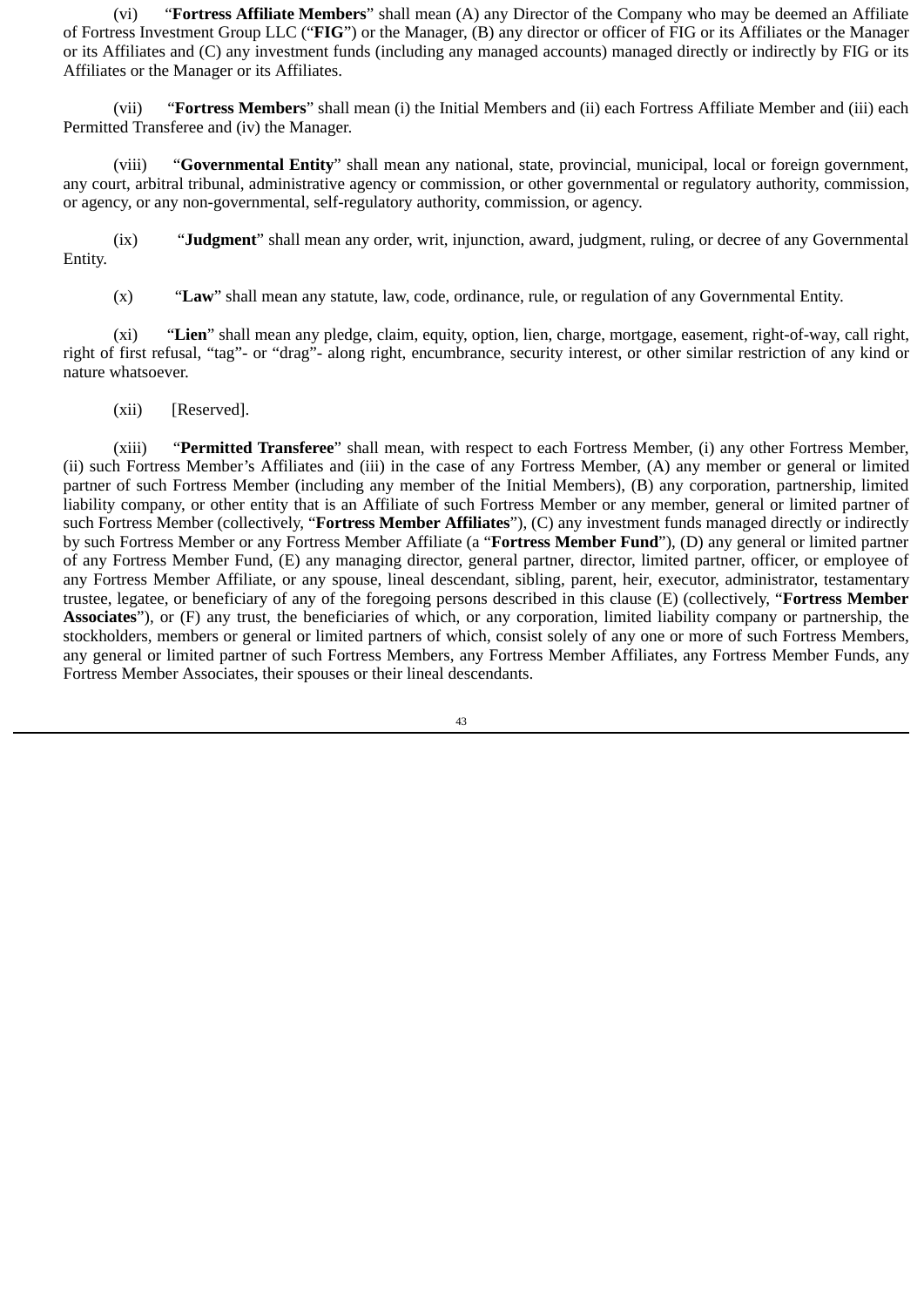(xiv) "**Restriction**" with respect to any capital stock, partnership interest, membership interest in a limited liability company, or other equity interest or security, shall mean any voting or other trust or agreement, option, warrant, preemptive right, right of first offer, right of first refusal, escrow arrangement, proxy, buy-sell agreement, power of attorney or other contract, any Law, license, permit, or Judgment that, conditionally or unconditionally, (i) grants to any Person the right to purchase or otherwise acquire, or obligates any Person to sell or otherwise dispose of or issue, or otherwise results or, whether upon the occurrence of any event or with notice or lapse of time or both or otherwise, may result in any Person acquiring, (A) any of such capital stock, partnership interest, membership interest in a limited liability company, or other equity interest or security, (B) any of the proceeds of, or any distributions paid or that are or may become payable with respect to, any of such capital stock, partnership interest, membership interest in a limited liability company, or other equity interest or security, or (C) any interest in such capital stock, partnership interest, membership interest in a limited liability company, or other equity interest or security or any such proceeds or distributions, (ii) restricts or, whether upon the occurrence of any event or with notice or lapse of time or both or otherwise, is reasonably likely to restrict the transfer or voting of, or the exercise of any rights or the enjoyment of any benefits arising by reason of ownership of, any such capital stock, partnership interest, membership interest in a limited liability company, or other equity interest or security or any such proceeds or distributions or (iii) creates or, whether upon the occurrence of any event or with notice or lapse of time, or both, or otherwise, is reasonably likely to create a Lien or purported Lien affecting such capital stock, partnership interest, membership interest in a limited liability company or other equity interest or security, proceeds or distributions.

(xv) "**Subsidiary**" with respect to any Person means: (i) a corporation, a majority of whose capital stock with voting power, under ordinary circumstances, to elect Directors is at the time, directly or indirectly owned by such person, by a Subsidiary of such person, or by such Person and one or more Subsidiaries of such person, without regard to whether the voting of such capital stock is subject to a voting agreement or similar Restriction, (ii) a partnership or limited liability company in which such Person or a Subsidiary of such Person is, at the date of determination, (A) in the case of a partnership, a general partner of such partnership with the power affirmatively to direct the policies and management of such partnership or (B) in the case of a limited liability company, the managing member or, in the absence of a managing member, a member with the power affirmatively to direct the policies and management of such limited liability company or (iii) any other Person (other than a corporation) in which such Person, a Subsidiary of such Person or such Person and one or more Subsidiaries of such person, directly or indirectly, at the date of determination thereof, has (A) the power to elect or direct the election of a majority of the members of the governing body of such Person (whether or not such power is subject to a voting agreement or similar restriction) or (B) in the absence of such a governing body, a majority ownership interest.

(b) Fortress Members. In anticipation and in recognition that: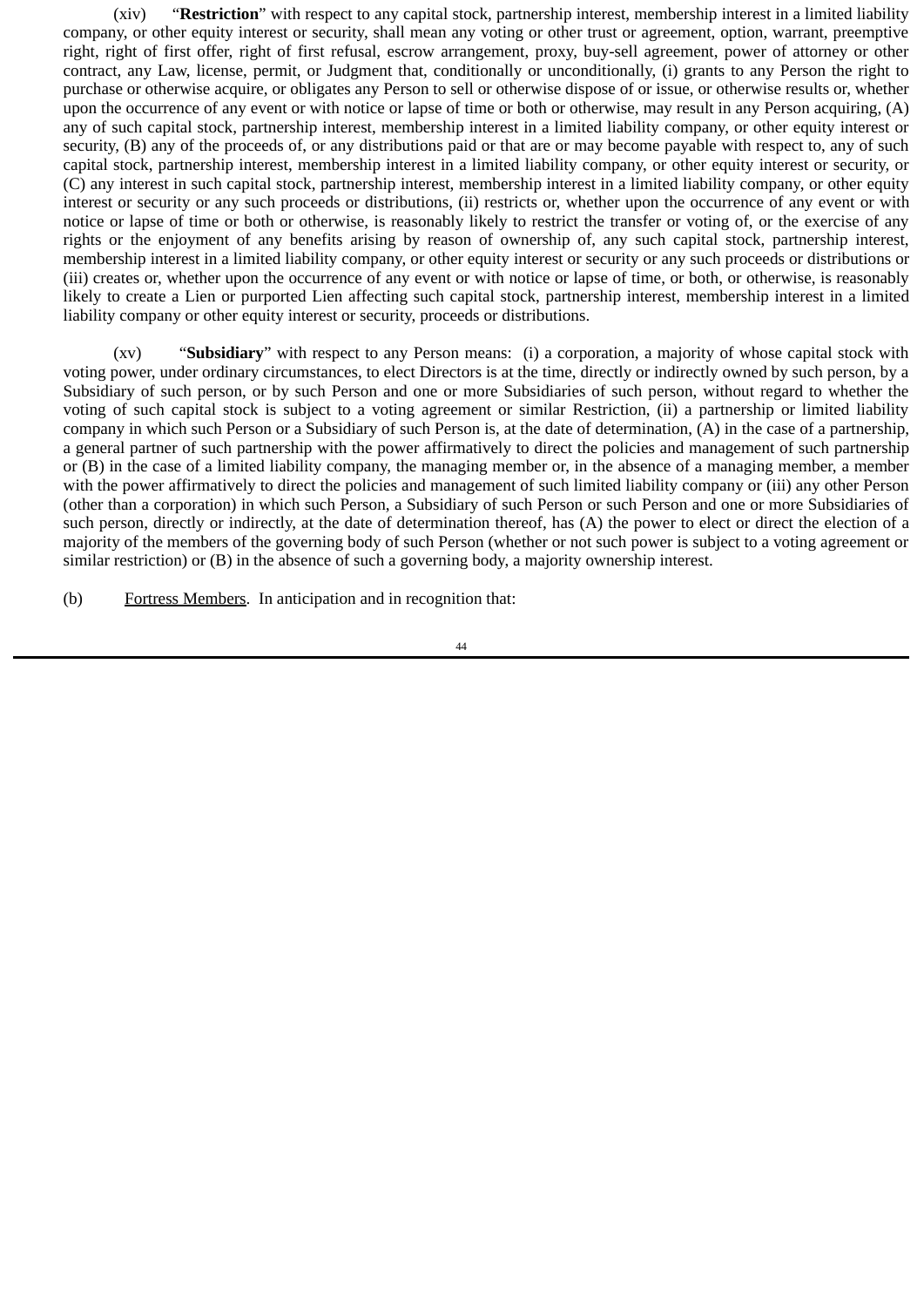### (i) [Reserved];

(ii) any one or more directors, officers and employees of the Fortress Members and their Affiliates may serve as any one or more directors, officers, and employees of the FTAI Entities and their Affiliates;

(iii) the FTAI Entities and their Affiliates, on the one hand, and the Fortress Members and their Affiliates, on the other hand, may engage in the same, similar or related lines of business and may have an interest in the same, similar or related areas of corporate opportunities;

(iv) the FTAI Entities and their Affiliates, on the one hand, and the Fortress Members and their Affiliates, on the other hand, may enter into, engage in, perform and consummate contracts, agreements, arrangements, transactions and other business relations including one or more management agreements and amendments thereof; and

(v) the FTAI Entities and their Affiliates will derive benefits therefrom and through their continued contractual, corporate and business relations with the Fortress Members and their Affiliates, the provisions of this Section 5.23 are set forth to regulate, define and guide, to the fullest extent permitted by Law, the conduct of certain affairs of the FTAI Entities and their Affiliates as they may involve the Fortress Members and their Affiliates and their officers and directors, and the powers, rights, duties and liabilities of the FTAI Entities and their Affiliates and their officers, directors and stockholders in connection therewith.

(c) Related Business Activities. Except as the Fortress Members and their Affiliates, on the one hand, and the FTAI Entities or their Affiliates, on the other hand, may otherwise agree in writing, the Fortress Members and their Affiliates shall have the right to, and shall have no duty to abstain from exercising such right to, (i) engage or invest, directly or indirectly, in the same, similar, or related business activities or lines of business as the FTAI Entities or their Affiliates, (ii) do business with any client, customer, vendor or lessor of any of the FTAI Entities or their Affiliates or (iii) employ or otherwise engage any officer, director or employee of the FTAI Entities or their Affiliates, and, to the fullest extent permitted by Law, the Fortress Members and their Affiliates and officers, directors and employees thereof (subject to subsection (e) of this Section 5.23) shall not have or be under any fiduciary duty, duty of loyalty or duty to act in good faith or in the best interests of the Company or its Members and shall not be liable to the Company or its Members for any breach or alleged breach thereof or for any derivation of any personal economic gain by reason of any such activities of the Fortress Members or any of their Affiliates or of any of their officers,' directors' or employees' participation therein.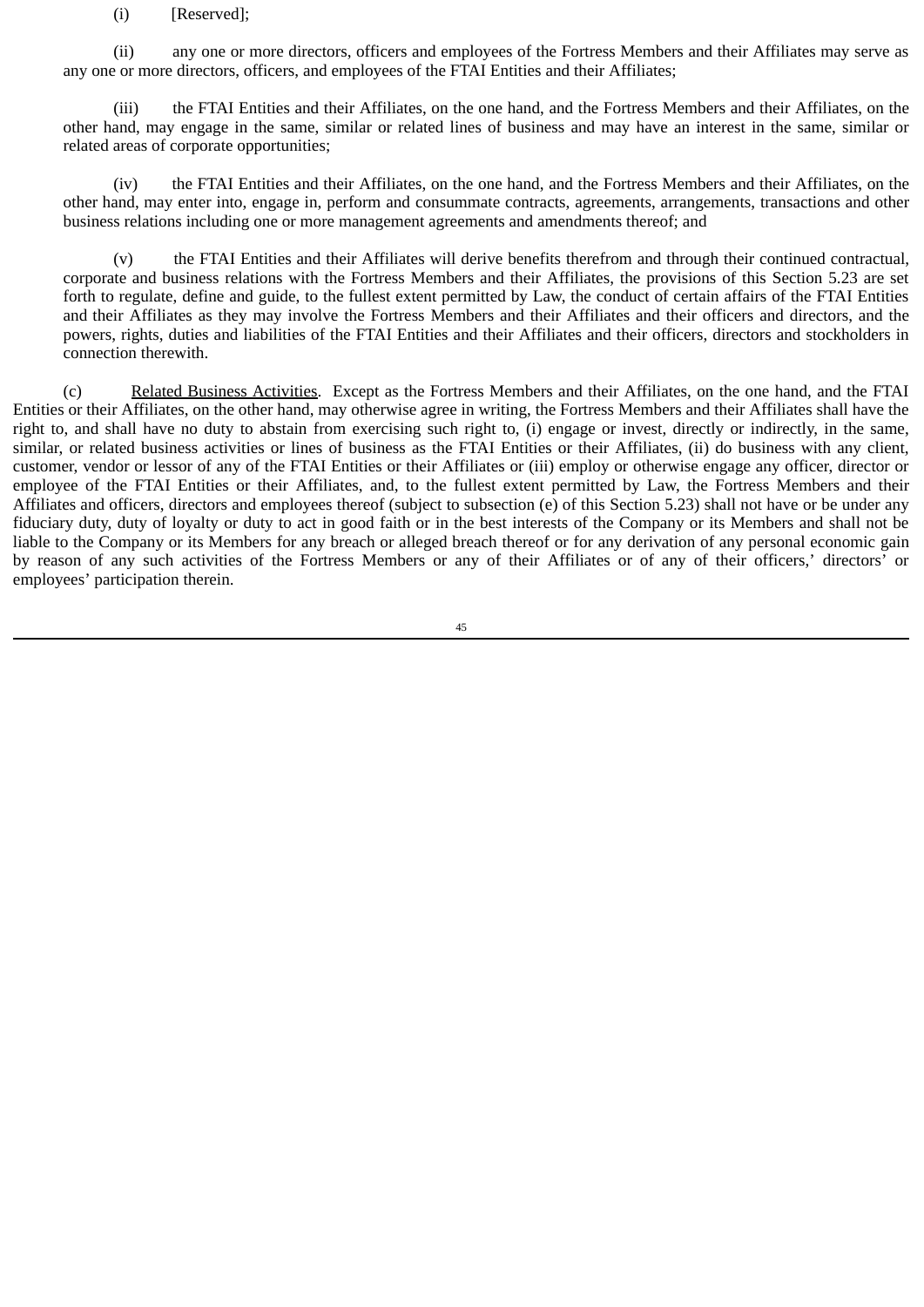(d) Corporate Opportunity. Except as the Fortress Members and their Affiliates, on the one hand, and the FTAI Entities or their Affiliates, on the other hand, may otherwise agree in writing, if the Fortress Members or any of their Affiliates, or any officer, director or employee thereof (subject to the provisions of subsection (e) of this Section 5.23), acquires knowledge of a potential transaction or matter that may be a Corporate Opportunity for the Fortress Members or any of their Affiliates, none of the FTAI Entities or their Affiliates or any stockholder thereof shall have an interest in, or expectation that, such Corporate Opportunity be offered to it or that it be offered an opportunity to participate therein, and any such interest, expectation, offer or opportunity to participate, and any other interest or expectation otherwise due to the Company or any other FTAI Entity with respect to such Corporate Opportunity, is hereby renounced by the Company on its behalf and on behalf of the other FTAI Entities and their respective Affiliates and stockholders in accordance with the provisions of Section 122(17) of the DGCL, which provisions apply to the Company as though it were a corporation organized under DGCL. Accordingly, subject to subsection (e) of this Section 5.23 and except as the Fortress Members or their Affiliates may otherwise agree in writing, (i) none of the Fortress Members or their Affiliates or any officer, director or employee thereof will be under any obligation to present, communicate or offer any such Corporate Opportunity to the FTAI Entities or their Affiliates and (ii) the Fortress Members and any of their Affiliates shall have the right to hold any such Corporate Opportunity for their own account, or to direct, recommend, sell, assign or otherwise transfer such Corporate Opportunity to any person or persons other than the FTAI Entities and their Affiliates, and, to the fullest extent permitted by Law, the Fortress Members and their respective Affiliates and officers, directors and employees thereof (subject to subsection (e) of this Section 5.23) shall not have or be under any fiduciary duty, duty of loyalty or duty to act in good faith or in the best interests of the Company, the other FTAI Entities and their respective Affiliates and stockholders and shall not be liable to the Company, the other FTAI Entities or their respective Affiliates and stockholders for any breach or alleged breach thereof or for any derivation of personal economic gain by reason of the fact that any of the Fortress Members or any of their Affiliates or any of their officers, directors or employees pursues or acquires the Corporate Opportunity for itself, or directs, recommends, sells, assigns, or otherwise transfers the Corporate Opportunity to another person, or any of the Fortress Members or any of their Affiliates or any of their officers, directors or employees does not present, offer or communicate information regarding the Corporate Opportunity to the FTAI Entities or their Affiliates.

(e) Directors, Officers and Employees. Except as the Fortress Members and their Affiliates, on the one hand, and the FTAI Entities or their Affiliates, on the other hand, may otherwise agree in writing, in the event that a director or officer of any of the FTAI Entities or their Affiliates who is also a director, officer or employee of the Fortress Members or their Affiliates acquires knowledge of a potential transaction or matter that may be a Corporate Opportunity or is offered a Corporate Opportunity, if (i) such Person acts in good faith and (ii) such knowledge of such potential transaction or matter was not obtained solely in connection with, or such Corporate Opportunity was not offered to such Person solely in, such person's capacity as director or officer of any of the FTAI Entities or their Affiliates, then (A) such director, officer or employee, to the fullest extent permitted by Law, (1) shall be deemed to have fully satisfied and fulfilled such person's fiduciary duty to the Company, the other FTAI Entities and their respective Affiliates and stockholders with respect to such Corporate Opportunity, (2) shall not have or be under any fiduciary duty to the Company, the other FTAI Entities and their respective Affiliates and stockholders and shall not be liable to the Company, the other FTAI Entities or their respective Affiliates and stockholders for any breach or alleged breach thereof by reason of the fact that any of the Fortress Members or their Affiliates pursues or acquires the Corporate Opportunity for itself, or directs, recommends, sells, assigns or otherwise transfers the Corporate Opportunity to another person, or any of the Fortress Members or their Affiliates or such director, officer or employee does not present, offer or communicate information regarding the Corporate Opportunity to the FTAI Entities or their Affiliates, (3) shall be deemed to have acted in good faith and in a manner such Person reasonably believes to be in, and not opposed to, the best interests of the Company and its Common Members for the purposes this Agreement and (4) shall not have any duty of loyalty to the Company, the other FTAI Entities and their respective Affiliates and stockholders or any duty not to derive any personal benefit therefrom and shall not be liable to the Company, the other FTAI Entities or their respective Affiliates and stockholders for any breach or alleged breach thereof for purposes of this Agreement as a result thereof and (B) such potential transaction or matter that may be a Corporate Opportunity, or the Corporate Opportunity, shall belong to the applicable Fortress Member or respective Affiliates thereof (and not to any of the FTAI Entities or Affiliates thereof).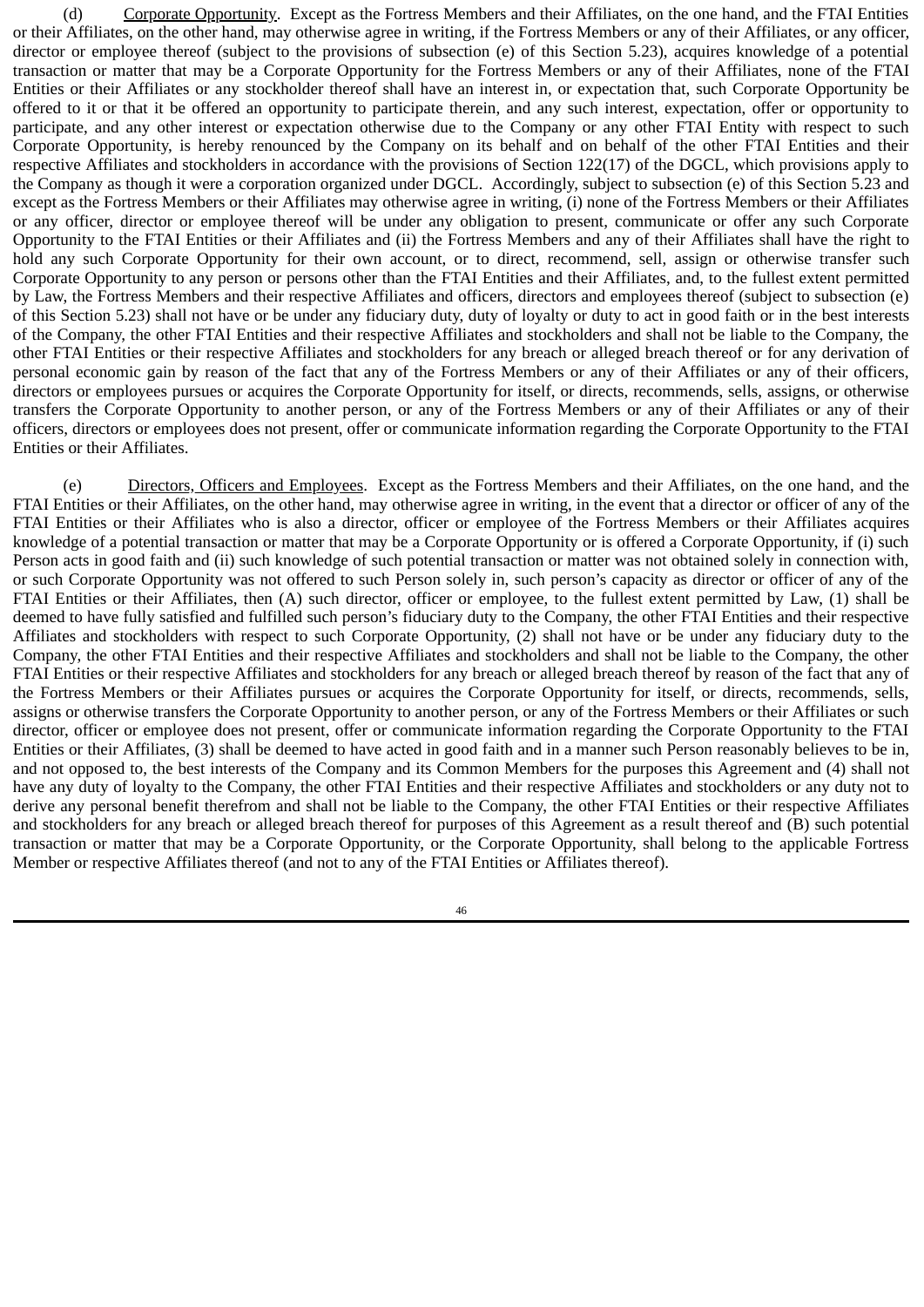(f) Agreements with Fortress Members. The FTAI Entities and their Affiliates may from time to time enter into and perform one or more agreements (or modifications or supplements to pre-existing agreements) with the Fortress Members and their respective Affiliates pursuant to which the FTAI Entities and their Affiliates, on the one hand, and the Fortress Members and their respective Affiliates, on the other hand, agree to engage in transactions of any kind or nature with each other and/or agree to compete, or to refrain from competing or to limit or restrict their competition, with each other, including to allocate and to cause their respective directors, officers and employees (including any who are directors, officers or employees of both) to allocate corporate opportunities between or to refer corporate opportunities to each other. Subject to subsection (e) of this Section 5.23, except as otherwise required by Law, and except as the Fortress Members and their Affiliates, on the one hand, and the FTAI Entities or their Affiliates, on the other hand, may otherwise agree in writing, no such agreement, or the performance thereof by the FTAI Entities and their Affiliates, or the Fortress Members or their Affiliates, shall be considered contrary to or inconsistent with any fiduciary duty to the Company, any other FTAI Entity or their respective Affiliates and stockholders of any director or officer of the Company, any other FTAI Entity or any Affiliate thereof who is also a director, officer or employee of the Fortress Members or their Affiliates or to any stockholder thereof. Subject to subsection (e) of this Section 5.23, to the fullest extent permitted by Law, and except as the Fortress Members or their Affiliates, on the one hand, and the FTAI Entities or their Affiliates, on the other hand, may otherwise agree in writing, none of the Fortress Members or their Affiliates shall have or be under any fiduciary duty to refrain from entering into any agreement or participating in any transaction referred to in this subsection (f) of Section 5.23 and no director, officer or employee of the Company, any other FTAI Entity or any Affiliate thereof who is also a director, officer or employee of the Fortress Members or their Affiliates shall have or be under any fiduciary duty to the Company, the other FTAI Entities and their respective Affiliates and stockholders to refrain from acting on behalf of the Fortress Members or their Affiliates in respect of any such agreement or transaction or performing any such agreement in accordance with its terms.

(g) Ambiguity. For the avoidance of doubt and in furtherance of the foregoing, nothing contained in this Section 5.23 amends or modifies, or will amend or modify, in any respect, any written contractual arrangement between the Fortress Members or any of their Affiliates, on the one hand and the FTAI Entities or any of their Affiliates, on the other hand.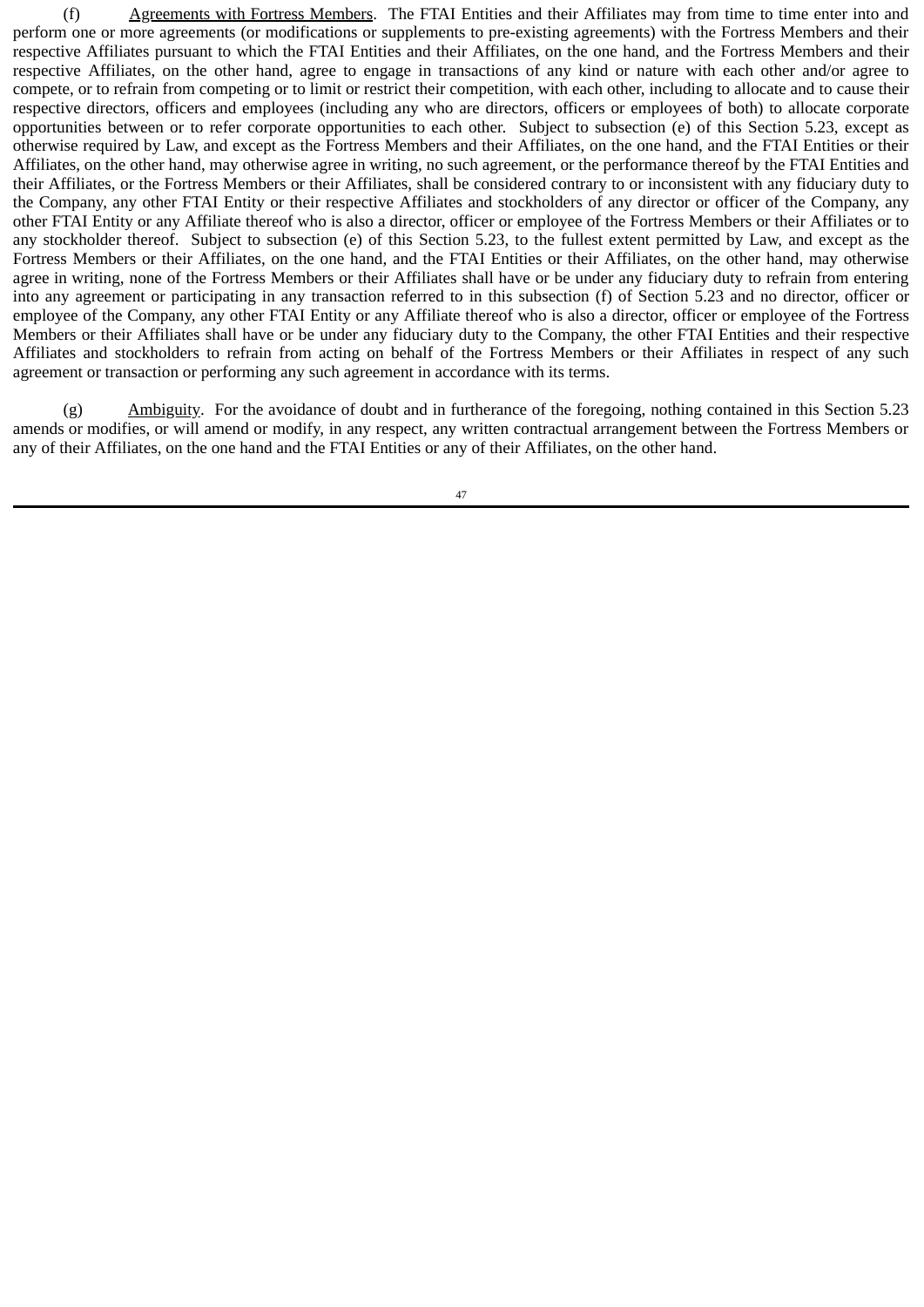(h) Application of Provision. This Section 5.23 shall apply as set forth above except as otherwise provided by Law. It is the intention of this Section 5.23 to take full advantage of statutory amendments, the effect of which may be to specifically authorize or approve provisions such as this Section 5.23. No alteration, amendment, termination, expiration or repeal of this Section 5.23 nor the adoption of any provision of this Agreement inconsistent with this Section 5.23 shall eliminate, reduce, apply to or have any effect on the protections afforded hereby to any director, officer, employee or stockholder of the FTAI Entities or their Affiliates for or with respect to any investments, activities or opportunities of which such director, officer, employee or stockholder becomes aware prior to such alteration, amendment, termination, expiration, repeal or adoption, or any matters occurring, or any cause of action, suit or claim that, but for this Section 5.23, would accrue or arise, prior to such alteration, amendment, termination, expiration, repeal or adoption.

(i) Deemed Notice. Any person or entity purchasing or otherwise acquiring any interest in any Shares of the Company shall be deemed to have notice of and to have consented to the provisions of this Section 5.23.

(j) Chairman or Chairman of a Committee. For purposes of this Section 5.23, a Director who is the Chairman of the Board or chairman of a committee of the Board of Directors is not deemed an officer of the Company by reason of holding that position unless that Person is a full-time employee of the Company.

(k) Severability. If this Section 5.23 or any portion hereof shall be invalidated or held to be unenforceable on any ground by any court of competent jurisdiction, the decision of which shall not have been reversed on appeal, this Section 5.23 shall be deemed to be modified to the minimum extent necessary to avoid a violation of law and, as so modified, this Section 5.23 and the remaining provisions hereof shall remain valid and enforceable in accordance with their terms to the fullest extent permitted by law.

Neither the alteration, amendment or repeal of this Section 5.23 nor the adoption of any provision of this Agreement inconsistent with this Section 5.23 shall eliminate or reduce the effect of this Section 5.23 in respect of any matter occurring, or any cause of action, suit or claim that, but for this Section 5.23, would accrue or arise, prior to such alteration, amendment, repeal or adoption. Following the expiration of this Section 5.23, any contract, agreement, arrangement or transaction involving a Corporate Opportunity shall not by reason thereof result in any breach of any fiduciary duty or duty of loyalty or failure to act in good faith or in the best interests of the Company or derivation of any improper benefit or personal economic gain, but shall be governed by the other provisions of this Agreement, the DGCL and other applicable law.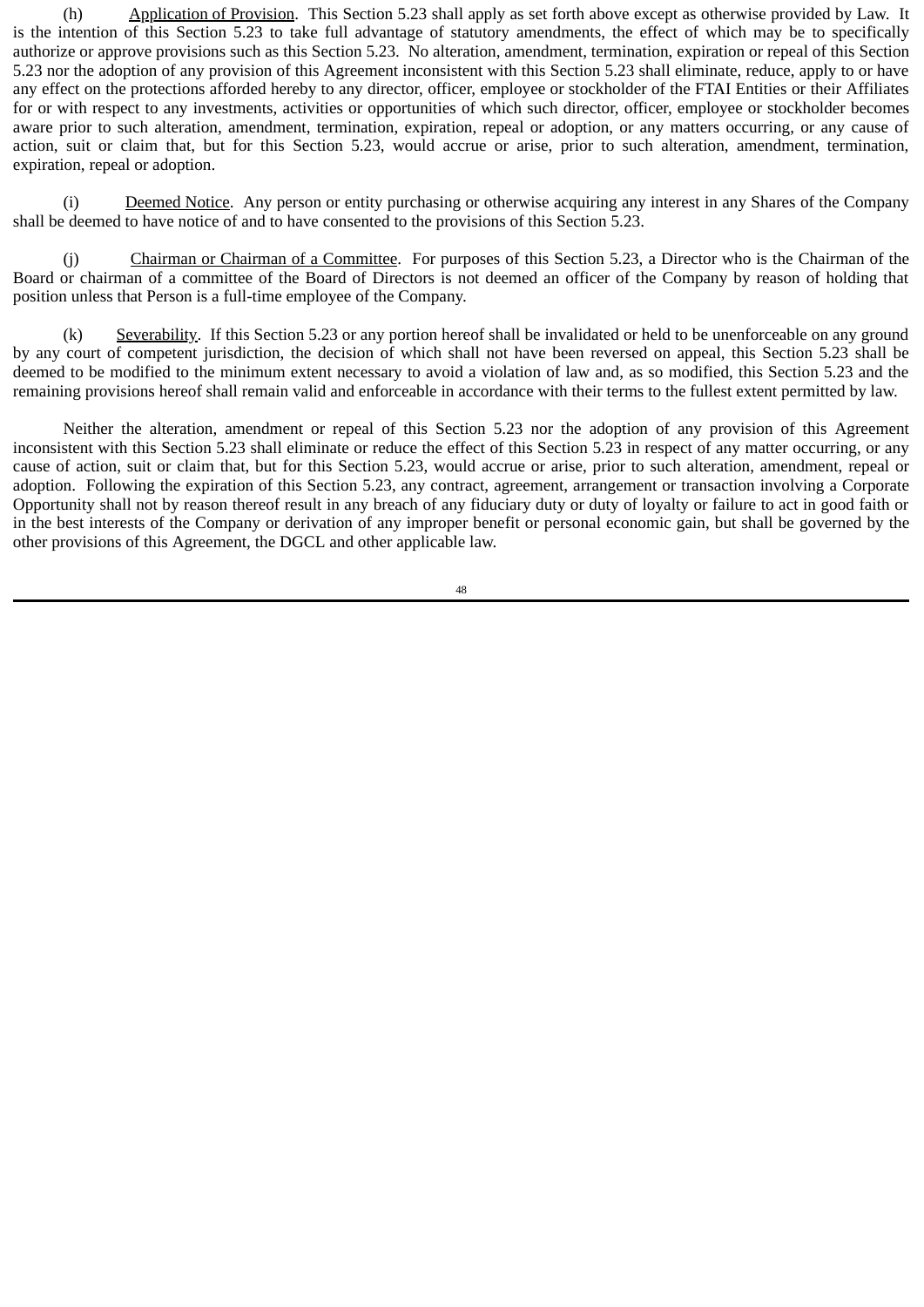Section 5.24 Reliance by Third Parties. Notwithstanding anything to the contrary in this Agreement, any Person dealing with the Company shall be entitled to assume that the Board of Directors and any officer authorized by the Board of Directors to act on behalf of and in the name of the Company has full power and authority to encumber, sell or otherwise use in any manner any and all assets of the Company and to enter into any authorized contracts on behalf of the Company, and such Person shall be entitled to deal with the Board of Directors or any officer of the Company as if it were the Company's sole party in interest, both legally and beneficially. Each Member hereby waives, to the fullest extent permitted by law, any and all defenses or other remedies that may be available against such Person to contest, negate or disaffirm any action of the Board of Directors or any officer of the Company in connection with any such dealing. In no event shall any Person dealing with the Board of Directors or any officer or its representatives be obligated to ascertain that the terms of this Agreement have been complied with or to inquire into the necessity or expedience of any act or action of the Board of Directors or any officer or its representatives. Each and every certificate, document or other instrument executed on behalf of the Company by the Board of Directors or any officer of the Company or its representatives shall be conclusive evidence in favor of any and every Person relying thereon or claiming thereunder that (a) at the time of the execution and delivery of such certificate, document or instrument, this Agreement was in full force and effect, (b) the Person executing and delivering such certificate, document or instrument was duly authorized and empowered to do so for and on behalf of the Company and (c) such certificate, document or instrument was duly executed and delivered in accordance with the terms and provisions of this Agreement and is binding upon the Company.

### **ARTICLE VI**

#### **BOOKS, RECORDS, ACCOUNTING AND REPORTS**

Section 6.1 Records and Accounting. The Board of Directors shall keep or cause to be kept at the principal office of the Company appropriate books and records with respect to the Company's business, including all books and records necessary to provide to the Members any information required to be provided pursuant to this Agreement. Any books and records maintained by or on behalf of the Company in the regular course of its business, including the record of the Members, books of account and records of Company proceedings, may be kept on, or be in the form of, computer disks, hard drives, punch cards, magnetic tape, photographs, micrographics or any other information storage device. The books of the Company shall be maintained, for tax and financial reporting purposes, on an accrual basis in accordance with U.S. generally accepted accounting principles.

Section 6.2 Fiscal Year. The fiscal year for tax and financial reporting purposes of the Company shall be a calendar year ending December 31 unless otherwise required by the Code or other applicable law.

Section 6.3 Reports.

(a) As soon as practicable, but in no event later than 120 days after the close of each fiscal year of the Company, the Board of Directors shall cause to be mailed or made available to each Record Holder of a Share, as of a date selected by the Board of Directors, an annual report containing financial statements of the Company for such fiscal year of the Company, presented in accordance with U.S. generally accepted accounting principles, including a balance sheet and statements of operations, equity and cash flows, such statements to be audited by a registered public accounting firm selected by the Board of Directors.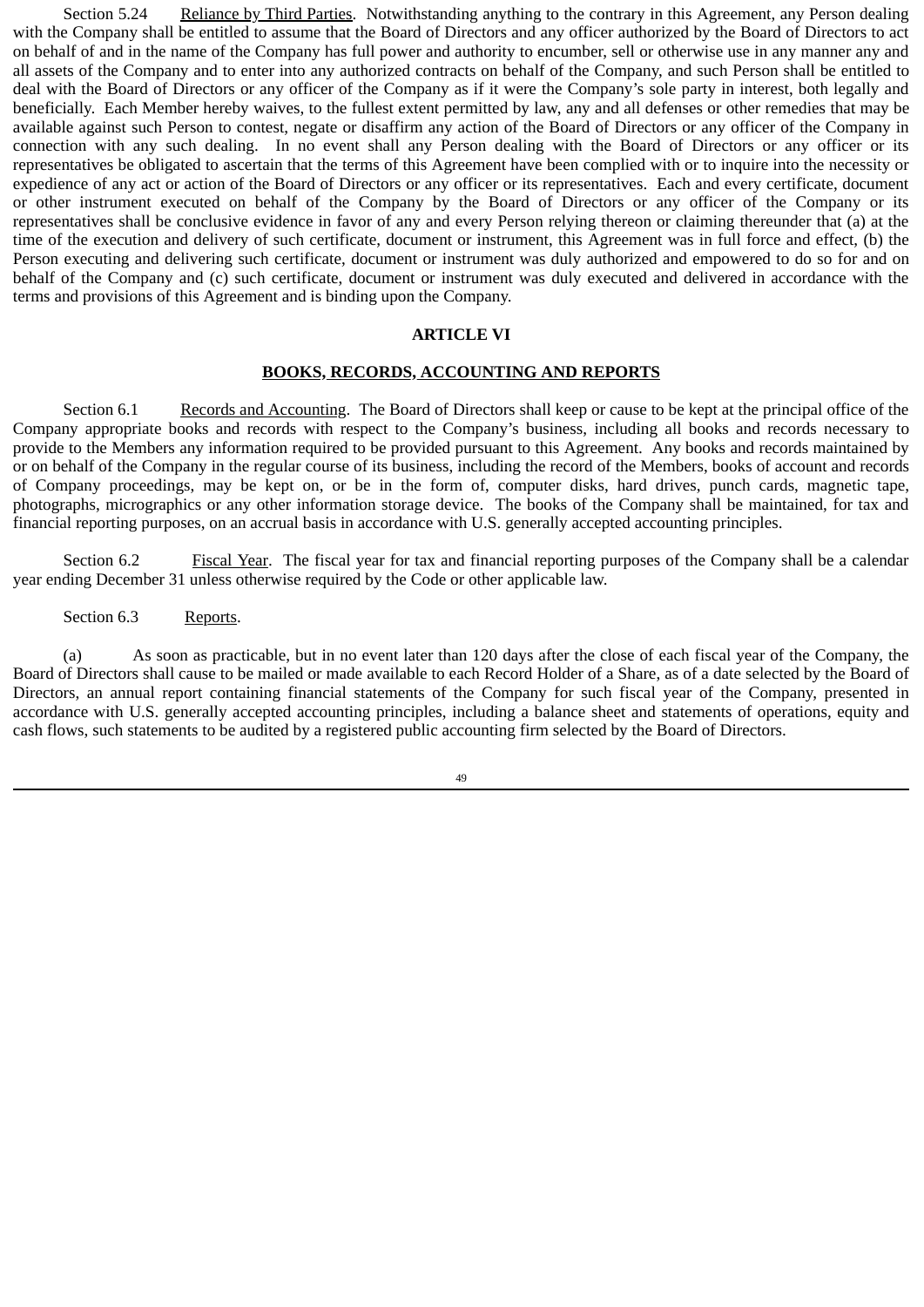(b) As soon as practicable, but in no event later than 90 days after the close of each Quarter except the last Quarter of each fiscal year, the Board of Directors shall cause to be mailed or made available to each Record Holder of a Share, as of a date selected by the Board of Directors, a report containing unaudited financial statements of the Company and such other information as may be required by applicable law, regulation or rule of any National Securities Exchange on which the Shares are listed for trading, or as the Board of Directors determines to be necessary or appropriate.

(c) This Section 6.3 shall only apply with respect to the Series A Shares for so long as the Company (i) is subject to the reporting requirements of Section 13 or 15(d) of the Exchange Act or (ii) otherwise reports on an annual and quarterly basis on forms provided for such annual and quarterly reporting pursuant to rules and regulations promulgated by the Commission, after which time reporting obligations of the Company with respect to the Series A Holders shall be governed by Section 2.9 of the Series A Preferred Share Designation.

### **ARTICLE VII**

#### **TAX MATTERS**

Section 7.1 Tax Returns and Information. The Company shall timely file all returns of the Company that are required for federal, state and local income tax purposes on the basis of the accrual method and its fiscal year. The officers of the Company shall use reasonable efforts to furnish to all Members necessary tax information as promptly as possible after the end of the fiscal year of the Company; provided, however, that delivery of such tax information may be subject to delay as a result of the late receipt of any necessary tax information from an entity in which the Company or any Group Member holds an interest. The classification, realization and recognition of income, gain, losses and deductions and other items shall be on the accrual method of accounting for federal income tax purposes.

## Section 7.2 Tax Elections.

(a) The Company may make the election under Section 754 of the Code in accordance with applicable regulations thereunder, subject to the reservation of the right to seek to revoke any such election upon the Board of Directors' determination that such revocation is in the best interests of the Common Members. Notwithstanding any other provision herein contained, for the purposes of computing the adjustments under Section 743(b) of the Code, the Board of Directors shall be authorized (but not required) to adopt a convention whereby the price paid by a transferee of a Share will be deemed to be the lowest quoted closing price of the Shares on any National Securities Exchange on which such Shares are traded during the calendar month in which such transfer is deemed to occur pursuant to Section 4.2(g) without regard to the actual price paid by such transferee.

(b) Except as otherwise provided herein, the Board of Directors shall determine whether the Company should make any other elections permitted by the Code.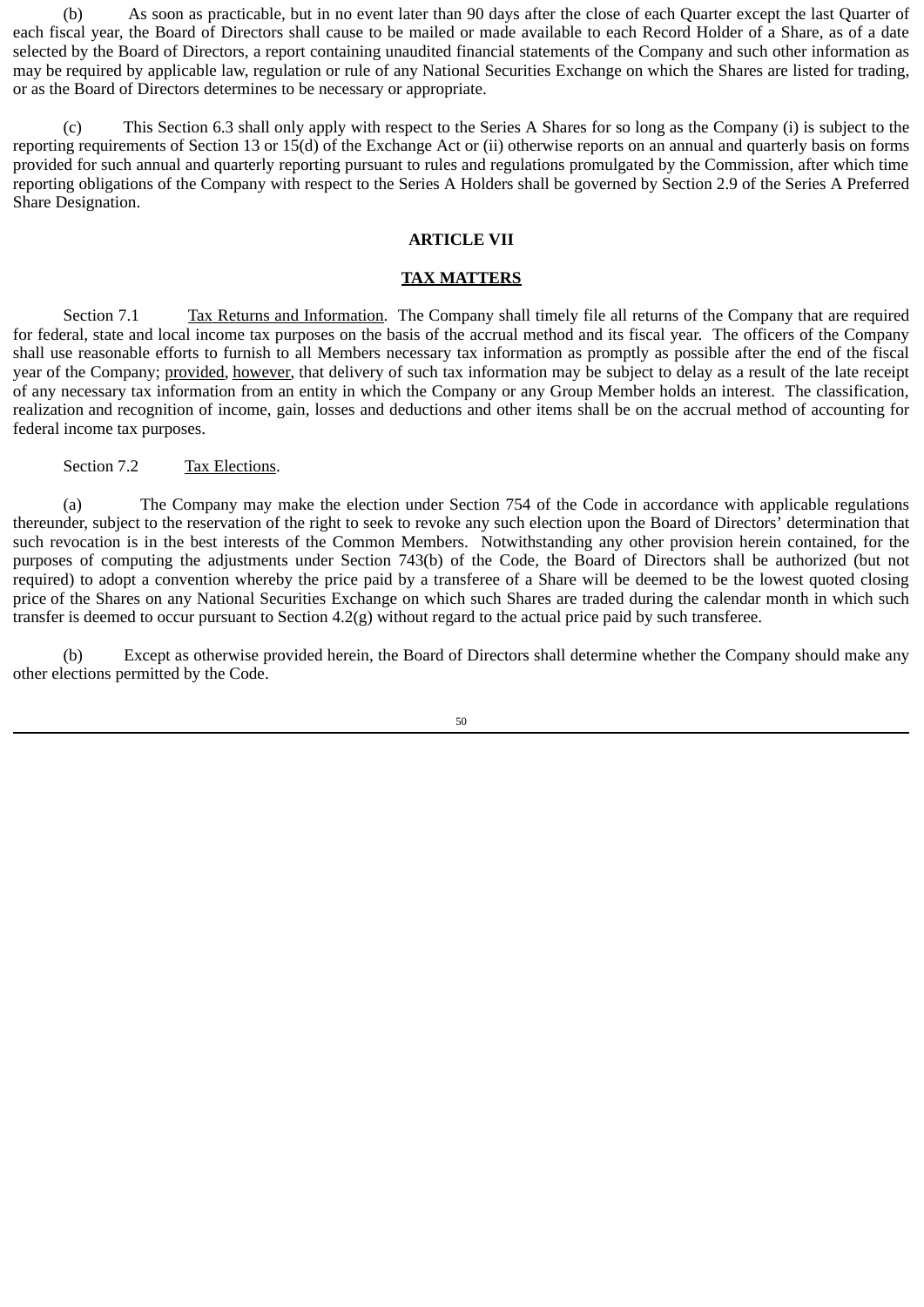Section 7.3 Tax Controversies. The Board of Directors shall designate one Member as the Tax Matters Partner. The Tax Matters Partner is authorized and required to represent the Company (at the Company's expense) in connection with all examinations of the Company's affairs by tax authorities, including resulting administrative and judicial proceedings, and to expend Company funds for professional services and costs associated therewith. Each Member agrees to cooperate with the Tax Matters Partner and to do or refrain from doing any or all things reasonably required by the Tax Matters Partner to conduct such proceedings.

Section 7.4 Withholding. Notwithstanding any other provision of this Agreement, the Board of Directors is authorized to take any action that may be required to cause the Company and other Group Members to comply with any withholding requirements established under the Code or any other federal, state, local or foreign law including pursuant to Sections 1441, 1442, 1445, 1446, 1471 and 1472 of the Code. To the extent that the Company is required or elects to withhold and pay over to any taxing authority any amount resulting from the allocation or distribution of income to any Member (including by reason of Section 1446 of the Code), the Board of Directors may treat the amount withheld as a distribution of cash pursuant to Sections 4.3 or 8.3 or, with respect to the Series A Holders, the Series A Preferred Share Designation in the amount of such withholding from such Member. In such instances where the Company is unable to cost efficiently determine the Member in respect of which such tax is withheld, the Board of Directors may treat the amount withheld as a distribution of cash (a) pursuant to Sections 4.3 or 8.3 to all of the Members holding Common Shares in accordance with their Percentage Interests (in the case of withholding in respect of Members holding Common Shares) (in the case of withholding in respect of holders of Common Shares) and (b) pursuant to the Series A Preferred Share Designation to all Series A Holders pro rata (in the case of withholding in respect of the Series A Holders).

#### **ARTICLE VIII**

#### **DISSOLUTION AND LIQUIDATION**

Section 8.1 Dissolution. The Company shall not be dissolved by the admission of Substitute Members or Additional Members. The Company shall dissolve, and its affairs shall be wound up, upon:

(a) an election to dissolve the Company by the Board of Directors that is approved by the holders of a Share Majority;

(b) the sale, exchange or other disposition of all or substantially all of the assets and properties of the Company;

(c) the entry of a decree of judicial dissolution of the Company pursuant to the provisions of the Delaware Act; or

(d) at any time that there are no Members of the Company, unless the business of the Company is continued in accordance with the Delaware Act.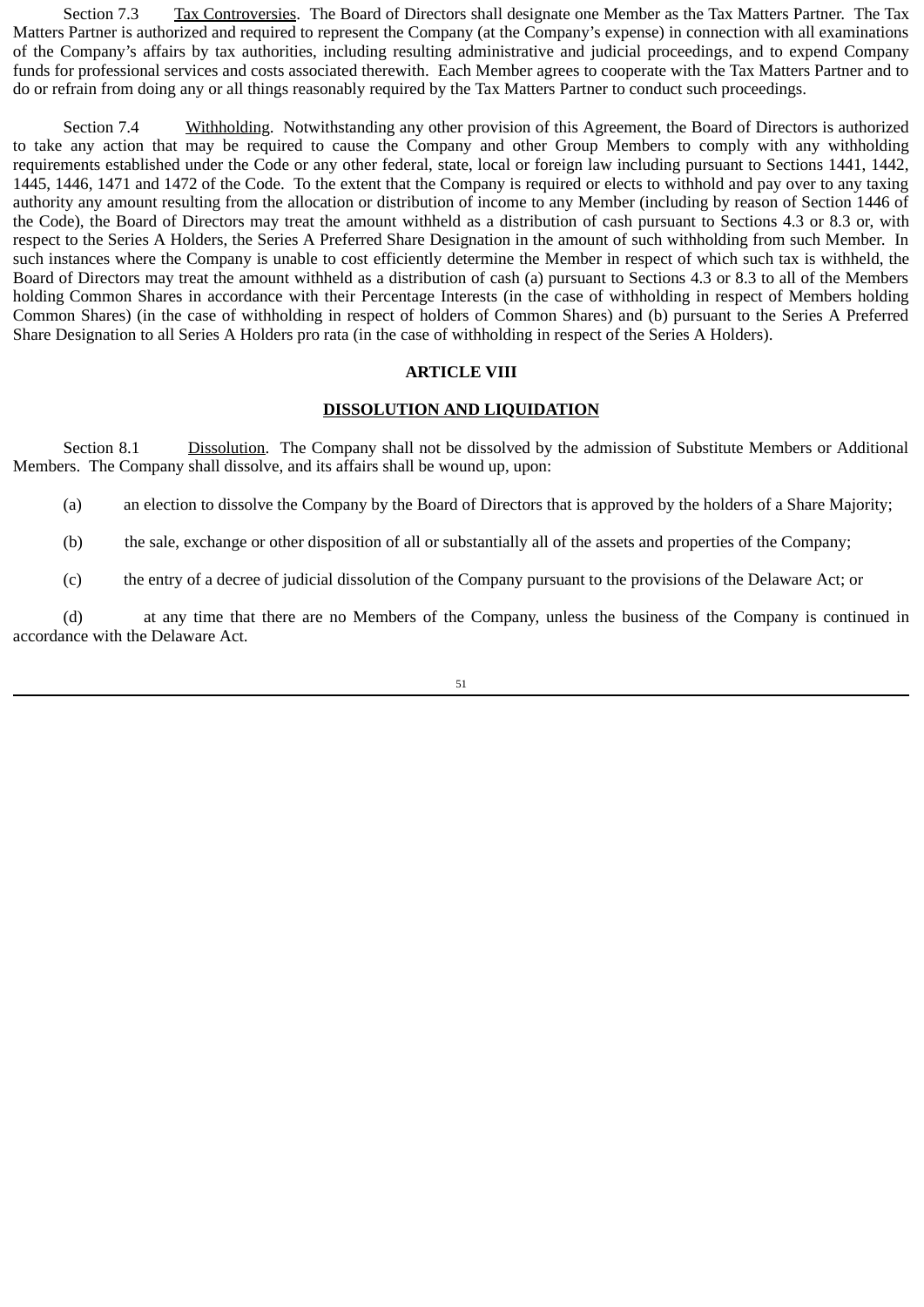Section 8.2 Liquidator. Upon dissolution of the Company, the Board of Directors shall select one or more Persons to act as Liquidator. The Liquidator (if other than the Board of Directors) shall be entitled to receive such compensation for its services as may be approved by holders of a Share Majority. The Liquidator (if other than the Board of Directors) shall agree not to resign at any time without 15 days' prior notice and may be removed at any time, with or without cause, by notice of removal approved by holders of a Share Majority. Upon dissolution, death, incapacity, removal or resignation of the Liquidator, a successor and substitute Liquidator (who shall have and succeed to all rights, powers and duties of the original Liquidator) shall within 30 days thereafter be approved by holders of a Share Majority. The right to approve a successor or substitute Liquidator in the manner provided herein shall be deemed to refer also to any such successor or substitute Liquidator approved in the manner herein provided. Except as expressly provided in this Article VIII, the Liquidator approved in the manner provided herein shall have and may exercise, without further authorization or consent of any of the parties hereto, all of the powers conferred upon the Board of Directors under the terms of this Agreement (but subject to all of the applicable limitations, contractual and otherwise, upon the exercise of such powers) necessary or appropriate to carry out the duties and functions of the Liquidator hereunder for and during the period of time required to complete the winding up and liquidation of the Company as provided for herein.

Section 8.3 Liquidation. The Liquidator shall proceed to dispose of the assets of the Company, discharge its liabilities, and otherwise wind up its affairs in such manner and over such period as determined by the Liquidator, subject to Section 18-804 of the Delaware Act and the following:

(a) Subject to Section 8.3(c), the assets may be disposed of by public or private sale or by distribution in kind to one or more Members on such terms as the Liquidator and such Member or Members may agree. If any property is distributed in kind, the Member receiving the property shall be deemed for purposes of Section 8.3(c) to have received cash equal to its fair market value; and contemporaneously therewith, appropriate cash distributions must be made to the other Members. Notwithstanding anything to the contrary contained in this Agreement, the Members understand and acknowledge that a Member may be compelled to accept a distribution of any asset in kind from the Company despite the fact that the percentage of the asset distributed to such Member exceeds the percentage of that asset which is equal to the percentage in which such Member shares in distributions from the Company. The Liquidator may defer liquidation or distribution of the Company's assets for a reasonable time if it determines that an immediate sale or distribution of all or some of the Company's assets would be impractical or would cause undue loss to the Members. The Liquidator may distribute the Company's assets, in whole or in part, in kind if it determines that a sale would be impractical or would cause undue loss to the Members.

(b) Liabilities of the Company include amounts owed to the Liquidator as compensation for serving in such capacity (subject to the terms of Section 8.2) and amounts to Members otherwise than in respect of their distribution rights under Article IV. With respect to any liability that is contingent, conditional or unmatured or is otherwise not yet due and payable, the Liquidator shall either settle such claim for such amount as it thinks appropriate or establish a reserve of cash or other assets to provide for its payment. When paid, any unused portion of the reserve shall be applied to other liabilities or distributed as additional liquidation proceeds.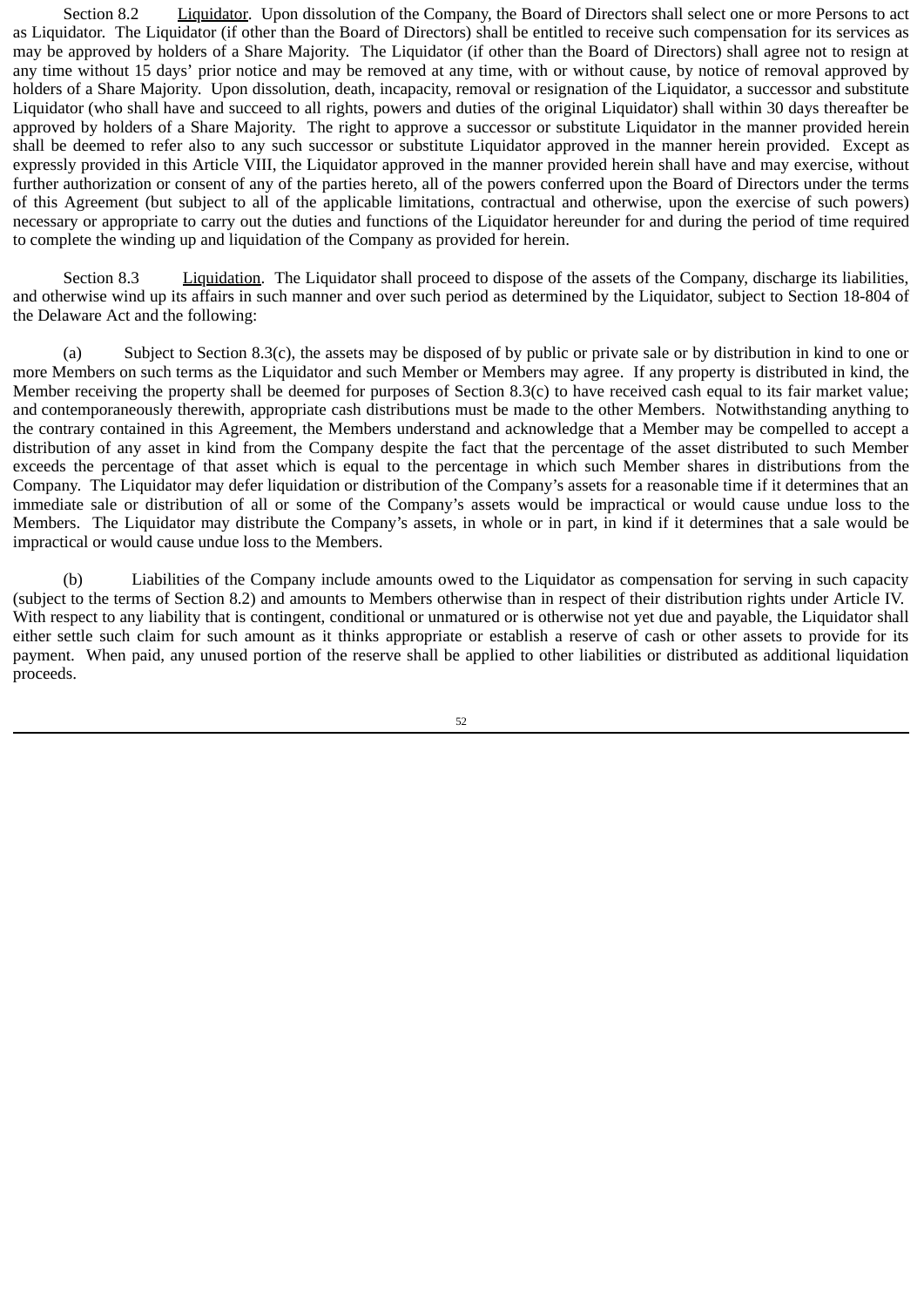(c) Subject to the terms of any Share Designation (including the Series A Preferred Share Designation) and the making of any payments required thereunder, all property and all cash in excess of that required to discharge liabilities as provided in Section 8.3(b) shall be distributed to the Members in accordance with and to the extent of the positive balances in their respective Capital Accounts, as determined after taking into account all Capital Account adjustments (other than those made by reason of distributions pursuant to this Section 8.3(c)) for the taxable year of the Company during which the liquidation of the Company occurs (with such date of occurrence being determined by the Board of Directors, and such distribution shall be made by the end of such taxable year (or, if later, within 90 days after said date of such occurrence)).

(d) Notwithstanding any other provision of this Agreement (other than any Share Designation), if, upon the dissolution and liquidation of the Company pursuant to this Article VIII and after all other allocations provided for in Section 4.1 have been tentatively made as if this section were not in this Agreement, either (i) the positive Capital Account balance attributable to one or more Shares having a liquidation preference is not equal to such liquidation preference, or (ii) the quotient obtained by dividing the positive balance of a Member's Capital Account with respect to Common Shares by the aggregate of all Members' Capital Account balances with respect to Common Shares at such time would differ from such Member's Percentage Interest, then Net Income (and items thereof) and Net Loss (and items thereof) for the fiscal year in which the Company dissolves and liquidates pursuant to this Article VIII shall be allocated among the Members (x) first, to the extent necessary to ensure that the Capital Account balance attributable to a Share having a liquidation preference is equal to such liquidation preference, and (y) second, in a manner such that the positive balance in the Capital Account of each Member with respect to Common Shares on a share by share basis, immediately after giving effect to such allocation, is, as nearly as possible, equal to each such Member's Percentage Interest on a share by share basis.

Section 8.4 Cancellation of Certificate of Formation. Upon the completion of the distribution of Company cash and property as provided in Section 8.3 in connection with the liquidation of the Company, the Certificate of Formation and all qualifications of the Company as a foreign limited liability company in jurisdictions other than the State of Delaware shall be canceled and such other actions as may be necessary to terminate the Company shall be taken.

Section 8.5 Return of Contributions. None of any member of the Board of Directors or any officer of the Company will be personally liable for, or have any obligation to contribute or loan any monies or property to the Company to enable it to effectuate, the return of the Capital Contributions of the Members, or any portion thereof, it being expressly understood that any such return shall be made solely from Company assets.

Section 8.6 Waiver of Partition. To the maximum extent permitted by law, each Member hereby waives any right to partition of the Company property.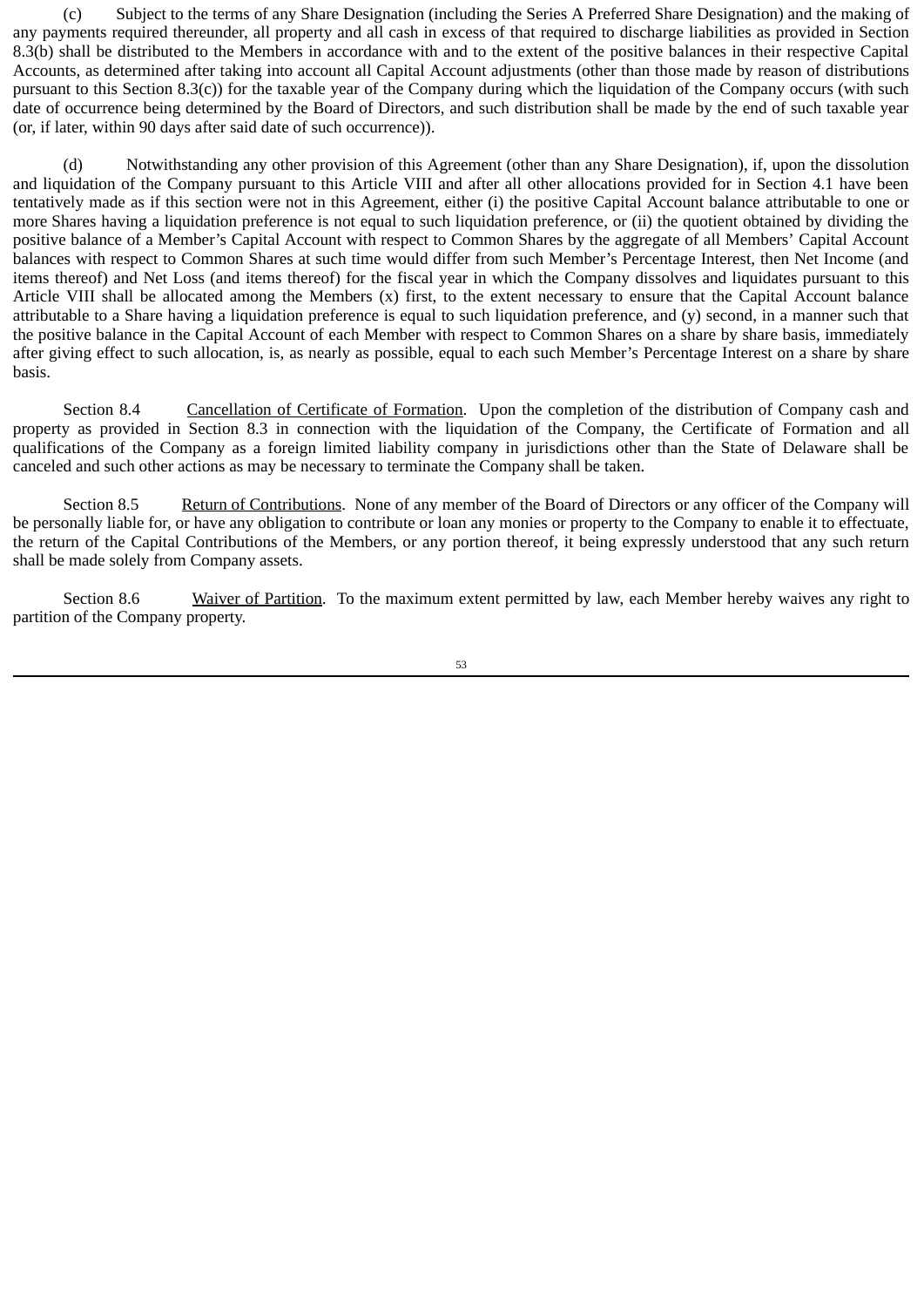Section 8.7 Capital Account Restoration. No Member shall have any obligation to restore any negative balance in its Capital Account upon liquidation of the Company.

### **ARTICLE IX**

### **AMENDMENT OF AGREEMENT**

Section 9.1 General. Except as provided in Section 9.2, Section 9.3, Section 9.4 and the Series A Preferred Share Designation, the Board of Directors may amend any of the terms of this Agreement but only in compliance with the terms, conditions and procedures set forth in this Section 9.1. If the Board of Directors desires to amend any provision of this Agreement other than pursuant to Section 9.3, then it shall first adopt a resolution setting forth the amendment proposed, declaring its advisability, and then (i) call a special meeting of the Members entitled to vote in respect thereof for the consideration of such amendment, (ii) direct that the amendment proposed be considered by the Members entitled to vote in respect thereof at the next annual meeting of the Members or (iii) seek the written consent of the Members entitled to vote in respect thereof. Amendments to this Agreement may be proposed only by or with the consent of the Board of Directors. Such special or annual meeting shall be called and held upon notice in accordance with Article XI of this Agreement. The notice shall set forth such amendment in full or a brief summary of the changes to be effected thereby, as the Board of Directors shall deem advisable. At the meeting, a vote of Members entitled to vote thereon shall be taken for and against the proposed amendment. A proposed amendment shall be effective (i) if the Common Members are entitled to vote thereon, upon its approval by a Share Majority, unless a greater percentage is required under this Agreement or by Delaware law, (ii) if the holders of any Preferred Shares are entitled to vote thereon, upon its approval by the requisite vote of the holders of such Preferred Shares as set forth in the applicable Share Designations or (iii) if the Common Members and the holders of any Preferred Shares are entitled to vote thereon, upon the approval of the Common Members and the holders of such Preferred Shares as described in the foregoing clauses (i) and (ii).

Section 9.2 Super-Majority Amendments. Notwithstanding Section 9.1, the affirmative vote of the holders of a Super-Majority, voting together as a single class, shall be required to alter or amend any provision of this Section 9.2 or Section 9.4(b).

Section 9.3 Amendments to be Adopted Solely by the Board of Directors. Notwithstanding Section 9.1, except as otherwise expressly provided in any Share Designation, the Board of Directors, without the approval of any Member, may amend any provision of this Agreement, and execute, swear to, acknowledge, deliver, file and record whatever documents may be required in connection therewith, to reflect:

(a) a change in the name of the Company, the location of the principal place of business of the Company, the registered agent of the Company or the registered office of the Company;

(b) the admission, substitution, withdrawal or removal of Members in accordance with this Agreement;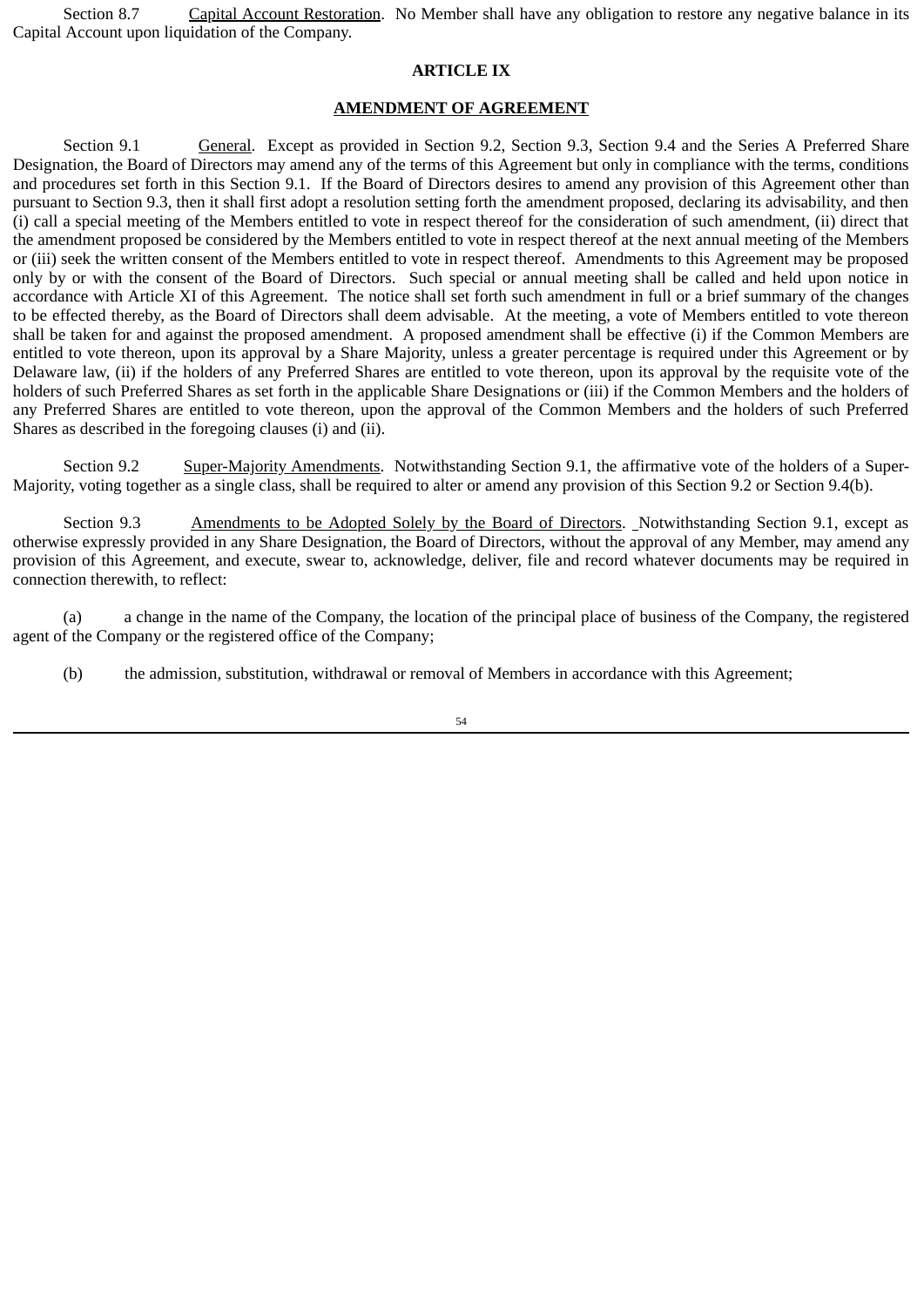(c) a change that the Board of Directors determines to be necessary or appropriate to qualify or continue the qualification of the Company as a limited liability company under the laws of any state or to ensure that the Company will not be treated as an association taxable as a corporation or otherwise taxed as an entity for federal income tax purposes other than as the Company specifically so designates;

(d) a change that, in the sole discretion of the Board of Directors, it determines (i) does not adversely affect the Members (including adversely affecting the holders of any particular class or series of Shares as compared to other holders of other classes or series of Shares) in any material respect, (ii) to be necessary or appropriate to satisfy any requirements, conditions or guidelines contained in any opinion, directive, order, ruling or regulation of any federal or state agency or judicial authority or contained in any federal or state statute (including the Delaware Act), (iii) to be necessary, desirable or appropriate to facilitate the trading of the Shares (including the division of any class or classes or series of Outstanding Shares into different classes or series to facilitate uniformity of tax consequences within such classes or series of Shares) or comply with any rule, regulation, guideline or requirement of any National Securities Exchange on which Shares are or will be listed for trading, compliance with any of which the Board of Directors deems to be in the best interests of the Company and the Common Members, (iv) to be necessary or appropriate in connection with action taken by the Board of Directors pursuant to Section 3.7 or (v) is required to effect the intent expressed in the IPO Registration Statement or the Series A Preferred Shares Registration Statement or the intent of the provisions of this Agreement or is otherwise contemplated by this Agreement;

(e) a change in the fiscal year or taxable year of the Company and any other changes that the Board of Directors determines to be necessary or appropriate as a result of a change in the fiscal year or taxable year of the Company;

(f) an amendment that the Board of Directors determines, based on the advice of counsel, to be necessary or appropriate to prevent the Company or its Directors, officers, trustees or agents from in any manner being subjected to the provisions of the Investment Company Act of 1940, as amended, the Investment Advisers Act of 1940, as amended, or "plan asset" regulations adopted under the Employee Retirement Income Security Act of 1974, as amended, regardless of whether such are substantially similar to plan asset regulations currently applied or proposed by the United States Department of Labor;

(g) an amendment that the Board of Directors determines to be necessary or appropriate in connection with the authorization or issuance of any class or series of Shares pursuant to Section 3.2 and the admission of Additional Members;

(h) any amendment expressly permitted in this Agreement to be made by the Board of Directors acting alone;

(i) an amendment effected, necessitated or contemplated by a Merger Agreement approved in accordance with Section 10.3;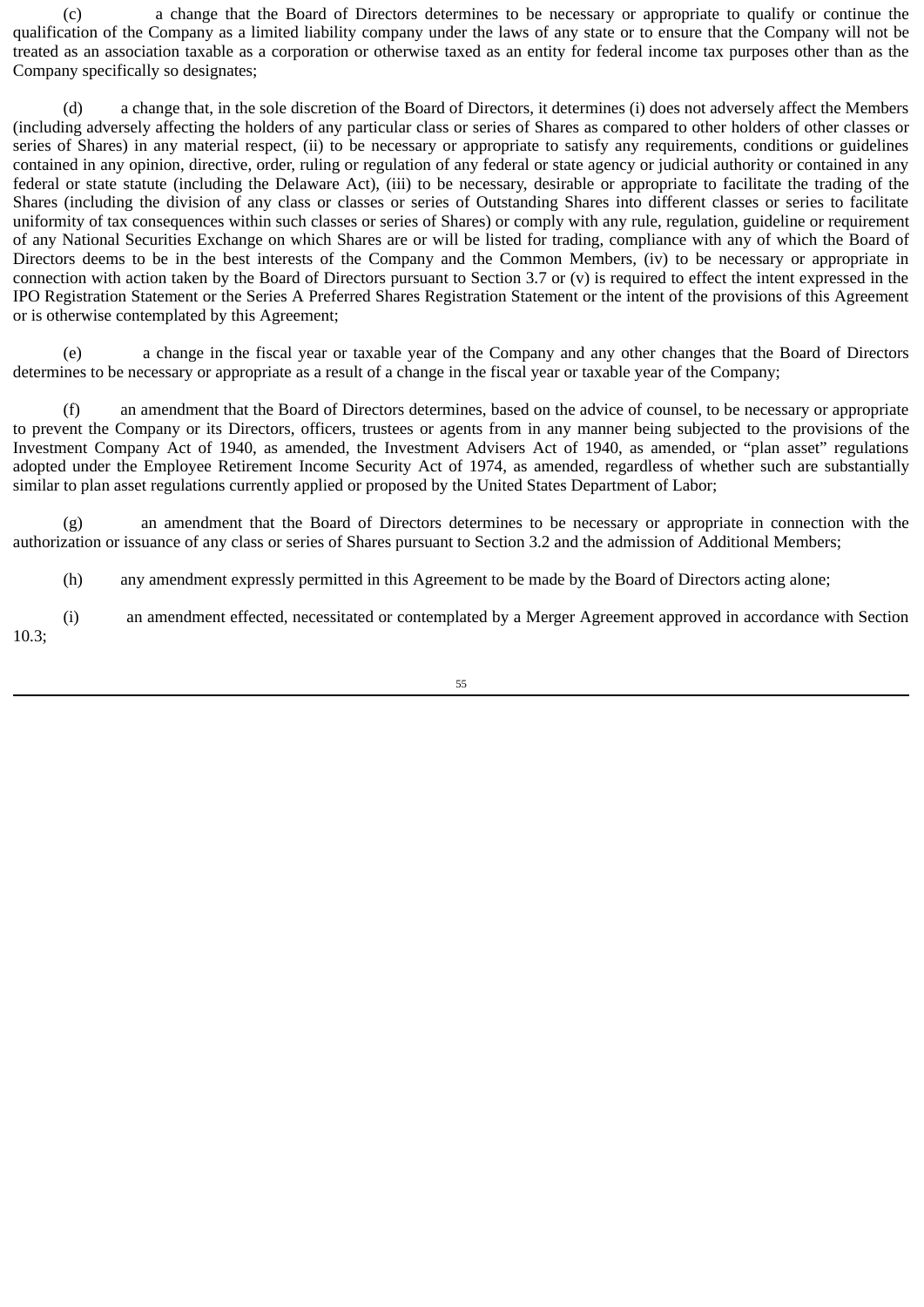(j) an amendment that the Board of Directors determines to be necessary or appropriate to reflect and account for the formation by the Company of, or investment by the Company in, any corporation, partnership, joint venture, limited liability company or other entity, in connection with the conduct by the Company of activities permitted by the terms of Section 2.4;

- (k) a merger, conversion or conveyance pursuant to Section 10.3(d); or
- (l) any other amendments substantially similar to the foregoing.

# Section 9.4 Amendment Requirements.

(a) Notwithstanding the provisions of Sections 9.1 and 9.3, no provision of this Agreement that establishes a percentage of Outstanding Voting Shares required to take any action shall be amended, altered, changed, repealed or rescinded in any respect that would have the effect of reducing such voting percentage unless such amendment is approved by the affirmative vote of holders of Outstanding Voting Shares whose aggregate Outstanding Voting Shares constitute not less than the voting requirement sought to be reduced.

(b) Notwithstanding the provisions of Sections 9.1 and 9.3, but subject to the provisions of Section 9.2, no amendment to this Agreement may (i) enlarge the obligations of any Member without its consent, unless such shall be deemed to have occurred as a result of an amendment approved pursuant to Section 9.4(c), (ii) change Section 8.1(a), (iii) change the term of the Company or (iv) except as set forth in Section 8.1(a), give any Person the right to dissolve the Company.

(c) Except as provided in Section 10.3 and the Series A Preferred Share Designation, and without limitation of the Board of Directors' authority to adopt amendments to this Agreement without the approval of any Members as contemplated in Section 9.1, notwithstanding the provisions of Section 9.1, any amendment that would have a material adverse effect on the rights or preferences of any class or series of Shares in relation to other classes or series of Shares must be approved by the holders of a majority of the Outstanding Shares of the class or series affected.

Section 9.5 Preferred Shares. Notwithstanding anything to the contrary, the Series A Holders shall have the right to vote on, consent to or approve solely those matters set forth in Section 2.7 of the Series A Preferred Share Designation or as otherwise required by applicable law.

# **ARTICLE X**

# **MERGER, CONSOLIDATION OR CONVERSION**

Section 10.1 Authority. The Company may merge or consolidate with one or more limited liability companies or "**other business entities**" as defined in Section 18-209 of the Delaware Act, or convert into any such entity, whether such entity is formed under the laws of the State of Delaware or any other state of the United States of America, pursuant to a written agreement of merger or consolidation ("**Merger Agreement**") or a written plan of conversion ("**Plan of Conversion**"), as the case may be, in accordance with this Article X.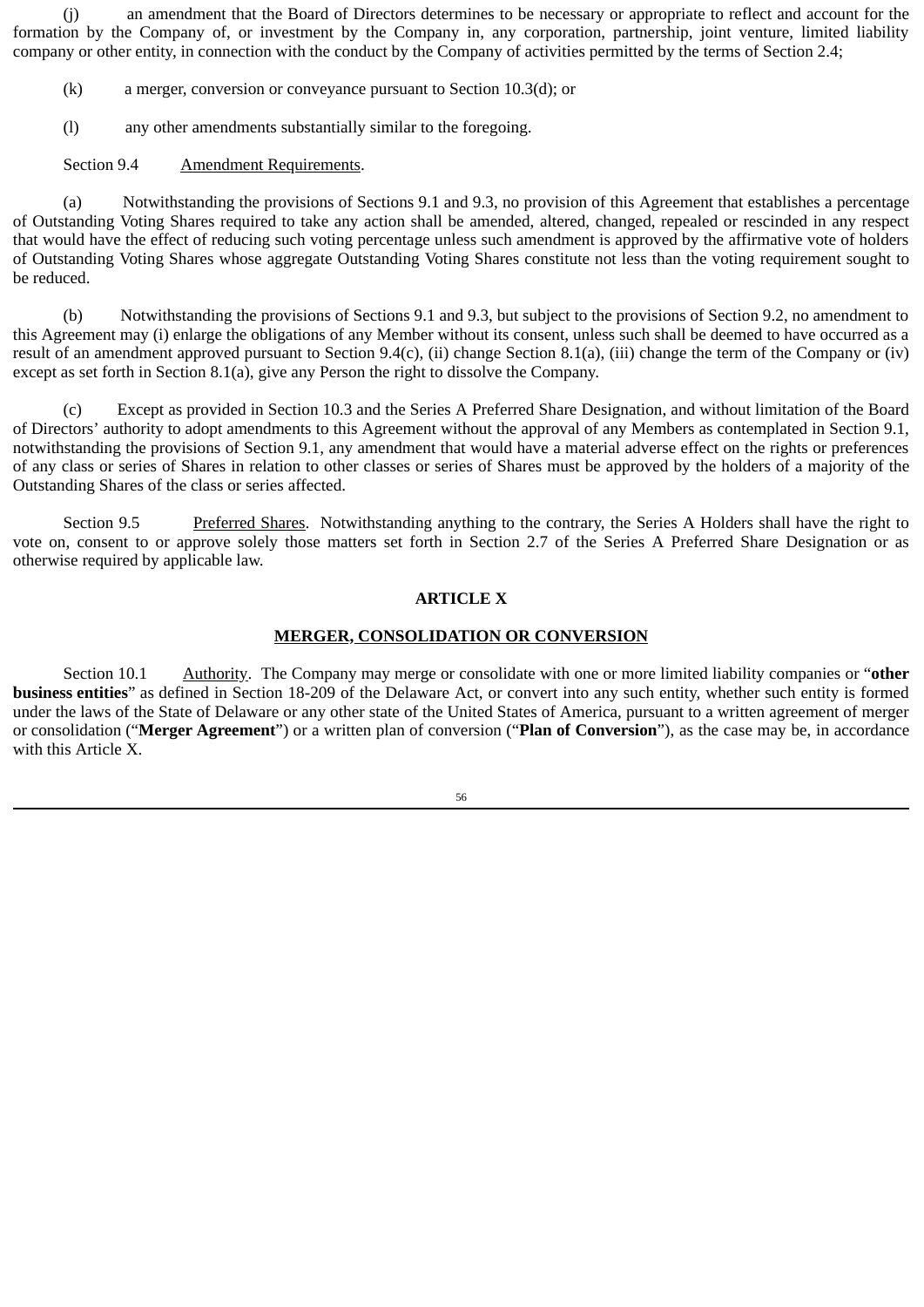Section 10.2 Procedure for Merger, Consolidation or Conversion. Merger, consolidation or conversion of the Company pursuant to this Article X requires the prior approval of the Board of Directors.

(a) If the Board of Directors shall determine to consent to the merger or consolidation, the Board of Directors shall approve the Merger Agreement, which shall set forth:

(i) the names and jurisdictions of formation or organization of each of the business entities proposing to merge or consolidate;

(ii) the name and jurisdiction of formation or organization of the business entity that is to survive the proposed merger or consolidation (the "**Surviving Business Entity**");

(iii) the terms and conditions of the proposed merger or consolidation;

(iv) the manner and basis of exchanging or converting the rights or securities of, or interests in, each constituent business entity for, or into, cash, property, rights, or securities of or interests in, the Surviving Business Entity; and if any rights or securities of, or interests in, any constituent business entity are not to be exchanged or converted solely for, or into, cash, property, rights, or securities of or interests in, the Surviving Business Entity, the cash, property, rights, or securities of or interests in, any limited liability company or other business entity which the holders of such rights, securities or interests are to receive, if any;

(v) a statement of any changes in the constituent documents or the adoption of new constituent documents (the certificate of formation or limited liability company agreement, articles or certificate of incorporation, articles of trust, declaration of trust, certificate or agreement of limited partnership or other similar charter or governing document) of the Surviving Business Entity to be effected by such merger or consolidation;

(vi) the effective time of the merger, which may be the date of the filing of the certificate of merger pursuant to Section 10.4 or a later date specified in or determinable in accordance with the Merger Agreement (provided, that if the effective time of the merger is to be later than the date of the filing of the certificate of merger, the effective time shall be fixed no later than the time of the filing of the certificate of merger or the time stated therein); and

(vii) such other provisions with respect to the proposed merger or consolidation that the Board of Directors determines to be necessary or appropriate.

(b) If the Board of Directors shall determine to consent to the conversion, the Board of Directors may approve and adopt a Plan of Conversion containing such terms and conditions that the Board of Directors determines to be necessary or appropriate.

Section 10.3 Approval by Members of Merger, Consolidation or Conversion or Sales of Substantially All of the Company's Assets.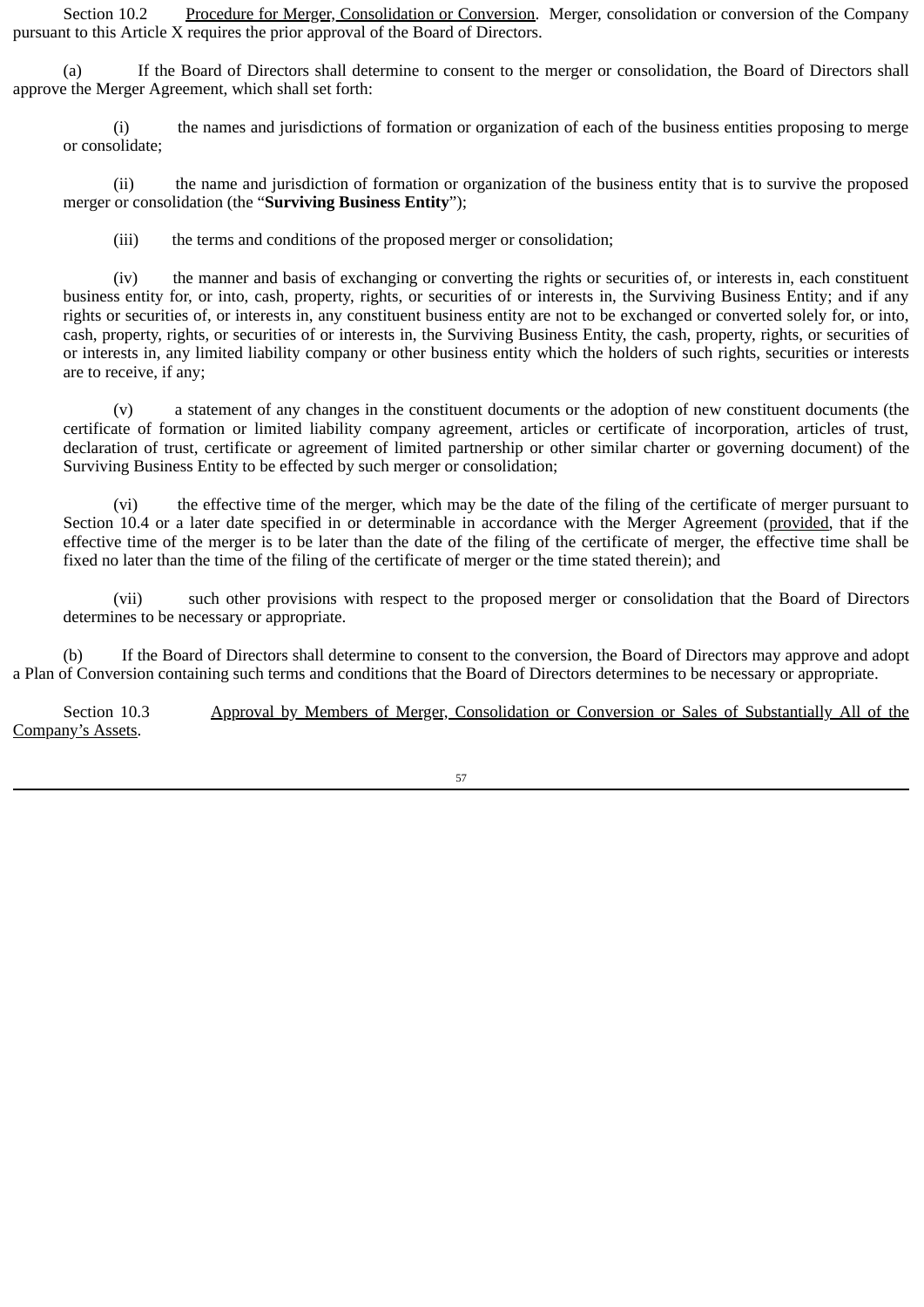(a) Except as provided in Section 10.3(d), the Board of Directors, upon its approval of the Merger Agreement or Plan of Conversion, as the case may be, shall direct that the Merger Agreement or Plan of Conversion, as applicable, be submitted to a vote of Common Members, whether at an annual meeting or a special meeting, in either case, in accordance with the requirements of Article IX. A copy or a summary of the Merger Agreement or Plan of Conversion, as applicable, shall be included in or enclosed with the notice of meeting.

(b) Except as provided in Section 10.3(d), the Merger Agreement or Plan of Conversion, as applicable, shall be approved upon receiving the affirmative vote or consent of the holders of a Share Majority unless the Merger Agreement or Plan of Conversion, as applicable, contains any provision that, if contained in an amendment to this Agreement, the provisions of this Agreement or the Delaware Act would require for its approval (i) the vote or consent of a greater percentage of the Outstanding Voting Shares or (ii) of any holders of any series of Preferred Shares, in which case such greater percentage vote or consent (or such vote or consent of such holders of Preferred Shares, in accordance with the terms of the applicable Share Designations and the Delaware Act) shall be required for approval of the Merger Agreement or Plan of Conversion, as applicable.

(c) Except as provided in Section 10.3(d), after such approval by vote or consent of the Members as provided by Section 10.3(b) or 10.3(d), as applicable, and at any time prior to the filing of the certificate of merger or a certificate of conversion pursuant to Section 10.4, the merger, consolidation or conversion may be abandoned pursuant to provisions therefor, if any, set forth in the Merger Agreement or the Plan of Conversion, as the case may be.

(d) Notwithstanding anything else contained in this Article X or in this Agreement (but subject to the terms of any Share Designation), the Board of Directors is permitted, without Member approval, to convert the Company into a new limited liability entity, or to merge the Company into, or convey all of the Company's assets to, another limited liability entity, or which shall be newly formed and shall have no assets, liabilities or operations at the time of such conversion, merger or conveyance other than those it receives from the Company if (i) the Board of Directors has received an Opinion of Counsel that the conversion, merger or conveyance, as the case may be, would not result in the loss of the limited liability of any Member or cause the Company to be treated as an association taxable as a corporation or otherwise to be taxed as an entity for federal income tax purposes (to the extent not previously treated as such), (ii) the sole purpose of such conversion, merger or conveyance is to effect a mere change in the legal form of the Company into another limited liability entity or a change in the jurisdiction of organization of the Company and (iii) the governing instruments of the new entity provide the Members and the Board of Directors with substantially the same rights and obligations as are herein contained.

(e) Members are not entitled to dissenters' rights of appraisal in the event of a merger, consolidation or conversion pursuant to this Article X, a sale of all or substantially all of the assets of the Company or the Company's Subsidiaries, or any other similar transaction or event.

(f) The Board of Directors may not cause the Company to sell, exchange or otherwise dispose of all or substantially all of its assets, in one transaction or a series of related transactions, or approve on behalf of the Company any such sale, exchange or other disposition, without receiving the affirmative vote or consent of the holders of a Share Majority; provided, however, that the foregoing will not limit the ability of the Board of Directors to authorize the Company to mortgage, pledge, hypothecate or grant a security interest in all or substantially all of the assets of the Company without the approval of any Member.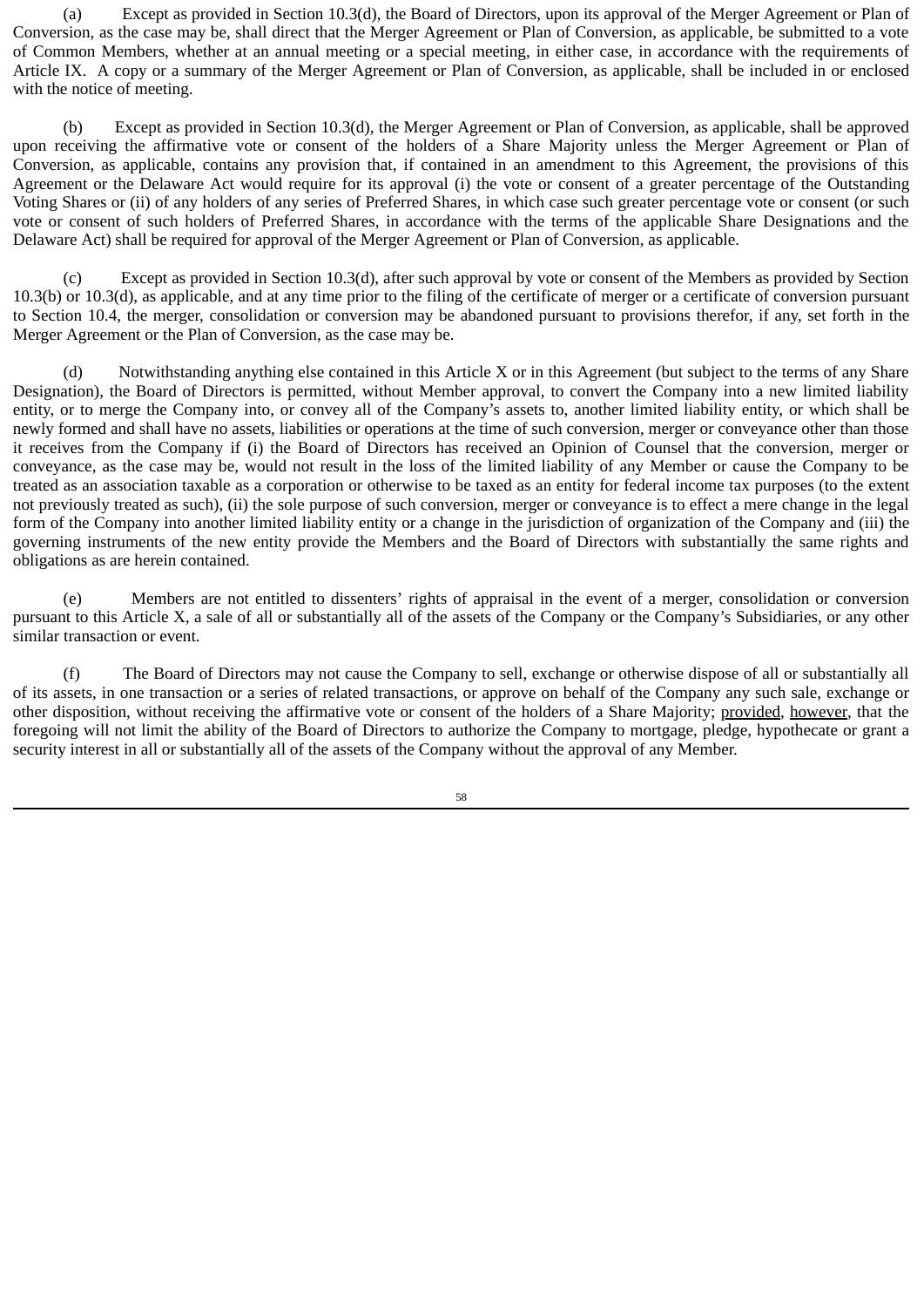(g) Each merger, consolidation or conversion approved pursuant to this Article X shall provide that all holders of Common Shares shall be entitled to receive the same consideration pursuant to such transaction with respect to each of their Common Shares.

Section 10.4 Certificate of Merger or Conversion. Upon the required approval by the Board of Directors and the applicable Members of a Merger Agreement or a Plan of Conversion, as the case may be, a certificate of merger or certificate of conversion, as applicable, shall be executed and filed with the Secretary of State of the State of Delaware in conformity with the requirements of the Delaware Act.

Section 10.5 Effect of Merger.

(a) At the effective time of the certificate of merger:

(i) all of the rights, privileges and powers of each of the business entities that has merged or consolidated, and all property, real, personal and mixed, and all debts due to any of those business entities shall be vested in the Surviving Business Entity and after the merger or consolidation shall be the property of the Surviving Business Entity and all other things and causes of action belonging to each of those business entities, shall be vested in the Surviving Business Entity to the extent they were of each constituent business entity;

(ii) the title to any real property vested by deed or otherwise in any of those constituent business entities shall not revert and is not in any way impaired because of the merger or consolidation;

(iii) all rights of creditors and all liens on or security interests in property of any of those constituent business entities shall be preserved unimpaired; and

(iv) all debts, liabilities and duties of those constituent business entities shall attach to the Surviving Business Entity and may be enforced against it to the same extent as if the debts, liabilities and duties had been incurred or contracted by it.

(b) It is the intent of the parties hereto that a merger or consolidation effected pursuant to this Article X shall not be deemed to result in a transfer or assignment of assets or liabilities from one entity to another.

Section 10.6 Corporate Treatment. The Board of Directors shall use its reasonable best efforts to take such actions as are necessary or appropriate to preserve the status of the Company as a partnership for federal (and applicable state) income tax purposes. If, however, the Board of Directors determines that it is no longer in the best interests of the Company to continue as a partnership for federal (and applicable state) income tax purposes, the Board of Directors may elect to treat the Company as an association or as a publicly traded partnership taxable as a corporation for federal (and applicable state) income tax purposes. In the event that the Board of Directors determines the Company should seek relief pursuant to Section 7704(e) of the Code to preserve the status of the Company as a partnership for federal (and applicable state) income tax purposes, the Company and each Member shall agree to adjustments required by the tax authorities, and the Company shall pay such amounts as required by the tax authorities, to preserve the status of the Company as a partnership.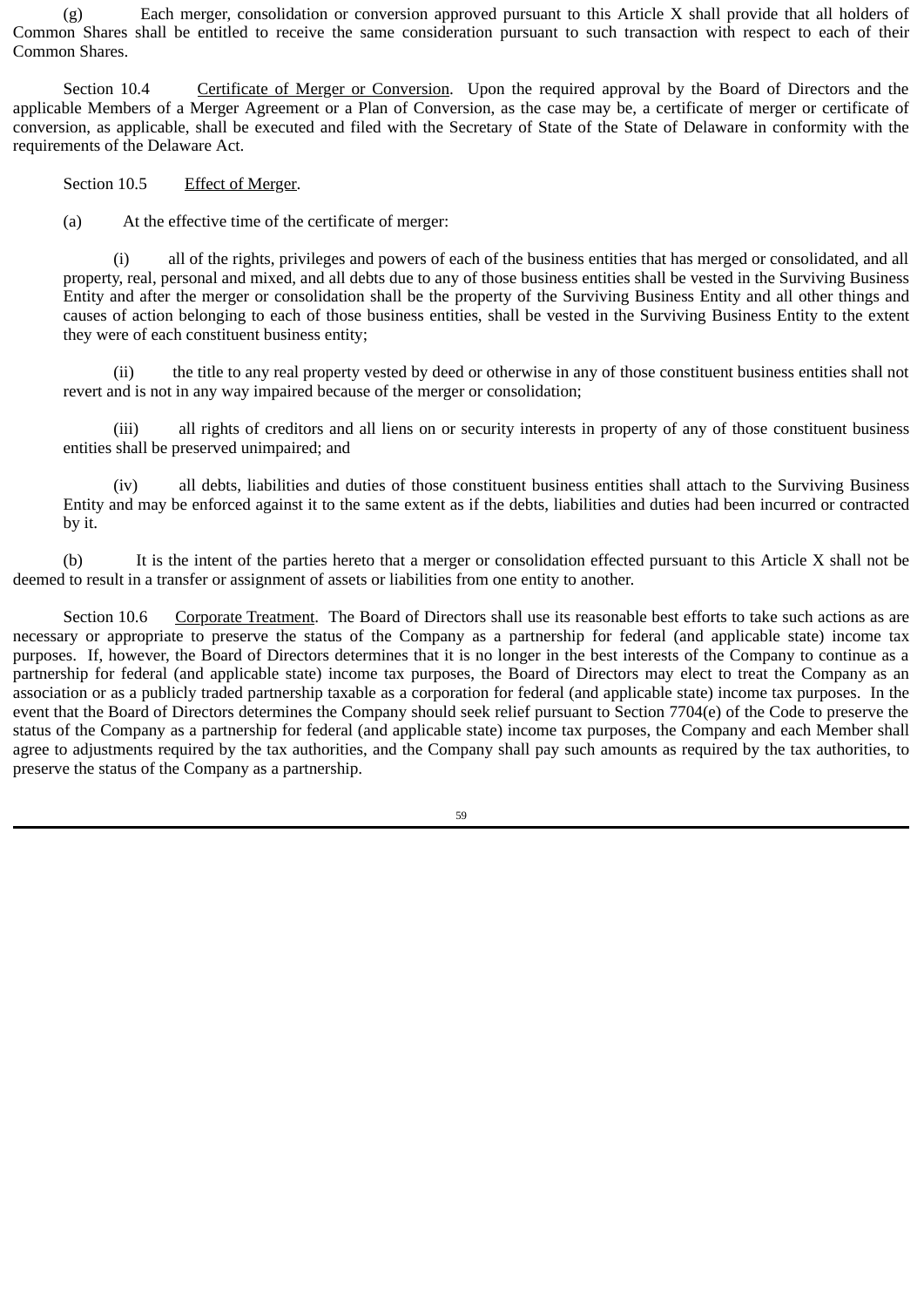Section 10.7 Preferred Shares. Notwithstanding anything to the contrary, (a) the provisions of Section 10.3 are not applicable to Series A Preferred Shares or the Series A Holders except as otherwise expressly provided in clause (ii) of Section 10.3(b), (b) voting, approval and consent rights of the Series A Holders shall be solely as provided for and set forth in the Series A Preferred Share Designation, (c) the Series A Holders shall have no voting, approval or consent rights under this Article X and (d) any rights of the Series A Holders in the event of a merger, consolidation or sale of assets of the Company shall be solely as set forth in the Series A Preferred Share Designation or as otherwise required by applicable law.

### **ARTICLE XI**

#### **MEMBER MEETINGS**

#### Section 11.1 Member Meetings.

(a) All acts of Members to be taken hereunder shall be taken in the manner provided in this Article XI. An annual meeting of the Common Members for the election of Directors and for the transaction of such other business as may properly come before the meeting shall be held at such time and place as the Board of Directors shall specify, which date shall be within 13 months of the last annual meeting of Common Members. If authorized by the Board of Directors, and subject to such guidelines and procedures as the Board of Directors may adopt, Members and proxyholders not physically present at a meeting of Members may by means of remote communication participate in such meeting and be deemed present in person and vote at such meeting, provided that the Company shall implement reasonable measures to verify that each Person deemed present and permitted to vote at the meeting by means of remote communication is a Member or proxyholder, to provide such Members or proxyholders a reasonable opportunity to participate in the meeting and to record the votes or other action made by such Members or proxyholders.

(b) A failure to hold the annual meeting of the Common Members at the designated time or to elect a sufficient number of Directors to conduct the business of the Company shall not affect otherwise valid acts of the Company or work a forfeiture or dissolution of the Company. If the annual meeting for election of Directors is not held on the date designated therefor, the Directors shall cause the meeting to be held as soon as is convenient.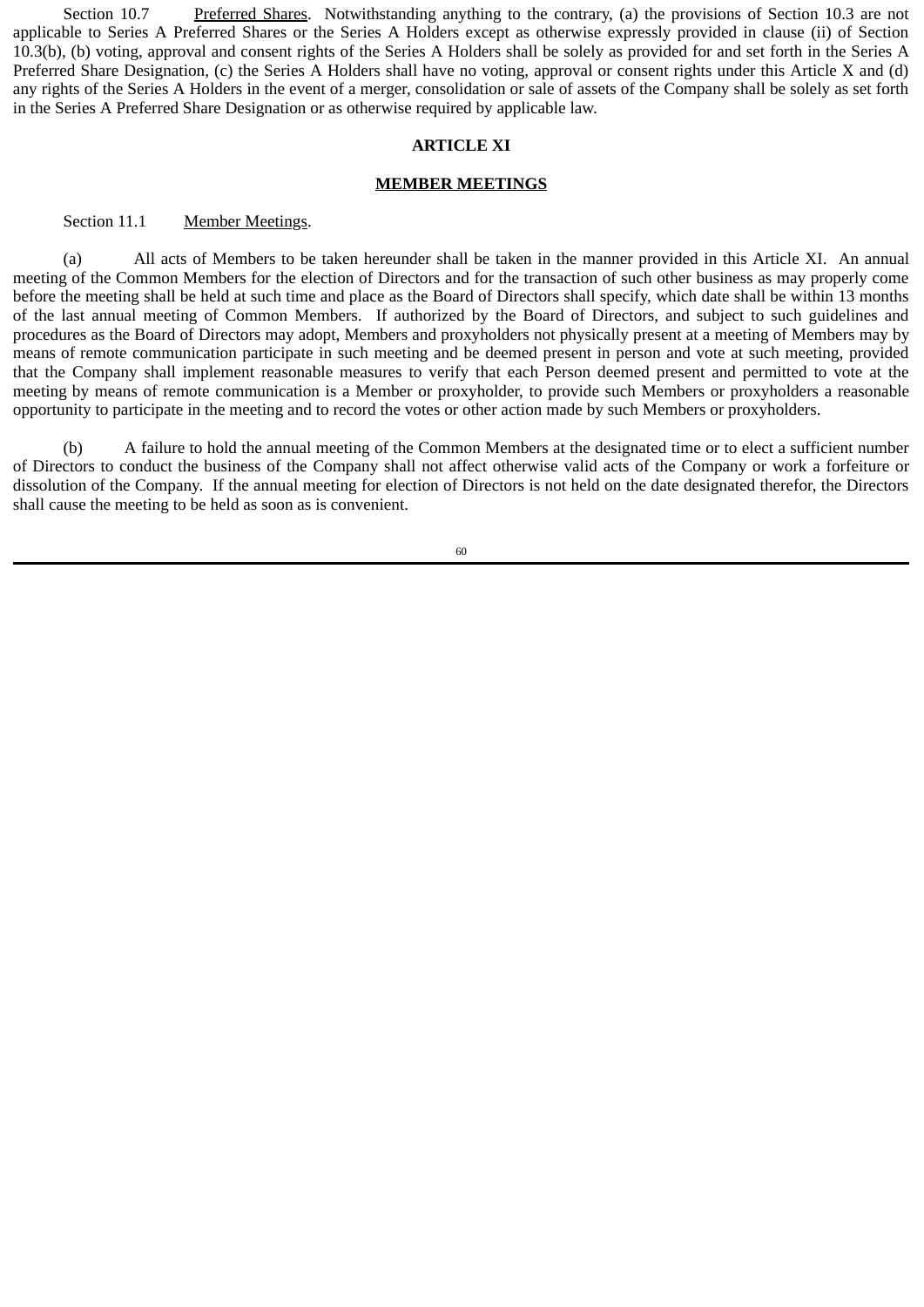(c) Special meetings of the Members may be called at any time by either (i) the Chairman of the Board, if there be one, or (ii) the Chief Executive Officer, if there be one, and shall be called by any such officer at the request in writing of (i) the Board of Directors (including a majority thereof) or (ii) a committee of the Board of Directors that has been duly designated by the Board of Directors and whose powers include the authority to call such meetings. No Members or group of Members, acting in its or their capacity as Members, shall have the right to call a special meeting of the Members.

# Section 11.2 Notice of Meetings of Members.

(a) Notice, stating the place, day and hour of any annual or special meeting of the Members, as determined by the Board of Directors, and (i) in the case of a special meeting of the Members, the purpose or purposes for which the meeting is called, as determined by the Board of Directors or (ii) in the case of an annual meeting, those matters that the Board of Directors, at the time of giving the notice, intends to present for action by the Members, shall be delivered by the Company not less than 10 calendar days nor more than 60 calendar days before the date of the meeting, in a manner and otherwise in accordance with Section 12.1 to each Record Holder who is entitled to vote at such meeting. Such further notice shall be given as may be required by Delaware law. The notice of any meeting of the Members at which Directors are to be elected shall include the name of any nominee or nominees who, at the time of the notice, the Board of Directors intends to present for election. Only such business shall be conducted at a special meeting of Members as shall have been brought before the meeting pursuant to the Company's notice of meeting.

(b) The Board of Directors shall designate the place of meeting for any annual meeting or for any special meeting of the Members. If no designation is made, the place of meeting shall be the principal office of the Company.

Section 11.3 Record Date. Except as otherwise provided with respect to any Preferred Shares in any applicable Share Designation, for purposes of determining the Members entitled to notice of or to vote at a meeting of the Members, the Board of Directors may set a Record Date, which Record Date shall not precede the date upon which the resolution fixing the record date is adopted by the Board of Directors, and which Record Date shall not be less than 10 nor more than 60 days before the date of the meeting (unless such requirement conflicts with any rule, regulation, guideline or requirement of any National Securities Exchange on which the Shares are listed for trading, in which case the rule, regulation, guideline or requirement of such exchange shall govern). If no Record Date is fixed by the Board of Directors, the Record Date for determining Members entitled to notice of or to vote at a meeting of Members shall be at the close of business on the day next preceding the day on which notice is given, or, if notice is waived, at the close of business on the day immediately preceding the day on which the meeting is held. A determination of Members of record entitled to notice of or to vote at a meeting of Members shall apply to any adjournment or postponement of the meeting; provided, however, that the Board of Directors may fix a new Record Date for the adjourned or postponed meeting. In such case, the Board of Directors shall also fix as the Record Date for Members entitled to notice of such adjourned meeting the same or an earlier date as that fixed for determination of Members entitled to vote in accordance with the foregoing provisions of this Section 11.3 at the adjourned meeting.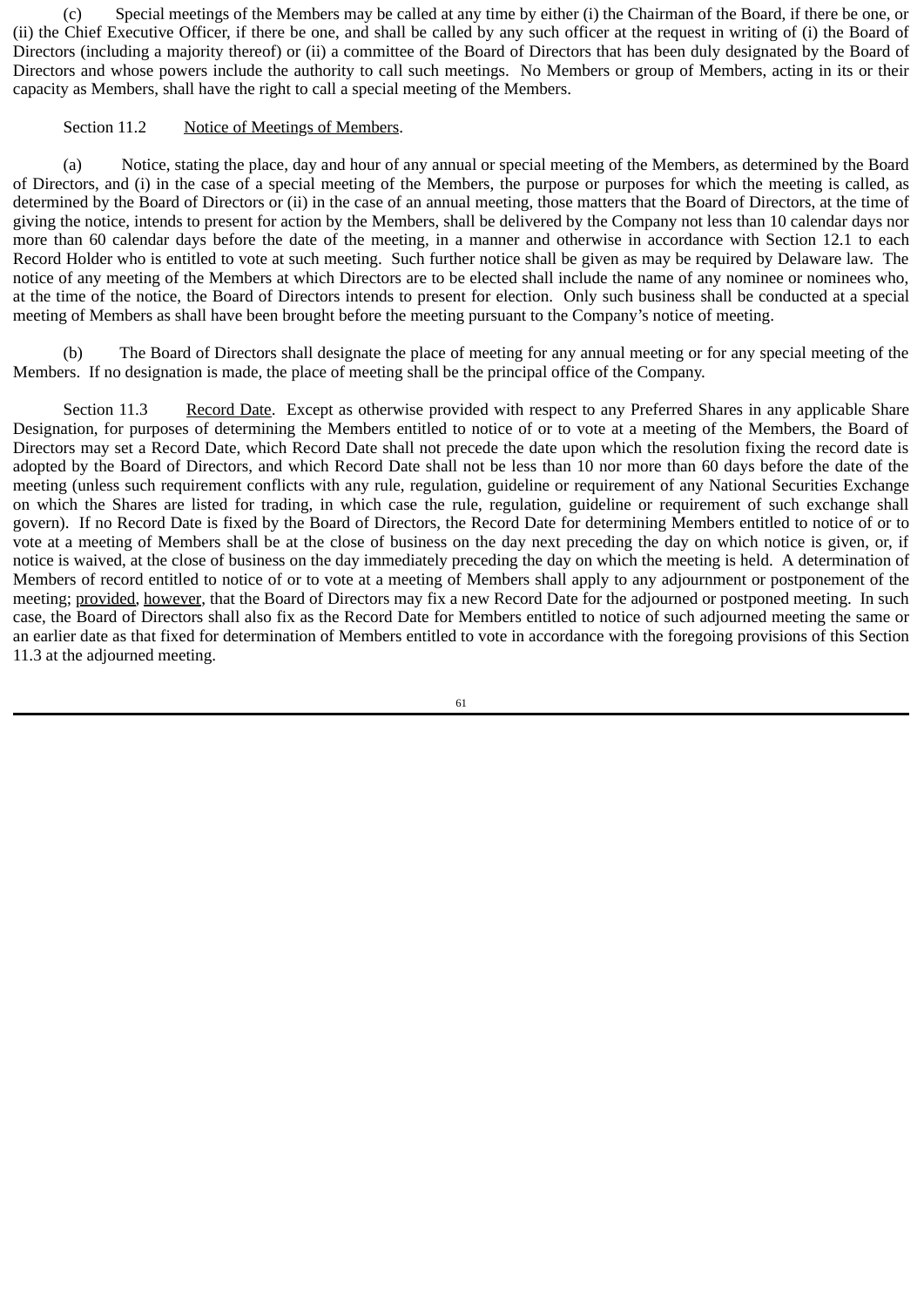Section 11.4 Adjournment. When a meeting is adjourned to another time or place, notice need not be given of the adjourned meeting and a new Record Date need not be fixed, if the time and place thereof are announced at the meeting at which the adjournment is taken, unless such adjournment shall be for more than 30 days. At the adjourned meeting, the Company may transact any business which might have been transacted at the original meeting. If the adjournment is for more than 30 days or if a new Record Date is fixed for the adjourned meeting, a notice of the adjourned meeting shall be given in accordance with this Article XI.

Section 11.5 Waiver of Notice; Approval of Meeting. Whenever notice to the Members is required to be given under this Agreement, a written waiver, signed by the Person entitled to notice, whether before or after the time stated therein, or a waiver by electronic transmission by the person or persons entitled to notice, or a waiver by electronic transmission by the person or persons entitled to notice whether before or after the time stated therein, shall be deemed equivalent to notice. Attendance of a Person at any such meeting of the Members shall constitute a waiver of notice of such meeting, except when the Person attends a meeting for the express purpose of objecting, at the beginning of the meeting, to the transaction of any business because the meeting is not lawfully called or convened. Neither the business to be transacted at, nor the purpose of, any regular or special meeting of the Members need be specified in any written waiver of notice unless so required by resolution of the Board of Directors. Any Member so waiving notice of a meeting shall be bound by the proceedings of such meeting in all respects as if due notice thereof had been given. All waivers and approvals shall be filed with the Company records or made part of the minutes of the meeting.

#### Section 11.6 Ouorum; Required Vote for Member Action; Voting for Directors.

(a) At any meeting of the Common Members, the holders of a majority of the Outstanding Voting Shares of the class or classes or series for which a meeting has been called represented in person or by proxy shall constitute a quorum of such class or classes or series unless any such action by the Common Members requires approval by holders of a greater percentage of Outstanding Voting Shares, in which case the quorum shall be such greater percentage. The submission of matters to Members for approval and the election of Directors shall occur only at a meeting of the Members duly called and held in accordance with this Agreement at which a quorum is present; provided, however, that the Members present at a duly called or held meeting at which a quorum is present may continue to transact business until adjournment, notwithstanding the withdrawal of enough Members to leave less than a quorum, if any action taken (other than adjournment) is approved by the required percentage of Outstanding Voting Shares specified in this Agreement. Any meeting of Members may be adjourned from time to time by the chairman of the meeting to another place or time, without regard to the presence of a quorum.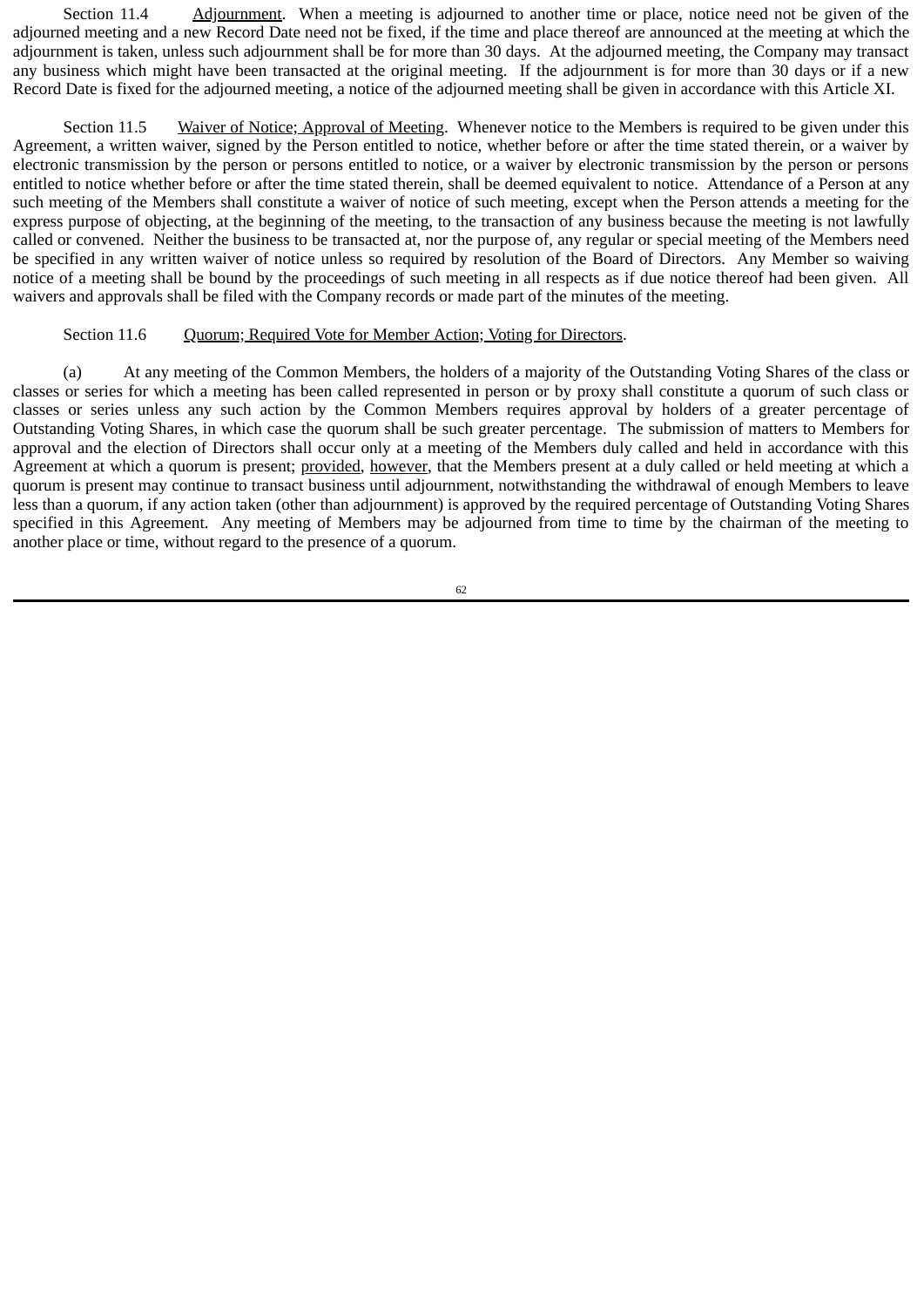(b) Each Outstanding Common Share shall be entitled to one vote on all matters submitted to Members for approval and in the election of Directors; provided, however, that no Common Share shall be entitled to any voting rights pursuant to the Series A Preferred Share Designation, including with respect to the election of any Series A Nonpayment Directors in accordance with the provisions of the Series A Preferred Share Designation.

(c) All matters (other than the election of Directors) submitted to Common Members for approval shall be determined by a majority of the votes cast affirmatively or negatively by Members holding Outstanding Voting Shares, unless a greater percentage is required with respect to such matter under the Delaware Act, under the rules of any National Securities Exchange on which the Shares are listed for trading, or under the provisions of this Agreement, in which case the approval of Common Members holding Outstanding Voting Shares that in the aggregate represent at least such greater percentage shall be required.

(d) Except as provided in Section 5.6 of Article V or in any Share Designation, Directors will be elected by a plurality of the votes cast for a particular position.

### Section 11.7 Conduct of a Meeting; Member Lists.

(a) The Board of Directors may adopt by resolution such rules and regulations for the conduct of any meeting of the Members as it shall deem appropriate. Except to the extent inconsistent with such rules and regulations as adopted by the Board of Directors, the chairman of any meeting of the Members shall have the right and authority to prescribe such rules, regulations and procedures and to do all such acts as, in the judgment of such chairman, are appropriate for the proper conduct of the meeting. Such rules, regulations or procedures, whether adopted by the Board of Directors or prescribed by the chairman of the meeting, may include, without limitation, the following: (i) the establishment of an agenda or order of business for the meeting; (ii) the determination of when the polls shall open and close for any given matter to be voted on at the meeting; (iii) rules and procedures for maintaining order at the meeting and the safety of those present; (iv) limitations on attendance at or participation in the meeting to Members of record of the Company, their duly authorized and constituted proxies or such other persons as the chairman of the meeting shall determine; (v) restrictions on entry to the meeting after the time fixed for the commencement thereof; and (vi) limitations on the time allotted to questions or comments by participants.

(b) The chairman of any meeting of Members shall have the power and duty to determine all matters relating to the conduct of the meeting, including determining whether any nomination or item of business has been properly brought before the meeting in accordance with this Agreement (including whether the Member or beneficial owner, if any, on whose behalf the nomination or proposal is made, solicited (or is part of a group that solicited) or did not so solicit, as the case may be, proxies in support of such Member's nominee or proposal in compliance with such Member's representation), and if the chairman should so determine and declare that any nomination or item of business has not been properly brought before a meeting of Members, then such business shall not be transacted or considered at such meeting and such nomination shall be disregarded. Unless and to the extent determined by the Board of Directors or the chairman of the meeting, meetings of Members shall not be required to be held in accordance with the rules of parliamentary procedure.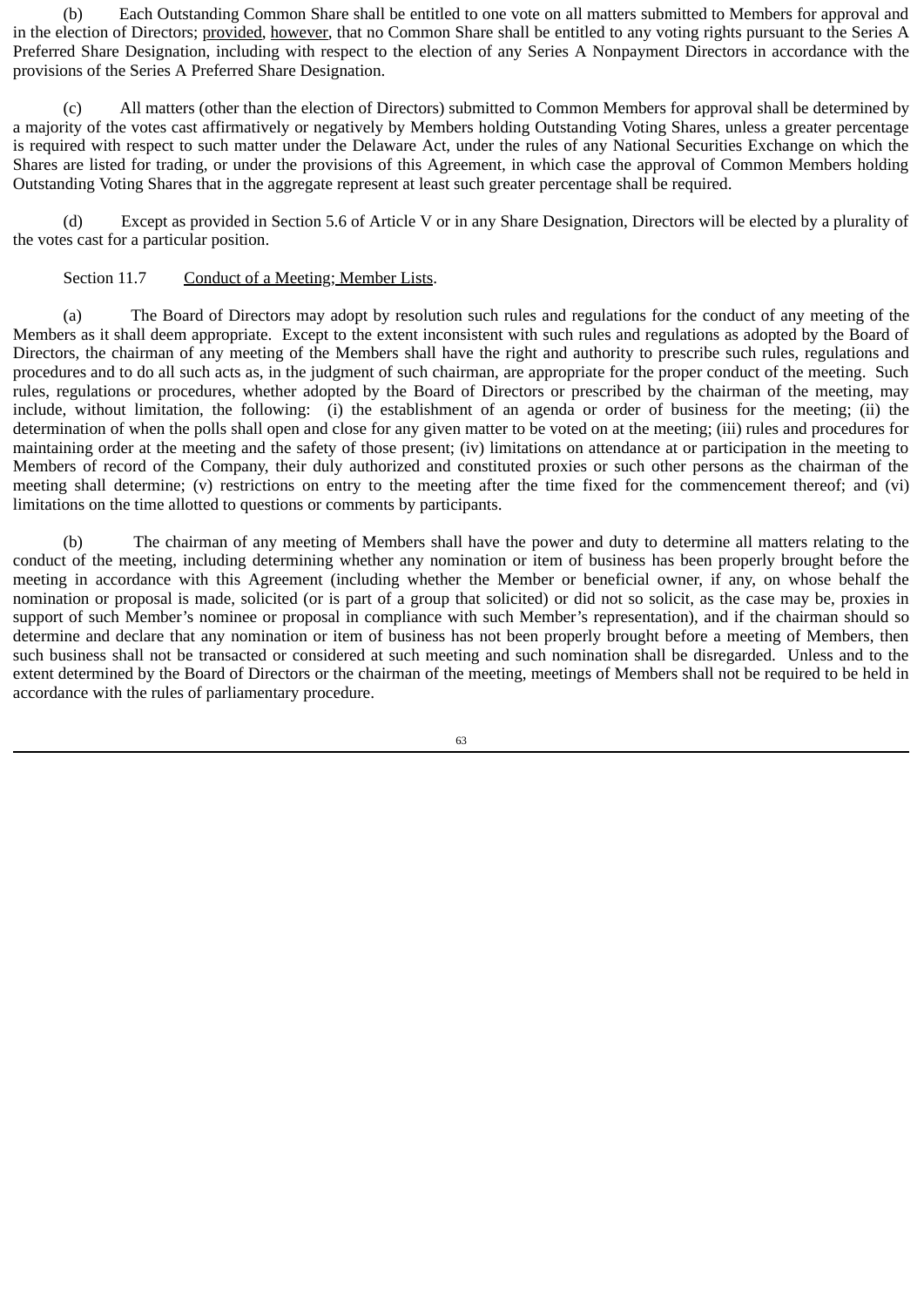(c) A complete list of Members entitled to vote at any meeting of Members, arranged in alphabetical order for each class or series of Shares and showing the address of each such Member and the number of Outstanding Voting Shares registered in the name of such Member, shall be open to the examination of any Member, for any purpose germane to the meeting, during ordinary business hours, for a period of at least 10 days before the meeting, at the principal place of business of the Company. The Member list shall also be produced and kept at the time and place of the meeting during the whole time thereof, and may be inspected by any Member who is present.

Section 11.8 No Action Without a Meeting. On any matter that is to be voted on, consented to or approved by Members, the Members may only take such action at an annual or special meeting of Members properly brought in accordance with this Agreement. The ability of Members to consent in writing to the taking of any action is hereby specifically denied.

## Section 11.9 Voting and Other Rights.

(a) Only those Record Holders of Outstanding Voting Shares on the Record Date set pursuant to Section 11.3 shall be entitled to notice of, and to vote at, a meeting of Members or to act with respect to matters as to which the holders of the Outstanding Voting Shares have the right to vote or to act. All references in this Agreement to votes of, or other acts that may be taken by, the Outstanding Voting Shares shall be deemed to be references to the votes or acts of the Record Holders of such Outstanding Voting Shares on such Record Date. The Board of Directors, in its discretion, or the Person acting as chairman of a meeting of the Members, in such Person's discretion, may require that any votes cast at such meeting shall be cast by written ballot.

(b) With respect to Outstanding Voting Shares that are held for a Person's account by another Person (such as a broker, dealer, bank, trust company or clearing corporation, or an agent of any of the foregoing), in whose name such Outstanding Voting Shares are registered, such other Person shall, in exercising the voting rights in respect of such Outstanding Voting Shares on any matter, and unless the arrangement between such Persons provides otherwise, vote such Outstanding Voting Shares in favor of, and at the direction of, the Person who is the beneficial owner, and the Company shall be entitled to assume it is so acting without further inquiry.

### Section 11.10 Proxies and Voting.

(a) On any matter that is to be voted on by Members, the Members may vote in person or by proxy, and such proxy may be granted in writing, by means of electronic transmission or as otherwise permitted by applicable law, but no such proxy shall be voted upon after three years from its date, unless such proxy provides for a longer period. Any such proxy shall be filed in accordance with the procedure established for the meeting. For purposes of this Agreement, the term "**electronic transmission**" means any form of communication not directly involving the physical transmission of paper that creates a record that may be retained, retrieved and reviewed by a recipient thereof and that may be directly reproduced in paper form by such a recipient through an automated process. Any copy, facsimile telecommunication, email or other reliable reproduction of the writing or transmission authorizing another person or persons to act as proxy for a Member may be substituted or used in lieu of the original writing, telegram, cablegram or transmission for any and all purposes for which the original writing, telegram or cablegram could be used; provided, however, that such copy, facsimile telecommunication, email or other reproduction shall be a complete reproduction of the entire original writing or transmission.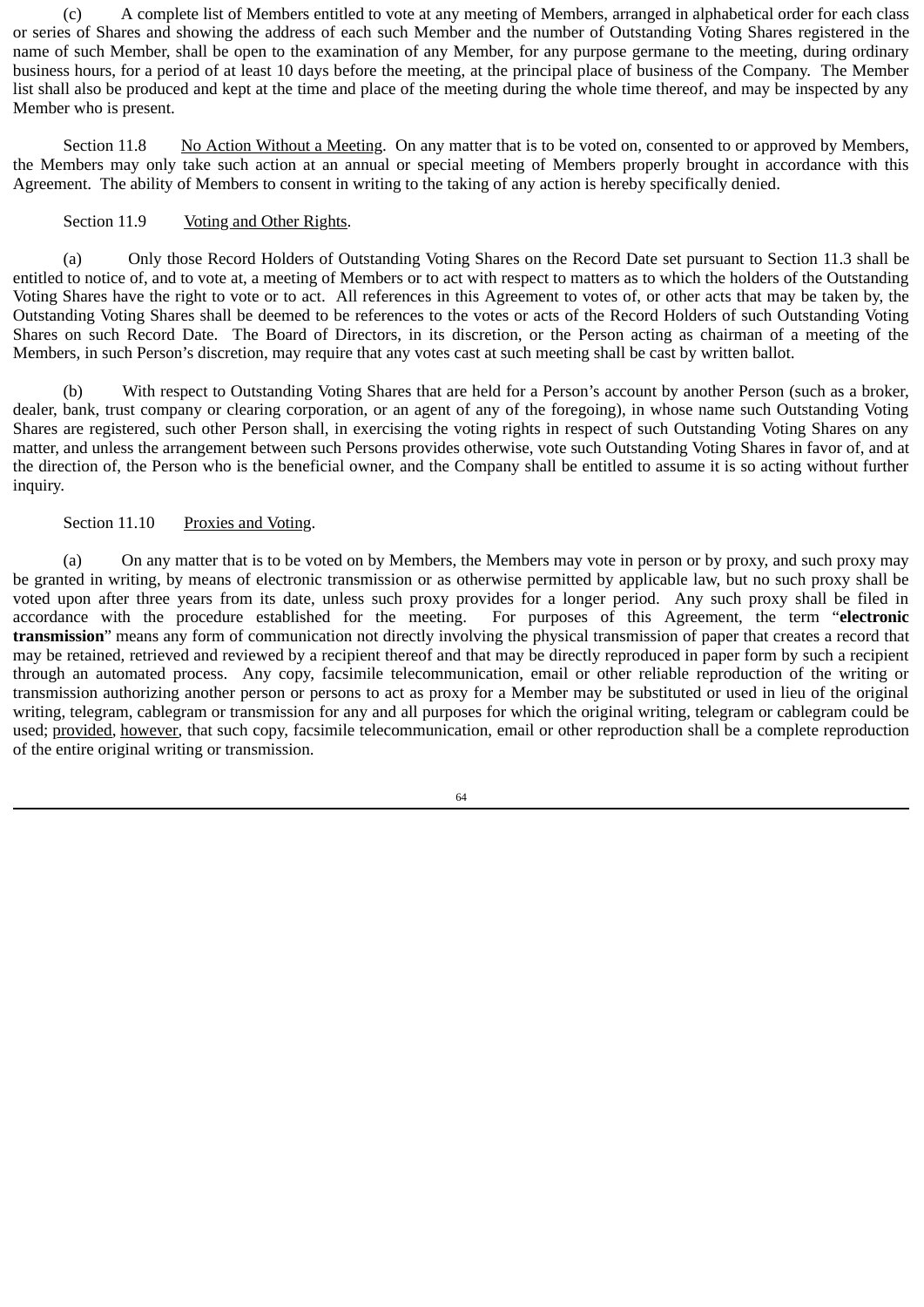(b) In advance of any meeting of the Members, the Board of Directors, by resolution, the Chairman of the Board or the Chief Executive Officer shall appoint one or more inspectors to act at the meeting and make a written report thereof. One or more other persons may be designated as alternate to replace any inspector who fails to act. If no inspector or alternate is able to act at a meeting of the Members, the chairman of the meeting shall appoint one or more inspectors to act at the meeting. Unless otherwise required by applicable law, inspectors may be officers, employees or agents of the Company. Each inspector, before assuming the duties of inspector, shall take and sign an oath to execute faithfully the duties of inspector with strict impartiality and according to the best of such inspector's ability. The inspector shall have the duties prescribed by law and shall take charge of the polls and, when the vote is completed, shall make a certificate of the result of the vote taken and of such other facts as may be required by applicable law.

(c) With respect to the use of proxies at any meeting of Members, the Company shall be governed by paragraphs (b), (c), (d) and (e) of Section 212 of the DGCL and other applicable provisions of the DGCL, as though the Company were a Delaware corporation and as though the Members were stockholders of a Delaware corporation.

#### Section 11.11 Notice of Member Business and Nominations.

(a) Subject to Article V of this Agreement, nominations of Persons for election to the Board of Directors and the proposal of business to be considered by the Members may be made at an annual meeting of Common Members (i) pursuant to the Company's notice of meeting delivered pursuant to Section 11.2 of this Agreement, (ii) by or at the direction of the Board of Directors, (iii) for nominations to the Board of Directors only, by any holder of Outstanding Voting Shares who is entitled to vote at the meeting, who complied with the notice procedures set forth in paragraph (b) or (d) of this Section and who was a Record Holder of a sufficient number of Outstanding Voting Shares as of the Record Date for such meeting to elect one or more members to the Board of Directors assuming that such holder cast all of the votes it is entitled to cast in such election in favor of a single candidate and such candidate received no other votes from any other holder of Outstanding Voting Shares, or (iv) by any holder of Outstanding Voting Shares who is entitled to vote at the meeting, who complied with the notice procedures set forth in paragraphs (c) or (d) of this Section and who is a Record Holder of Outstanding Voting Shares at the time such notice is delivered to the Secretary of the Company.

(b) For nominations to be properly brought before an annual meeting by a Member pursuant to Section 11.11(a)(iii), the Member must have given timely notice thereof in writing to the Secretary of the Company. To be timely, a Member's notice shall be delivered to the Secretary at the principal executive offices of the Company not less than ninety (90) days nor more than one hundred twenty (120) days prior to the anniversary of the date of the immediately preceding annual meeting of Members; provided, however, that, in the case of the Company's first annual meeting, or if the annual meeting is called for a date that is more than twenty-five (25) days before or after the anniversary of the previous year's annual meeting, notice by the Member in order to be timely must be so received not later than the close of business on the tenth (10<sup>th</sup>) day following the earlier of the date on which notice of the annual meeting was posted to the Members or the day on which public disclosure of the date of the annual meeting is first made (which may be the date on which proxy materials for such meeting are first mailed). In no event shall the adjournment or postponement of an annual meeting, or the public announcement of such an adjournment or postponement, commence a new time period (or extend any time period) for the giving of a Member's notice as described in this Section 11.11(b). Such Member's notice shall set forth: (A) as to each Person whom the Member proposes to nominate for election or reelection as a Director all information relating to such Person that is required to be disclosed in solicitations of proxies for election of Directors, or is otherwise required, in each case, pursuant to Regulation 14A under the Exchange Act, including such Person's written consent to being named in the proxy statement as a nominee and to serving as a Director if elected and (B) as to the Member giving the notice and the beneficial owner, if any, on whose behalf the nomination or proposal is made the name and address of such Member, as they appear on the Company's books, and of such beneficial owner, the class or series and number of Shares of the Company which are owned beneficially and of record by such Member and such beneficial owner. Such holder shall be entitled to nominate as many candidates for election to the Board of Directors as would be elected assuming such holder cast the precise number of votes necessary to elect each candidate and no more votes were cast by such holder or any other holder for such candidates.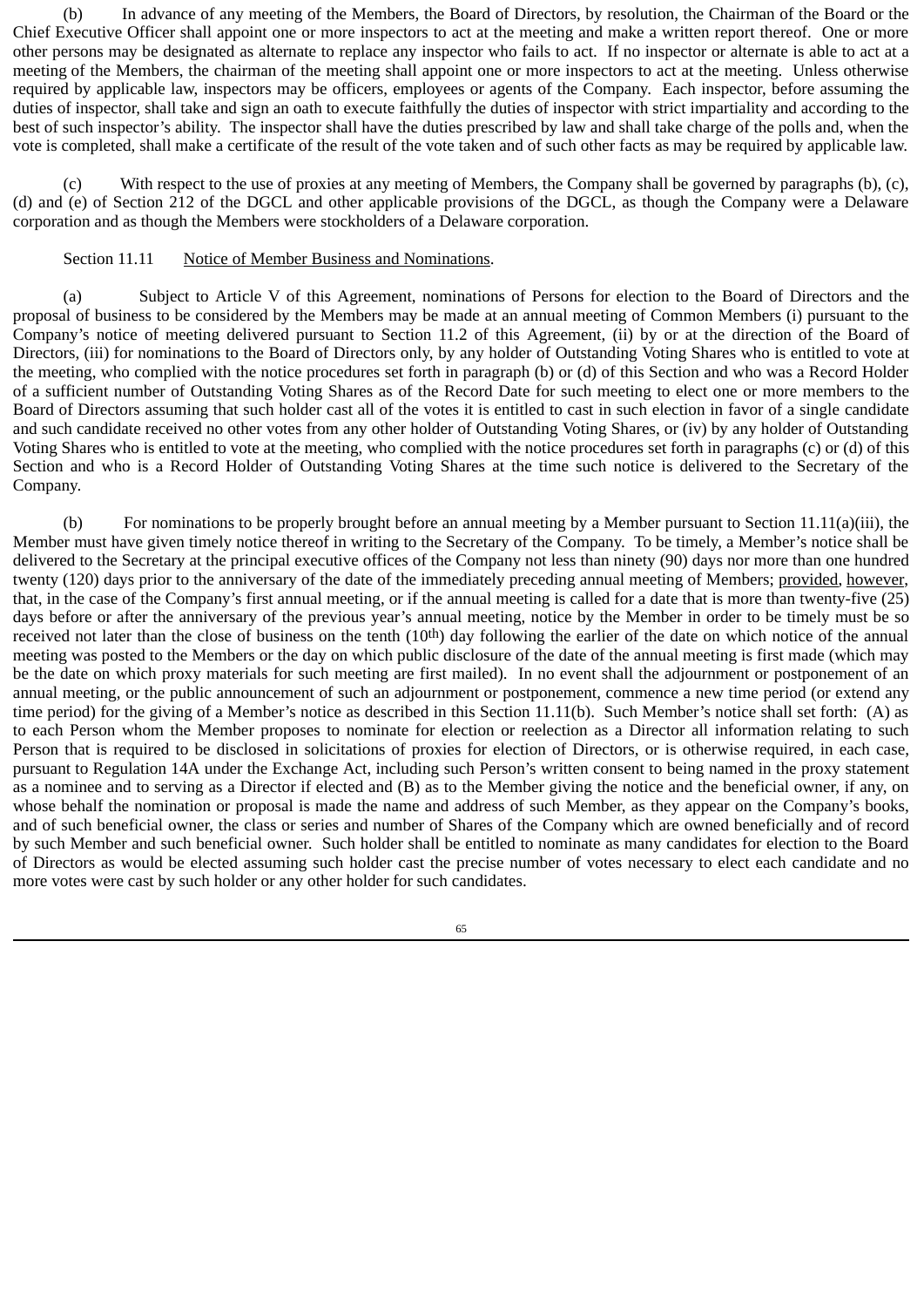(c) For nominations or other business to be properly brought before an annual meeting by a Member pursuant to Section  $11.11(a)(iv)$ , (i) the Member must have given timely notice thereof in writing to the Secretary of the Company, (ii) such business must be a proper matter for Member action under this Agreement and the Delaware Act, (iii) if the Member, or the beneficial owner on whose behalf any such proposal or nomination is made, has provided the Company with a Solicitation Notice, such Member or beneficial owner must, in the case of a proposal, have delivered a proxy statement and form of proxy to holders of at least the percentage of the Company's Outstanding Shares required under this Agreement or Delaware law to carry any such proposal, or, in the case of a nomination or nominations, have delivered a proxy statement and form of proxy to holders of a percentage of the Company's Outstanding Voting Shares reasonably believed by such Member or beneficial holder to be sufficient to elect the nominee or nominees proposed to be nominated by such Member, and must, in either case, have included in such materials the Solicitation Notice and (iv) if no Solicitation Notice relating thereto has been timely provided pursuant to this Section 11.11, the Member or beneficial owner proposing such business or nomination must not have solicited a number of proxies sufficient to have required the delivery of such a Solicitation Notice. To be timely, a Member's notice shall be delivered to the Secretary at the principal executive offices of the Company not less than ninety (90) days nor more than one hundred twenty (120) days prior to the anniversary of the date on which the Company first made publicly available (whether by mailing, by filing with the Commission or by posting on an internet web site) its proxy materials for the immediately preceding annual meeting of Common Members; provided, however, that, in the case of the Company's first annual meeting, or if the annual meeting is called for a date that is more than thirty (30) days before or after the anniversary of the previous year's annual meeting, notice by the Member in order to be timely must be so received not later than the close of business on the tenth  $(10<sup>th</sup>)$  day following the earlier of the date on which notice of the annual meeting was posted to the Members or the day on which public disclosure of the date of the annual meeting is first made (which may be the date on which proxy materials for such meeting are first made publicly available, whether by mailing, by filing with the Commission or by posting on an internet web site). In no event shall the public announcement or postponement of an annual meeting commence a new time period for the giving of a Member's notice as described in this Section 11.11(c). Such Member's notice shall set forth:  $(A)$ as to each Person whom the Member proposes to nominate for election or reelection as a Director all information relating to such Person that is required to be disclosed in solicitations of proxies for election of Directors, or is otherwise required, in each case pursuant to Regulation 14A under the Exchange Act, including such Person's written consent to being named in the proxy statement as a nominee and to serving as a Director if elected; (B) as to any other business that the Member proposes to bring before the meeting, a brief description of the business desired to be brought before the meeting, the reasons for conducting such business at the meeting and any material interest in such business of such Member and the beneficial owner, if any, on whose behalf the proposal is made; and (C) as to the Member giving the notice and the beneficial owner, if any, on whose behalf the nomination or proposal is made the name and address of such Member, as they appear on the Company's books, and of such beneficial owner, the class or series and number of Shares of the Company which are owned beneficially and of record by such Member and such beneficial owner, and whether either such Member or beneficial owner intends to deliver a proxy statement and form of proxy to holders of, in the case of a proposal, at least the percentage of the Company's Outstanding Voting Shares required under this Agreement or Delaware law to carry the proposal or, in the case of a nomination or nominations, a sufficient number of holders of the Company's Outstanding Shares to elect such nominee or nominees (an affirmative statement of such intent, a "**Solicitation Notice**"). This Section shall be the exclusive means for a Member to make business proposals before a special meeting of Members (other than matters properly bought under Rule 14a-8 under the Exchange Act and included in the Company's notice of meeting). Subject to Rule 14a-8 under the Exchange Act, nothing in this Agreement shall be construed to permit any Member, or give any Member the right, to include or have disseminated or described in the Company's proxy statement any business proposal.

(d) Notwithstanding anything in the second sentence of Section 11.11(b) or the first sentence of Section 11.11(c) to the contrary, if the number of Directors to be elected to the Board of Directors is increased (except as may be the result of a Series A Nonpayment Board Expansion) and there is no public announcement naming all of the nominees for Director or specifying the size of the increased Board of Directors made by the Company at least 90 days prior to the anniversary of the date on which the Company first made publicly available (whether by mailing, by filing with the Commission or by posting on an internet web site) its proxy materials for the immediately preceding annual meeting of Common Members, then a Member's notice required by this Section shall also be considered timely, but only with respect to nominees for any new positions created by such increase, if it shall be delivered to the Secretary at the principal executive offices of the Company not later than the close of business on the tenth (10th) day following the day on which such public announcement is first made by the Company.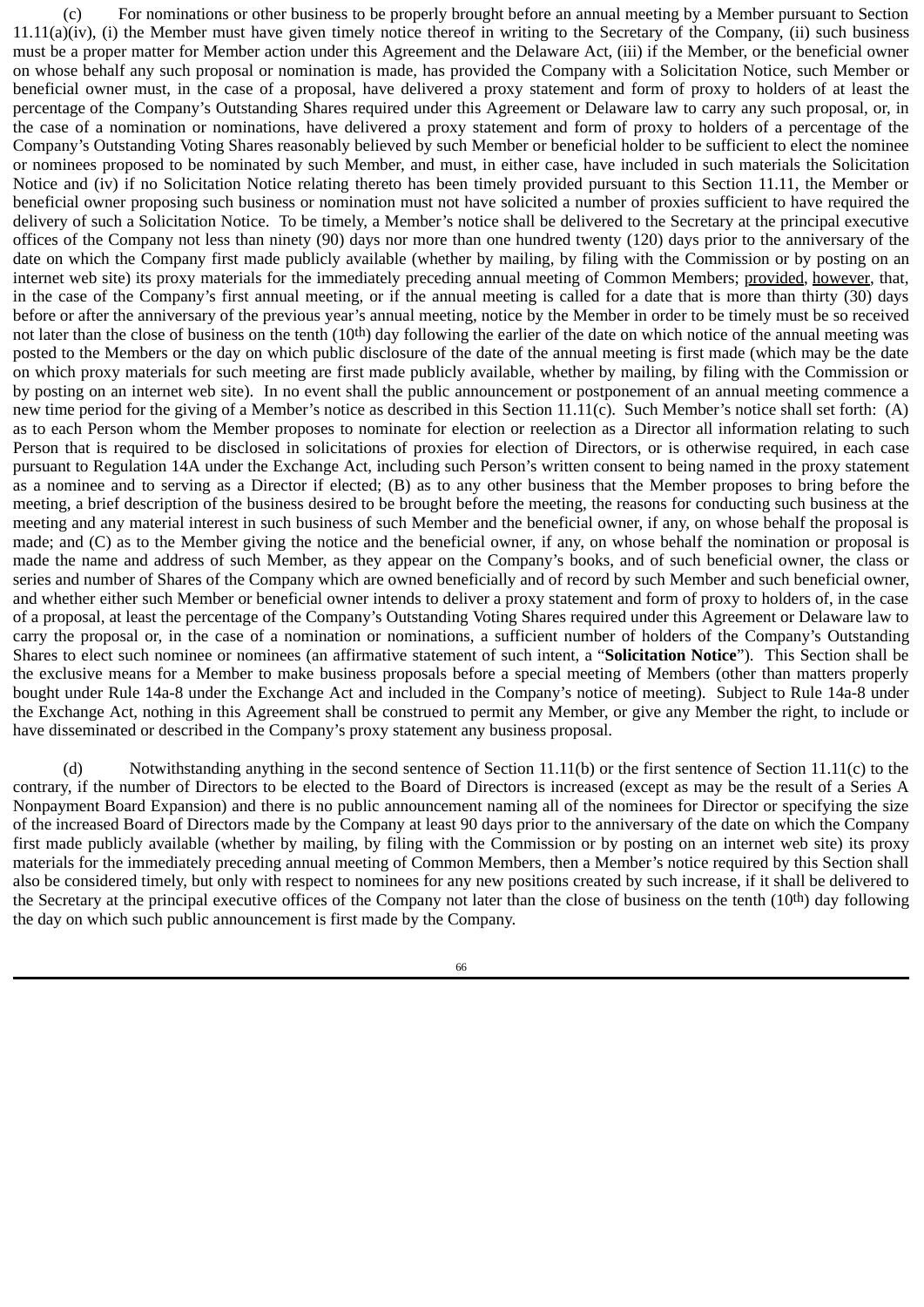(e) Only such business shall be conducted at a special meeting of Members as shall have been brought before the meeting pursuant to the Company's notice of meeting pursuant to Section 11.2 of this Agreement. Subject to Section 5.6 of this Agreement, nominations of Persons for election to the Board of Directors may be made at a special meeting of Members at which Directors are to be elected pursuant to the Company's notice of meeting (i) by or at the direction of the Board of Directors, (ii) by any holder of Outstanding Voting Shares who is entitled to vote at the meeting, who complied with the notice procedures set forth in paragraph (b) or (d) of this Section 11.11 and who was a Record Holder of a sufficient number of Outstanding Voting Shares as of the Record Date for such meeting to elect one or more members to the Board of Directors assuming that such holder cast all of the votes it is entitled to cast in such election in favor of a single candidate and such candidate received no other votes from any other holder of Outstanding Voting Shares, or (iii) by any holder of Outstanding Voting Shares who is entitled to vote at the meeting, who complies with the notice procedures set forth in paragraph (c) or (d) of this Section and who is a Record Holder of Outstanding Voting Shares at the time such notice is delivered to the Secretary of the Company. Nominations by Members of Persons for election to the Board of Directors may be made at such a special meeting of Members if the Member's notice as required by Section 11.11(b) or Section 11.11(c) shall be delivered to the Secretary of the Company not earlier than the 90th day prior to such special meeting and not later than the close of business on the later of the 70th day prior to such special meeting or the 10th day following the day on which public announcement is first made of the date of the special meeting and of the nominees proposed by the Board of Directors to be elected at such meeting. Holders of Outstanding Voting Shares making nominations pursuant to Section 11.11(e)(ii) shall be entitled to nominate the number of candidates for election at such special meeting as provided in Section 11.11(b) for an annual meeting.

(f) Except to the extent otherwise provided in Article V with respect to vacancies, only Persons who are nominated in accordance with the procedures set forth in this Section shall be eligible to serve as Directors and only such business shall be conducted at a meeting of Members as shall have been brought before the meeting in accordance with the procedures set forth in this Section. Except as otherwise provided herein or required by law, the chairman of the meeting shall have the power and duty to determine whether a nomination or any business proposed to be brought before the meeting was made in accordance with the procedures set forth in this Section and, if any proposed nomination or business is not in compliance with this Section, to declare that such defective proposal or nomination shall be disregarded.

(g) Notwithstanding the foregoing provisions of this Section, a Member shall also comply with all applicable requirements of the Exchange Act and the rules and regulations thereunder with respect to the matters set forth in this Section. Nothing in this Section shall be deemed to affect any rights of Members to request inclusion of proposals in the Company's proxy statement pursuant to Rule 14a-8 under the Exchange Act.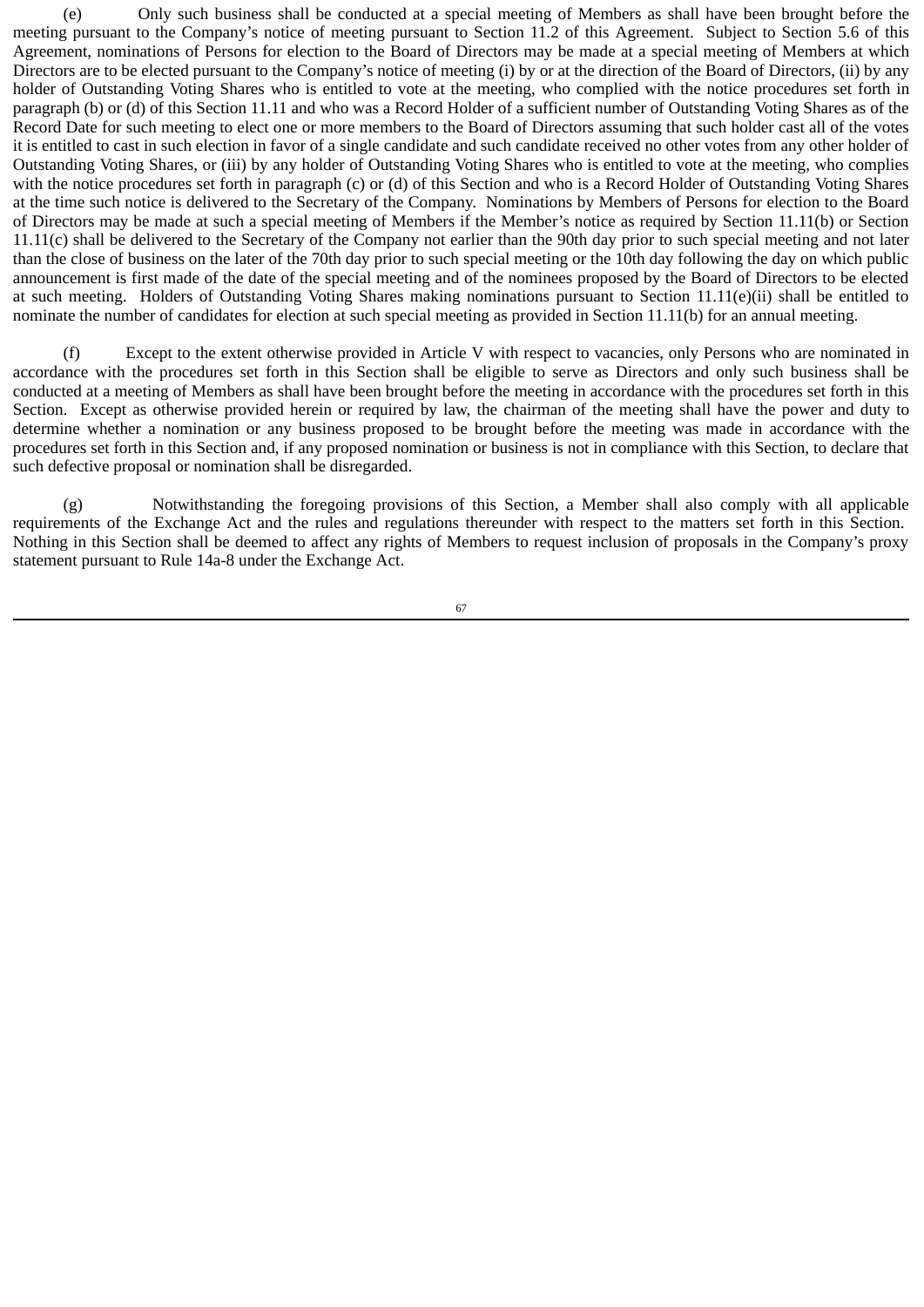(h) Notwithstanding anything to the contrary, the provisions of this Article XI shall not entitle the Series A Holders to any voting, approval or consent rights or, except as otherwise provided by Section 2.7(b)(ii) or 2.7(c) of the Series A Preferred Share Designation, to participate in any meeting of the Members.

#### **ARTICLE XII**

#### **GENERAL PROVISIONS**

Section 12.1 Addresses and Notices. Any notice, demand, request, report or proxy materials required or permitted to be given or made to a Member under this Agreement shall be in writing and shall be deemed given or made when delivered in person or when sent by first class United States mail or by other means of written communication to the Member at the address described below. Any notice, payment or report to be given or made to a Member hereunder shall be deemed conclusively to have been given or made, and the obligation to give such notice or report or to make such payment shall be deemed conclusively to have been fully satisfied, upon sending of such notice, payment or report to the Record Holder of such Shares at his address as shown on the records of the Transfer Agent or as otherwise shown on the records of the Company, regardless of any claim of any Person who may have an interest in such Shares by reason of any assignment or otherwise. An affidavit or certificate of making of any notice, payment or report in accordance with the provisions of this Section 12.1 executed by the Company, the Transfer Agent or the mailing organization shall be prima facie evidence of the giving or making of such notice, payment or report. If any notice, payment or report addressed to a Record Holder at the address of such Record Holder appearing on the books and records of the Transfer Agent or the Company is returned by the United States Postal Service marked to indicate that the United States Postal Service is unable to deliver it, such notice, payment or report and any subsequent notices, payments and reports shall be deemed to have been duly given or made without further mailing (until such time as such Record Holder or another Person notifies the Transfer Agent or the Company of a change in his address) if they are available for the Member at the principal office of the Company for a period of one year from the date of the giving or making of such notice, payment or report to the other Members. Any notice to the Company shall be deemed given if received by the Secretary at the principal office of the Company designated pursuant to Section 2.3. The Board of Directors and the officers of the Company may rely and shall be protected in relying on any notice or other document from a Member or other Person if believed by it to be genuine.

Section 12.2 Further Action. The parties shall execute and deliver all documents, provide all information and take or refrain from taking action as may be necessary or appropriate to achieve the purposes of this Agreement.

Section 12.3 Binding Effect. This Agreement shall be binding upon and inure to the benefit of the parties hereto and their heirs, executors, administrators, successors, legal representatives and permitted assigns.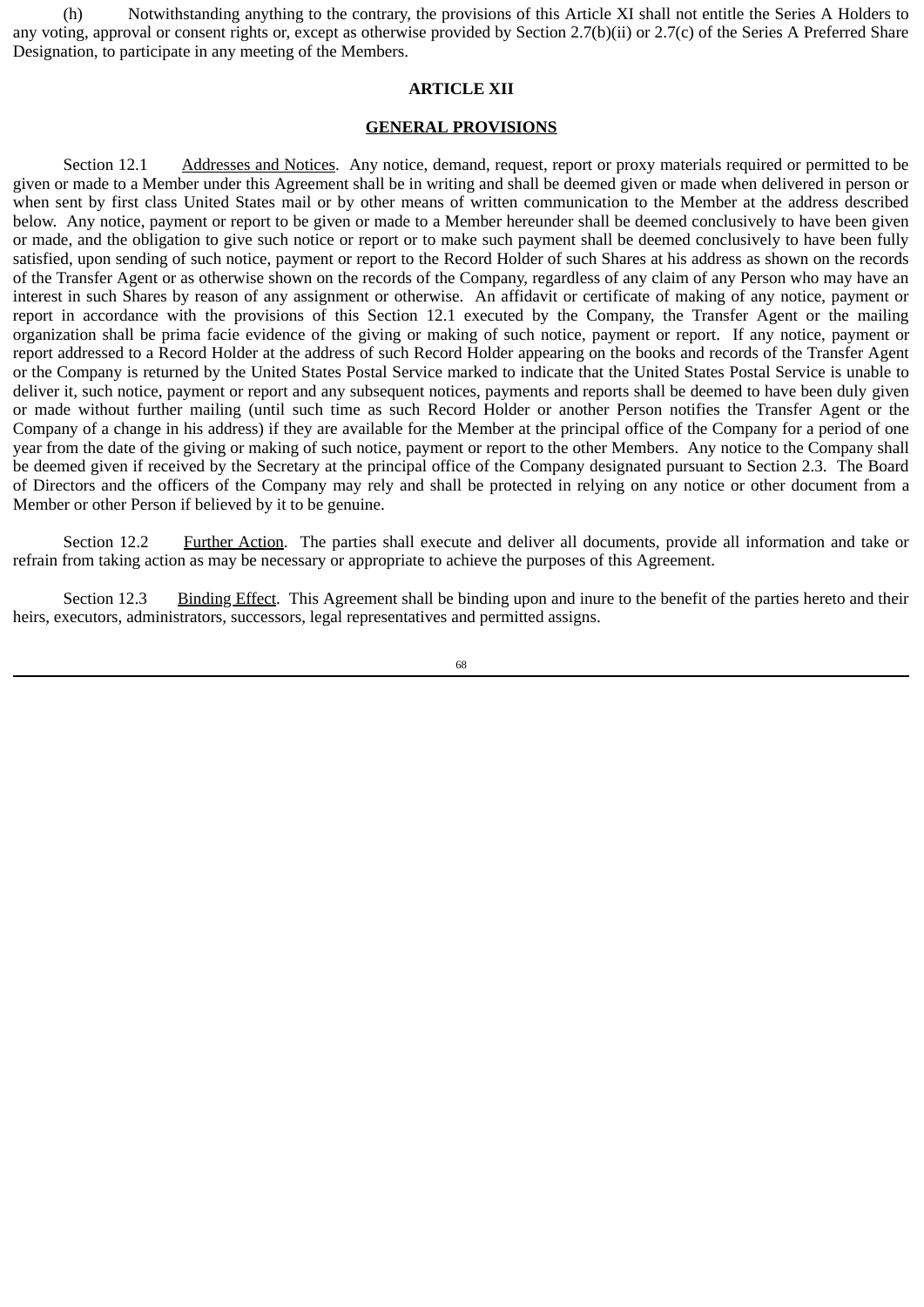Section 12.4 Integration. This Agreement constitutes the entire agreement among the parties hereto pertaining to the subject matter hereof and supersedes all prior agreements and understandings pertaining thereto.

Section 12.5 Creditors. None of the provisions of this Agreement shall be for the benefit of, or shall be enforceable by, any creditor of the Company.

Section 12.6 Waiver. No failure by any party to insist upon the strict performance of any covenant, duty, agreement or condition of this Agreement or to exercise any right or remedy consequent upon a breach thereof shall constitute waiver of any such breach of any other covenant, duty, agreement or condition.

Section 12.7 Counterparts. This Agreement may be executed in counterparts, all of which together shall constitute an agreement binding on all the parties hereto, notwithstanding that all such parties are not signatories to the original or the same counterpart. Each party shall become bound by this Agreement immediately upon affixing its signature hereto or, in the case of a Person acquiring a Share, upon accepting the Certificate evidencing such Share.

Section 12.8 Applicable Law. This Agreement shall be construed in accordance with and governed by the laws of the State of Delaware without regard to principles of conflict of laws. Each Member (i) irrevocably submits to the non-exclusive jurisdiction and venue of any Delaware state court or U.S. federal court sitting in Wilmington, Delaware in any action arising out of this Agreement and (ii) consents to the service of process by mail. Nothing herein shall affect the right of any party to serve legal process in any manner permitted by law or affect its right to bring any action in any other court.

Section 12.9 Invalidity of Provisions. If any provision of this Agreement is or becomes invalid, illegal or unenforceable in any respect, the validity, legality and enforceability of the remaining provisions contained herein shall not be affected thereby.

Section 12.10 Consent of Members. Each Member hereby expressly consents and agrees that, whenever in this Agreement it is specified that an action may be taken upon the affirmative vote or consent of less than all of the Members, such action may be so taken upon the concurrence of less than all of the Members and each Member shall be bound by the results of such action.

Section 12.11 Facsimile Signatures. The use of facsimile signatures affixed in the name and on behalf of the transfer agent and registrar of the Company on certificates representing Shares is expressly permitted by this Agreement.

*Remainder of page intentionally left blank.*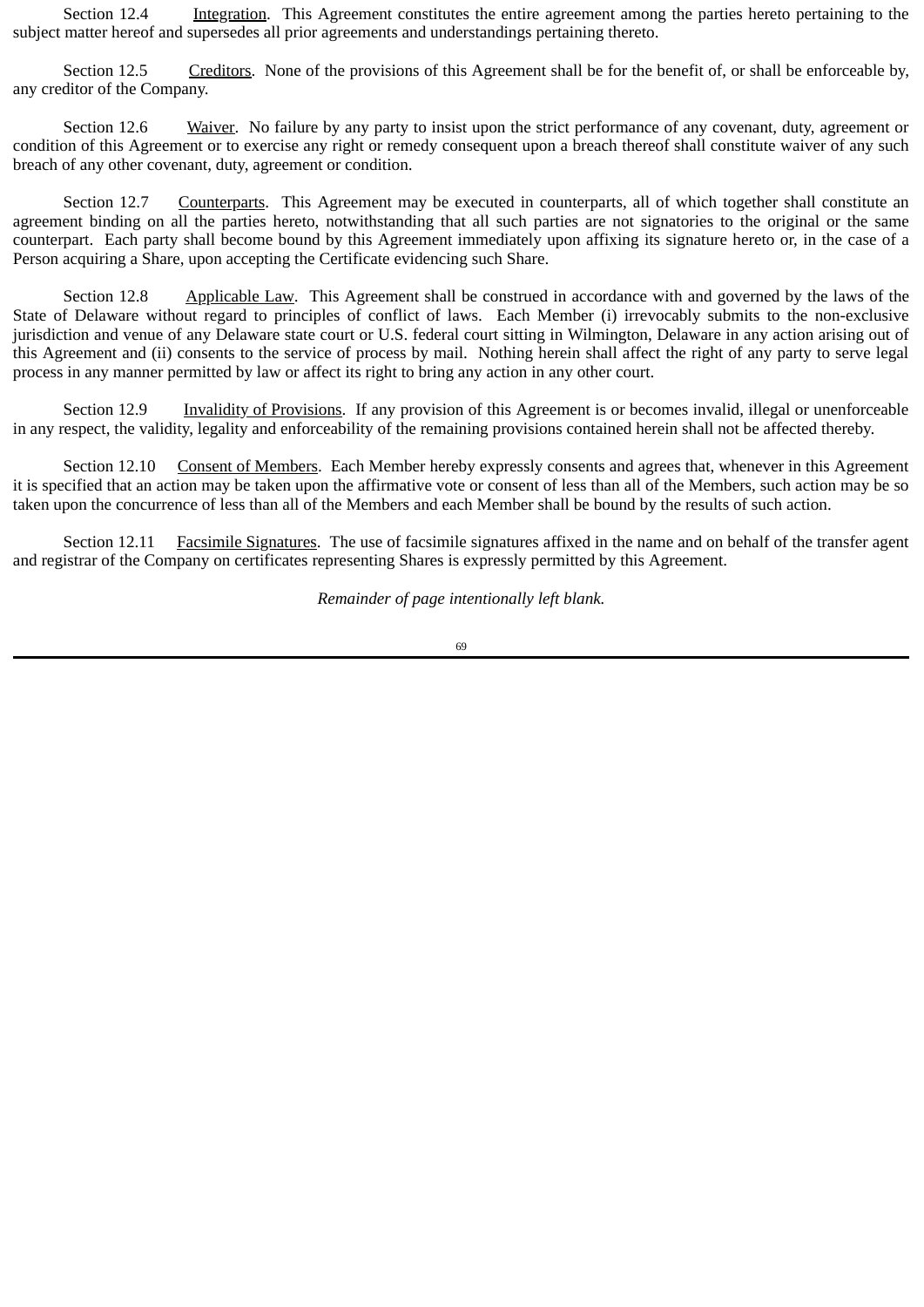IN WITNESS WHEREOF, this Agreement has been executed as of the date first written above.

#### **FORTRESS TRANSPORTATION AND INFRASTRUCTURE INVESTORS LLC**

By: /s/ Scott Christopher

Name: Scott Christopher Title: Chief Financial Officer

[*Signature Page to Second Amended and Restated Limited Liability Company Agreement*]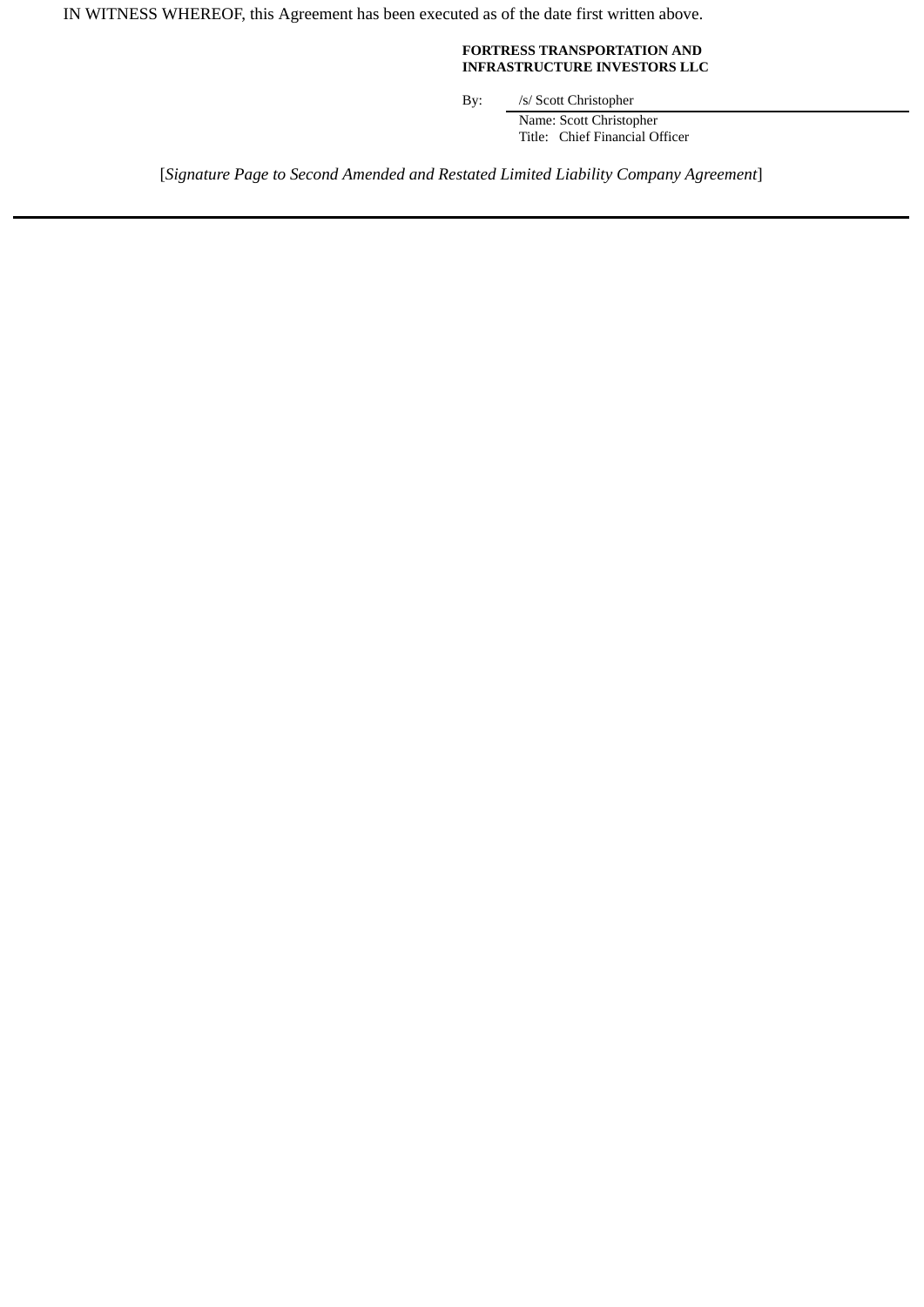# **EXHIBIT A**

#### **Fortress Transportation and Infrastructure Investors LLC**

Formed under the laws of the State of Delaware

CUSIP SEE REVERSE FOR DEFINITIONS

THIS CERTIFICATE IS TRANSFERABLE IN NEW YORK, NEW YORK

THIS CERTIFIES THAT

is the owner of

Common Shares of Fortress Transportation and Infrastructure Investors LLC

(hereinafter called the "Company") transferable on the books of the Company by the holder hereof in person or by duly authorized attorney, upon surrender of this certificate properly endorsed. This certificate is not valid until countersigned by the Transfer Agent and registered by the Registrar.

Witness, the facsimile signatures of the duly authorized officers of the Company.

Dated

Chief Financial Officer Chief Executive Officer

Countersigned and registered:

American Stock Transfer & Trust Company, LLC (New York, NY) Transfer Agent & Registrar

Authorized Signature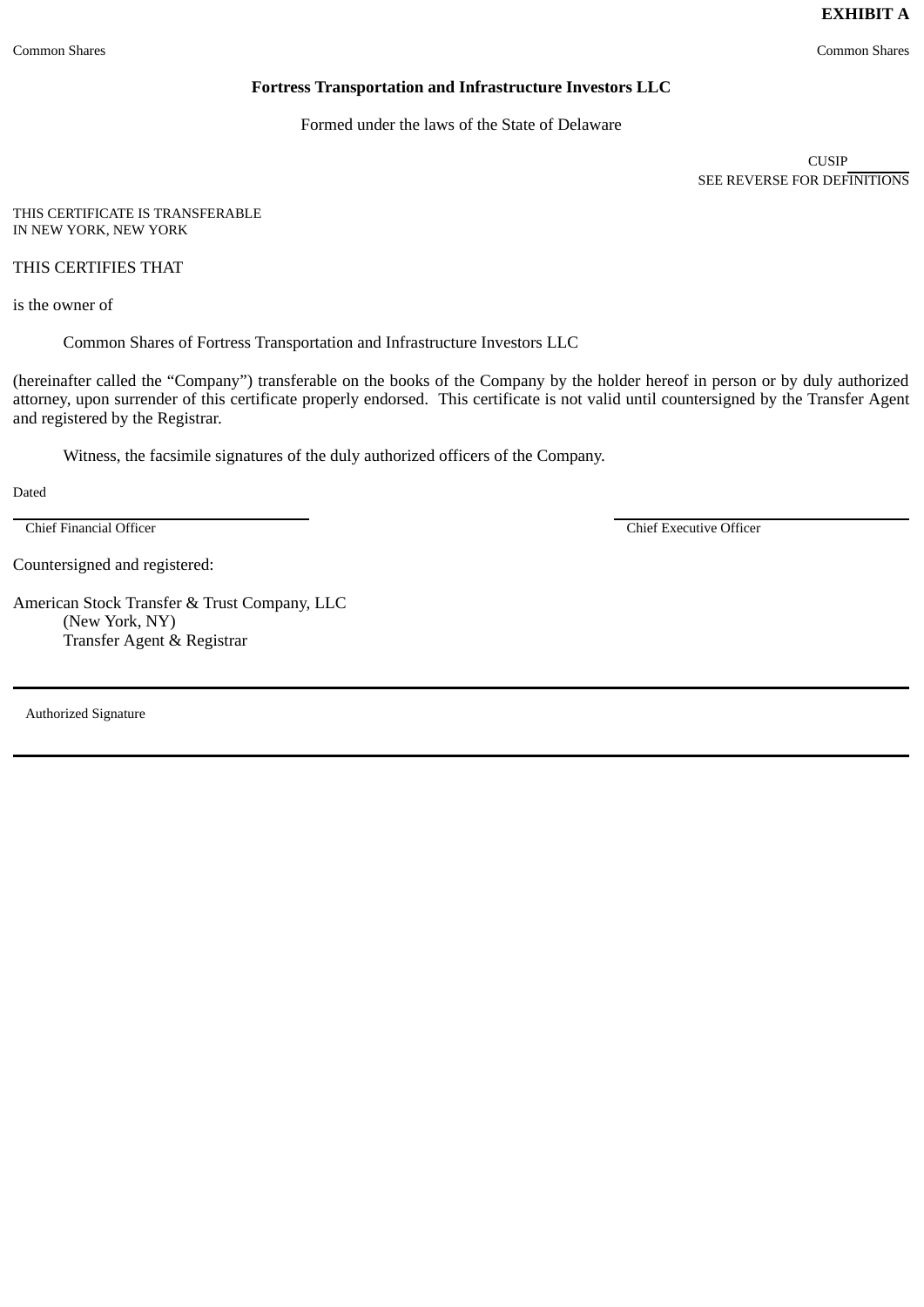### **Reverse of Certificate ABBREVIATIONS**

The holder of this certificate, by acceptance of this certificate, shall be deemed to have (i) requested admission as, and agreed to become, a member of the Company, (ii) agreed to comply with, and be bound by, the terms of the Second Amended and Restated Limited Liability Company Agreement of the Company, as amended, supplemented or restated from time to time (the "Company Agreement"), (iii) granted the powers of attorney provided for in the Company Agreement, and (iv) made the waivers and given the consents and approvals contained in the Company Agreement. The Company will furnish without charge to each Member who so requests a copy of the Company Agreement.

The following abbreviations, when used in the inscription on the face of this certificate, shall be construed as though they were written out in full according to applicable laws or regulations:

TEN COM -- as tenants in common TEN ENT -- as tenants by the entireties JT TEN -- as joint tenants with right of survivorship and not as tenants in common UNIF GIFT MIN ACT -- Custodian

> (Cust) (Minor) under Uniform Transfers/Gifts to Minors Act (State)

Additional abbreviations may also be used though not in the above list.

FOR VALUE RECEIVED, hereby sell, assign and transfer unto

Please insert Social Security or other identifying number of Assignee

(Please print or typewrite name and address, including zip code, of Assignee)

shares represented by the Certificate, and do hereby irrevocably constitute and appoint Attorney to Attorney to transfer the said shares on the books of the Company with full power of substitution in the premises.

Dated

NOTICE: THE SIGNATURE TO THIS ASSIGNMENT MUST CORRESPOND WITH THE NAME AS WRITTEN UPON THE FACE OF THE CERTIFICATE IN EVERY PARTICULAR, WITHOUT ALTERATION OR ENLARGEMENT OR ANY CHANGE WHATEVER.

Signature(s) Guaranteed:

THE SIGNATURE(S) SHOULD BE GUARANTEED BY AN ELIGIBLE GUARANTOR INSTITUTION (BANKS, STOCKBROKERS, SAVINGS AND LOAN ASSOCIATIONS AND CREDIT UNIONS WITH MEMBERSHIP IN AN APPROVED SIGNATURE GUARANTEE MEDALLION PROGRAM), PURSUANT TO S.E.C. RULE 17Ad-15.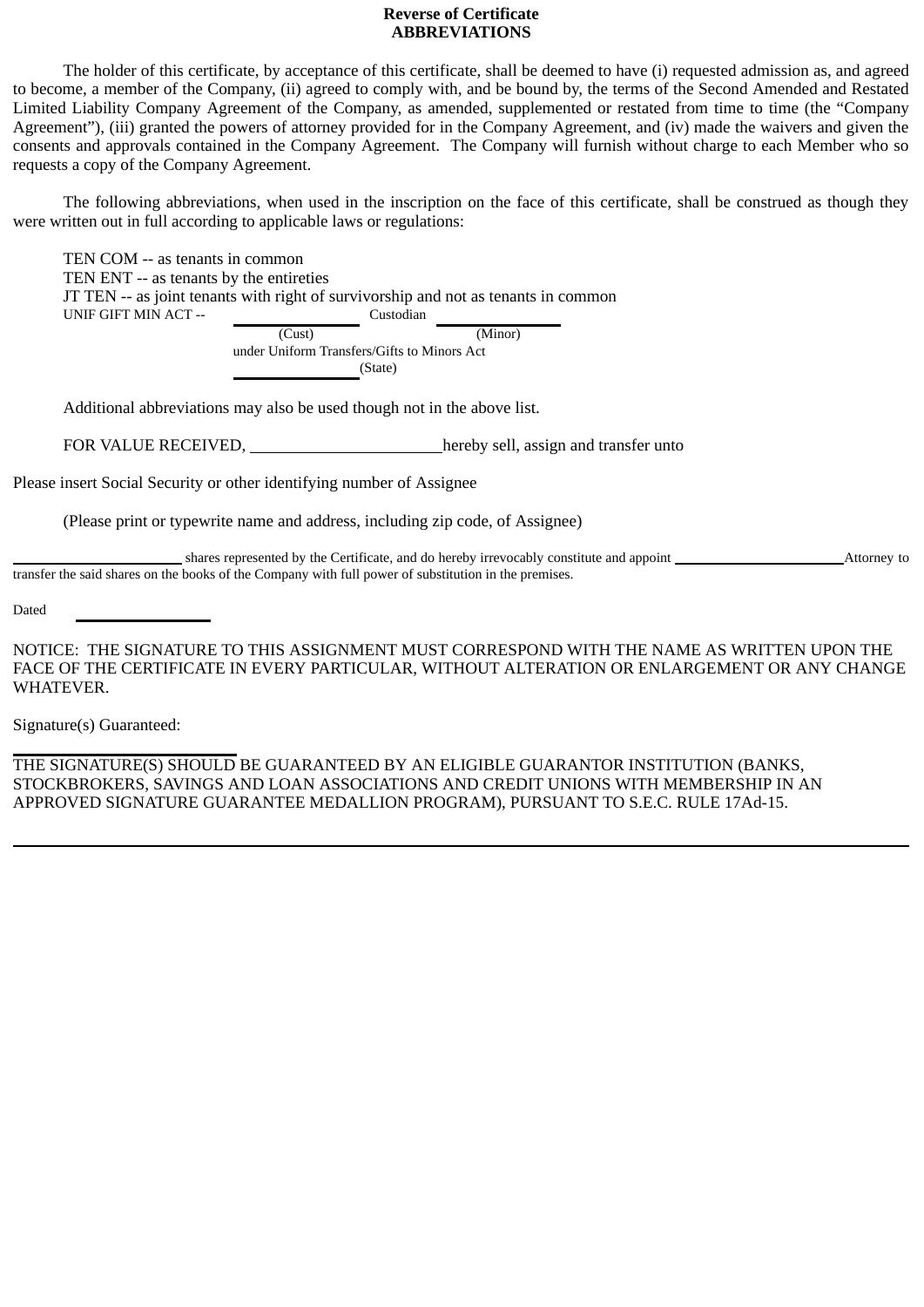# **EXHIBIT B**

8.25% Fixed-to-Floating Rate Series A Cumulative Perpetual Redeemable Preferred Shares

8.25% Fixed-to-Floating Rate Series A Cumulative Perpetual Redeemable Preferred Shares

### **Fortress Transportation and Infrastructure Investors LLC**

Formed under the laws of the State of Delaware

No. shares CUSIP SEE REVERSE FOR DEFINITIONS

THIS CERTIFICATE IS TRANSFERABLE IN NEW YORK, NEW YORK

THIS CERTIFIES THAT is the owner of

8.25% Fixed-to-Floating Rate Series A Cumulative Perpetual Redeemable Preferred Shares of Fortress Transportation and Infrastructure Investors LLC

(hereinafter called the "Company") transferable on the books of the Company by the holder hereof in person or by duly authorized attorney, upon surrender of this certificate properly endorsed. This certificate is not valid until countersigned by the Transfer Agent and registered by the Registrar.

Witness, the facsimile signatures of the duly authorized officers of the Company.

Dated

Chief Financial Officer Chief Executive Officer

Countersigned and registered: American Stock Transfer & Trust Company, LLC

> (New York, NY) Transfer Agent & Registrar

Authorized Signature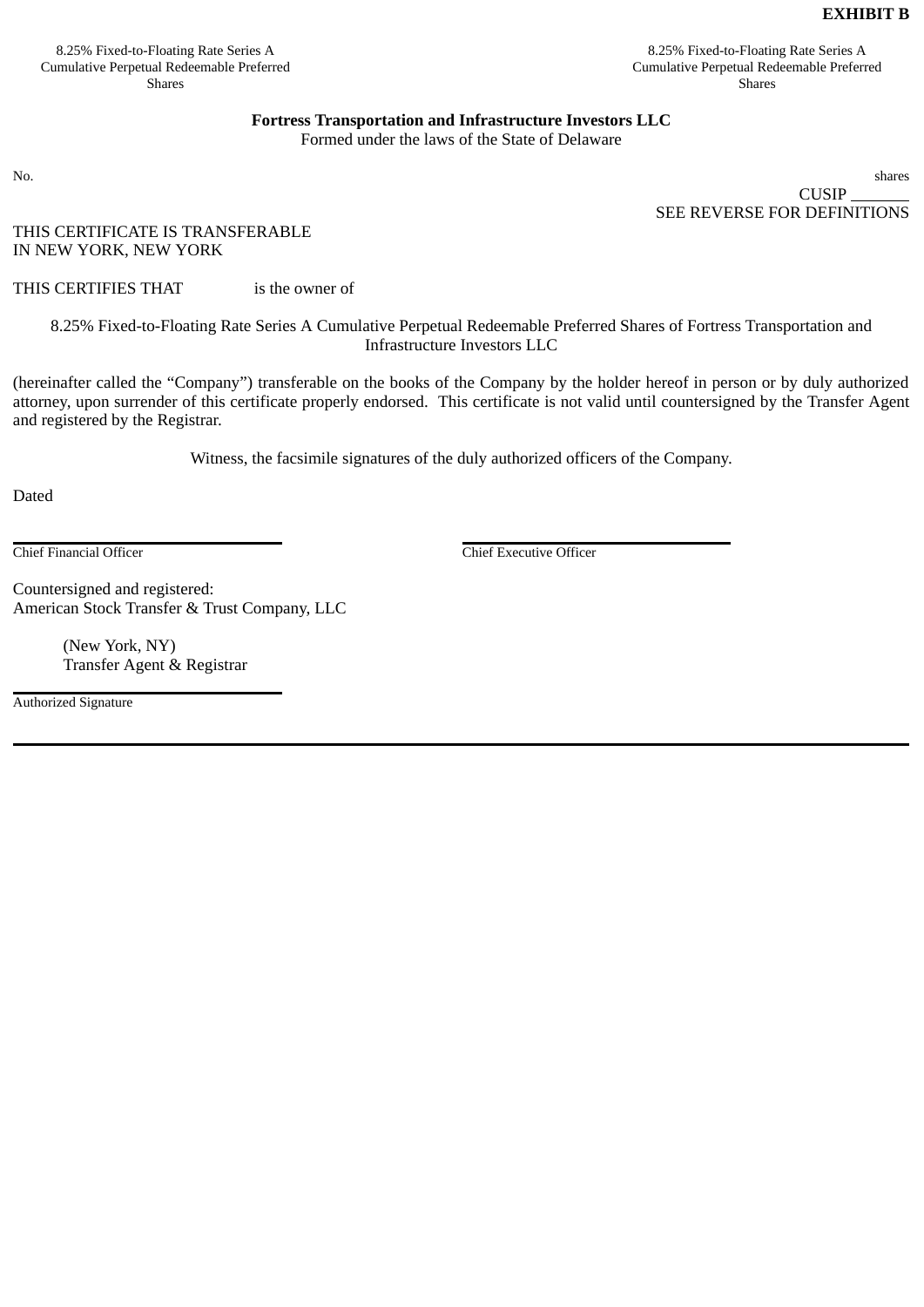### **Reverse of Certificate ABBREVIATIONS**

Cumulative distributions on each 8.25% Fixed-to-Floating Rate Series A Cumulative Perpetual Redeemable Preferred Share shall be payable at the applicable rate provided in the Company Agreement (as defined below).

The holder of this certificate, by acceptance of this certificate, shall be deemed to have (i) requested admission as, and agreed to become, a member of the Company, (ii) agreed to comply with, and be bound by, the terms of the Second Amended and Restated Limited Liability Company Agreement of the Company, as amended, supplemented or restated from time to time (the "Company Agreement"), (iii) granted the powers of attorney provided for in the Company Agreement, and (iv) made the waivers and given the consents and approvals contained in the Company Agreement. The Company will furnish without charge to each Member who so requests a copy of the Company Agreement.

The following abbreviations, when used in the inscription on the face of this certificate, shall be construed as though they were written out in full according to applicable laws or regulations:

TEN COM -- as tenants in common TEN ENT -- as tenants by the entireties JT TEN -- as joint tenants with right of survivorship and not as tenants in common UNIF GIFT MIN ACT -- Custodian

(Cust) (Minor) under Uniform Transfers/Gifts to Minors Act

(State)

Additional abbreviations may also be used though not in the above list.

FOR VALUE RECEIVED, hereby sell, assign and transfer unto

Please insert Social Security or other

identifying number of Assignee

(Please print or typewrite name and address, including zip code, of Assignee)

8.25% Fixed-to-Floating Rate Series A Cumulative Perpetual Redeemable Preferred Shares represented by the Certificate, and do hereby irrevocably constitute and appoint **Attorney to transfer the said 8.25%** Fixed-to-Floating Rate Series A Cumulative Perpetual Redeemable Preferred Shares on the books of the Company with full power of substitution in the premises.

**Dated** 

NOTICE: THE SIGNATURE TO THIS ASSIGNMENT MUST CORRESPOND WITH THE NAME AS WRITTEN UPON THE FACE OF THE CERTIFICATE IN EVERY PARTICULAR, WITHOUT ALTERATION OR ENLARGEMENT OR ANY CHANGE WHATEVER. Signature(s) Guaranteed:

THE SIGNATURE(S) SHOULD BE GUARANTEED BY AN ELIGIBLE GUARANTOR INSTITUTION (BANKS, STOCKBROKERS, SAVINGS AND LOAN ASSOCIATIONS AND CREDIT UNIONS WITH MEMBERSHIP IN AN APPROVED SIGNATURE GUARANTEE MEDALLION PROGRAM), PURSUANT TO S.E.C. RULE 17Ad-15.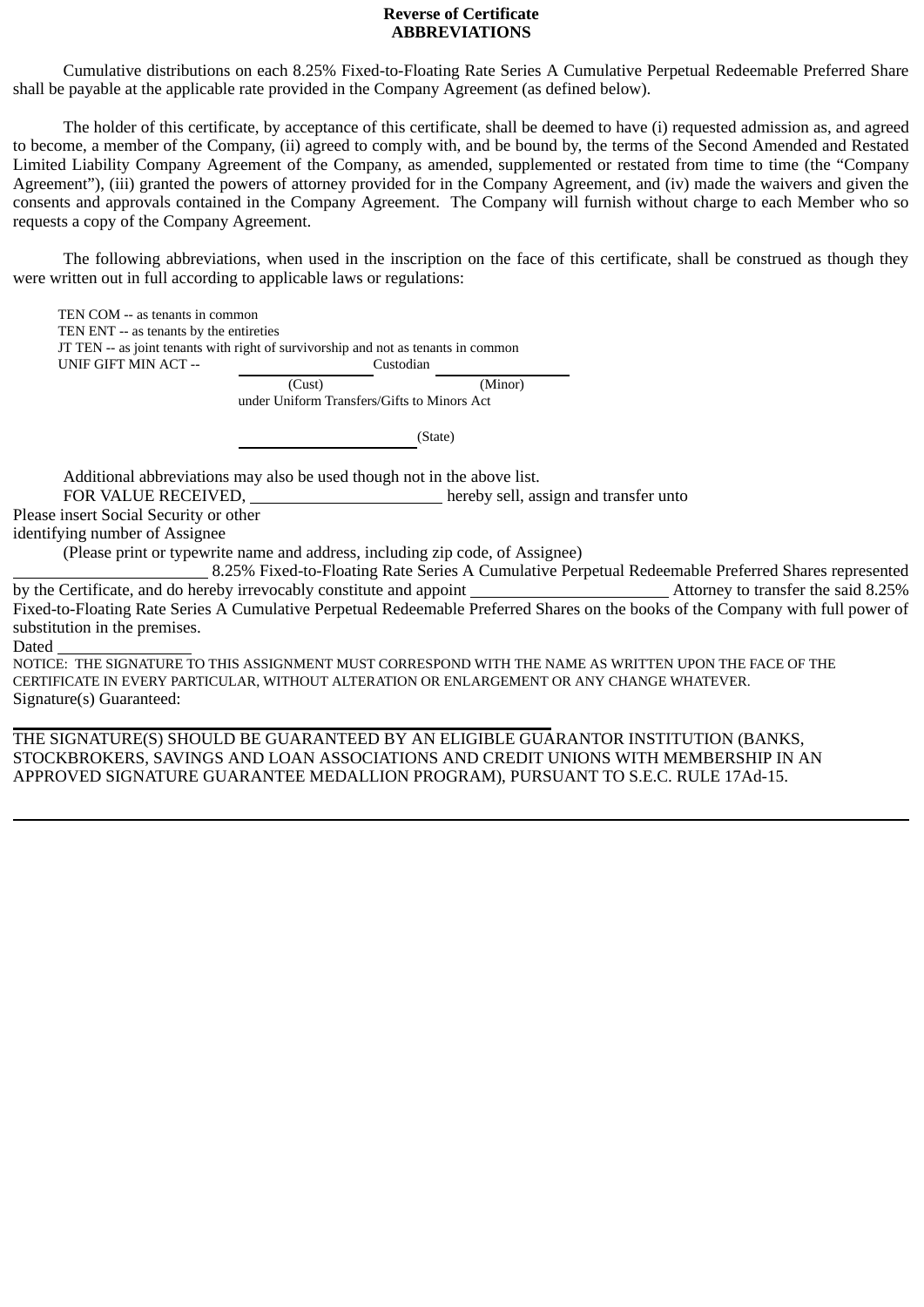#### **ANNEX A**

#### **FORTRESS TRANSPORTATION AND INFRASTRUCTURES INVESTORS LLC SHARE DESIGNATION WITH RESPECT TO THE SERIES A PREFERRED SHARES**

This SHARE DESIGNATION (this "**Series A Preferred Share Designation**") of Fortress Transportation and Infrastructures Investors LLC (the "**Company**") is dated as of September 12, 2019. Capitalized terms used in this Series A Preferred Share Designation without definition shall have the respective meanings ascribed thereto in the Second Amended and Restated Limited Liability Company Agreement of the Company, dated as of September 12, 2019, as it may be amended, supplemented or restated from time to time (the "**Operating Agreement**").

WHEREAS, Section 3.2(c) of the Operating Agreement provides that the Company may, without the consent or approval of any Members, issue additional Shares with such designations, preferences, rights, powers and duties as shall be fixed by the Board of Directors and reflected in a written action or actions approved by the Board of Directors in compliance with Section 5.1 of the Operating Agreement; and

WHEREAS, Section 3.2(e) of the Operating Agreement provides that the Board of Directors may, without the consent or approval of any Members, amend the Operating Agreement and make any filings under the Delaware Act or otherwise to the extent the Board of Directors determines that it is necessary or desirable in order to effectuate any issuance of Shares pursuant to Article III of the Operating Agreement; and

WHEREAS, the Board of Directors has authorized the issuance of a series of Preferred Shares with such designations, preferences, rights, powers and duties as reflected in this Series A Preferred Share Designation.

NOW, THEREFORE, the Board hereby fixes and reflects the designations, preferences, rights, powers and duties of such Preferred Shares as follows: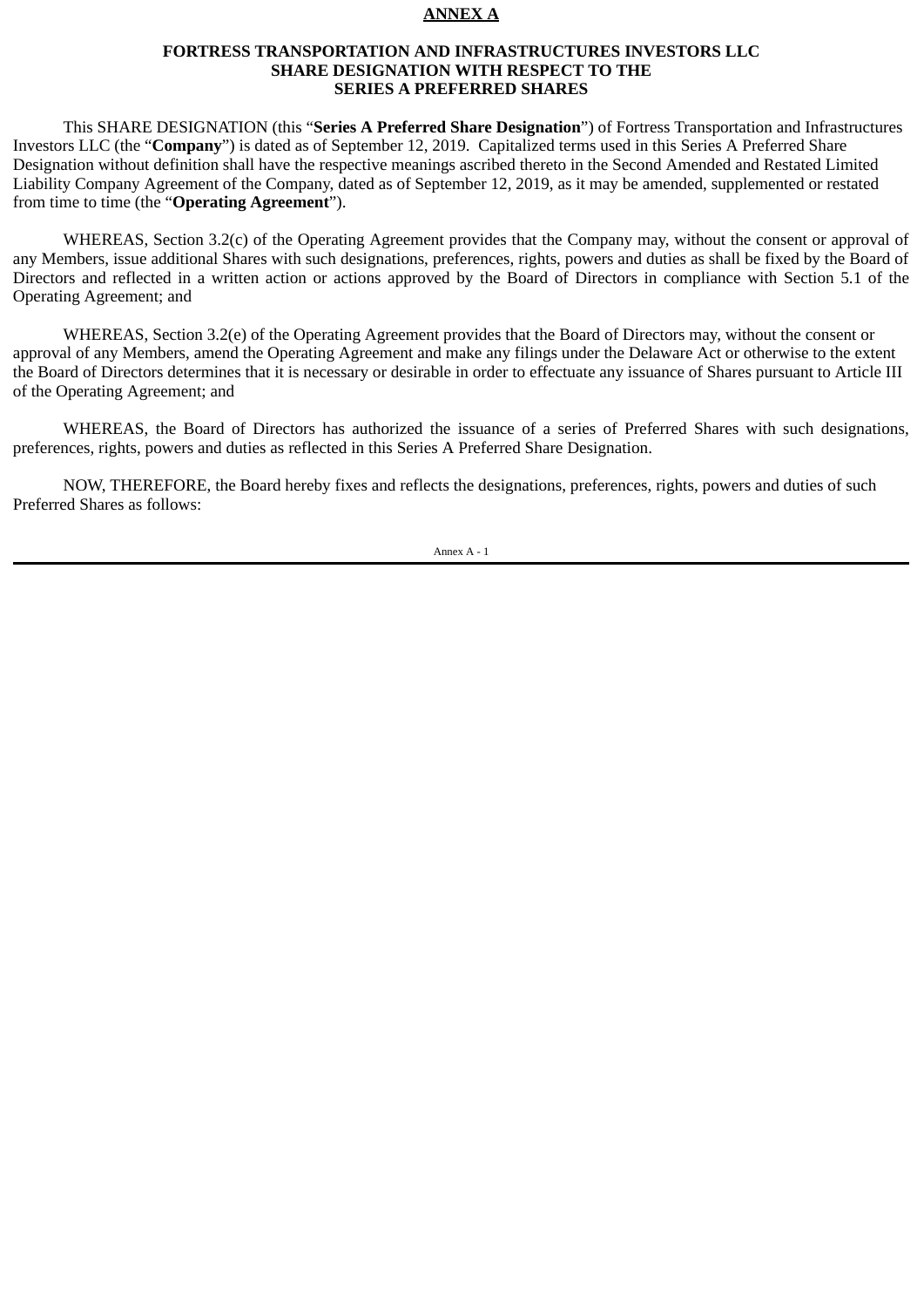### **ARTICLE I**

### **DEFINITIONS**

Section 1.1 Definitions. The following definitions shall be for all purposes, unless otherwise clearly indicated to the contrary, applied to the terms used in this Series A Preferred Share Designation:

"**Calculation Agent**" means the calculation agent for the Series A Preferred Shares, which shall be appointed by the Company prior to the commencement of the Floating Rate Period and shall be a third party independent financial institution of national standing with experience providing services as a calculation agent.

"**Capital Stock**" means (a) in the case of a corporation, corporate stock; (b) in the case of an association or business entity, any and all shares, interests, participations, rights or other equivalents (however designated) of corporate stock; (c) in the case of a partnership, limited liability company or business trust, partnership, membership or beneficial interests (whether general or limited) or shares in the capital of a company; and (d) any other interest or participation that confers on a person the right to receive a share of the profits and losses of, or distributions of assets of, the issuing person (but excluding from the foregoing any debt securities convertible into Capital Stock, whether or not such debt securities include any right of participation with Capital Stock).

"**Change of Control**" means the occurrence of the following:

(a) any "person" or "group" (as such terms are used in Sections 13(d) and 14(d) of the Exchange Act), other than one or more Permitted Holders, is or becomes the beneficial owner (as defined in Rules 13d-3 and 13d-5 under the Exchange Act), directly or indirectly, of shares representing more than 50.0% of the voting power of the Company's Voting Stock; or

(b) (i) all or substantially all the assets of the Company and the Restricted Subsidiaries, taken as a whole, are sold or otherwise transferred to any person other than a Wholly-Owned Restricted Subsidiary or one or more Permitted Holders or (ii) the Company consolidates, amalgamates or merges with or into another person or any person consolidates, amalgamates or merges with or into the Company, in either case under this clause (b), in one transaction or a series of related transactions in which immediately after the consummation thereof persons beneficially owning (as defined in Rules 13d-3 and 13d-5 under the Exchange Act) Voting Stock representing in the aggregate a majority of the total voting power of the Voting Stock of the Company immediately prior to such consummation do not beneficially own (as defined in Rules 13d-3 and 13d-5 under the Exchange Act) Voting Stock representing a majority of the total voting power of the Voting Stock of the Company, or the applicable surviving or transferee person; provided that this clause shall not apply  $(A)$  in the case where immediately after the consummation of the transactions Permitted Holders, directly or indirectly, beneficially own Voting Stock representing in the aggregate a majority of the total voting power of the Company, or the applicable surviving or transferee person, or (B) to any consolidation, amalgamation or merger of the Company with or into (1) a corporation, limited liability company or partnership or (2) a wholly-owned subsidiary of a corporation, limited liability company or partnership that, in either case, immediately following the transaction or series of transactions, has no person or group (other than Permitted Holders), which beneficially owns Voting Stock representing 50.0% or more of the voting power of the total outstanding Voting Stock of such entity.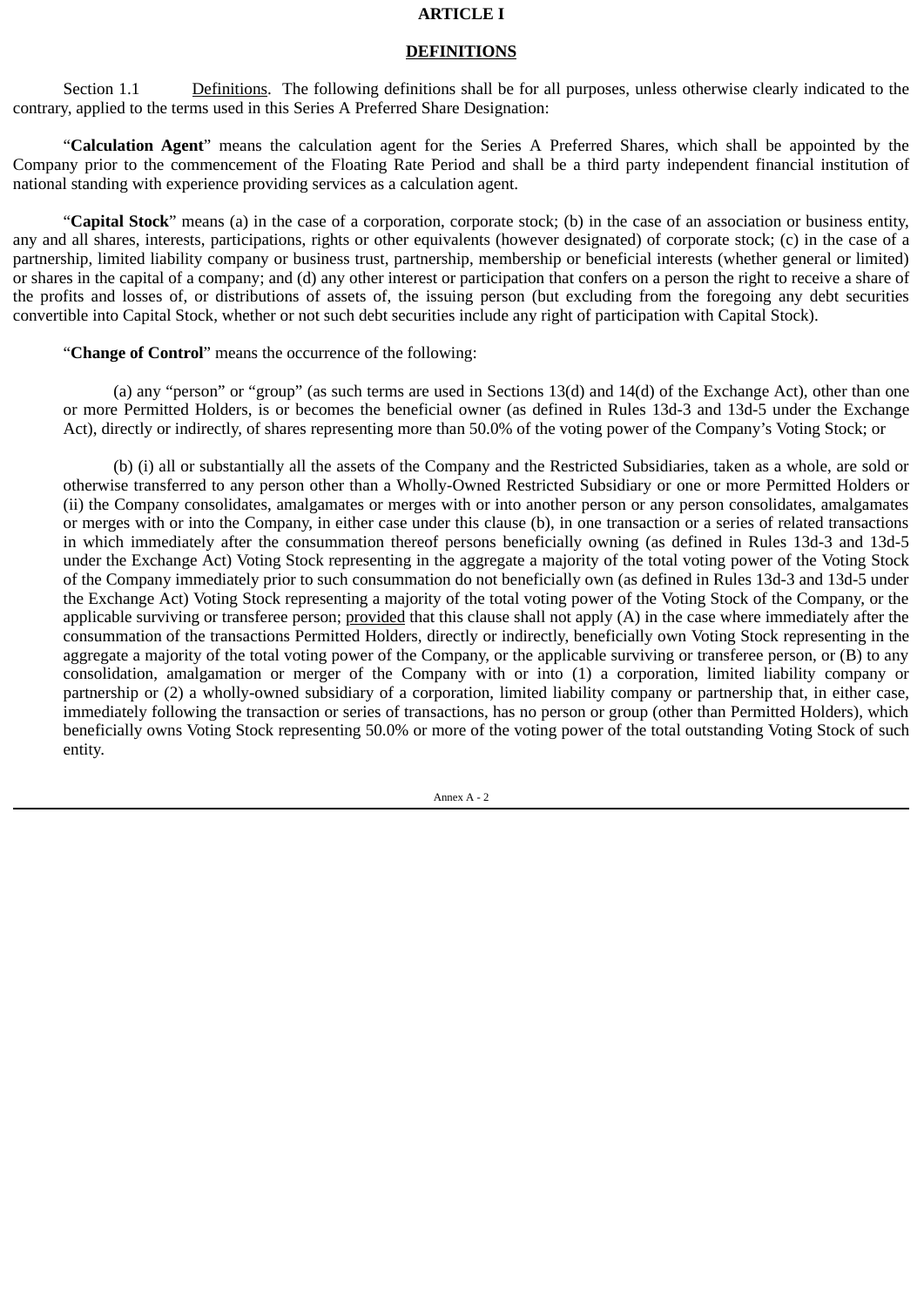For purposes of this definition, any direct or indirect holding company of the Company shall not itself be considered a "person" or "group" for purposes of clause (a) of this definition; provided that no "person" or "group" (other than the Permitted Holders) beneficially owns, directly or indirectly, more than 50.0% of the total voting power of the Voting Stock of such holding company.

Solely for purposes of this definition, the following definitions shall apply:

"**Affiliate**" of any specified Person means any other Person directly or indirectly controlling or controlled by or under direct or indirect common control with such specified Person. For purposes of this definition, "**control**" (including, with correlative meanings, the terms "**controlling**," "**controlled by**" and "**under common control with**"), as used with respect to any Person, shall mean the possession, directly or indirectly, of the power to direct or cause the direction of the management or policies of such Person, whether through the ownership of voting securities, by agreement or otherwise.

"**Company's senior unsecured notes**" means (a) the Company's 6.75% Senior Notes due 2022, (b) the Company's 6.50% Senior Notes due 2025 and (c) any similar series of capital markets debt securities of the Company issued after September 12, 2019.

"**Control Investment Affiliate**" means, as to any Person, any other Person that (a) directly or indirectly, is in control of, is controlled by, or is under common control with, such Person and (b) exists primarily for the purpose of making equity or debt investments in one or more companies. For purposes of this definition, "control" of a Person means the power, directly or indirectly, to direct or cause the direction of the management and policies of such Person, whether by contract or otherwise.

"**Fortress**" means Fortress Investment Group LLC.

"**Management Group**" means at any time, the Chairman of the Board of Directors, any President, any Executive Vice President, any Managing Director, any Treasurer and any Secretary or other executive officer of the Company or any of the Company's subsidiaries at such time.

"**Permitted Holders**" means, collectively, Fortress, its Affiliates and the Management Group; provided that the definition of "Permitted Holders" shall not include any Control Investment Affiliate whose primary purpose is the operation of an ongoing business (excluding any business whose primary purpose is the investment of capital or assets).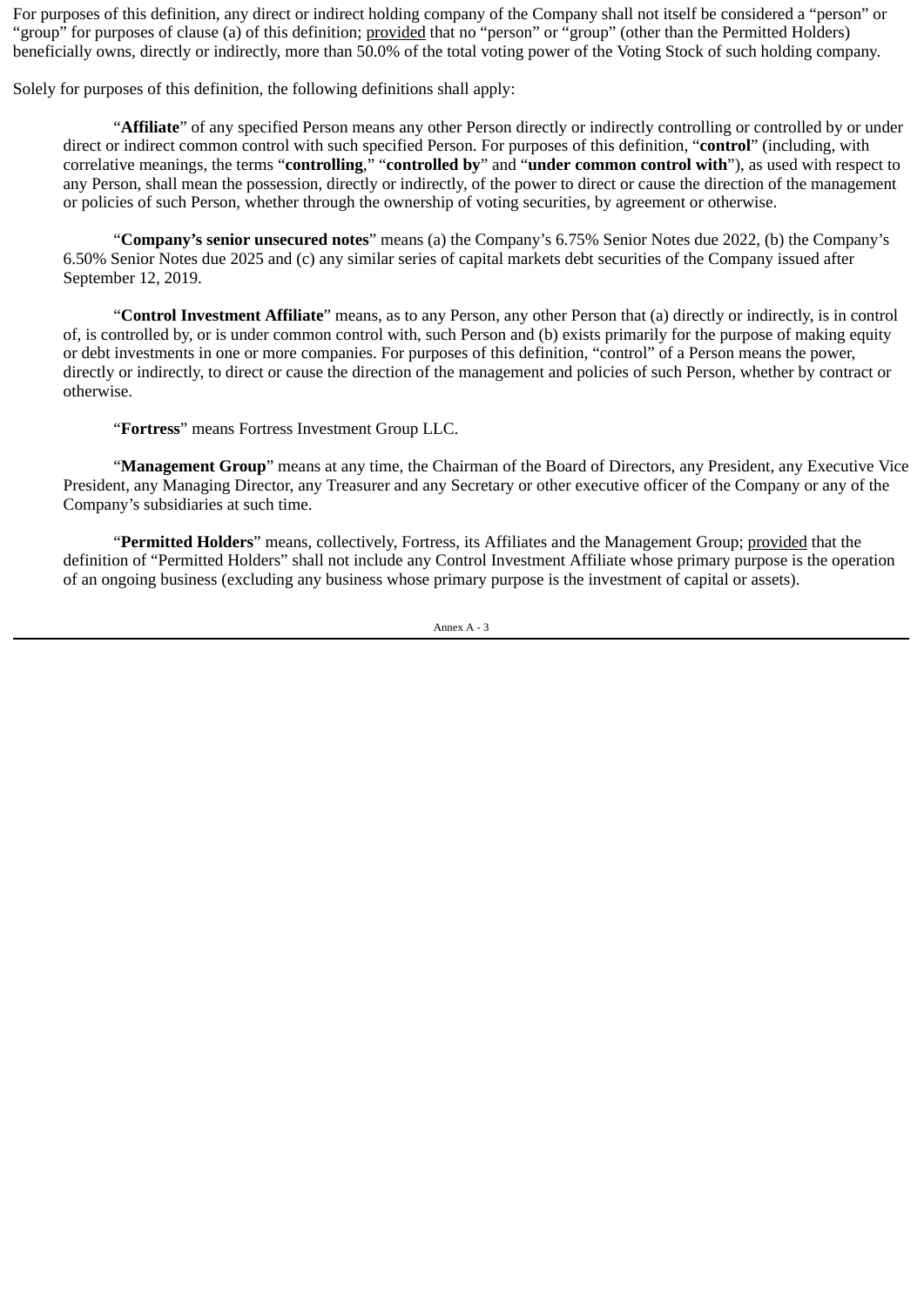"**Person**" means any individual, corporation, limited liability company, partnership, joint venture, association, joint stock company, trust, unincorporated organization, government or any agency or political subdivision thereof or any other entity.

"**Restricted Subsidiary**" means any "Restricted Subsidiary" under the Company's senior unsecured notes.

"**Subsidiary**" means, with respect to any Person, (a) any corporation, association, or other business entity (other than a partnership, joint venture, limited liability company or similar entity) of which more than 50.0% of the total voting power of shares of Capital Stock entitled (without regard to the occurrence of any contingency) to vote in the election of directors, managers or trustees thereof is at the time of determination owned or controlled, directly or indirectly, by such Person or one or more of the other Subsidiaries of that Person or a combination thereof; and (b) any partnership, joint venture, limited liability company or similar entity of which (i) more than 50.0% of the capital accounts, distribution rights, total equity and voting interests or general or limited partnership interests, as applicable, are owned or controlled, directly or indirectly, by such Person or one or more of the other Subsidiaries of that Person or a combination thereof whether in the form of membership, general, special or limited partnership or otherwise, and (ii) such Person or any Restricted Subsidiary of such Person is a controlling general partner or otherwise controls such entity.

"**Voting Stock**" of any Person as of any date means the Capital Stock of such Person that is at the time entitled to vote in the election of the board of directors of such Person.

"**Wholly-Owned Restricted Subsidiary**" means any Wholly-Owned Subsidiary that is a Restricted Subsidiary.

"**Wholly-Owned Subsidiary**" means a subsidiary of the Company, 100.0% of the outstanding Capital Stock or other ownership interests of which (other than directors' qualifying shares and shares issued to foreign nationals as required by applicable law) shall at the time be owned by the Company or by one or more Wholly-Owned Subsidiaries of the Company.

"**Company**" has the meaning assigned to such term in the preamble to this Series A Preferred Share Designation.

"**Distribution Determination Date**" has the meaning assigned to such term in Section 2.3(a) of this Series A Preferred Share Designation.

"**Distribution Payment Date**" means March 15, June 15, September 15 and December 15 of each year, beginning on December 15, 2019, as may be adjusted during the Floating Rate Period pursuant to Section 2.3(b) of this Series A Preferred Share Designation.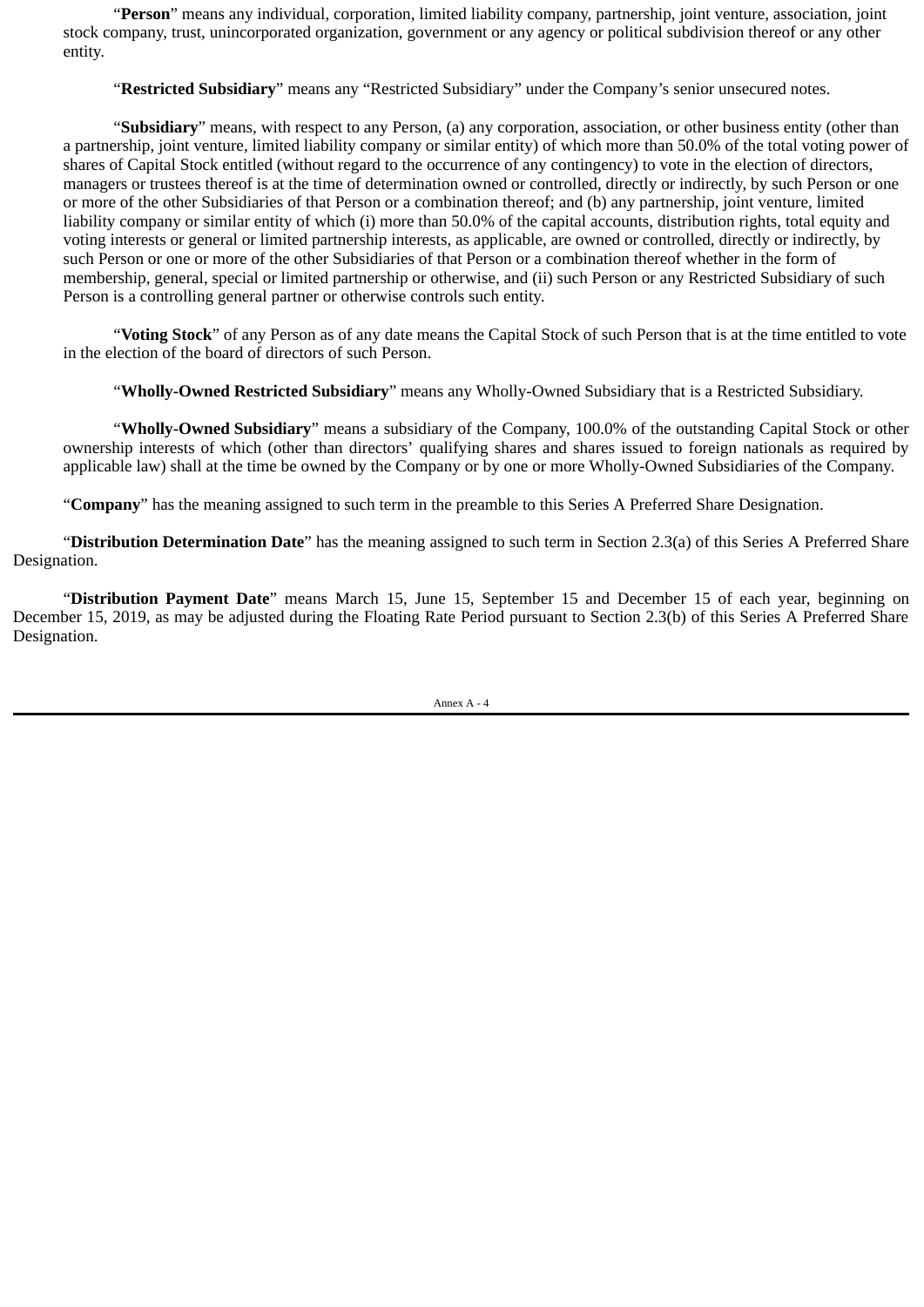"**Distribution Period**" means the period from, and including, each Distribution Payment Date to, but excluding, the next succeeding Distribution Payment Date, except for the initial Distribution Period, which will be the period from, and including, September 12, 2019, to, but excluding, December 15, 2019.

"**Fixed Rate Period**" has the meaning set forth in Section 2.3(a) of this Series A Preferred Share Designation.

"**Floating Rate Period**" has the meaning set forth in Section 2.3(a) of this Series A Preferred Share Designation.

"**IFA**" has the meaning assigned to such term in the definition of "Three-Month LIBOR."

"**Junior Securities**" means the Common Shares and any other class or series of the Company's Capital Stock over which the Series A Preferred Shares have preference or priority in the payment of distributions or in the distribution of assets on the Company's liquidation, dissolution or winding up.

"**LIBOR Event**" has the meaning assigned to such term in the definition of "Three-Month LIBOR."

"**Liquidation**" has the meaning assigned to such term in Section 2.8(a) of this Series A Preferred Share Designation.

"**London Banking Day**" means any day on which commercial banks are open for dealings in deposits in U.S. dollars in the London interbank market.

"**Nonpayment**" has the meaning set forth in Section 2.7(b)(i) of this Series A Preferred Share Designation.

"**Operating Agreement**" has the meaning assigned to such term in the preamble to this Series A Preferred Share Designation.

"**Other Voting Preferred Shares**" has the meaning assigned to such term in Section 2.7(b) of this Series A Preferred Share Designation.

"**Parity Securities**" means any class or series of the Company's Capital Stock that ranks equally with the Series A Preferred Shares in the payment of distributions and in the distribution of assets on the Company's liquidation, dissolution or winding up.

"**Rating Event**" means a change by any rating agency to the criteria employed by such rating agency as of September 12, 2019 for purposes of assigning ratings to securities with features similar to the Series A Preferred Shares, which change results in (a) any shortening of the length of time for which the criteria in effect as of September 12, 2019 are scheduled to be in effect with respect to the Series A Preferred Shares, or (b) a lower equity credit being given to the Series A Preferred Shares than the equity credit that would have been assigned to the Series A Preferred Shares by such rating agency pursuant to the criteria in effect as of September 12, 2019.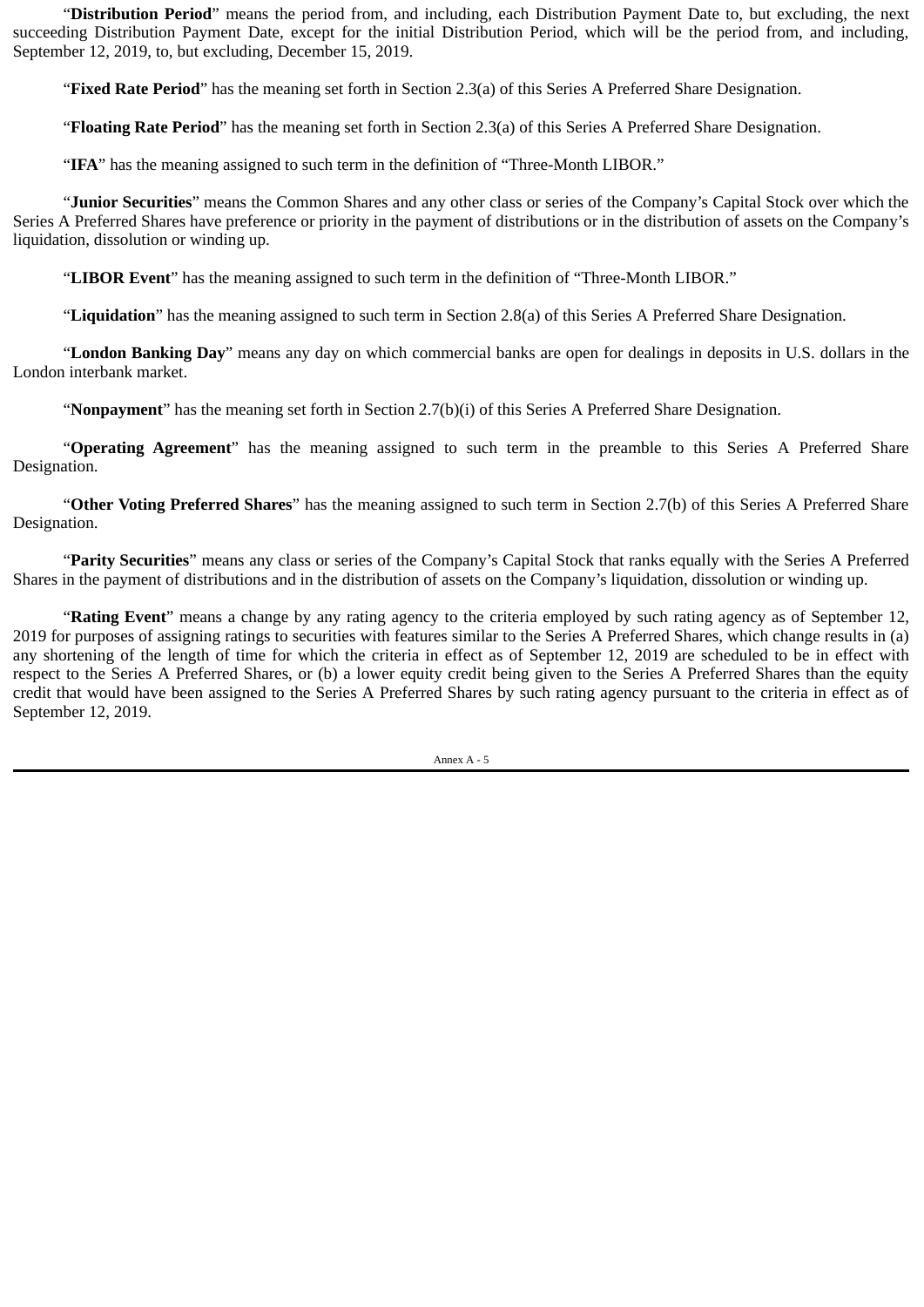"**Senior Securities**" means any class or series of the Company's Capital Stock that has preference or priority over the Series A Preferred Shares in the payment of distributions or in the distribution of assets on the Company's liquidation, dissolution or winding up.

"**Series A Holder**" means, with respect to any Series A Preferred Shares, the Record Holder of such Series A Preferred Shares.

"**Series A Liquidation Preference**" means \$25.00 per Series A Preferred Share.

"**Series A Nonpayment Board Expansion**" has the meaning assigned to such term in Section 2.7(b) of this Series A Preferred Share Designation.

"**Series A Nonpayment Directors**" has the meaning assigned to such term in Section 2.7(b) of this Series A Preferred Share Designation.

"**Series A Nonpayment Meeting**" has the meaning assigned to such term in Section 2.7(b) of this Series A Preferred Share Designation.

"**Series A Preferred Share**" means a 8.25% Fixed-to-Floating Rate Series A Cumulative Perpetual Redeemable Preferred Share having the designations, preferences, rights, powers and duties set forth in this Series A Preferred Share Designation and the Operating Agreement to which this Series A Preferred Share Designation is a part.

"**Series A Record Date**" means, with respect to any Distribution Payment Date, the 1st calendar day of the month of such Distribution Payment Date or such other record date fixed by the Board of Directors as the Record Date for such Distribution Payment Date that is not more than 60 nor less than 10 days prior to such Distribution Payment Date.

"**Tax Redemption Event**" means, after September 12, 2019, due to (a) an amendment to, or a change in official interpretation of, the Code, Treasury Regulations promulgated thereunder, or administrative guidance or (b) an administrative or judicial determination, (i) the Company is advised by nationally recognized counsel or a "Big Four" accounting firm that the Company will be treated as an association taxable as a corporation for U.S. federal income tax purposes or otherwise subject to U.S. federal income tax (other than any tax imposed pursuant to Section 6225 of the Code, as amended by the Bipartisan Budget Act of 2015), or (ii) the Company files an IRS Form 8832 (or successor form) electing that the Company be treated as an association taxable as a corporation for U.S. Federal income tax purposes.

"**Three-Month LIBOR**" means the London interbank offered rate for deposits in U.S. dollars for a three month period (the "**Three-Month LIBOR Rate**"), as that rate is displayed on Bloomberg on page BBAM1 (or any successor or replacement page) at approximately 11:00 a.m., London time, on the relevant Distribution Determination Date, provided that: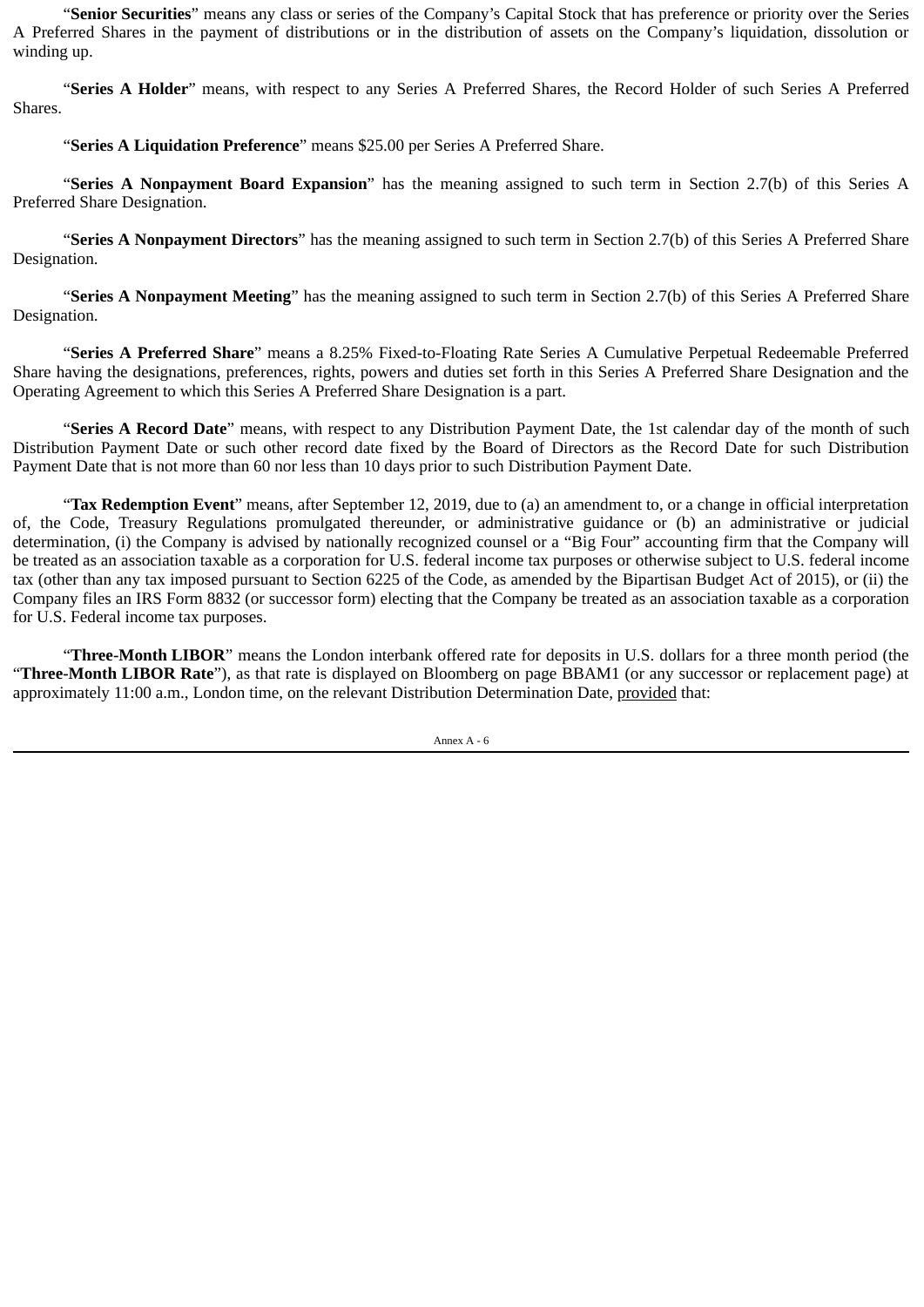(a) If no offered rate is displayed on Bloomberg on page BBAM1 (or any successor or replacement page) on the relevant Distribution Determination Date at approximately 11:00 a.m., London time, then the Calculation Agent, in consultation with the Company, will select four major banks in the London interbank market and will request each of their principal London offices to provide a quotation of the rate at which three-month deposits in U.S. dollars in amounts of at least \$1,000,000 are offered by it to prime banks in the London interbank market, on that date and at that time. If at least two quotations are provided, Three-Month LIBOR will be the arithmetic average (rounded upward if necessary to the nearest 0.00001 of 1%) of the quotations provided.

(b) If at least two quotations are not provided pursuant to paragraph (a) of this definition, the Calculation Agent, in consultation with the Company, will select three major banks in New York City and will request each of them to provide a quotation of the rate offered by it at approximately 11:00 a.m., New York City time, on the Distribution Determination Date for loans in U.S. dollars to leading European banks for a three month period for the applicable Distribution Period in an amount of at least \$1,000,000. If three quotations are provided, Three-Month LIBOR will be the arithmetic average (rounded upward if necessary to the nearest 0.00001 of 1%) of the quotations provided.

(c) If at least three quotations are not provided pursuant to paragraph (b) of this definition, Three-Month LIBOR for the next Distribution Period will be equal to Three-Month LIBOR in effect for the then-current Distribution Period or, in the case of the first Distribution Period in the Floating Rate Period, the most recent Three-Month LIBOR Rate on which Three-Month LIBOR could have been determined in accordance with the first sentence of this paragraph had the distribution rate been a floating rate during the Fixed Rate Period.

In the event that Three-Month LIBOR is less than zero, Three-Month LIBOR shall be deemed to be zero.

Notwithstanding the foregoing clauses (a), (b) and (c):

(i) If the Calculation Agent determines on the relevant Distribution Determination Date that LIBOR has been discontinued or is no longer viewed as an acceptable benchmark for securities like the Series A Preferred Shares (a "**LIBOR Event**"), then the Calculation Agent will use a substitute or successor base rate that it has determined, in consultation with the Company, is the most comparable to LIBOR; provided that if the Calculation Agent determines there is an industry-accepted substitute or successor base rate, then the Calculation Agent shall use such substitute or successor base rate; and

(ii) If the Calculation Agent has determined a substitute or successor base rate in accordance with the foregoing, the Calculation Agent, in consultation with the Company, may determine what business day convention to use, the definition of business day, the Distribution Determination Date to be used and any other relevant methodology for calculating such substitute or successor base rate, including any adjustment factor needed to make such substitute or successor base rate comparable to LIBOR, or any adjustment to the applicable spread thereon, in a manner that is consistent with industry-accepted practices for such substitute or successor base rate.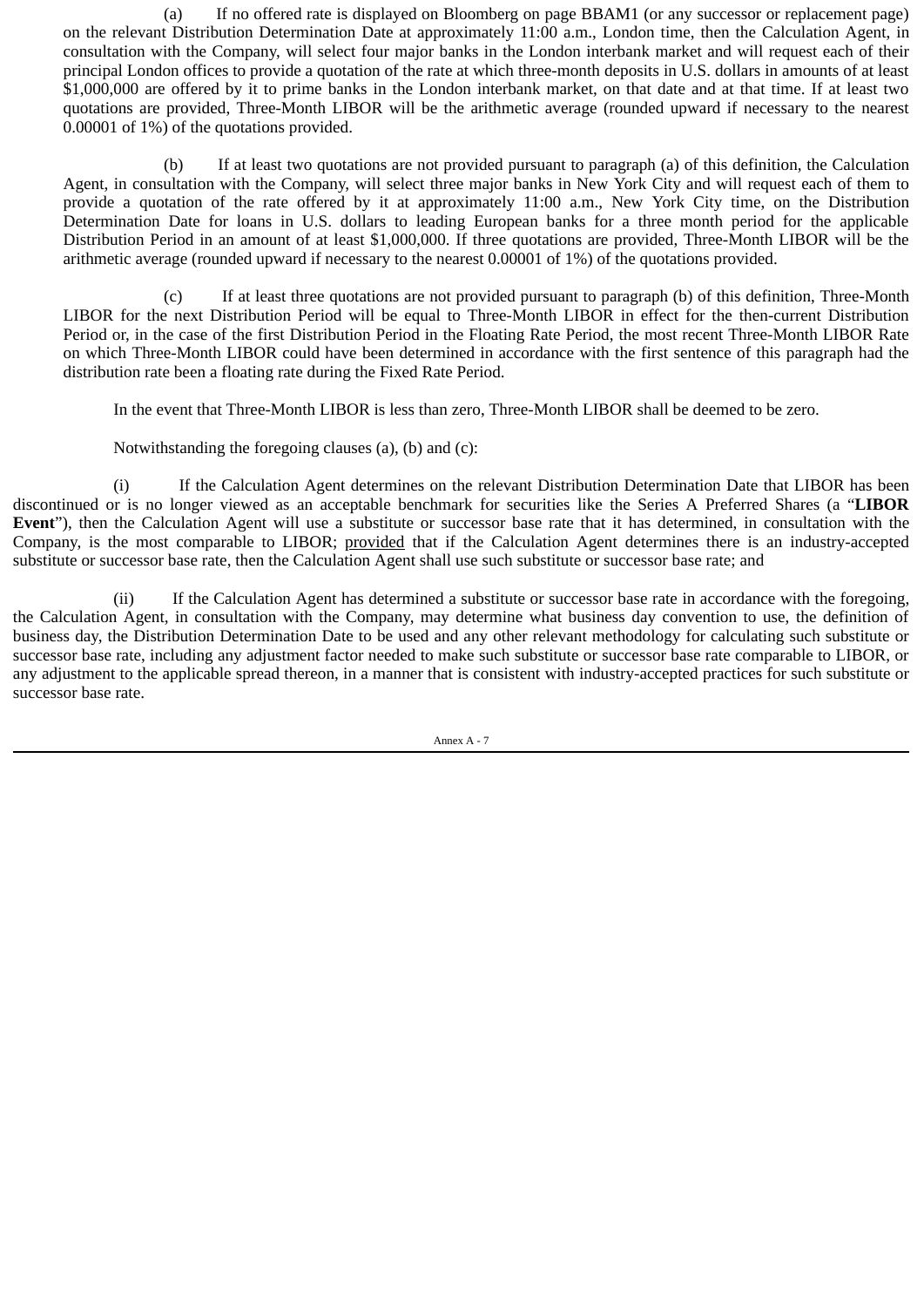Notwithstanding the foregoing, if the Calculation Agent determines in its sole discretion that there is no alternative rate that is a substitute or successor base rate for LIBOR, the Calculation Agent may, in its sole discretion, or if the Calculation Agent fails to do so, the Company may, appoint an independent financial advisor ("**IFA**") to determine an appropriate alternative rate and any adjustments, and the decision of the IFA will be binding on the Company, the Calculation Agent and the Series A Holders. If a LIBOR Event has occurred, but for any reason an alternative rate has not been determined, an IFA has not determined an appropriate alternative rate and adjustments or an IFA has not been appointed, Three-Month LIBOR for the next Distribution Period to which the Distribution Determination Date relates shall be Three-Month LIBOR as in effect for the then-current Distribution Period; provided, that if this sentence is applicable with respect to the first Distribution Period in the Floating Rate Period, the interest rate, business day convention and manner of calculating interest applicable during the Fixed Rate Period will remain in effect during the Floating Rate Period.

"**Three-Month LIBOR Rate**" has the meaning assigned to such term in the definition of "Three-Month LIBOR."

### **ARTICLE II**

### **TERMS, RIGHTS, POWERS, PREFERENCES AND DUTIES OF SERIES A PREFERRED SHARES**

Section 2.1 Designation. The Series A Preferred Shares are hereby designated and created as a series of Preferred Shares. Each Series A Preferred Share shall be identical in all respects to every other Series A Preferred Share. The Series A Preferred Shares shall not be "Voting Shares" for purposes of the Operating Agreement.

Section 2.2 Initial Issuance; Additional Shares. The Series A Preferred Shares shall consist of 3,450,000 Series A Preferred Shares as of September 12, 2019. The number of authorized Series A Preferred Shares may from time to time, without the consent or approval of holders of the Series A Preferred Shares, be increased (subject to Section 3.2(d) of the Operating Agreement) or decreased (but not below the number of Series A Preferred Shares then Outstanding) by the Board of Directors. The Company may, from time to time, without the consent or approval of holders of the Series A Preferred Shares, issue additional Series A Preferred Shares in accordance with Section 3.2(c) of the Operating Agreement; provided that, if the additional Series A Preferred Shares are not fungible for U.S. federal income tax purposes with the Series A Preferred Shares issued on September 12, 2019, the additional shares shall be issued under a separate CUSIP number. If the Company issues additional Series A Preferred Shares, distributions on those additional Series A Preferred Shares will accrue from the most recent Distribution Payment Date prior to the issuance of such additional Series A Preferred Shares at the then-applicable distribution rate.

Section 2.3 Distributions.

(a) Distribution Rate.

(i) Each Series A Holder will be entitled to receive, with respect to each Series A Preferred Share held by such Series A Holder, only when, as, and if declared by the Board of Directors, out of funds legally available for such purpose, cumulative cash distributions based on the Series A Liquidation Preference, at a rate equal to (i) from, and including, September 12, 2019 to, but excluding, September 15, 2024 (the "**Fixed Rate Period**"), 8.25% per annum, and (ii) beginning September 15, 2024 (the "**Floating Rate Period**"), Three-Month LIBOR plus a spread of 688.6 basis points per annum.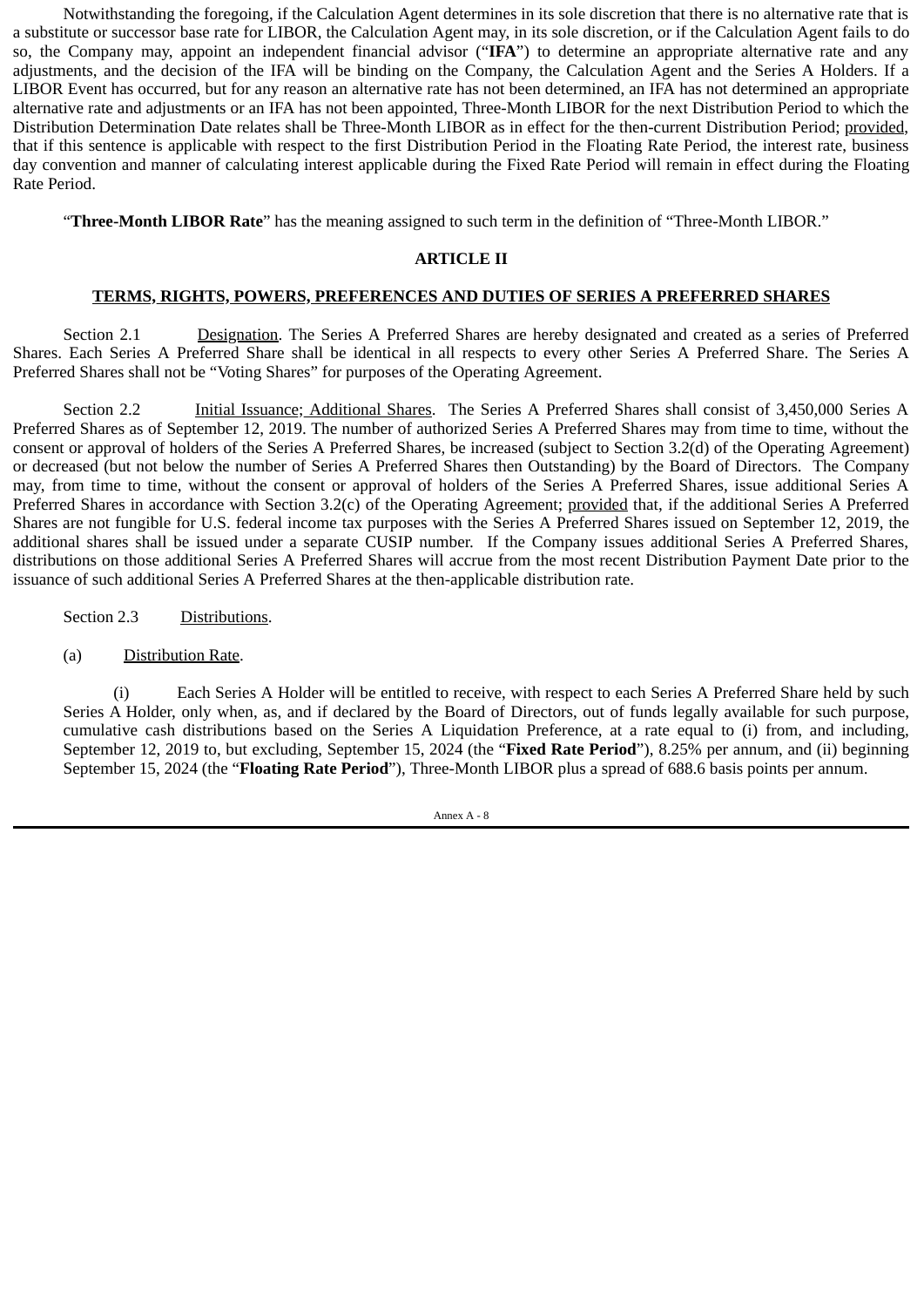(ii) The distribution rate for each Distribution Period in the Floating Rate Period will be determined by the Calculation Agent using Three-Month LIBOR as in effect on the second London Banking Day prior to the beginning of the Distribution Period, which date is referred to as the "**Distribution Determination Date**" for the relevant Distribution Period. The Calculation Agent then will add Three-Month LIBOR as determined on the Distribution Determination Date and the spread of 688.6 basis points and that sum will be the distribution rate for the applicable Distribution Period. Once the distribution rate for the Series A Preferred Shares is determined, the Calculation Agent will deliver that information to the Company and the Transfer Agent for the Series A Preferred Shares. Absent manifest error, the Calculation Agent's determination of the distribution rate for a Distribution Period for the Series A Preferred Shares will be final.

(b) Distribution Payments. When, as, and if declared by the Board of Directors, the Company will pay cash distributions on the Series A Preferred Shares quarterly in arrears on each Distribution Payment Date. The Company will pay cash distributions to the Series A Holders as they appear on the Company's share register on the applicable Series A Record Date. So long as the Series A Preferred Shares are held of record by the nominee of the Depositary, distributions declared on the Series A Preferred Shares will be paid to the Depositary in same-day funds on each Distribution Payment Date. The Depositary will credit accounts of its participants in accordance with the Depositary's normal procedures. The participants will be responsible for holding or disbursing such payments to beneficial owners of the Series A Preferred Shares in accordance with the instructions of such beneficial owners. If any Distribution Payment Date on or prior to September 15, 2024 is a day that is not a business day, then declared distributions with respect to that Distribution Payment Date will instead be paid on the immediately succeeding business day, without interest or other payment in respect of such delayed payment. If any Distribution Payment Date after September 15, 2024 is a day that is not a business day, then the Distribution Payment Date will be the immediately succeeding business day, and distributions will accrue to, but not including, the Distribution Payment Date. As used in this Section 2.3(b), "**business day**" means, (i) with respect to the Fixed Rate Period, any weekday in New York, New York that is not a day on which banking institutions in that city are authorized or required by law, regulation, or executive order to be closed and, (ii) with respect to the Floating Rate Period, any weekday in New York, New York that is not a day on which banking institutions in that city are authorized or required by law, regulation, or executive order to be closed, and additionally, is a London Banking Day.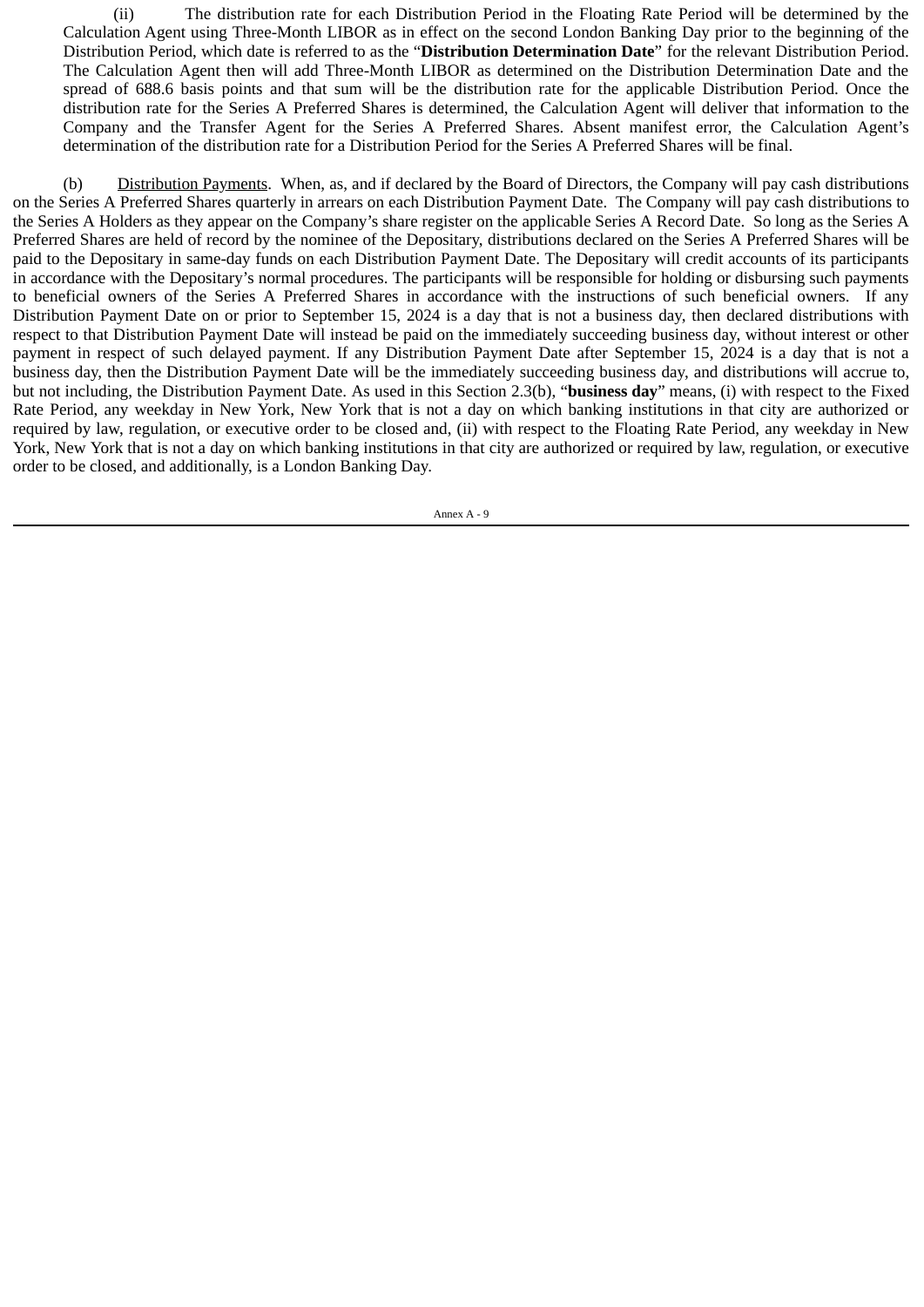(c) Conventions. The Company will calculate distributions on the Series A Preferred Shares for the Fixed Rate Period on the basis of a 360-day year consisting of twelve 30-day months. The Company will calculate distributions on the Series A Preferred Shares for the Floating Rate Period on the basis of the actual number of days in a Distribution Period and a 360-day year. Dollar amounts resulting from that calculation will be rounded to the nearest cent, with one-half cent being rounded upward.

(d) Terms of Accrual. With respect to Series A Preferred Shares that are redeemed, distributions on such Series A Preferred Shares will cease to accrue after the applicable redemption date, unless the Company defaults in the payment of the redemption price of such Series A Preferred Shares called for redemption. Distributions on the Series A Preferred Shares will accrue from September 12, 2019 or the most recent Distribution Payment Date on which all accrued distributions have been paid, as applicable, whether or not the Company has earnings, whether or not there are funds legally available for the payment of those distributions and whether or not those distributions are declared. No interest, or sum in lieu of interest, will be payable in respect of any distribution payment or payments on the Series A Preferred Shares which may be in arrears, and Series A Holders will not be entitled to any distribution, whether payable in cash, property, or shares, in excess of full cumulative distributions described in Section 2.3(a) of this Series A Preferred Share Designation and this Section 2.3(d).

(e) Limitations following Non-Payment of Distributions. While any Series A Preferred Shares remain Outstanding, unless the full cumulative distributions for all past Distribution Periods on all Outstanding Series A Preferred Shares have been or contemporaneously are declared and paid in full or declared and a sum sufficient for the payment of those distributions has been set aside:

(i) no distribution will be declared and paid or set aside for payment on any Junior Securities (other than a distribution payable solely in Junior Securities);

(ii) no Junior Securities will be repurchased, redeemed, or otherwise acquired for consideration by the Company, or any of its subsidiaries, directly or indirectly (other than as a result of a reclassification of Junior Securities for or into other Junior Securities, or the exchange for or conversion into Junior Securities, through the use of the proceeds of a substantially contemporaneous sale of other Junior Securities or pursuant to a contractually binding requirement to buy Junior Securities pursuant to a binding agreement existing prior to September 12, 2019), nor will any monies be paid to or made available for a sinking fund for the redemption of any such securities by the Company or any of its subsidiaries; and

(iii) no Parity Securities will be repurchased, redeemed or otherwise acquired for consideration by the Company or any of its subsidiaries (other than pursuant to pro rata offers to purchase or exchange all, or a pro rata portion of Series A Preferred Shares and such Parity Securities or as a result of a reclassification of Parity Securities for or into other Parity Securities, or by conversion into or exchange for other Parity Securities or Junior Securities).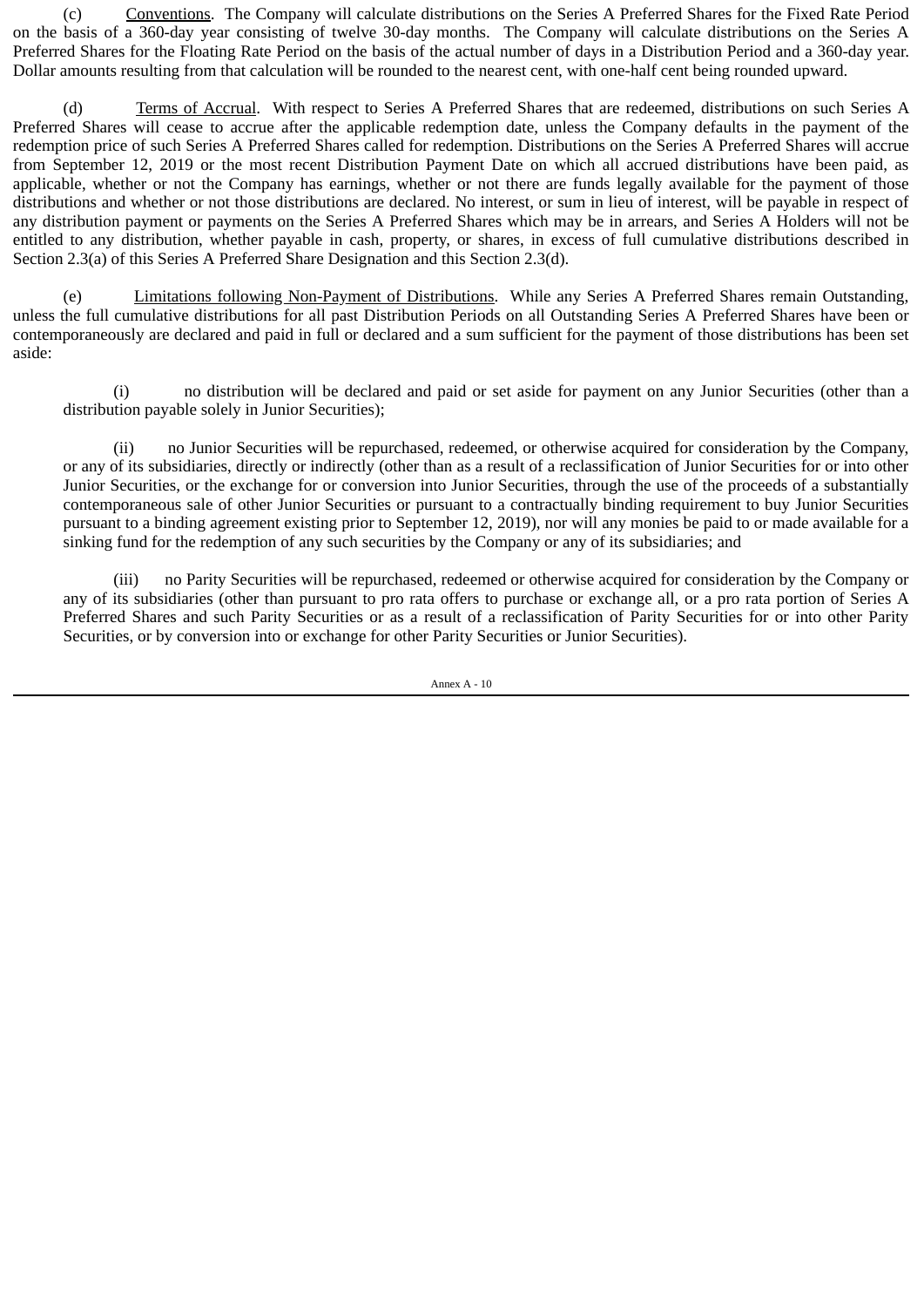The foregoing limitations in clauses (i), (ii) and (iii) of this Section 2.3(e) shall not apply to (A) purchases or acquisitions of, or cash settlement in respect of, Junior Securities pursuant to any employee or director incentive or benefit plan or arrangement (including any of the Company's employment, severance, or consulting agreements) of the Company or of any of the Company's subsidiaries and (B) any distribution in connection with the implementation of a shareholder rights plan or the redemption or repurchase of any rights under such a plan, including with respect to any successor shareholder rights plan.

(f) Shorter Distribution Periods for Junior Securities or Parity Securities. To the extent a distribution period applicable to a class of Junior Securities or Parity Securities is shorter than the Distribution Period applicable to the Series A Preferred Shares (e.g., monthly rather than quarterly), the Board of Directors may declare and pay regular distributions with respect to such Junior Securities or Parity Securities so long as, at the time of declaration of such distribution, the Board of Directors expects to have sufficient funds to pay the full cumulative distributions in respect of the Series A Preferred Shares on the next Distribution Payment Date.

# (g) Distributions in Arrears.

(i) Accumulated distributions in arrears on Series A Preferred Shares for any past Distribution Period may be declared by the Board of Directors and paid on any date fixed by the Board of Directors, whether or not a Distribution Payment Date, to Series A Holders on the Record Date for such payment, which may not be less than 10 days before such distribution. Any such payment shall be made in accordance with Section 2.3(b).

(ii) Subject to the next succeeding sentence, if all accumulated distributions in arrears on all Series A Preferred Shares and any Parity Securities have not been declared and paid, or sufficient funds for the payment thereof have not been set apart, payment of accumulated distributions in arrears will be made in order of their respective Distribution Payment Dates, commencing with the earliest Distribution Payment Date. If less than all distributions payable with respect to all Series A Preferred Shares and any Parity Securities are paid, any partial payment will be made pro rata with respect to the Series A Preferred Shares and any Parity Securities entitled to a distribution payment at such time in proportion to the aggregate amounts remaining due in respect of such Series A Preferred Shares and Parity Securities at such time.

(h) Distributions on Junior Securities. Subject to the conditions described in Sections 2.3(e) and 2.3(f) of this Series A Preferred Share Designation, and not otherwise, distributions (payable in cash, shares, or otherwise), as may be determined by the Board of Directors, may be declared and paid on the Common Shares and any other Junior Securities from time to time out of any funds legally available for such payment, and the Series A Holders will not be entitled to participate in those distributions.

(i) The Company intends to treat the right to cumulative cash distributions described in Section 2.3(a) of this Series A Preferred Share Designation (when declared or, if undeclared, upon a redemption of the Series A Preferred Shares or a liquidation of the Company) as a "guaranteed payment" within the meaning of Section 707(c) of the Code.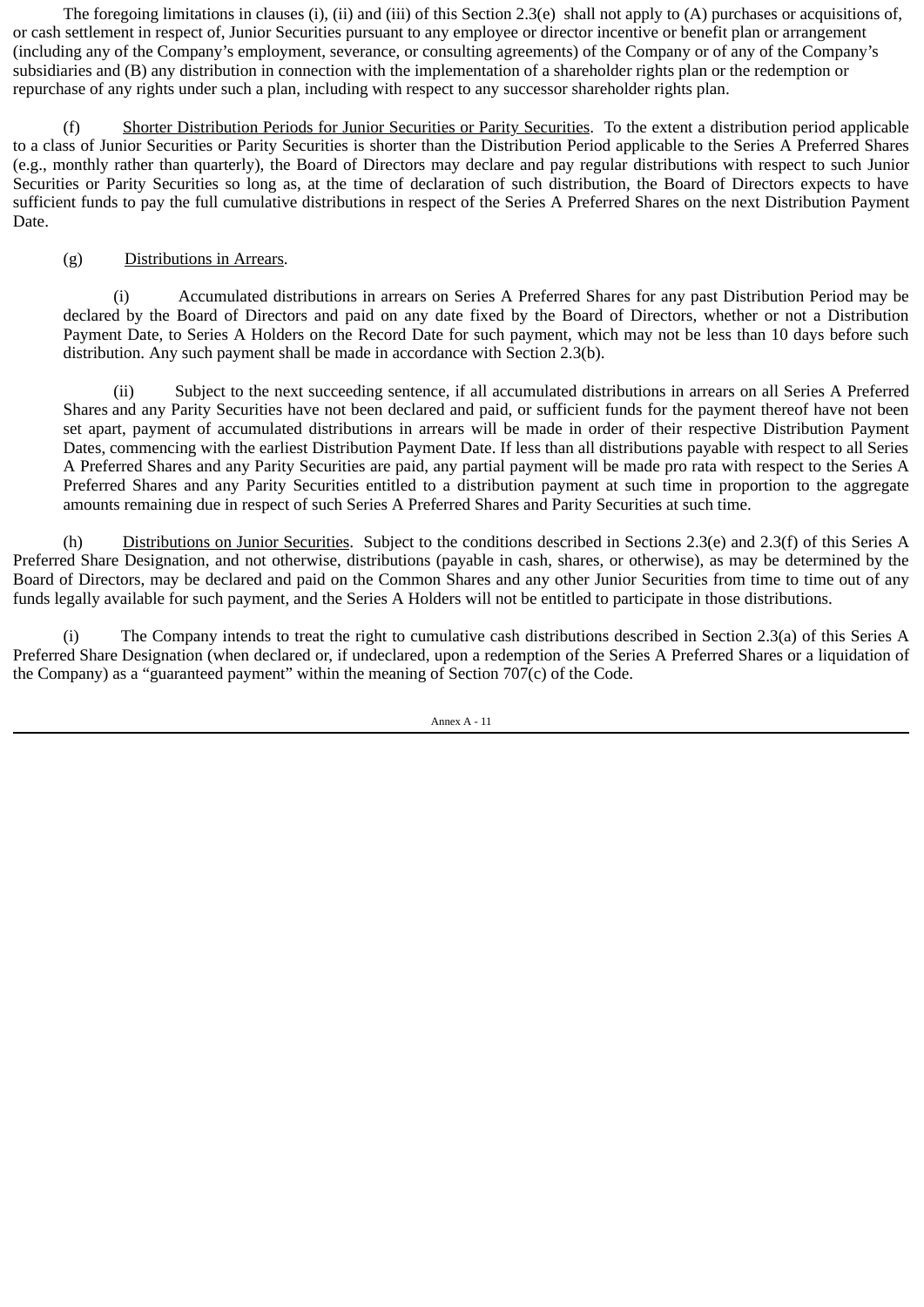Section 2.4 Rank.

(a) With respect to the payment of distributions and rights (including redemption rights) upon the Company's liquidation, dissolution or winding up, the Series A Preferred Shares shall rank:

(i) senior and prior to the Common Shares and any class or series of Preferred Shares that by its terms is designated as ranking junior to the Series A Preferred Shares;

(ii) *pari passu* with any class or series of Preferred Shares that by its terms is designated as ranking equal to the Series A Preferred Shares or does not state that it is junior or senior to the Series A Preferred Shares; and

(iii) junior to any class or series of Preferred Shares that is expressly designated as ranking senior to the Series A Preferred Shares (subject to receipt of any requisite consents prior to issuance).

Section 2.5 Optional Redemption; Distribution Rate Step-Up following a Change of Control.

(a) Optional Redemption on or after September 15, 2024. The Company may redeem the Series A Preferred Shares, in whole or in part, at its option, at any time or from time to time on or after September 15, 2024, at a redemption price equal to \$25.00 per Series A Preferred Share, plus an amount equal to all accumulated and unpaid distributions thereon, if any, to, but excluding, the date of redemption, whether or not declared.

(b) Optional Redemption Following a Rating Event. At any time within 120 days after the conclusion of any review or appeal process instituted by the Company following the occurrence of a Rating Event, the Company may, at its option, redeem the Series A Preferred Shares in whole, but not in part, prior to September 15, 2024, at a redemption price per Series A Preferred Share equal to \$25.50, plus an amount equal to all accumulated and unpaid distributions thereon, if any, to, but excluding, the date of redemption, whether or not declared.

(c) Optional Redemption following a Tax Redemption Event. If a Tax Redemption Event occurs, the Company may, at its option, redeem the Series A Preferred Shares, in whole but not in part, prior to September 15, 2024 and within 60 days after the occurrence of such Tax Redemption Event, at a redemption price of \$25.25 per Series A Preferred Share, plus an amount equal to all accumulated and unpaid distributions thereon, if any, to, but excluding, the date of redemption, whether or not declared.

(d) Optional Redemption following a Change of Control; Distribution Rate Step-Up following a Change of Control. If a Change of Control occurs, the Company may, at its option, redeem the Series A Preferred Shares, in whole but not in part, prior to September 15, 2024 and within 60 days after the occurrence of such Change of Control, at a redemption price of \$25.25 per Series A Preferred Share, plus an amount equal to all accumulated and unpaid distributions thereon, if any, to, but excluding, the date of redemption, whether or not declared. If a Change of Control occurs (whether before, on or after September 15, 2024) and the Company does not give notice prior to the 31st day following the Change of Control to redeem all the Outstanding Series A Preferred Shares, the distribution rate per annum on the Series A Preferred Shares will increase by 5.00%, beginning on the 31st day following such Change of Control.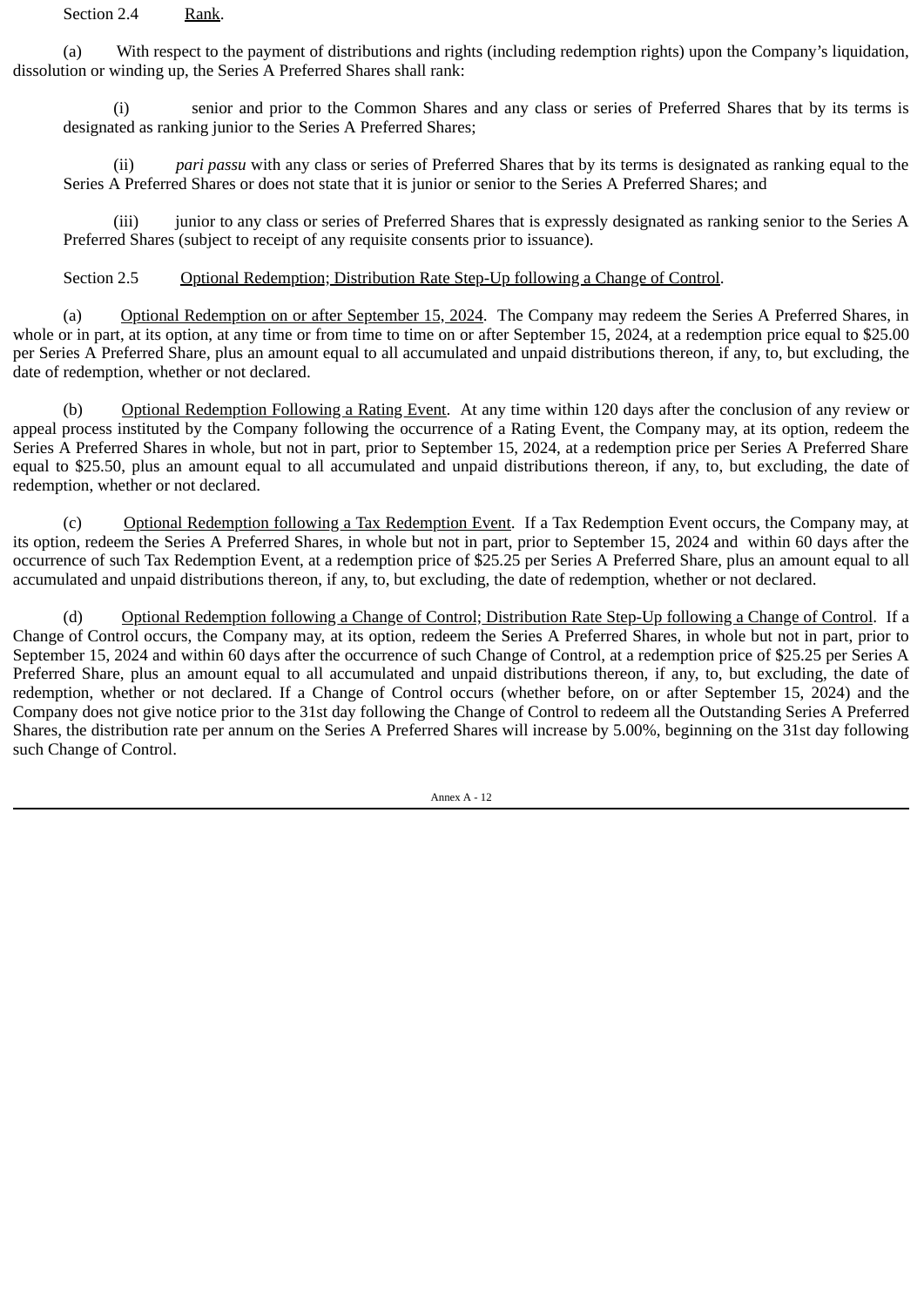#### Section 2.6 Redemption Procedures.

(a) If the Company elects to redeem any Series A Preferred Shares, the Company will provide notice to the Series A Holders of the Series A Preferred Shares to be redeemed, not less than 30 days and not more than 60 days before the date fixed for redemption thereof (provided, however, that if the Series A Preferred Shares are held in book-entry form through the Depositary, the Company may give this notice in any manner permitted by the Depositary). Any notice given as provided in this Section 2.6 will be conclusively presumed to have been duly given, whether or not the Series A Holder receives such notice, and any defect in such notice or in the provision of such notice to any Series A Holder of Series A Preferred Shares designated for redemption will not affect the redemption of any other Series A Preferred Shares. Each notice of redemption shall state:

(i) the redemption date;

(ii) the redemption price;

(iii) if fewer than all Series A Preferred Shares are to be redeemed, the number of Series A Preferred Shares to be redeemed; and

(iv) the manner in which the Series A Holders of Series A Preferred Shares called for redemption may obtain payment of the redemption price in respect of those shares.

(b) If notice of redemption of any Series A Preferred Shares has been given and if the funds necessary for such redemption have been deposited by the Company in trust with a bank or the Depositary for the benefit of the Series A Holders of any Series A Preferred Shares so called for redemption, then from and after the redemption date such Series A Preferred Shares will no longer be deemed Outstanding for any purpose, all distributions with respect to such Series A Preferred Shares shall cease to accrue after the redemption date and all rights of the Series A Holders of such Series A Preferred Shares will terminate, except the right to receive the redemption price, without interest.

(c) In the case of any redemption of only part of the Series A Preferred Shares at the time Outstanding, the Series A Preferred Shares to be redeemed will be selected either pro rata or by lot. Subject to the provisions of this Series A Preferred Share Designation and applicable law, the Board of Directors will have the full power and authority to prescribe the terms and conditions upon which Series A Preferred Shares may be redeemed from time to time.

(d) Any redemption of the Series A Preferred Shares pursuant to Section 2.5 shall be effected only out of funds legally available for such purpose.

Section 2.7 Voting Rights.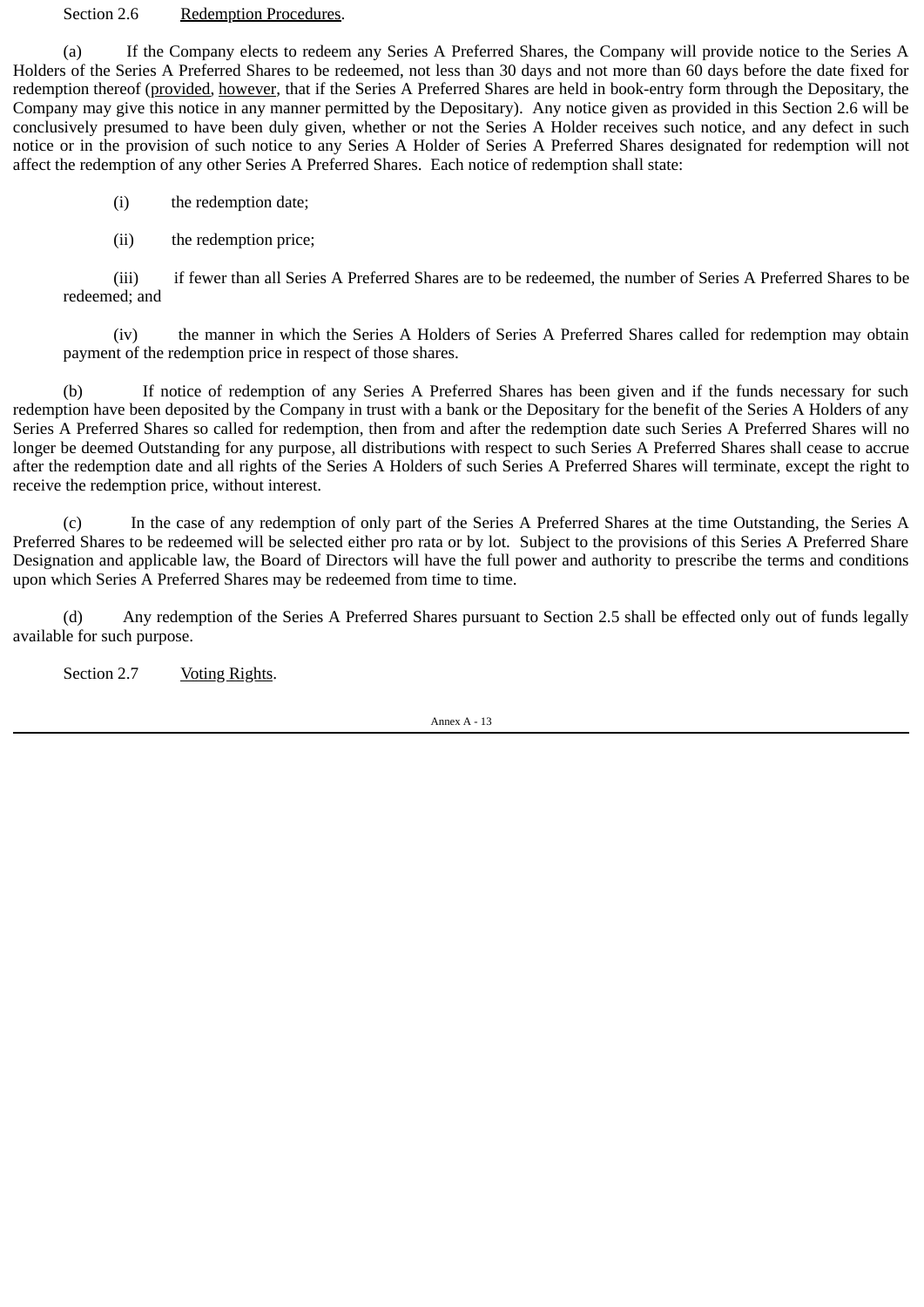(a) Generally No Voting Rights; Votes Per Share. Notwithstanding any provision in the Operating Agreement to the contrary, Series A Holders will not have any voting rights, except as set forth in this Section 2.7 or as otherwise required by applicable law. To the extent that Series A Holders are entitled to vote, each Series A Holder will have one vote per Series A Preferred Share, except that when Parity Securities have the right to vote with the Series A Preferred Shares as a single class on any matter, the Series A Preferred Shares and such Parity Securities will have one vote for each \$25.00 of liquidation preference (for the avoidance of doubt, excluding accumulated distributions).

# (b) Voting Rights Upon Nonpayment of Distributions.

(i) Whenever distributions on any Series A Preferred Shares are in arrears for six or more quarterly Distribution Periods, whether or not consecutive (a "**Nonpayment**"), the number of Directors then constituting the Board of Directors will be automatically increased by two (any such increase, a "**Series A Nonpayment Board Expansion**") if not already increased by two by reason of the election of Directors by the holders of any Other Voting Preferred Shares and the holders of the Series A Preferred Shares, voting together as a single class. The Series A Holders, voting together as a single class with the holders of any series of Parity Securities then Outstanding upon which like voting rights have been conferred and are exercisable (any such series, "**Other Voting Preferred Shares**"), will be entitled to vote, by the affirmative vote of a majority of the votes entitled to be cast, for the election of those two additional Directors ("**Series A Nonpayment Directors**") at a special meeting of the Series A Holders (any such meeting, a "**Series A Nonpayment Meeting**") and the holders of such Other Voting Preferred Shares and at each subsequent annual meeting of Common Members at which such Series A Nonpayment Directors are up for re-election; provided that when all distributions accumulated on the Series A Preferred Shares for all past Distribution Periods and the then current Distribution Period shall have been fully paid, the right of Series A Holders to elect any Directors will cease and, unless there are any Other Voting Preferred Shares that are then entitled to vote for the election of Directors, the term of office of the Series A Nonpayment Directors will forthwith terminate, the Series A Nonpayment Directors elected by Series A Holders shall immediately resign and the number of Directors constituting the Board of Directors shall be reduced accordingly. However, the right of the Series A Holders and holders of any Other Voting Preferred Shares to elect two additional Directors will again vest if and whenever six additional quarterly distributions have not been declared and paid, as set forth in this Section 2.7(b)(i). In no event shall the Series A Holders be entitled pursuant to these voting rights to elect a Director that would cause the Company to fail to satisfy a requirement relating to director independence of any national securities exchange or quotation system on which any class or series of the Company's Capital Stock is listed or quoted. For the avoidance of doubt, in no event shall the total number of Directors elected by Series A Holders and holders of any Other Voting Preferred Shares exceed two.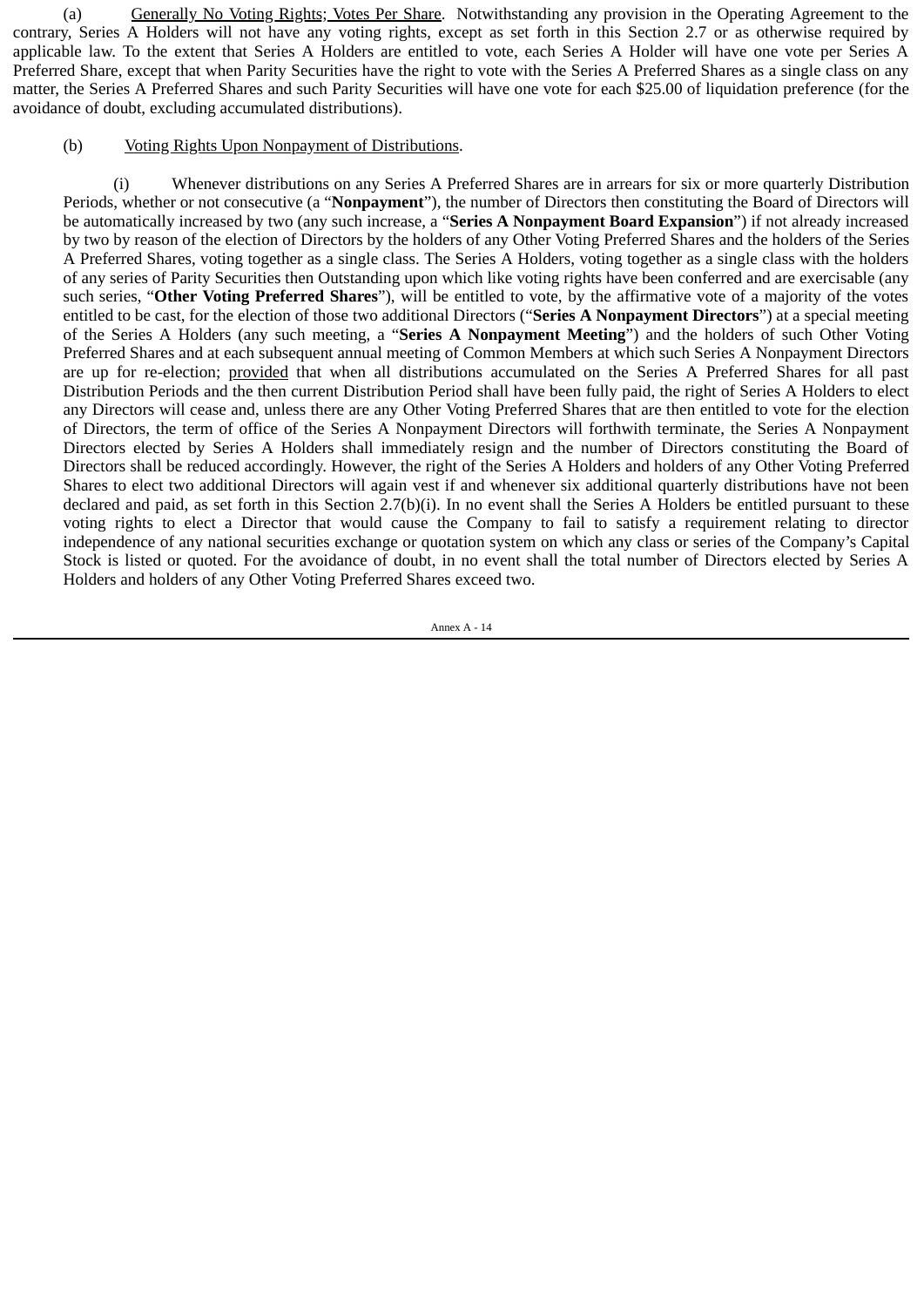(ii) Following a Nonpayment, the Company may (in accordance with Section 11.1(c) of the Operating Agreement), and upon the written request of any Series A Holders (addressed to the Company) shall, call a Series A Nonpayment Meeting for the election of the Series A Nonpayment Directors by the Series A Holders and the Other Voting Preferred Shares. The Company shall, in its sole discretion, determine a date and a Record Date for such Series A Nonpayment Meeting, provide notice of such Series A Nonpayment Meeting and conduct such Series A Nonpayment Meeting, in each case applying procedures consistent with Article XI of the Operating Agreement. Any subsequent annual meeting of Common Members at which such Series A Nonpayment Directors are up for re-election shall be called and held applying procedures consistent with Article XI of the Operating Agreement as if references to (A) Members and Common Members and (B) Outstanding Voting Shares were, solely with respect to the Series A Nonpayment Directors, references to Series A Holders and to Series A Preferred Shares, *mutatis mutandis*.

(iii) If, at any time when the voting rights conferred upon the Series A Preferred Shares are exercisable, any vacancy in the office of a Director elected pursuant to the procedures described in this Section 2.7(b) shall occur, then such vacancy may be filled only by the remaining Director or by the affirmative vote of a majority of the votes entitled to be cast by the Series A Holders and holders of all Other Voting Preferred Shares, acting as a single class at a special meeting of Series A Holders and holders of any such Other Voting Preferred Shares. Any Director elected or appointed pursuant to the procedures described in this Section 2.7(b) may be removed at any time, with or without cause, only by the affirmative vote of Series A Holders and holders of all Other Voting Preferred Shares, acting as a single class at a special meeting of Series A Holders and holders of any such Other Voting Preferred Shares, such removal to be effected by the affirmative vote of a majority of the votes entitled to be cast by the Series A Holders and holders of Other Voting Preferred Shares that are then entitled to vote for the election of Directors, and may not be removed by the holders of the Common Shares.

(c) Additional Voting Rights. While any Series A Preferred Shares remain Outstanding, the Company will not, without the affirmative vote or consent of holders of at least  $66\frac{2}{3}\%$  in voting power of the Series A Preferred Shares and all Other Voting Preferred Shares, acting as a single class, (i) authorize, create or issue any Senior Securities or reclassify any authorized Capital Stock into any Senior Securities or issue any obligation or security convertible into or evidencing the right to purchase any Senior Securities or (ii) amend, alter or repeal any provision of the Operating Agreement (including this Series A Preferred Share Designation), including by merger, consolidation or otherwise, so as to adversely affect the powers, preferences or special rights of the Series A Preferred Shares; provided that in the case of the foregoing clause (ii), if such amendment affects materially and adversely the rights, designations, preferences, powers and duties of one or more but not all of the classes or series of the Other Voting Preferred Shares (including the Series A Preferred Shares for this purpose), only the consent of the holders of at least 662/3% in voting power of the Outstanding shares of the classes or series so affected, voting as a class, shall be required in lieu of (or, if such consent shall be required by law, in addition to) the consent of the holders of 662/3% of the Other Voting Preferred Shares (including the Series A Preferred Shares for this purpose) as a class. Any such vote of the Series A Holders shall be called and held in accordance with Section 9.1 of the Operating Agreement, applying procedures consistent with Article XI of the Operating Agreement as if references to (A) Members and Common Members and (B) Outstanding Voting Shares were, solely with respect to such matters to be voted on by the Series A Holders, references to Series A Holders and to Series A Preferred Shares, *mutatis mutandis*.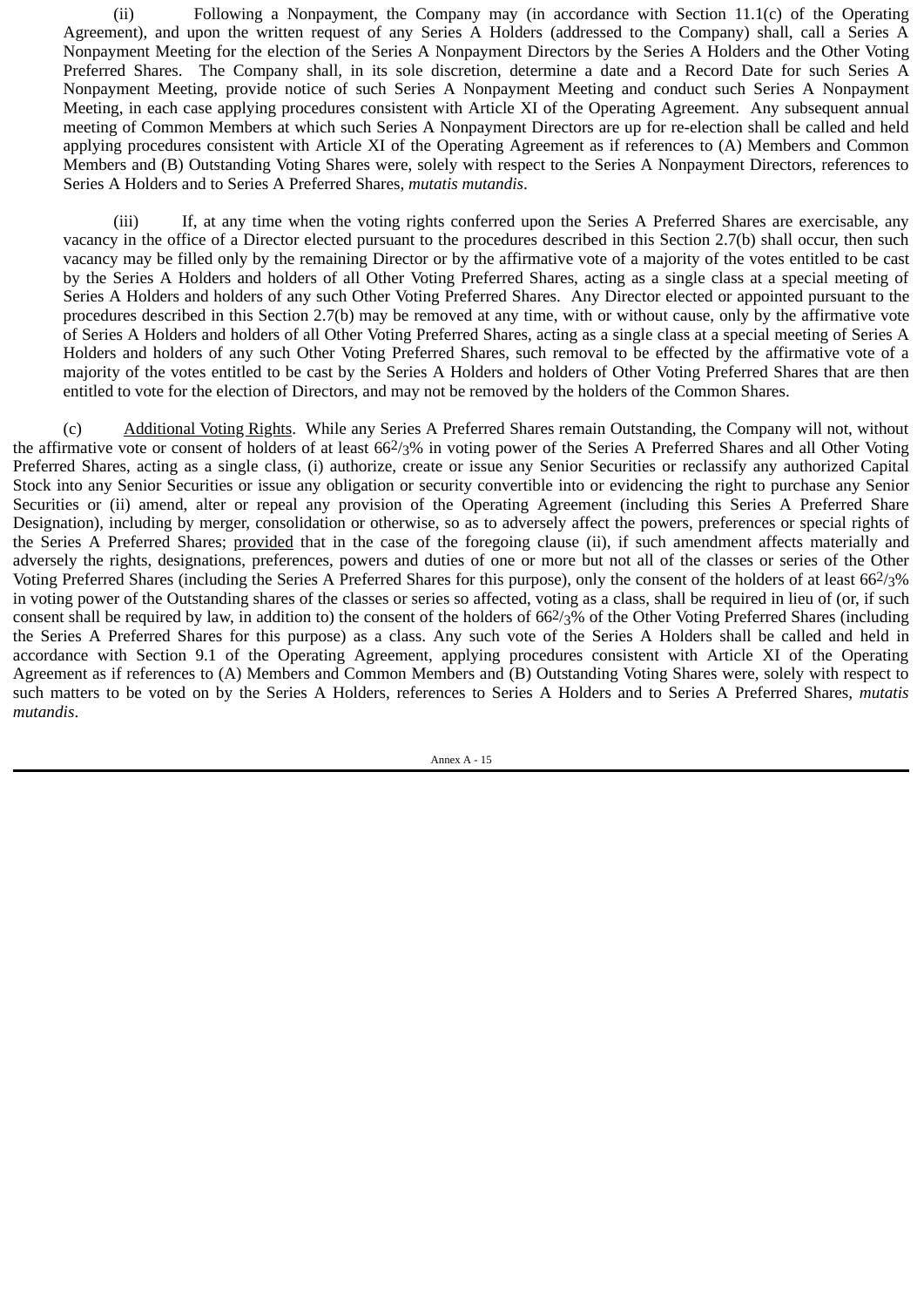(d) Creation and Issuance of Parity Securities and Junior Securities. The Company may create additional series or classes of Parity Securities and Junior Securities and issue additional classes or series of Parity Securities and Junior Securities without notice to or the consent of any Series A Holders; provided, however, that, in the case of Parity Securities, the full cumulative distributions for all past Distribution Periods on all Outstanding Series A Preferred Shares shall have been, or contemporaneously are, declared and paid in full or declared and a sum sufficient for the payment of those distributions has been set aside.

(e) No Voting Rights Following Certain Redemption Events. The voting rights of the Series A Holders shall not apply if, at or prior to the time when the act with respect to which the vote would otherwise be required, all Outstanding Series A Preferred Shares shall have been redeemed or called for redemption upon proper notice and the Company shall have set aside sufficient funds for the benefit of Series A Holders to effect the redemption.

(f) Notwithstanding anything to the contrary in this Section 2.7, none of the following will be deemed to affect the powers, preferences or special rights of the Series A Preferred Shares:

(i) any increase in the amount of authorized Common Shares or authorized Preferred Shares, or any increase or decrease in the number of shares of any series of Preferred Shares, or the authorization, creation and issuance of other classes or series of Capital Stock, in each case ranking on parity with or junior to the Series A Preferred Shares as to distributions or distribution of assets upon the Company's liquidation, dissolution or winding up;

(ii) a merger or consolidation of the Company with or into another entity in which the Series A Preferred Shares remain Outstanding with identical terms as existing immediately prior to such merger or consolidation; and

(iii) a merger or consolidation of the Company with or into another entity in which the Series A Preferred Shares are converted into or exchanged for preference securities of the surviving entity or any entity, directly or indirectly, controlling such surviving entity and such new preference securities have terms identical (other than the identity of the issuer) to the terms of the Series A Preferred Shares.

# Section 2.8 Liquidation Rights.

(a) Upon the Company's voluntary or involuntary liquidation, dissolution or winding up ("**Liquidation**"), the Series A Holders shall be entitled to be paid out of the Company's assets legally available for distribution to the Members, before any distribution of assets is made to holders of the Common Shares or any other Junior Securities, a liquidating distribution in the amount of the Series A Liquidation Preference per Series A Preferred Share, plus an amount equal to accumulated and unpaid distributions thereon, if any, to, but excluding, the date of such liquidation distribution, whether or not declared, plus the sum of any declared and unpaid distributions for Distribution Periods prior to the Distribution Period in which the liquidation distribution is made and any declared and unpaid distributions for the then current Distribution Period in which the liquidation distribution is made to the date of such liquidation distribution. After payment to the Series A Holder of the full amount of the liquidating distributions to which the Series A Holders are entitled, the Series A Holders shall have no right or claim to any of the Company's remaining assets.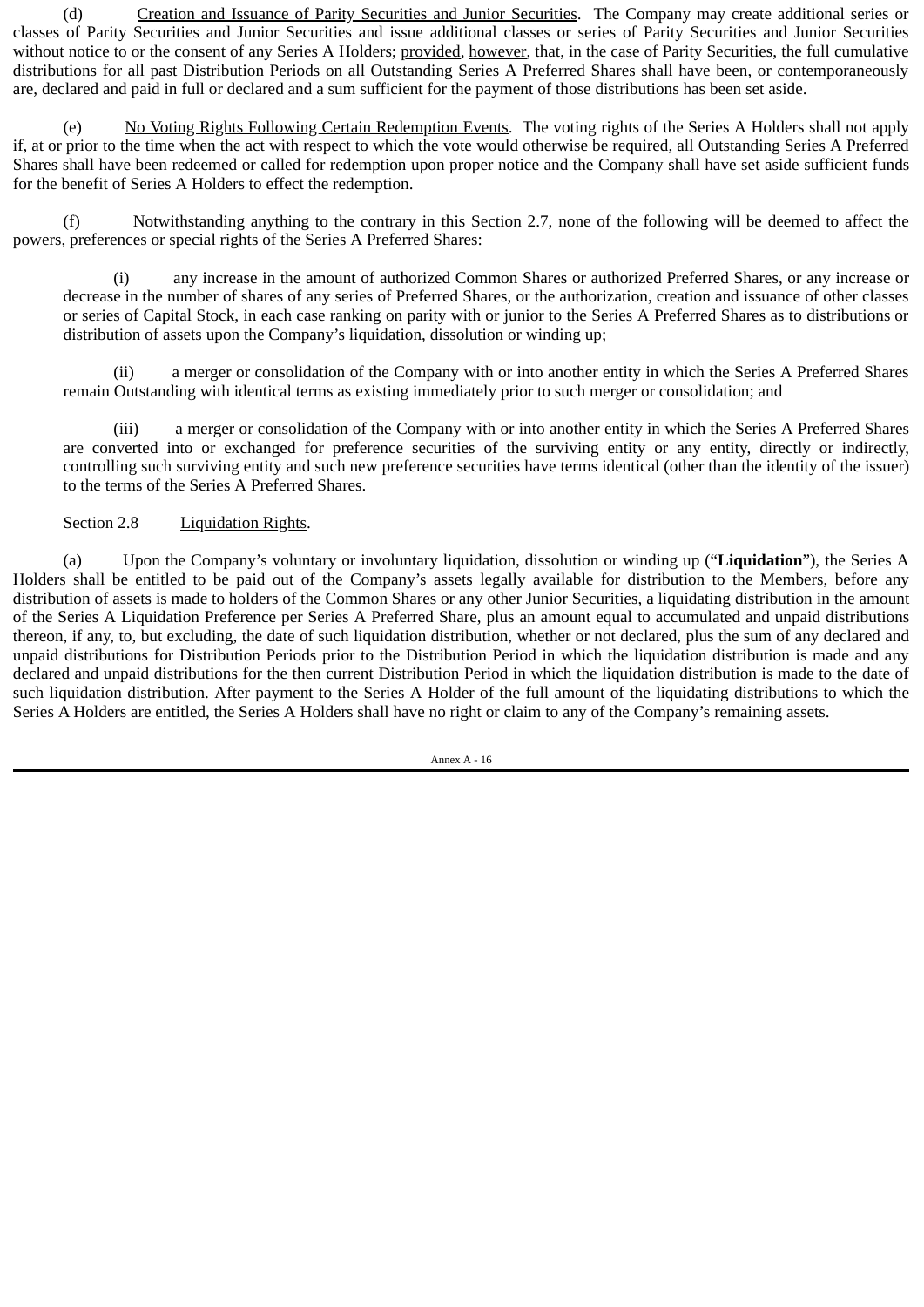(b) Distributions to Series A Holders will be made only to the extent that the Company's assets are available after satisfaction of all liabilities to creditors and subject to the rights of holders of any securities ranking senior to the Series A Preferred Shares. If, in the event of a Liquidation, the Company is unable to pay full liquidating distributions to the Series A Holders in accordance with the foregoing provisions of this Section 2.8 and to all Parity Securities in accordance with the terms thereof, then the Company shall distribute its assets to those holders ratably in proportion to the liquidating distributions which they would otherwise have received.

(c) Nothing in this Section 2.8 shall entitle the Series A Holders to be paid any amount upon the occurrence of a Liquidation until holders of any classes or series of Senior Securities ranking, as to the distribution of assets upon a Liquidation, senior to the Series A Preferred Shares have been paid all amounts to which such classes or series of Senior Securities are entitled.

(d) For the purposes of this Series A Preferred Share Designation, the Company's merger or consolidation with or into any other entity or by another entity with or into the Company or the sale, lease, exchange or other transfer of all or substantially all of the Company's assets (for cash, securities or other consideration) shall not be deemed to be a Liquidation. If the Company enters into any merger or consolidation transaction with or into any other entity and the Company is not the surviving entity in such transaction, the Series A Preferred Shares may be converted into shares of the surviving or successor entity or the direct or indirect parent of the surviving or successor entity having terms identical to the terms of the Series A Preferred Shares.

Section 2.9 Reports. Following any such time as the Company may not be subject to the reporting requirements of Section 13 or 15(d) of the Exchange Act or otherwise report on an annual and quarterly basis on forms provided for such annual and quarterly reporting pursuant to rules and regulations promulgated by the Commission, the Company shall provide the Series A Holders with the annual and quarterly reports that the Company provides to (1) the holders of the then outstanding capital markets debt securities of the Company or (2) if no such debt securities are outstanding at such time, the lenders under the then outstanding credit facilities of the Company, in each case, within the time periods prescribed and subject to any qualifications or exceptions set forth in the governing documents for such debt securities or credit facilities, as applicable.

Section 2.10 No Mandatory Redemption, Conversion, Exchange or Preemptive Rights. The Series A Preferred Shares are not subject to any mandatory redemption, sinking fund or other similar provisions, and are not convertible or exchangeable for any other property, interests or securities at the option of holders. The Series A Preferred Shares do not entitle the holders thereof to any preemptive rights with respect to the issuance of additional Series A Preferred Shares.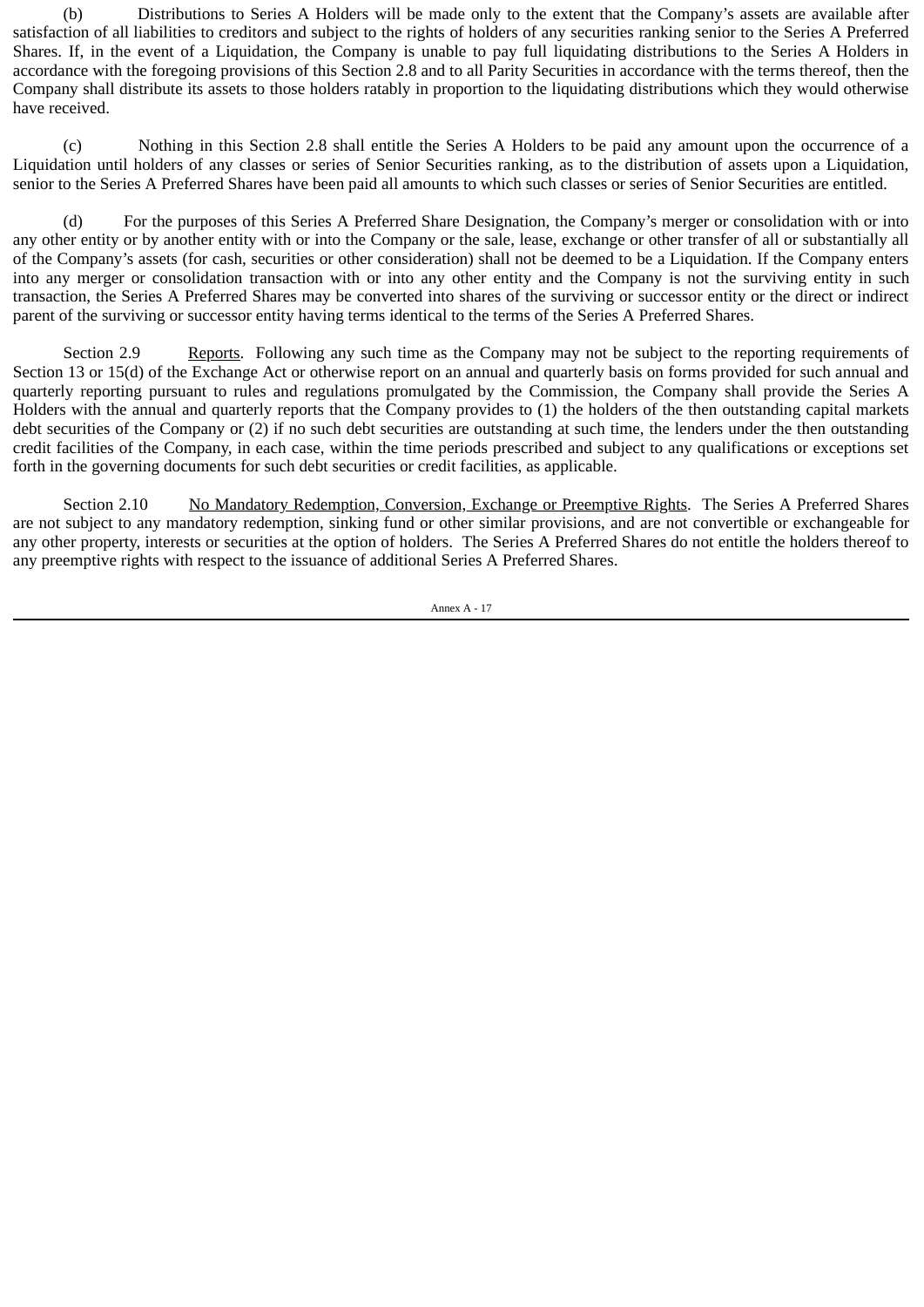Section 2.11 No Other Rights: The Series A Preferred Shares shall not have any designations, preferences, rights, powers or duties except as set forth in the Operating Agreement or this Series A Preferred Share Designation or as otherwise required by applicable law.

Section 2.12 Forum Selection. Each person that holds or has held a Series A Preferred Share and each person that holds or has held any beneficial interest in a Series A Preferred Share (whether through a broker, dealer, bank, trust company or clearing corporation or an agent of any of the foregoing or otherwise), to the fullest extent permitted by law, (i) irrevocably agrees that any claims, suits, actions or proceedings against the Company, or any Director, officer, employee, control person, underwriter or agent of the Company or its affiliates, asserted under United States federal securities laws, otherwise arising under such laws, or that could have been asserted as a claim arising under such laws, shall be exclusively brought in the federal district courts of the United States of America (except, and only to the extent, that any such claims, actions or proceedings are of a type for which a Member may not waive its right to maintain a legal action or proceeding in the courts of the State of Delaware with respect to matters relating to the organization or internal affairs of the Company as set forth under Section 18-109(d) of the Delaware Act); (ii) irrevocably submits to the exclusive jurisdiction of such courts in connection with any such claim, suit, action or proceeding; and (iii) irrevocably agrees not to, and waives any right to, assert in any such claim, suit, action or proceeding that (A) it is not personally subject to the jurisdiction of such courts or any other court to which proceedings in such courts may be appealed, (B) such claim, suit, action or proceeding is brought in an inconvenient forum or (C) the venue of such claim, suit, action or proceeding is improper.

Section 2.13 Percentage Interest. The Board of Directors has not established any "Percentage Interest" for the Series A Preferred Shares.

Section 2.14 Book-Entry System.

(a) All of the Series A Preferred Shares will be represented by a single certificate issued to the Depositary and registered in the name of its nominee (initially, Cede & Co.). No holder of the Series A Preferred Shares will be entitled to receive a certificate evidencing such Series A Preferred Shares unless (i) otherwise required by law or (ii) the Depositary gives notice of its intention to resign or is no longer eligible to act as such and, in either case, the Company has not selected a substitute Depositary within 60 calendar days thereafter.

#### **ARTICLE III**

#### **MISCELLANEOUS**

Section 3.1 Construction. Unless the context requires otherwise: (a) any pronoun used in this Agreement shall include the corresponding masculine, feminine or neuter forms, and the singular form of nouns, pronouns and verbs shall include the plural and vice versa; (b) references to Sections refer to Sections of this Series A Preferred Share Designation; and (c) the term "**include**" or "**includes**" means includes, without limitation, and "**including**" means including, without limitation.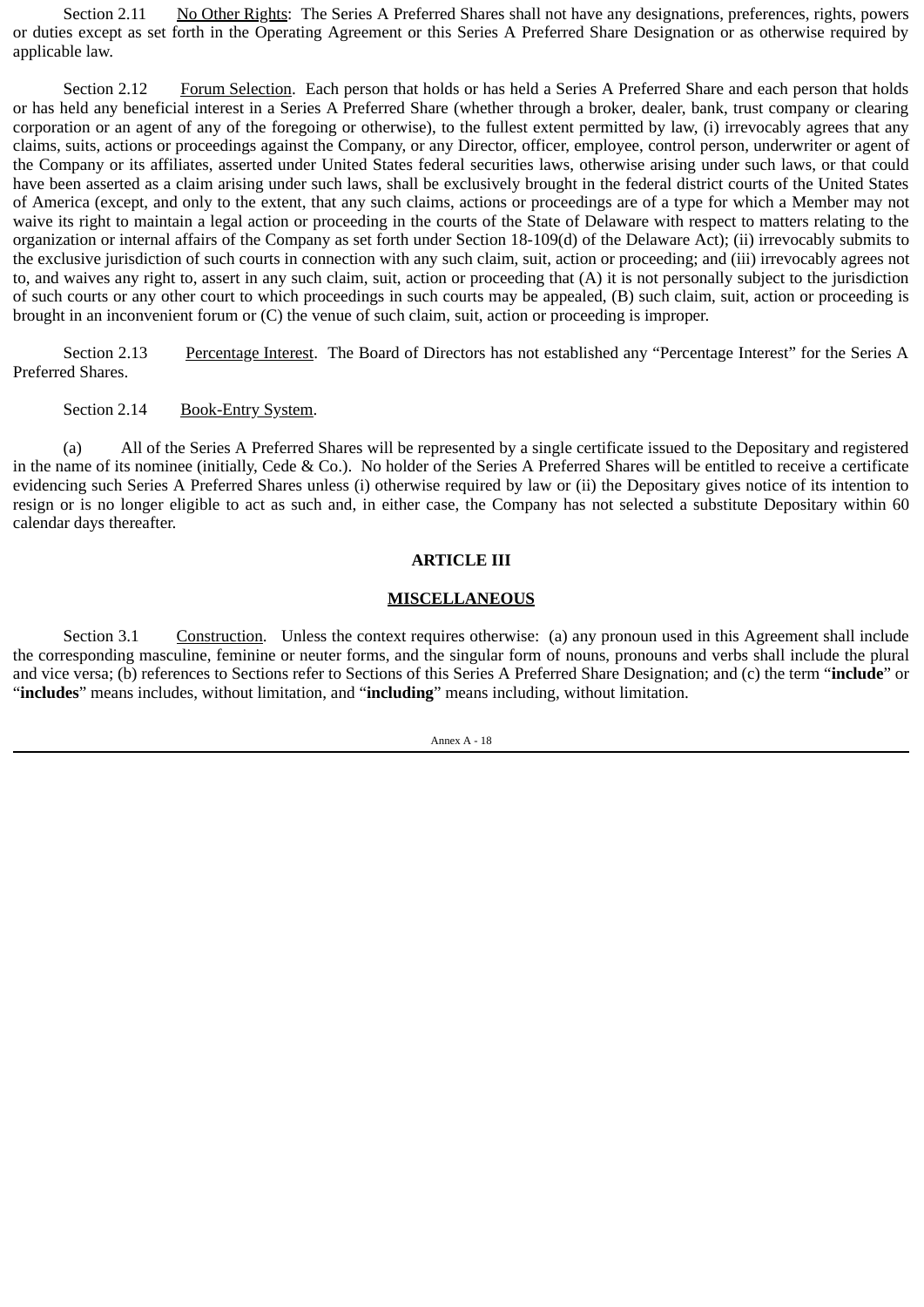Section 3.2 Effectiveness. Pursuant to Section 3.2(c) of the Operating Agreement, this Series A Preferred Share Designation (or any action of the Board of Directors amending this Series A Preferred Share Designation) shall be effective when a duly executed original of the same is delivered to the Secretary of the Company for inclusion in the permanent records of the Company, and shall be annexed to, and constitute a part of, the Operating Agreement.

Section 3.3 Conflicts. To the extent that any provision of this Series A Preferred Share Designation conflicts or is inconsistent with the Operating Agreement, the terms of this Series A Preferred Share Designation shall control.

Section 3.4 Governing Law. This Series A Preferred Share Designation shall be construed in accordance with and governed by the laws of the State of Delaware without regard to principles of conflict of laws.

Section 3.5 Invalidity of Provisions. If any provision of this Series A Preferred Share Designation is or becomes invalid, illegal or unenforceable in any respect, the validity, legality and enforceability of the remaining provisions contained herein shall not be affected thereby.

*Remainder of page intentional left blank.*